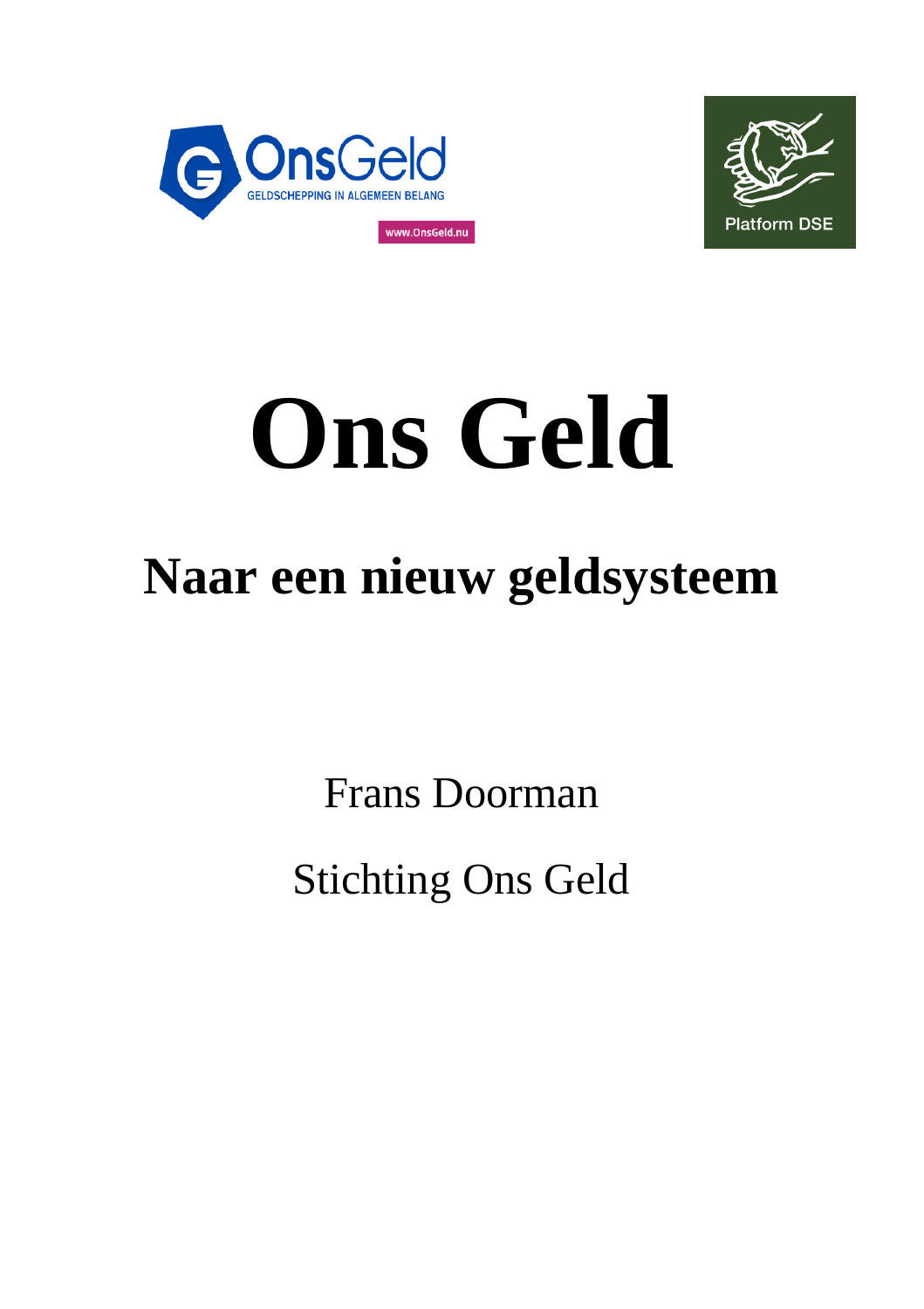© 2015 Frans Doorman. All rights reserved.

ISBN: ISBN 978-1-329-06889-6

This work is licensed under the Creative Commons Attribution-NonCommercial-NoDerivs 2.0. To view a copy of this license, visit http://creativecommons.org/licenses/by-nc-nd/3.0/

Trefwoorden: geld, geldsysteem, monetair systeem, geldschepping, geldcreatie, economische crisis, financiële crisis, private geldschepping, banken, publieke geldschepping, financiering, duurzame ontwikkeling

Gepubliceerd bij Lulu internet publishers: www.lulu.com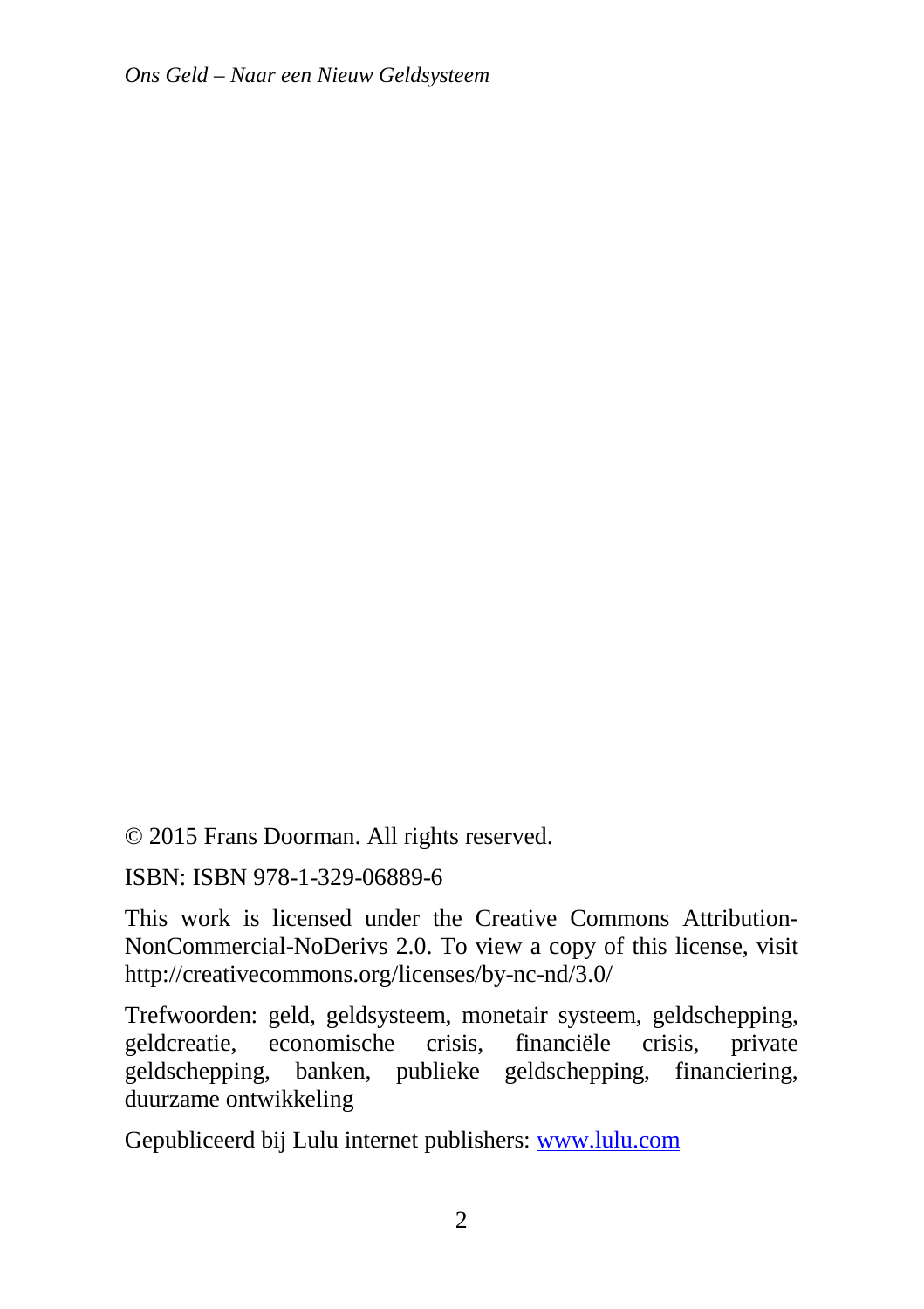# Citaten

*Commercial banks create checkbook money whenever they grant a loan, simply by adding new deposit dollars in accounts on their books in exchange for a borrower's IOU.* Federal Reserve Bank of New York; Friedman, David H. (1977*). I Bet You Thought....*, p. 19. OCLC 5356154.

*Whenever a bank makes a loan, it simultaneously creates a matching deposit in the borrower's bank account, thereby creating new money.* Bank of England (2014), *Money creation in the modern economy*. http://www.bankofengland.co.uk/publications/ Documents/quarterlybulletin/2014/qb14q102.pdf.

*The process by which banks create money is so simple that the mind is repelled.* John Kenneth Galbraith, *Money: Whence it came, Where it Went* (1975), p. 29.

*The study of money, above all other fields in economics, is one in which complexity is used to disguise truth or to evade truth, not to reveal it.* John Kenneth Galbraith, *Money: Whence it came, where it went* (1975), p. 15.

# Dankwoord

Met dank aan Martijn-Jeroen van der Linden, Lou Keune, Roelf Haan, Socrates Schouten en Luuk de Waal Malefijt, wiens kritische blik, commentaar en suggesties de inhoud van dit boekje een stuk verbeterd hebben.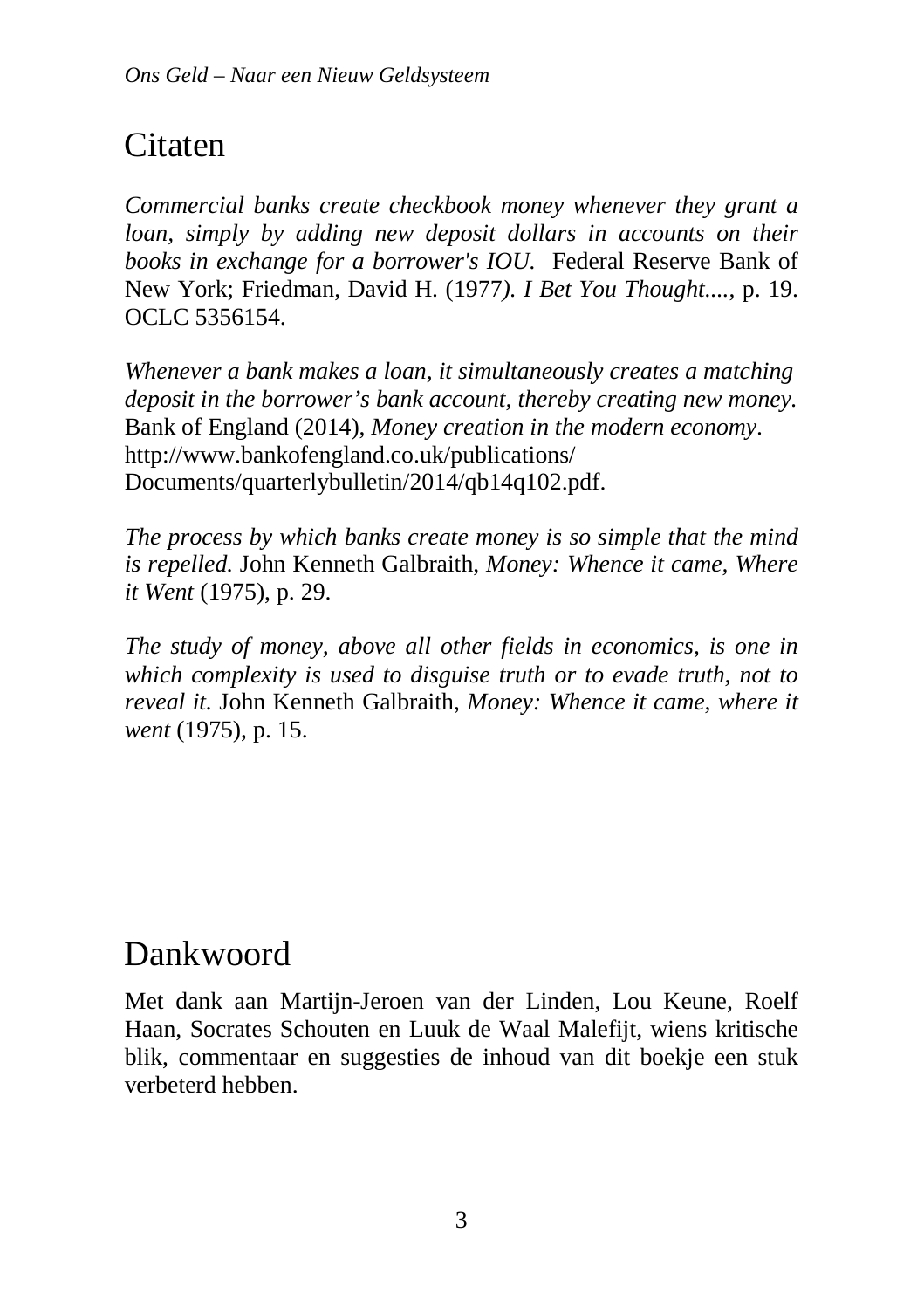# **INHOUDSOPGAVE**

| 1.             |                                                                                                                                                               |  |
|----------------|---------------------------------------------------------------------------------------------------------------------------------------------------------------|--|
| 2.             |                                                                                                                                                               |  |
| $\mathbf{3}$ . | WAT HEBBEN WE VAN GELD GEMAAKT?  17                                                                                                                           |  |
|                | ECONOMISCHE WETTEN: DE GELDHOEVEELHEIDS-THEORIE 17<br>DENKEN OVER ONS GELDSYSTEEM: ALLEEN DE EXPERTS 19<br>MENINGSVORMING: DE VERGELIJKING MET KERNENERGIE 19 |  |
| $\mathbf{4}$ . |                                                                                                                                                               |  |
| 5.             | <b>WAAROM GELDCREATIE DOOR PRIVATE BANKEN?  23</b>                                                                                                            |  |
|                |                                                                                                                                                               |  |
|                |                                                                                                                                                               |  |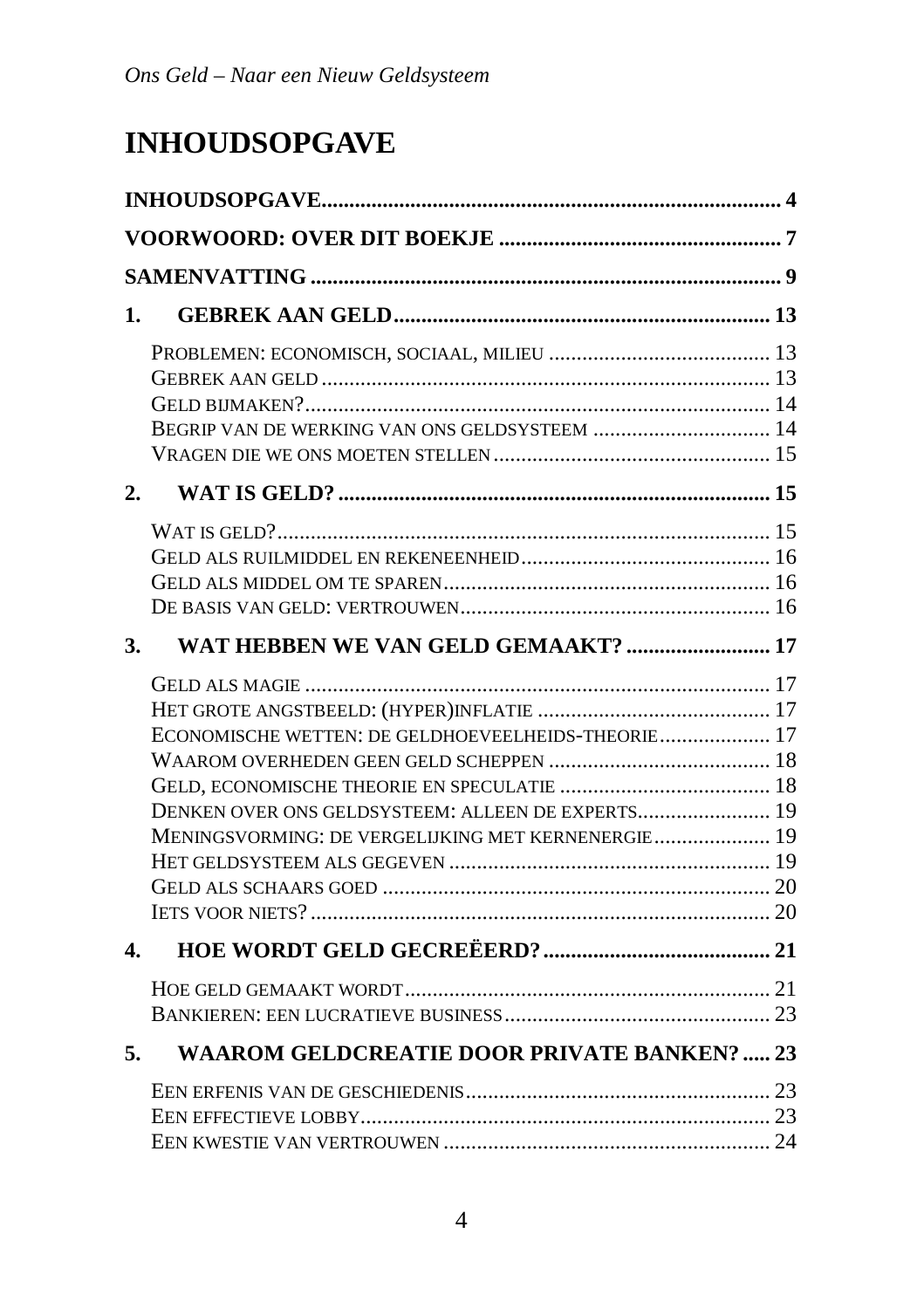| 6. |                                                       |  |
|----|-------------------------------------------------------|--|
|    |                                                       |  |
|    |                                                       |  |
|    |                                                       |  |
|    |                                                       |  |
|    |                                                       |  |
|    | PRIVATE GELDCREATIE: ECONOMISCHE PIEKEN EN DALEN  29  |  |
|    |                                                       |  |
|    |                                                       |  |
|    |                                                       |  |
|    |                                                       |  |
|    |                                                       |  |
|    | HET HUIDIGE GELDSYSTEEM EN EINDIGE HULPBRONNEN 32     |  |
|    | GELDCREATIE ALLEEN VOOR WINSTGEVENDE ACTIVITEITEN  33 |  |
|    |                                                       |  |
|    |                                                       |  |
|    |                                                       |  |
|    |                                                       |  |
| 7. |                                                       |  |
|    |                                                       |  |
|    |                                                       |  |
|    |                                                       |  |
|    |                                                       |  |
|    |                                                       |  |
|    | MINDER SPECULATIE, GEEN BELASTINGGELD NAAR BANKEN  42 |  |
|    |                                                       |  |
|    |                                                       |  |
|    | PUBLIEKE GELDSCHEPPING: VRAAG- EN KOSTENINFLATIE?  43 |  |
|    | VOORKOMING VAN VRAAG- EN KOSTENINFLATIE  44           |  |
|    |                                                       |  |
|    |                                                       |  |
|    | HOE HET GELD IN DE ECONOMIE GEBRACHT WORDT 47         |  |
| 8. |                                                       |  |
|    |                                                       |  |
|    | PRIVATE GELDSCHEPPING: EEN ECONOMISCH DOGMA  48       |  |
|    |                                                       |  |
|    |                                                       |  |
|    |                                                       |  |
|    |                                                       |  |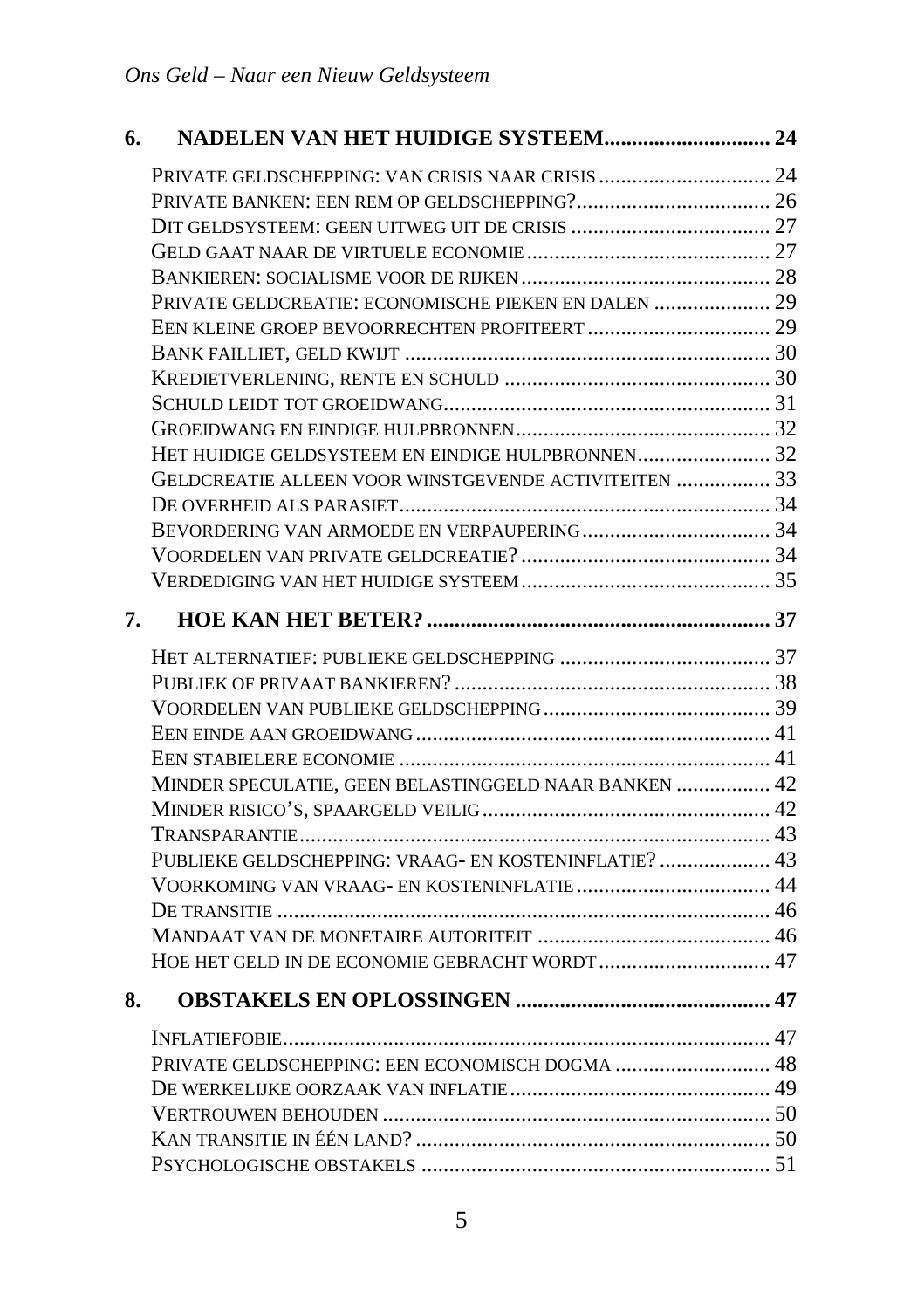|    | ECONOMISCH DOGMA BESCHERMT FINANCIËLE SECTOR 54        |  |
|----|--------------------------------------------------------|--|
|    |                                                        |  |
|    |                                                        |  |
| 9. |                                                        |  |
|    |                                                        |  |
|    |                                                        |  |
|    |                                                        |  |
|    |                                                        |  |
|    |                                                        |  |
|    |                                                        |  |
|    |                                                        |  |
|    |                                                        |  |
|    |                                                        |  |
|    | <b>NAWOORD: GELDSCHEPPING EN DUURZAME</b>              |  |
|    |                                                        |  |
|    | GELDSCHEPPING VOOR DUURZAAM: EEN POLITIEKE KEUZE 64    |  |
|    |                                                        |  |
|    |                                                        |  |
|    |                                                        |  |
|    | EERST GROEI DOOR INVESTERINGEN, DAN EEN STAP TERUG  68 |  |
|    |                                                        |  |
|    |                                                        |  |
|    |                                                        |  |
|    |                                                        |  |
|    |                                                        |  |
|    |                                                        |  |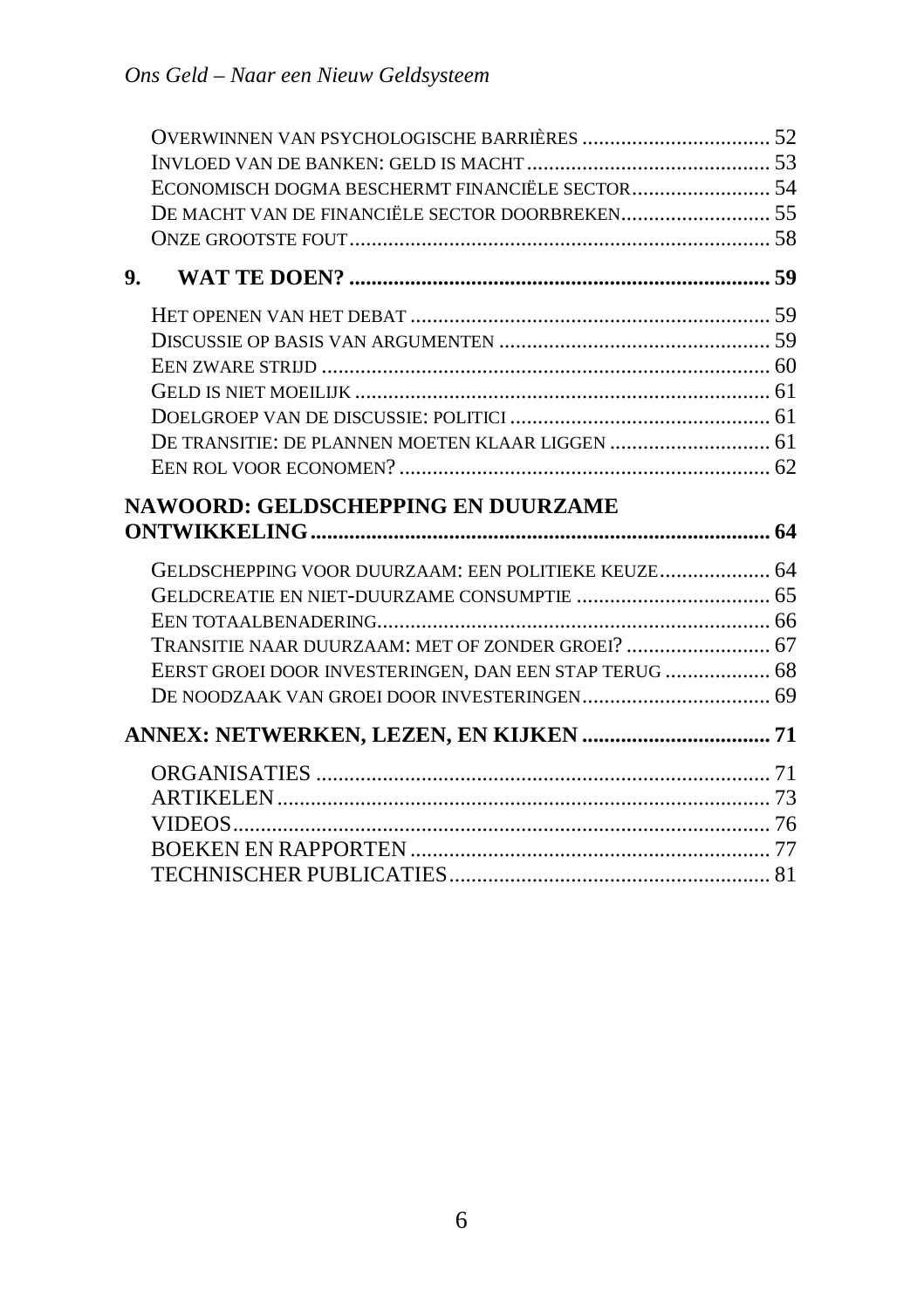# **VOORWOORD: OVER DIT BOEKJE**

Er bestaan veel misverstanden over geld en ons monetair systeem, of makkelijker, geldsysteem. Beide worden door de meeste mensen als een gegeven gezien, een soort natuurverschijnsel dat we niet kunnen veranderen en daarom maar moeten accepteren zoals het is. Ofwel, geld en het geldsysteem worden, zelfs door veel experts, niet of onvoldoende gezien als iets dat door de mens gemaakt is, en dat daarom in principe naar believen door diezelfde mens, door de maatschappij, veranderd kan worden. Toch kan dat wel. Als samenleving kunnen we nieuwe afspraken maken over geld en ons geldsysteem op een andere manier inrichten. Waarom dat nodig is, is één van de dingen die wordt uitgelegd in dit boekje.

Zelfs de specialisten, economen en bankiers, geven vaak een verkeerde uitleg van geld. Dat is niet echt verwonderlijk: de Bank of England heeft onlangs gesteld dat ook veel economische leerboeken een verkeerde uitleg geven.<sup>1</sup> In dit boekje proberen we in helder Nederlands op zo eenvoudig mogelijke wijze het huidige geldsysteem en de wordingsgeschiedenis daarvan uit te leggen, inzicht te geven in de problemen van het systeem, en een alternatief aan te dragen.

Dit boekje geeft ook aan hoe het huidige geldsysteem ons belemmert in de aanpak van onze economische, sociale en ecologische problemen, en deze zelfs verergert. Het geeft aan hoe het beter kan, en waarom zo'n beter alternatief op dit moment nauwelijks wordt overwogen. En het beschrijft waarom het voorgestelde alternatief nodig is voor de omschakeling naar een economie en maatschappij die op duurzame wijze gebruik maken van de natuurlijke hulpbronnen.

http://www.bankofengland.co.uk/publications/Documents/quarterlybulletin/ 2014/qb14q102.pdf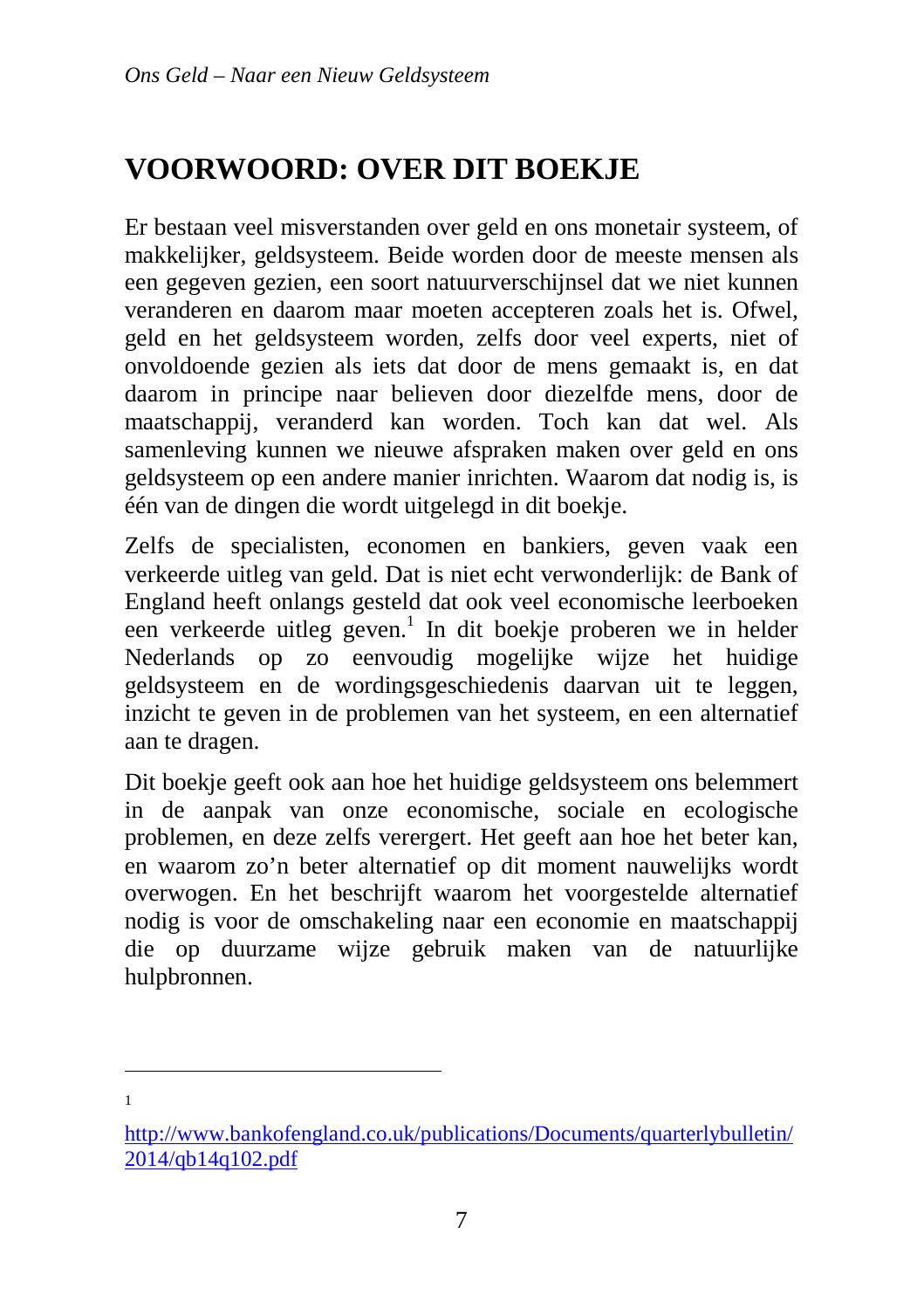Dit boekje is bestemd voor een breed publiek. Dat zijn niet alleen mensen die zich op één of andere wijze met dit onderwerp bezig houden, maar iedereen met interesse in de oplossing van onze maatschappelijke problemen. Mensen die zich zorgen maken over de gevolgen van de economische crisis, over sociale problemen zoals groeiende economische onzekerheid, ongelijkheid, en armoede, en over milieuproblemen als de aantasting van het milieu, het opraken van natuurlijke hulpbronnen, en klimaatverandering. Mensen die, ook al zien ze niet direct problemen voor zichzelf, zich betrokken voelen bij de toekomst van hun kinderen en toekomstige generaties.

Het streven van dit boekje om bij te dragen aan de totstandkoming van een nieuw geldsysteem staat niet op zich. Zowel in Nederland als in andere landen, met name Engeland en de Verenigde Staten, zijn er groepen en organisaties mee bezig. Het streven is ook niet nieuw. Een concept voor een ander geldsysteem vergelijkbaar met dat geschetst in dit boekje, het Chicago Plan, is in het verleden zelfs al bijna ingevoerd in de Verenigde Staten.<sup>2</sup> De meest vooraanstaande financiële organisatie, het Internationaal Monetair Fonds (IMF), heeft een rapport gepubliceerd waarin het Chicago Plan wordt besproken en de effecten ervan worden doorgerekend – met (zeer) positieve conclusies.<sup>3</sup> Toch is er nog een lange weg te gaan voordat het huidige geldsysteem en het nadenken over een beter alternatief op de politieke en publieke agenda staat. Dit boekje hoopt bij te dragen aan die agendering. Niet alleen om de problemen en onrechtvaardigheden die voortvloeien uit het huidige systeem het hoofd te bieden, maar vooral omdat verandering van het systeem cruciaal is voor de aanpak van de economische, sociale en milieuproblemen waar onze maatschappij zich voor gesteld ziet.

<sup>2</sup> De bankenlobby slaagde er uiteindelijk toch in de uitvoering van het Chicago Plan door de regering Roosevelt tegen te houden.

<sup>3</sup> *The Chicago Plan Revisited*, J. Benes and M. Kumhof, 2012, IMF Working Paper, http://www.imf.org/external/pubs/ft/wp/2012/wp12202.pdf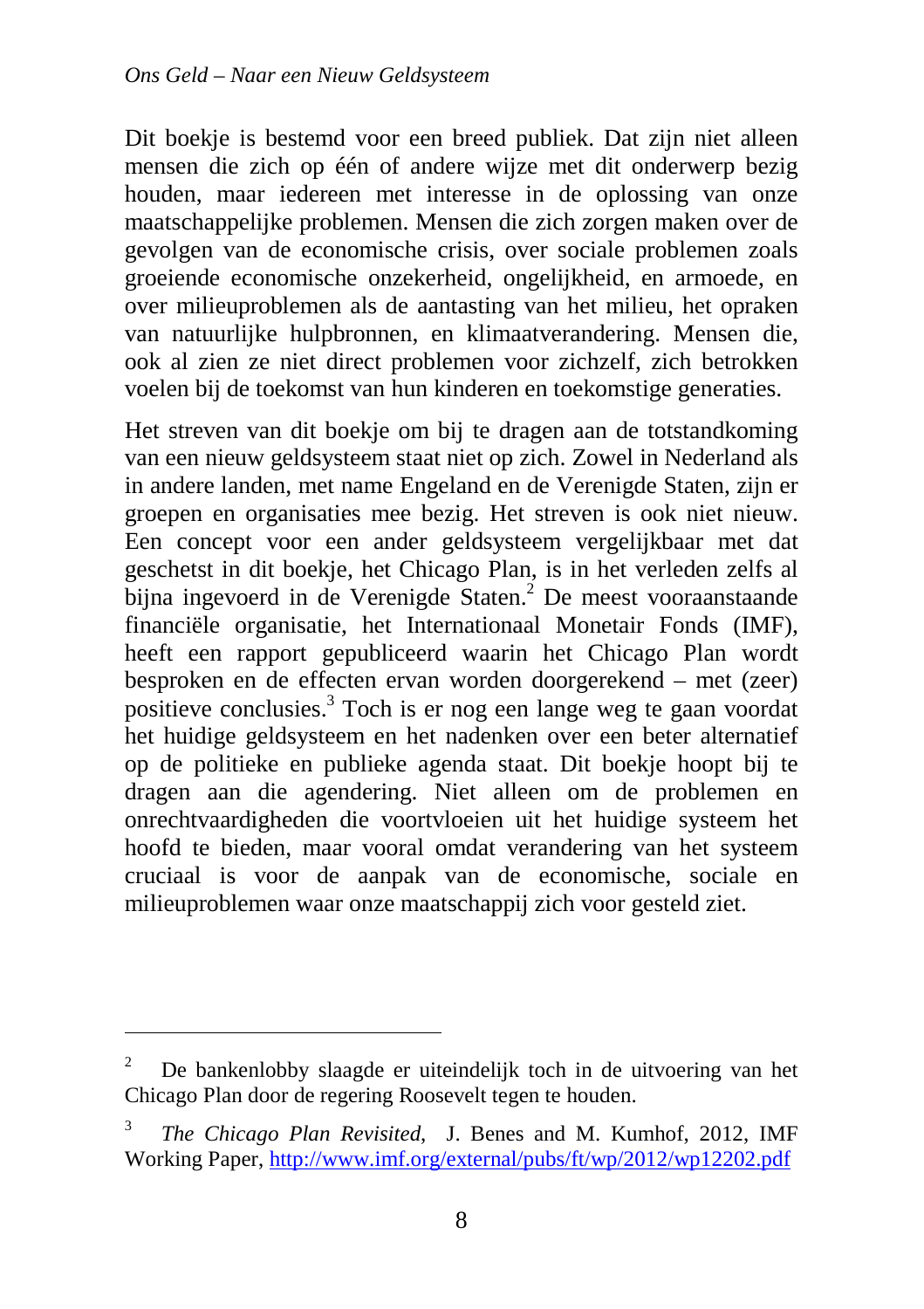# **SAMENVATTING**

De inhoud van dit boekje laat zich in de volgende dertien stellingen samenvatten:

#### **1) Het huidige geldsysteem blokkeert de aanpak van maatschappelijke problemen en een uitweg uit de crisis.**

De technologische kennis, arbeid en het productief vermogen om onze maatschappelijke problemen aan te pakken bestaan grotendeels of kunnen op korte termijn ontwikkeld worden. Dat die aanpak nauwelijks plaats vindt is omdat de overheid er onvoldoende geld voor heeft. Dat tekort is een direct gevolg van ons huidige geldsysteem. Zo verhindert het huidige geldsysteem de aanpak van onze grootste maatschappelijke problemen en een uitweg uit de crisis.

#### **2) Geld hoeft niet schaars te zijn.**

Geld is een ruilmiddel, rekeneenheid en spaarmiddel. Het is iets kunstmatigs, iets waarvan we hebben afgesproken dat het een bepaalde waarde vertegenwoordigt. Omdat het meeste geld virtueel is, dat wil zeggen niet fysiek bestaat maar alleen voorkomt in de databanken van computers, kan het in principe naar believen worden bijgemaakt.

#### **3) Geld als obstakel voor de aanpak van maatschappelijke problemen is irrationeel.**

Ons wordt voorgehouden dat gebrek aan geld het grote probleem is voor de aanpak van de ecologische, economische en sociale problemen van onze maatschappij. Dat is irrationeel: omdat geld in principe naar believen kan worden bijgemaakt zou gebrek eraan nooit een obstakel moeten zijn om onze maatschappelijke problemen op te lossen.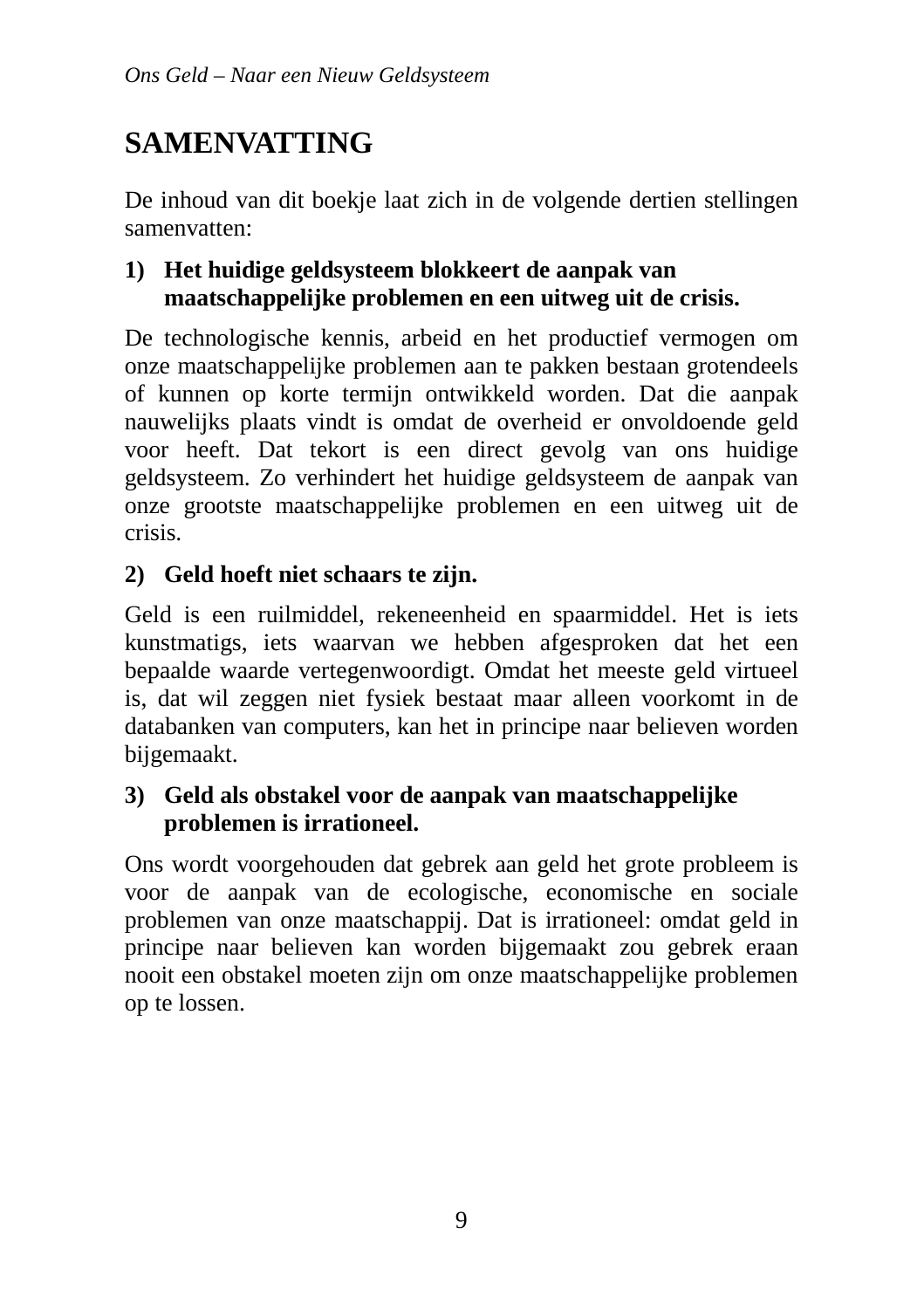#### **4) De baten van geldcreatie, die nu voor private banken zijn, zouden eigenlijk ten goede moeten komen aan de maatschappij.**

Bijna al ons geld wordt gecreëerd door private banken, zoals in Nederland de ABNAMRO, ING en RABO. Dat gebeurt uit het niets, door een boekhoudkundige handeling die plaatsvindt als een bank een lening verstrekt. Het privilege om op die manier geld te mogen scheppen levert banken baten op die eigenlijk ten goede moeten komen aan de hele maatschappij.

#### **5) Het huidige geld systeem lijdt tot instabiliteit en verschulding.**

Het huidige systeem van geldcreatie leidt tot instabiliteit en crises. Private banken scheppen teveel geld als het goed gaat, en te weinig als het minder gaat en de economie juist geld nodig heeft. Private geldcreatie is onlosmakelijk verbonden met renteheffing. Dat leidt tot groeiende schulden die bij een inzinking onbetaalbaar worden.

#### **6) Het huidige geldsysteem leidt er toe dat er geen geld is voor het oplossen van maatschappelijke problemen en investeringen in duurzaamheid.**

Er wordt alleen geld gecreëerd voor wat banken en hun klanten belangrijk vinden, maar niet voor bredere maatschappelijke doelen. Daarvoor moet de overheid belasting heffen of geld lenen. Door bestaande verplichtingen en hoge schulden, vooral door het redden van banken tijdens de financiële crisis, is er te weinig geld voor uitgaven in het algemeen belang.

#### **7) Geldcreatie door private banken leidt tot een opeenvolging van crises.**

Private banken stonden aan de basis van de financiële crisis van 2008. Centrale banken proberen de daarop volgende economische crisis op te lossen door de banken te stimuleren meer geld uit te lenen. Veel van dit geld wordt gebruikt voor speculatie, omdat private banken en andere financiële spelers denken daarmee meer winst te kunnen maken. Zo legt de financiële sector, met ongewilde steun van de centrale banken, de basis voor de volgende crisis.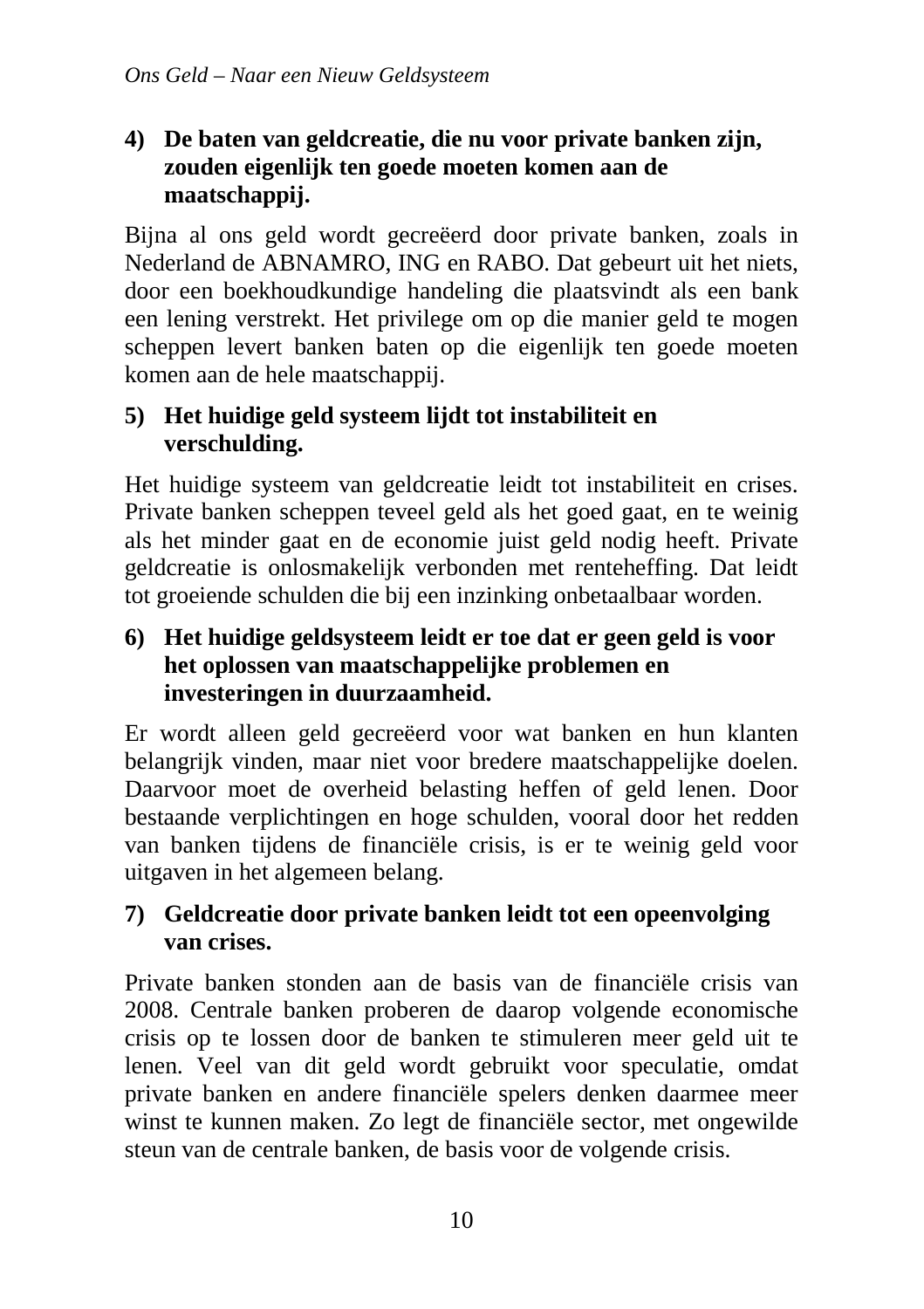#### **8) Publieke geldcreatie is een logisch en aantrekkelijk alternatief voor geldcreatie door private banken.**

Overheden hebben vrijwel geen greep op geldcreatie en distributie. Dit is een democratisch tekort en gaat ten koste van het algemeen belang. Geldcreatie is een nutsfunctie die onder controle van de overheid moet staan. Geldcreatie door de staat, door een onafhankelijke monetaire autoriteit, is een logisch en aantrekkelijk alternatief voor geldcreatie door private banken. In zo'n systeem zou nieuw geld schuldvrij in de economie worden gebracht.

#### **9) Publieke geldcreatie heeft grote voordelen, waaronder schuldvermindering, meer ruimte voor overheidsinvesteringen, minder economische pieken, dalen en crises.**

Publieke geldcreatie zou zowel publieke als private schulden verminderen. Het zou economische pieken en dalen, speculatie en daarmee, de kans op nieuwe financiële crises verminderen. Het zou meer mogelijkheden geven om inflatie en deflatie te bestrijden. Het zou de overheid veel ruimere middelen verschaffen zonder dat daar hogere belastingen of schulden voor nodig zouden zijn.

#### **10) Publieke geldcreatie kan groeidwang verhelpen.**

Geldcreatie door de overheid zou de dwang tot economische groei wegnemen. Die komt voort uit de noodzaak de met private geldcreatie samenhangende schulden terug te betalen met rente. Bij door de overheid schuldvrij gecreëerd geld verdwijnt die noodzaak, en kan de weg worden geopend naar een economie en maatschappij gebaseerd op een duurzaam gebruik van eindige hulpbronnen.

#### **11) Geldcreatie voor het oplossen van maatschappelijke problemen is een politieke keuze.**

Publieke geldcreatie zou veel meer ruimte geven voor investeringen in het algemeen belang. Kiezer en politiek moeten echter wel voor zo'n besteding kiezen: men kan de baten van publieke geldschepping ook gebruiken voor (nog meer) niet-duurzame consumptie en het daarmee nog sneller opsouperen van eindige hulpbronnen.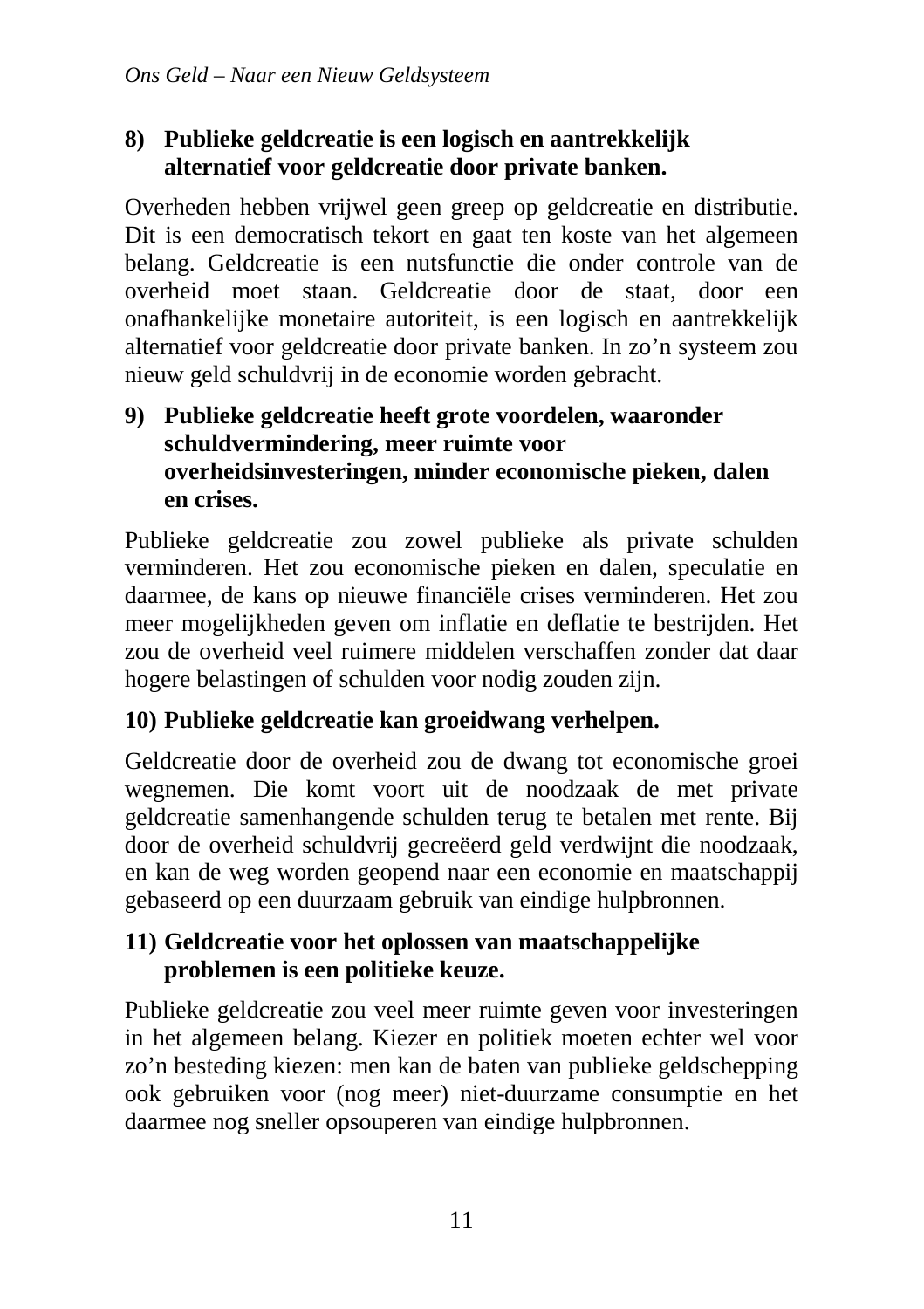#### **12) Het geloof in de markt belemmert het zoeken naar alternatieven voor het huidige geldsysteem.**

Een groot obstakel voor de hervorming van het geldsysteem is de gangbare economische wetenschap. Het geloof dat het marktmechanisme voor de juiste geldhoeveelheid zorgt leidt er toe dat het huidige geldsysteem niet ter discussie wordt gesteld. Zo sterk is dat geloof dat zelfs de enorme problemen veroorzaakt door de crisis van 2008 geen stimulans zijn om naar alternatieven te kijken.

#### **13) De noodzaak van een debat over een nieuw geldsysteem.**

Er moet een debat komen over het huidige geldsysteem en over het alternatief: publieke geldcreatie. Politieke partijen maar ook het maatschappelijk middenveld, zoals vakbonden, milieu- en andere ideeële en belangenorganisaties, zouden op zo'n debat aan moeten dringen.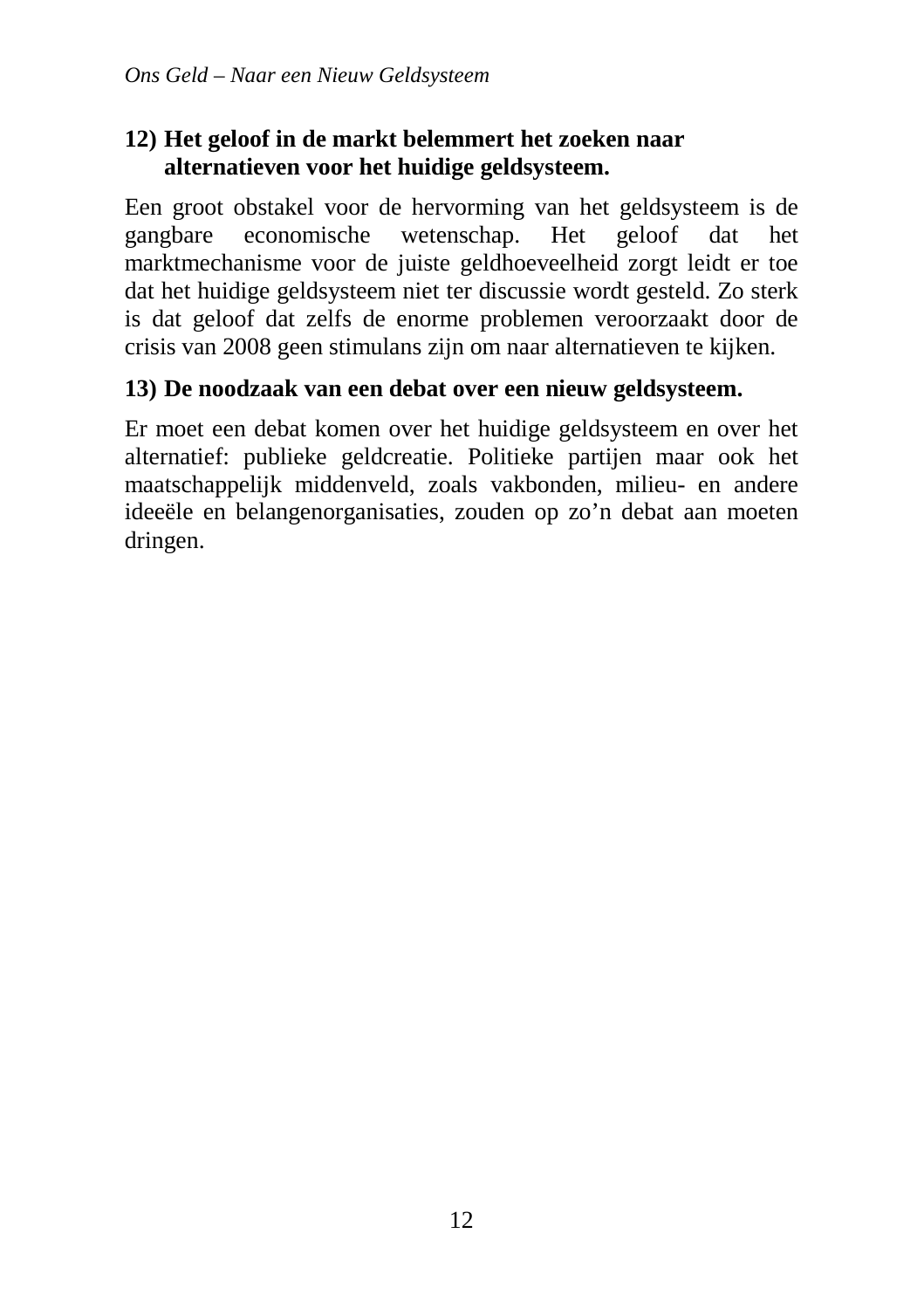# **1. GEBREK AAN GELD**

#### **Problemen: economisch, sociaal, milieu**

De afgelopen honderd jaar hebben we een ongekende ontwikkeling gezien, vooral door een zich steeds verder ontwikkelende technologie. Als gevolg daarvan hebben nog nooit zoveel mensen het zo goed gehad. Toch staan onze maatschappij en de mensheid als geheel voor grote problemen. Sinds de jaren tachtig van de vorige eeuw zijn de lagere en middeninkomens nauwelijks meer gestegen, ondanks het feit dat technologie en productiviteit zich zijn blijven ontwikkelen. De baten van deze ontwikkeling zijn vooral gegaan naar het bedrijfsleven – met name grote beursgenoteerde ondernemingen – en de hoogste inkomens. Dat leidt tot een steeds grotere en nog altijd groeiende kloof tussen arm en rijk. En er is hardnekkige werkloosheid, vooral na de crisis van 2008, en afnemende bestaanszekerheid, met alle sociale en psychologische gevolgen van dien. Daar bovenop komen de verschraling en hogere kosten van publieke sociale voorzieningen als zorg en onderwijs.

Bij deze economische en sociale problemen komen de enorme uitdagingen ten aanzien van ons leefmilieu: klimaatverandering, het opraken van natuurlijke hulpbronnen, teloorgang van de natuur, vervuiling, groeiende watertekorten. Problemen waarvan we nu de effecten al merken, vooral door extremer weer, maar waar we op de langere termijn nog veel harder door geraakt zullen worden. Om dat te voorkomen moeten ze zo snel mogelijk aangepakt worden.

#### **Gebrek aan geld**

Een sleutelelement bij al deze problemen is geld. Vraag onze politici om een effectieve aanpak van klimaatverandering: geen geld. Investeren in energiebesparing en duurzame energie: geen geld. Natuur en milieu: geen geld. Maar ook: beter en goedkoper onderwijs: geen geld. Werkgelegenheidsprogramma's: geen geld. Met andere woorden: er is, althans op dit moment, geen geld voor die dingen die belangrijk zijn voor de kwaliteit van leven en voor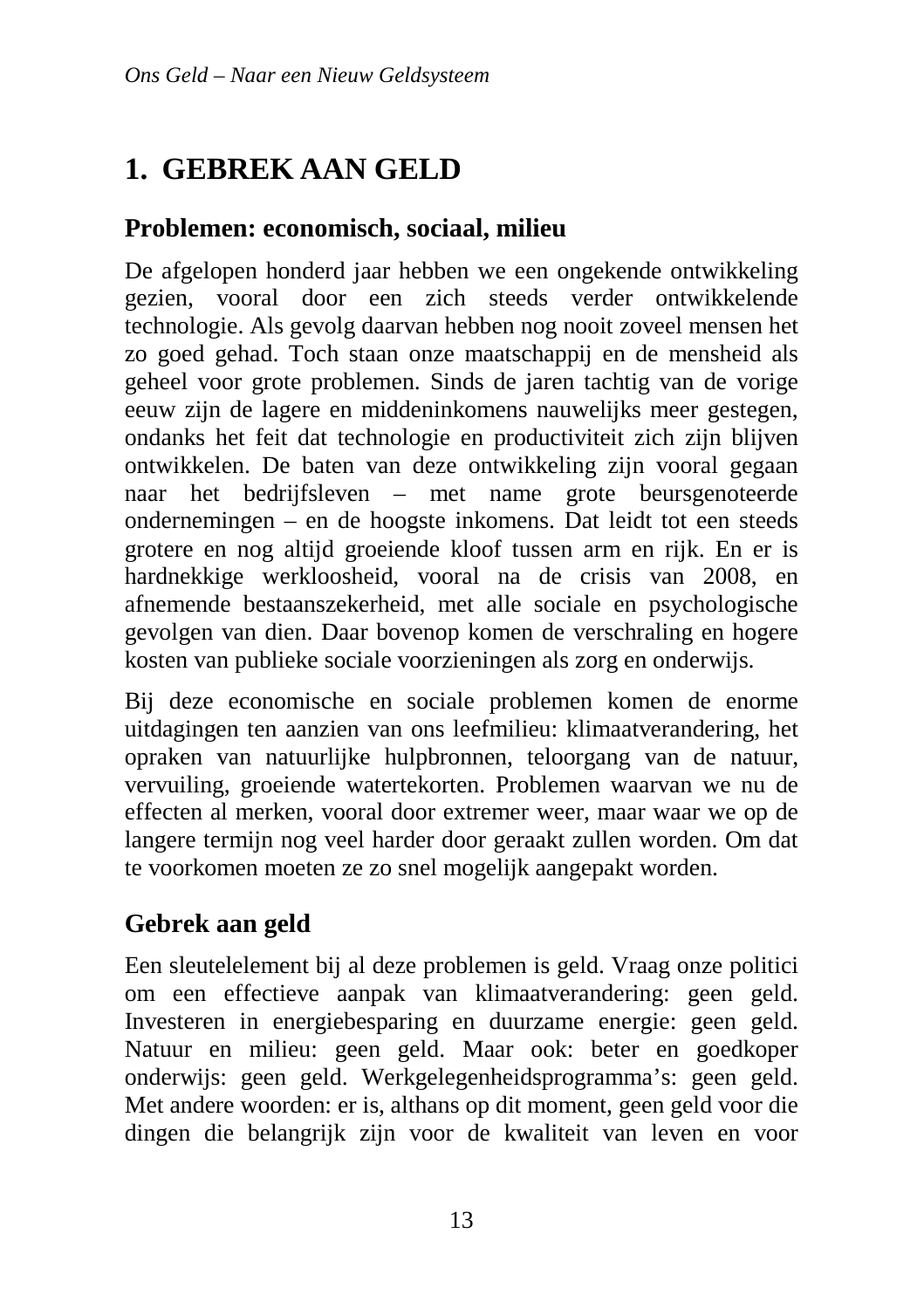toekomstige generaties, zoals goede sociale voorzieningen, een schoon milieu en goed omgaan met natuurlijke hulpbronnen.

#### **Geld bijmaken?**

Goed beschouwd is het raar dat we allerlei belangrijke problemen niet aanpakken door gebrek aan geld. Geld kan in principe immers naar believen worden bijgemaakt. Het meeste geld is giraal geld: het bestaat niet eens fysiek. Tastbaar geld, munten en bankbiljetten, vormt maar een paar procent van de totale geldhoeveelheid. De rest is virtueel: het bestaat alleen in de geheugens van computers. In principe kunnen we daar zoveel van bijmaken als we nodig hebben.

In de praktijk zijn er beperkingen aan geld bijmaken. Die hebben onder meer te maken met de hoeveelheid goederen en diensten die de economie kan produceren. Maar als er, zoals na de crisis, veel minder wordt geproduceerd dan mogelijk is dan zou het logisch zijn geld te creëren waarmee die ongebruikte productiecapaciteit kan worden ingezet om onze maatschappelijke problemen aan te pakken. Dat zou een groot bijkomend voordeel hebben: de daarmee gepaard gaande investeringen en banen zouden ons uit de crisis helpen.

Toch gebeurt dat niet of onvoldoende. Productiecapaciteit blijft onbenut, problemen worden niet of onvoldoende aangepakt, en de crisis woekert voort. Bedrijven gaan failliet en de werkloosheid blijft hoog. De verklaring daarvoor ligt bij de manier waarop op dit moment geld geschapen wordt: bij het huidige geldsysteem.

#### **Begrip van de werking van ons geldsysteem**

Het concept van geld en de manier waarop ons geldsysteem werkt worden vaak niet goed begrepen. Dat geldt niet alleen voor de doorsnee burger: zelfs specialisten, zoals economen en bankiers, geven vaak een verkeerde uitleg. De Engelse centrale bank, de Bank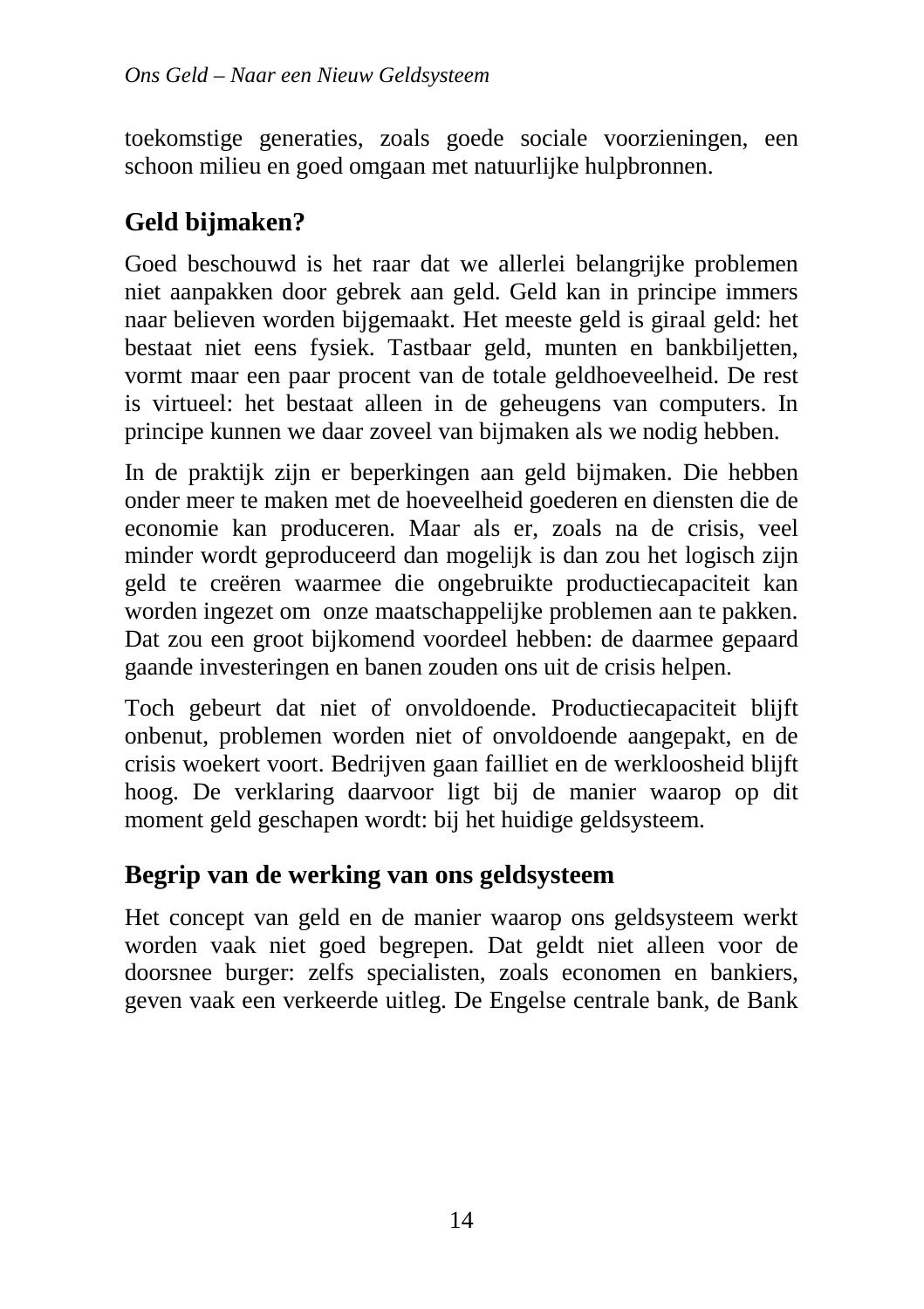of England, stelde onlangs dat veel economische leerboeken een verkeerde uitleg geven over hoe geld gecreëerd wordt.<sup>4</sup>

Zonder inzicht in hoe het huidige geldsysteem werkt is een discussie over of en hoe we ons geldsysteem moeten verbeteren onmogelijk. Daarom proberen we in dit boekje uit te leggen hoe het huidige geldsysteem in elkaar zit, waar het vandaan komt, wat er mee mis is, en wat we er aan zouden moeten veranderen.

#### **Vragen die we ons moeten stellen**

Bij die uitleg gaan we uit van twee vragen. Ten eerste: onze maatschappij staat voor problemen die het welzijn van miljarden mensen, nu en in de toekomst, bedreigen. Toch worden deze problemen niet effectief aangepakt. De vraag is: hoe kan het dat geld, waarvan we in principe zoveel kunnen (bij)maken als we willen, het voornaamste obstakel is voor het aanpakken van deze maatschappelijke problemen?

De tweede vraag is: wat kunnen we hier aan doen? Hoe kunnen we er voor zorgen dat geld geen obstakel meer is voor de aanpak van die problemen? Op die vragen probeert dit boekje een antwoord te geven.

## **2. WAT IS GELD?**

#### **Wat is geld?**

Geld is een ruilmiddel, rekeneenheid en spaarmiddel. Het is vooral een middel om ruil en handel te vergemakkelijken. Het kan die rol vervullen als mensen het accepteren als iets dat een bepaalde waarde vertegenwoordigt. Het is iets kunstmatigs, iets waarvan mensen stilzwijgend aannemen dat het die waarde heeft en min of meer behoudt.

 $\overline{a}$ 4

http://www.bankofengland.co.uk/publications/Documents/quarterlybulletin/ 2014/qb14q102.pdf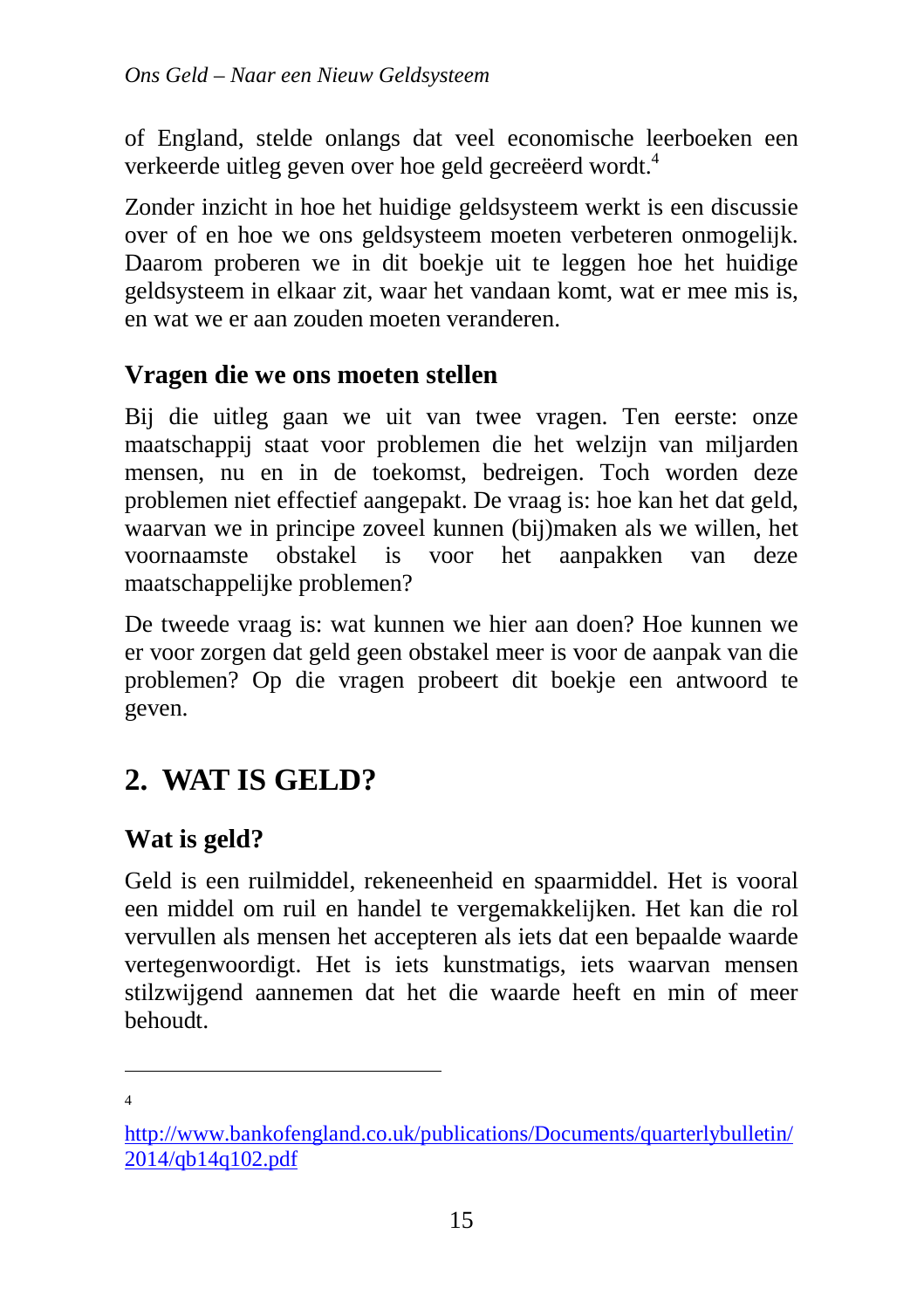#### **Geld als ruilmiddel en rekeneenheid**

Bij het ontbreken van geld moeten goederen en diensten worden geruild: iemand die een product over heeft, zeg suiker, en een ander product nodig heeft, zeg zout, moet iemand vinden die zowel zout heeft als geïnteresseerd is in suiker. Geld, in de vorm van munten, biljetten, of in sommige maatschappijen, schelpen of vee, maakt het mogelijk dat de persoon die suiker heeft die kan verkopen, ook als de koper geen zout heeft. Daarna kan de verkoper op zoek naar iemand die zout wil verkopen. Dat is een stuk eenvoudiger dan een persoon vinden met beide eigenschappen. Geld is dan ook zoiets handigs dat het door de eeuwen heen in vrijwel alle samenlevingen is "uitgevonden". Omdat geld voor een veel flexibeler proces van uitwisseling zorgt is het het smeermiddel van de economie.

Gekoppeld aan het gebruik van geld als ruileenheid is de functie van geld als rekeneenheid. Door die functie is het mogelijk om de waarde van verschillende producten of diensten met elkaar te vergelijken.

#### **Geld als middel om te sparen**

Een derde functie van geld is dat je het kan oppotten, accumuleren met een mooi woord, en gebruiken op een later tijdstip. Sparen dus. Geld neemt heel weinig ruimte in (behalve dat vee) en bederft niet. Accumulatie leidt ook tot handel in geld: degenen die geld nodig hebben kunnen het lenen van iemand die het gespaard heeft. Zo'n lening wordt dan later terug betaald, meestal met rente: een premie die het uitlenen van geld aantrekkelijk maakt. Lenen gebeurt ook door tussenpersonen: mensen die spaargeld van anderen innemen en het uitlenen aan derden. Zo is bankieren begonnen.

#### **De basis van geld: vertrouwen**

De basis van geld is vertrouwen. Om geld zijn rol als middel voor ruil en accumulatie te laten vervullen moeten mensen geloven dat het overal geaccepteerd zal worden als betaalmiddel en dat het zijn waarde zal behouden. Verliest men dat vertrouwen dan verliest het geld zijn waarde als ruilmiddel, als middel voor accumulatie en als rekeneenheid.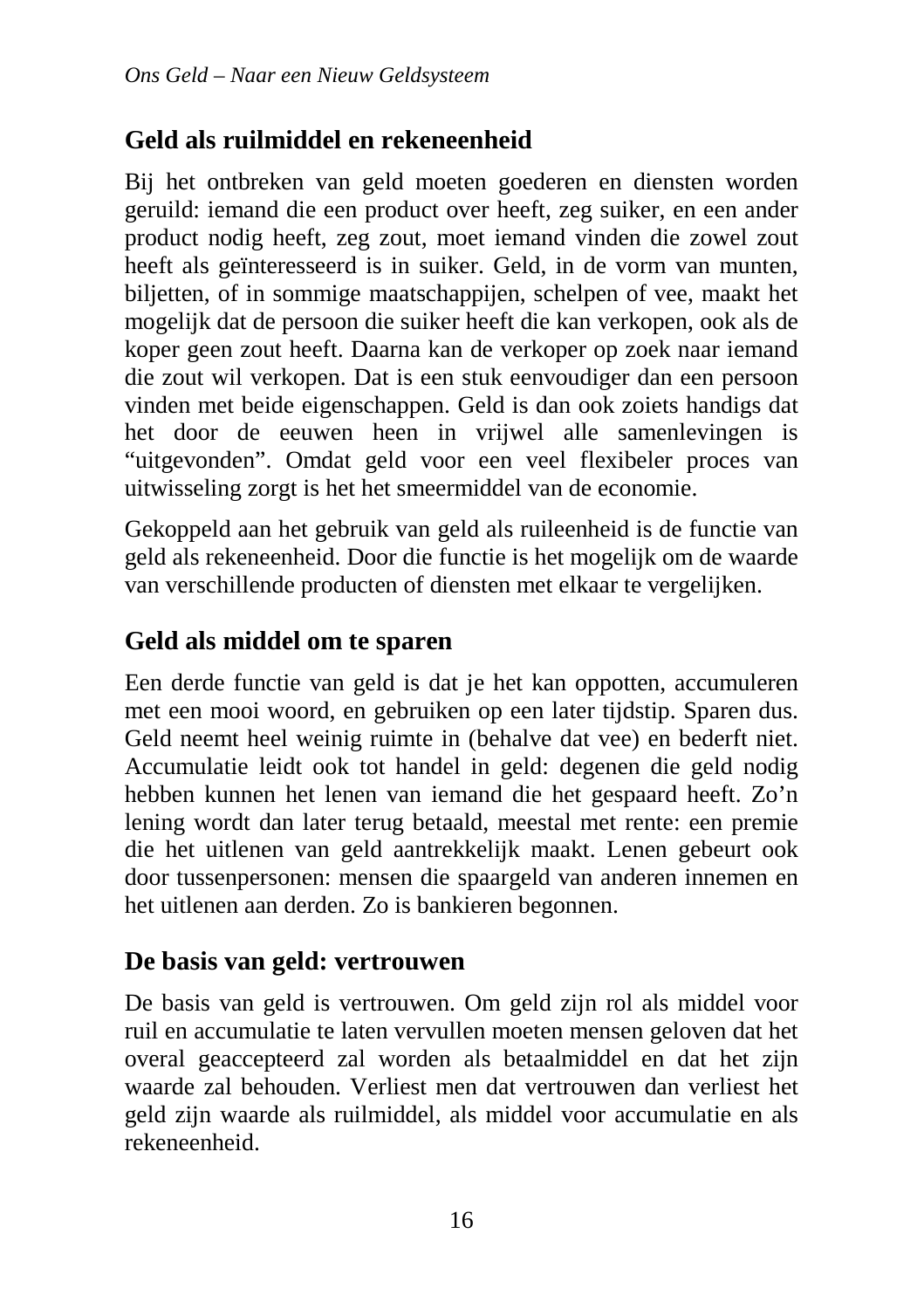# **3. WAT HEBBEN WE VAN GELD GEMAAKT?**

#### **Geld als magie**

Het principe van geld is dus heel eenvoudig. Maar door de eeuwen heen heeft geld een bijna magisch karakter gekregen. Het wordt niet meer gezien als een door mensen geschapen iets dat vrijelijk gemanipuleerd kan worden, maar als iets dat aan eigen wetten voldoet die niet of nauwelijks door de mens te beïnvloeden zijn. Daarom durven we niet goed in te grijpen in het geldsysteem: we zijn bang dat dit fout zal uitpakken, dat monetaire wetten in werking zullen treden die vreselijke financiële en economische gevolgen zullen hebben.

#### **Het grote angstbeeld: (hyper)inflatie**

De grootste angst is hyperinflatie: een razendsnel verlies van de waarde van geld met fatale gevolgen voor het geldsysteem en de economie. Die angst is het grootst bij de mensen met veel geld, maar ook gewone mensen met wat spaargeld en werknemers van wie de salarissen de inflatie niet bijhouden lijden er zwaar onder. Alleen degenen met grote schulden profiteren: hun schuld verdwijnt als sneeuw voor de zon.

#### **Economische wetten: de geldhoeveelheids-theorie**

De wetenschap die verantwoordelijk is voor het toekennen van magische eigenschappen aan geld is de economie. De gangbare economische wetenschap gaat uit van economische systemen die in balans zijn of naar zo'n balans toegaan. Zo ook met geld: economen gaan er van uit dat de geldhoeveelheid in balans is met vraag en aanbod. In lijn daarmee leert de geldhoeveelheidstheorie dat als er zomaar meer geld in de economie wordt gepompt inflatie, dat wil zeggen een verhoging van het algemeen prijspeil, onvermijdelijk is. Deze theorie is nooit bewezen en niet meer dan een geloof, gebaseerd op aannames die weinig met de werkelijkheid van doen hebben. Maar als geloof is het wel zo dominant, onder economen, beleidsmakers, politici, de media, en verder vrijwel iedereen die iets over economie denkt te weten, dat het de basis is voor alle beleid.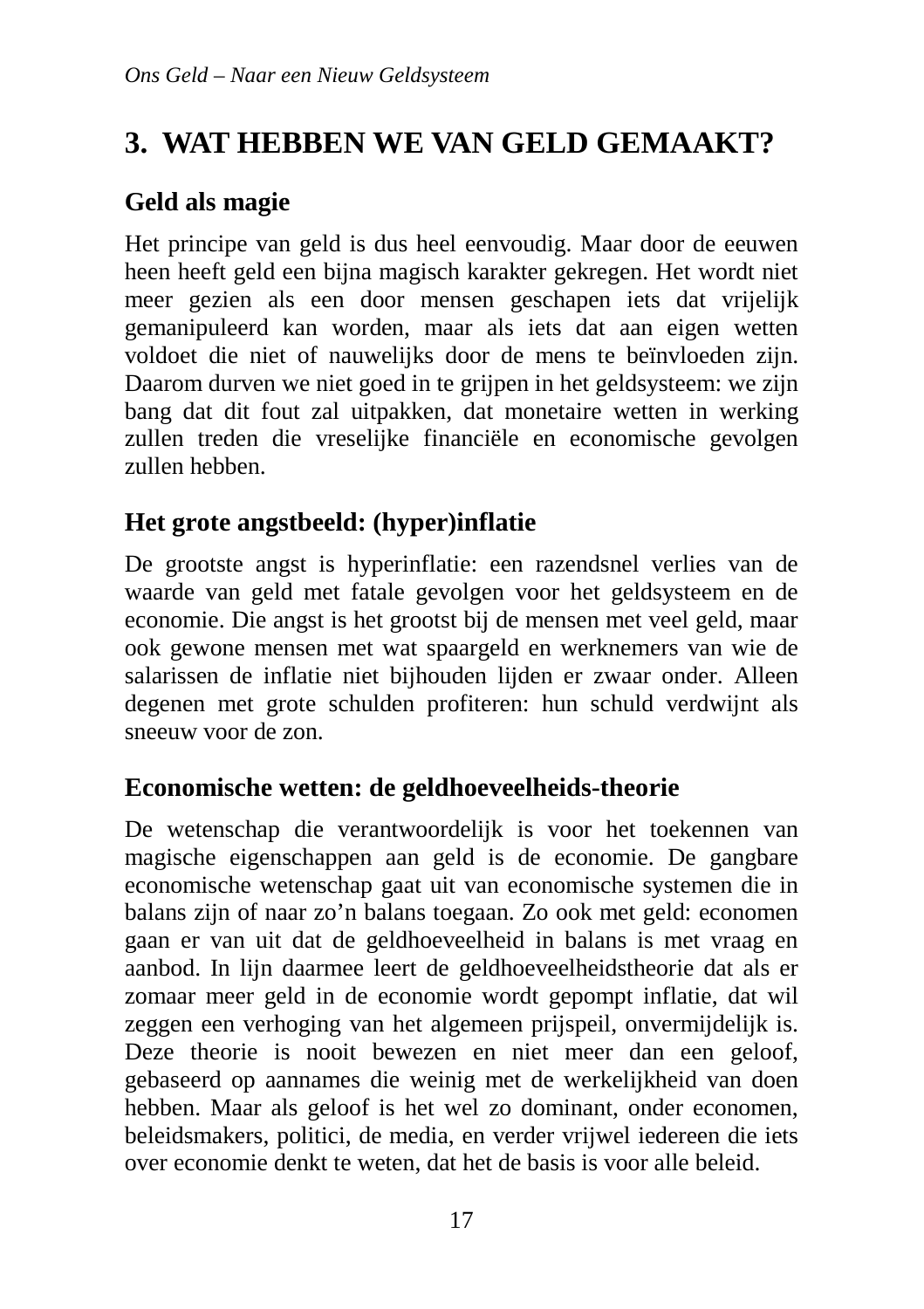#### **Waarom overheden geen geld scheppen**

De geldhoeveelheidstheorie verklaart waarom overheden geen geld maken voor eigen gebruik: men wil oncontroleerbare inflatie vermijden.<sup>5</sup> Die inflatieangst is zo sterk dat geldcreatie door de overheid voor gebruik door de overheid een taboe is geworden. Geldcreatie kan alleen veilig, zo denkt men, als het onderworpen wordt aan de werking van de markt. Dat betekent dat het aan de private sector moet worden overgelaten. De markt of beter gezegd, het marktmechanisme zal er dan voor zorgen dat de geldhoeveelheid in evenwicht blijft met enerzijds de hoeveelheid geproduceerde goederen en diensten en anderzijds de vraag. Alles wat buiten die markt om gebeurt, bijvoorbeeld een overheid die voor eigen gebruik geld creëert of laat creëren (door een centrale bank), zal, zo gelooft men, het door de markt tot stand gekomen evenwicht verstoren en inflatie veroorzaken.

#### **Geld, economische theorie en speculatie**

 $\overline{a}$ 

Economen hebben door de jaren heen allerlei moeilijk toegankelijke theorieën ontwikkeld over geld. Daarmee heeft men het begrip van geld of beter gezegd, van de werking van geld in het monetaire en economische systeem erg lastig gemaakt. Complexe wiskundige modellen en vergelijkingen worden geacht de invloed van geld op de economie weer te geven. Sinds enkele decennia worden zulke modellen ook gebruikt in financiële markten, voor speculatie: proberen geld te verdienen door de handel in geld en financiële producten. Daar gaan miljarden in om, en daarom worden de slimste economen en wiskundigen ingeschakeld. De modellen en producten die zij voortbrengen zijn zo ingewikkeld geworden dat ze alleen nog door de allerknapste koppen gesnapt worden. Zelfs de toezichthoudende commissarissen en de raden van bestuur, de bankiers zelf dus, begrijpen ze vaak niet meer.

<sup>5</sup> Een inflatie van een procent of twee wordt over het algemeen beschouwd als acceptabel en zelfs als goed. Als de inflatie boven de 4% komt wordt dat als een (groot) probleem gezien.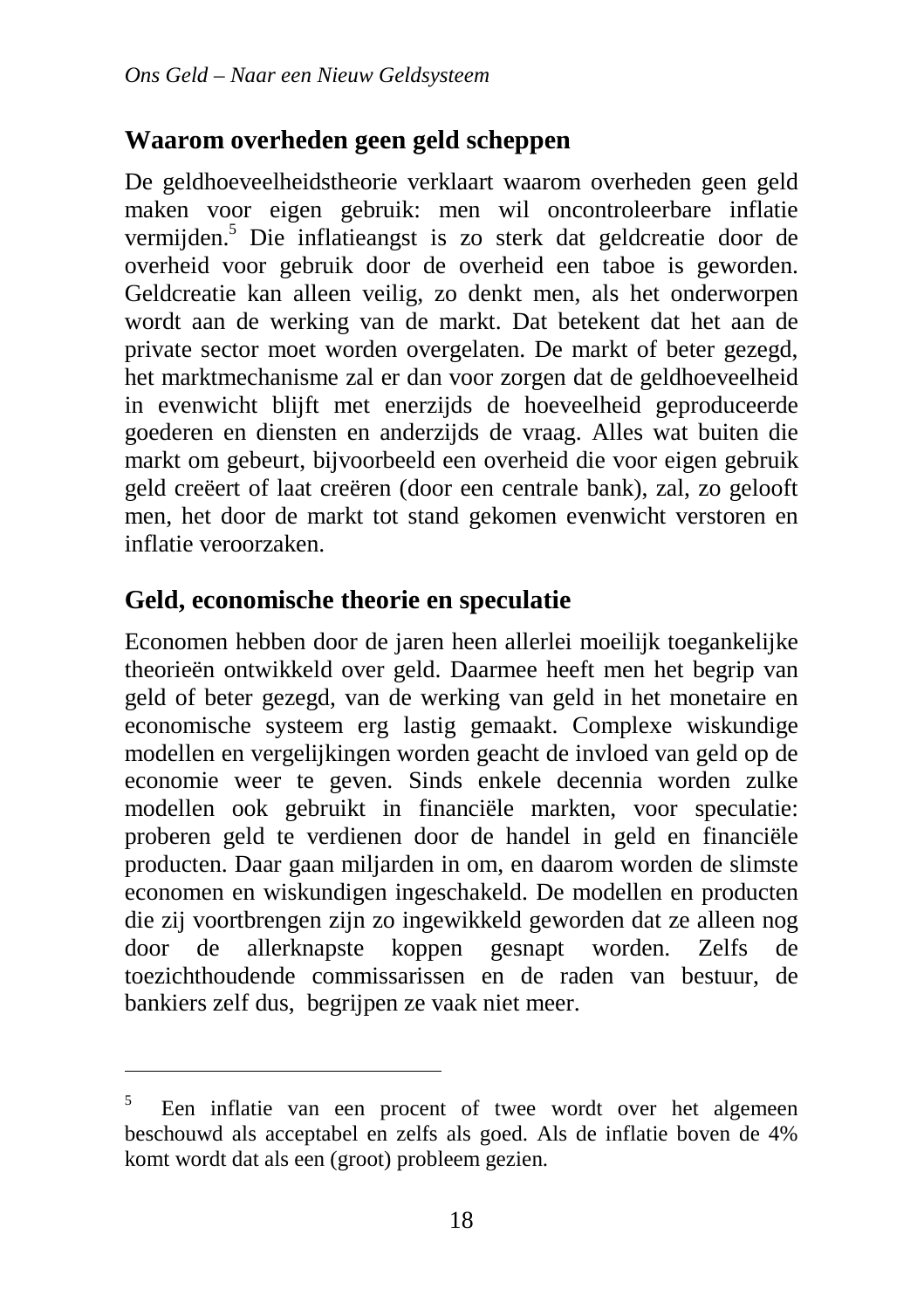#### **Denken over ons geldsysteem: alleen de experts**

Het grootste probleem bij deze complexiteit is dat niet-economen zich niet meer durven uitspreken over ons geldsysteem. Alleen de deskundigen doen hun zegje – en doen dat, ondanks het debakel van de crisis die door vrijwel niemand van hen voorzien werd, met zo'n zelfverzekerdheid dat leken er niet snel aan zullen denken tegen hen in te gaan. Zo blijft gedachtenvorming over wat we met ons geldsysteem zouden willen voorbehouden aan een klein groepje ingewijden.

#### **Meningsvorming: de vergelijking met kernenergie**

Eigenlijk zouden we het geldsysteem moeten vergelijken met het gebruik van kernenergie. We weten niet hoe het allemaal werkt in een kerncentrale, dat is allemaal enorm ingewikkelde techniek – net als al die wiskundige modellen vreselijk ingewikkeld zijn. Maar we vormen ons wel een mening of we al of niet kernenergie willen. We zijn slim genoeg om, voorzien van de noodzakelijke informatie, na afweging van de voor- en nadelen en na vergelijking met alternatieven, te beslissen of we wel of niet willen dat onze energie wordt opgewekt in kerncentrales. Veel mensen hebben daar dan ook een duidelijke mening over. Degenen die dat niet hebben zullen meestal zeggen dat ze nog niet genoeg van die voor- en nadelen en alternatieven weten.

#### **Het geldsysteem als gegeven**

Wat voor kerncentrales geldt zou ook moeten gelden voor ons geldsysteem. Op dit moment neemt vrijwel iedereen aan dat dit systeem er nu eenmaal is, dat er geen alternatieven zijn, en dat we er dus maar mee verder moeten – met wellicht wat kleine door deskundigen voorgestelde aanpassingen. Dat moet veranderen. We kunnen en, in ons eigen belang en dat van toekomstige generaties, moeten ons een mening vormen over het huidige systeem, kijken naar voor- en nadelen, en alternatieven onderzoeken. En we moeten actie ondernemen om een beter alternatief ingevoerd te krijgen. Daarbij moeten we, net als bij kerncentrales, ons niet laten weerhouden door het feit dat we niet precies of zelfs niet bij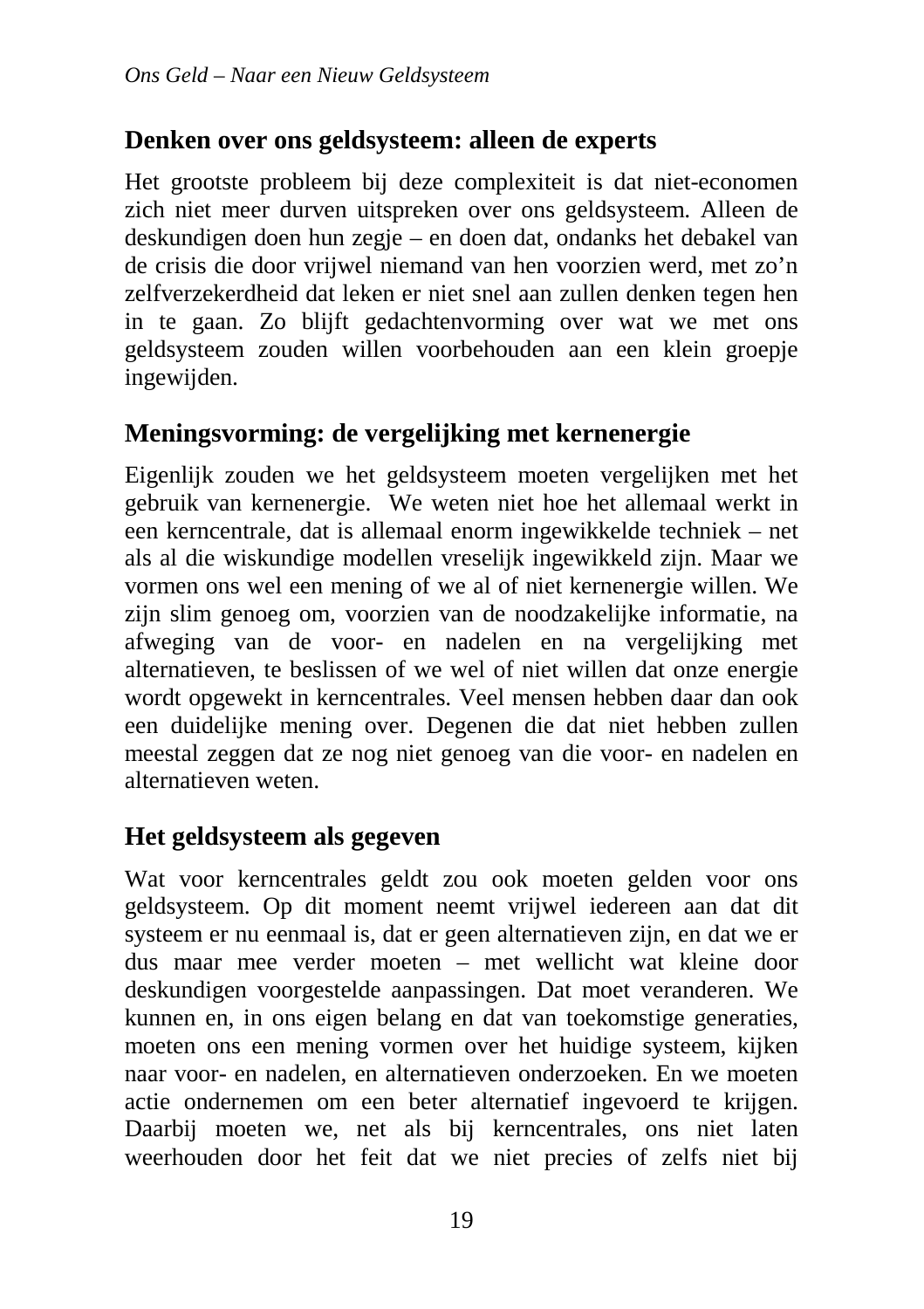benadering begrijpen hoe het huidige systeem werkt. Belangrijk zijn de uitkomsten en mogelijkheden van het huidige systeem, en de mogelijkheden en uitkomsten van alternatieve systemen.

#### **Geld als schaars goed**

Bij het analyseren van het huidige geldsysteem en van de alternatieven moeten we ingesleten ideeën loslaten. Vooral het idee dat geld schaars is. Die aanname heeft postgevat onder de invloed van de gangbare economie. Economen en andere financiële experts zijn van mening dat er maar een beperkte hoeveelheid geld is en dat met de beperkingen opgelegd door die schaarste geleefd zal moeten worden.

Toch kan, als gezegd, geld in principe zo worden bijgemaakt. Dat nemen we echter niet zomaar aan. Zeker in onze Nederlandse cultuur gaat het idee dat je geld zo maar bij zou kunnen maken tegen onze diepste overtuigingen in. Iets voor niets, dat kan niet: er moet eerst voor gewerkt worden! Het idee dat we zomaar geld bij zouden kunnen maken om, bijvoorbeeld, een deel van de staatsschuld af te lossen of te investeren in duurzame energie, energiebesparing en natuur en milieu, of om aan iedereen een basisinkomen te geven, accepteren we niet zomaar: daar zit een adder onder het gras! En toch zou dat in principe allemaal kunnen: als gezegd, we hoeven het geld niet eens meer fysiek te produceren, een paar aanslagen op de juiste toetsenborden is voldoende.

#### **Iets voor niets?**

Wat we moeten bedenken als we het over geld hebben en die typisch Hollandse "niets voor niets" overtuiging begint op te spelen is dat geld eigenlijk ook niets is. Zoals gezegd is het grotendeels virtueel, en bestaat dus niet eens fysiek. En zelfs als het in fysieke vorm bestaat, als muntgeld of papiergeld, heeft het bijna geen intrinsieke waarde. Je kunt er niets nuttigs mee doen: je kan het niet eten, er op slapen, er in wonen, of je er op voortbewegen. Het is niets meer dan een symbool. Van symbolen kan je naar believen bijmaken, zeker als ze virtueel zijn. En omdat symbolen concreet gezien niets zijn krijg je, als je geld bijmaakt, niet iets voor niets, maar niets voor niets.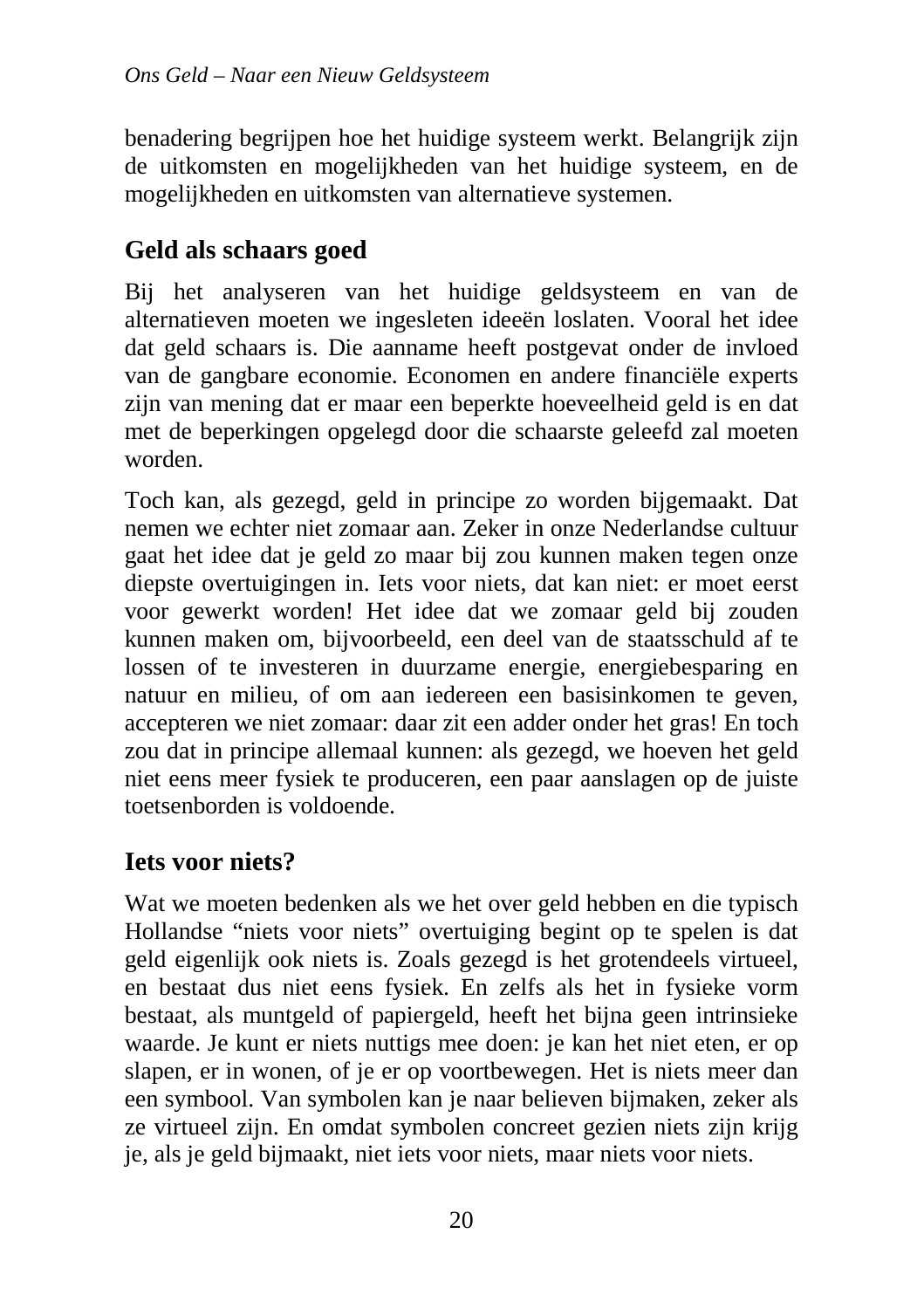Dat wil niet zeggen dat er geen beperkingen zijn. De beperking zit echter niet in het geld zelf, maar in de producten die je er voor koopt: een maaltijd (of de ingrediënten daarvoor), een bed, een huis, een fiets. Daar zijn wel beperkte hoeveelheden van. Daarom wil het feit dat we in principe onbeperkt geld bij kunnen maken niet zeggen dat we dat dan ook maar zouden moeten doen. Er moet niet zoveel geld komen dat producenten denken dat ze hun prijzen kunnen verhogen omdat hun product toch wel gekocht wordt, of dat werknemers te hoge looneisen gaan stellen omdat ze denken dat er toch wel betaald wordt. Dat zou kunnen leiden tot een verhoging van het algemeen prijspeil: inflatie. Dat is op kleine schaal nog wel acceptabel. In de meeste landen streven instanties die verantwoordelijk zijn voor het geldsysteem, de centrale banken, zelfs naar een inflatie van rond de twee procent, omdat dit de economie zou stimuleren.<sup>6</sup> Maar hogere inflatie wordt, terecht, als schadelijk gezien voor de economie, vooral voor spaarders en werknemers. En ze kan, als het helemaal uit de hand loopt, tot hyperinflatie en een financiële en economische crisis leiden.

# **4. HOE WORDT GELD GECREËERD?**

#### **Hoe geld gemaakt wordt**

 $\overline{a}$ 

Vaak wordt gedacht dat geldschepping een overheidstaak is. Er wordt aangenomen dat de centrale bank het geld "maakt" en het vervolgens uitleent (tegen een lage rente) aan gewone, private

<sup>&</sup>lt;sup>6</sup> De redenering daabij is dat een beetje inflatie mensen en bedrijven stimuleert om te investeren en te consumeren in plaats van te sparen, omdat op de langere duur het geld minder waard wordt. Die investeringen en consumptie zijn goed voor de economie. Andersom redeneren economen dat bij deflatie, het omlaag gaan van het prijspeil en daarmee, het toenemen van de waarde van geld, bedrijven en mensen op hun geld blijven zitten omdat ze denken dat het (nog) meer waard zal worden. Dat, zo wordt gesteld, is slecht voor de economie. Er is nooit bewezen dat deze redeneringen ook in werkelijkheid opgaan, maar het geloof erin is zo sterk dat ze voor vaststaand worden aangenomen.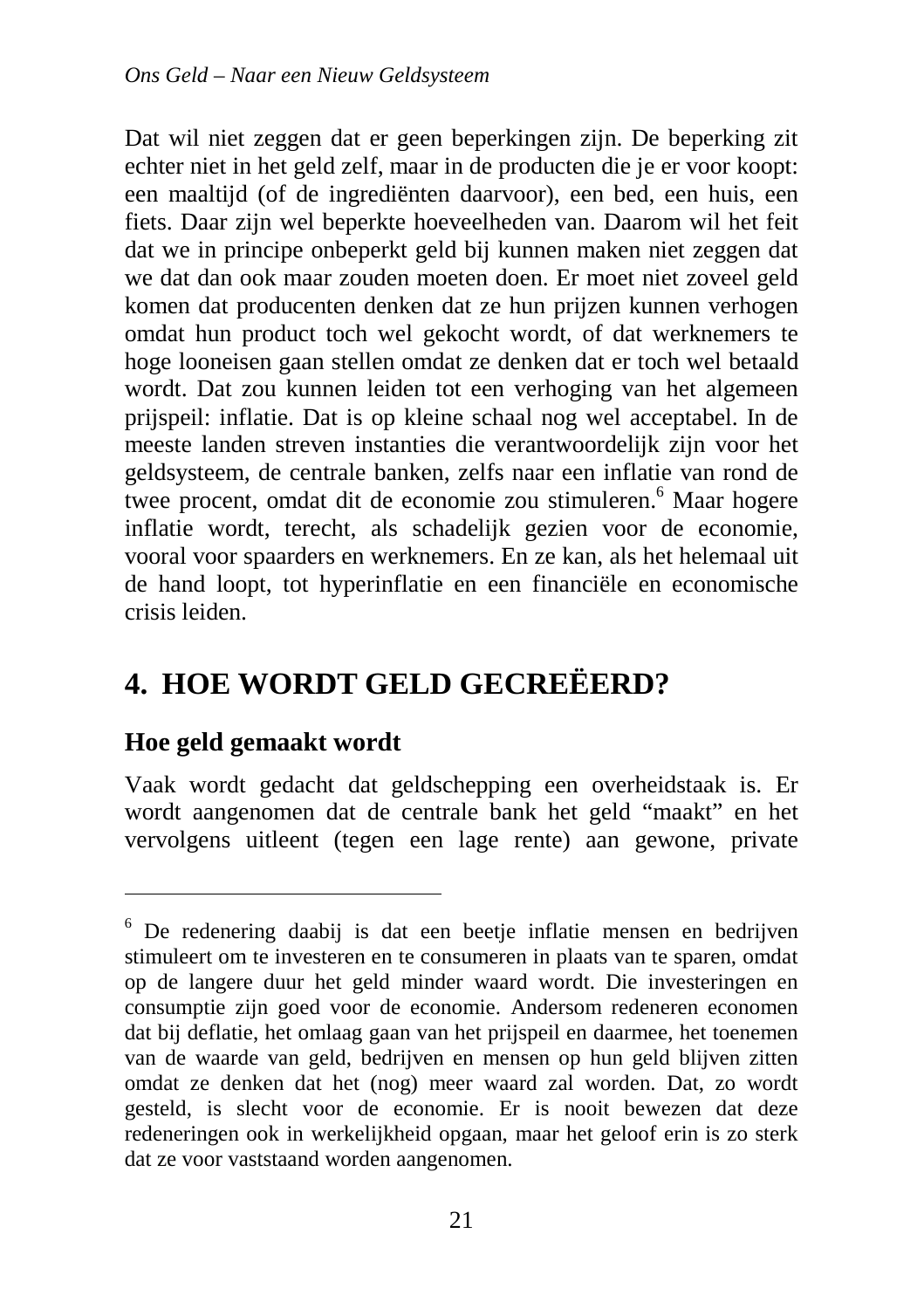banken.<sup>7</sup> Die zetten het vervolgens uit in de economie door het (tegen een hogere rente) uit te lenen aan personen, bedrijven en overheden. Ook wordt aangenomen dat het geld dat door banken wordt uitgeleend afkomstig is van de (spaar)tegoeden die klanten bij de bank aanhouden.

De werkelijkheid is anders. Maar zo'n drie procent van het geld, dat deel dat bestaat uit munten en bankbiljetten, wordt gecreëerd door de centrale bank. De overige 97 procent van het geld wordt door private banken geschapen als ze een lening geven. Dat gebeurt door een eenvoudige boekhoudkundige handeling, waarmee aan beide kanten van de balans van de bank het geleende en zo gecreëerde geldbedrag wordt bijgeschreven (voor de boekhouders onder ons: aan de activa kant als lening, en aan de passiva kant als deposito op de rekening van degene die leent). Zoals de Engelse Centrale Bank, de Bank of England, het in 2014 omschreef: "*Whenever a bank makes a loan, it simultaneously creates a matching deposit in the borrower's bank account, thereby creating new money.*" Vertaald: *Iedere keer wanneer een bank een lening verstrekt stort ze tegelijkertijd een even groot bedrag op de rekening van de lener, waarbij nieuw geld gecreëerd wordt*. 8

In theorie wordt het door kredietverlening gecreëerde geld weer vernietigd als de lening wordt terugbetaald. In de praktijk gebeurt dat ook, maar tegelijkertijd wordt er veel meer nieuw krediet uitgegeven dan er wordt terugbetaald. Daardoor komt er steeds meer geld.

<sup>7</sup> In ontwikkelde landen zijn de meeste "gewone" banken privaat bezit. Overheden zijn soms tijdelijk eigenaar als banken genationaliseerd worden omdat ze anders failliet zouden gaan en zo grote schade aan de economie toe zouden brengen. Dat gebeurde onder meer met de ABN-AMRO bank op het hoogtepunt van de financiële crisis.

<sup>&</sup>lt;sup>8</sup> Bank of England (2014), Money creation in the modern economy, http://www.bankofengland.co.uk/publications/Documents/quarterlybulletin/ 2014/qb14q102.pdf.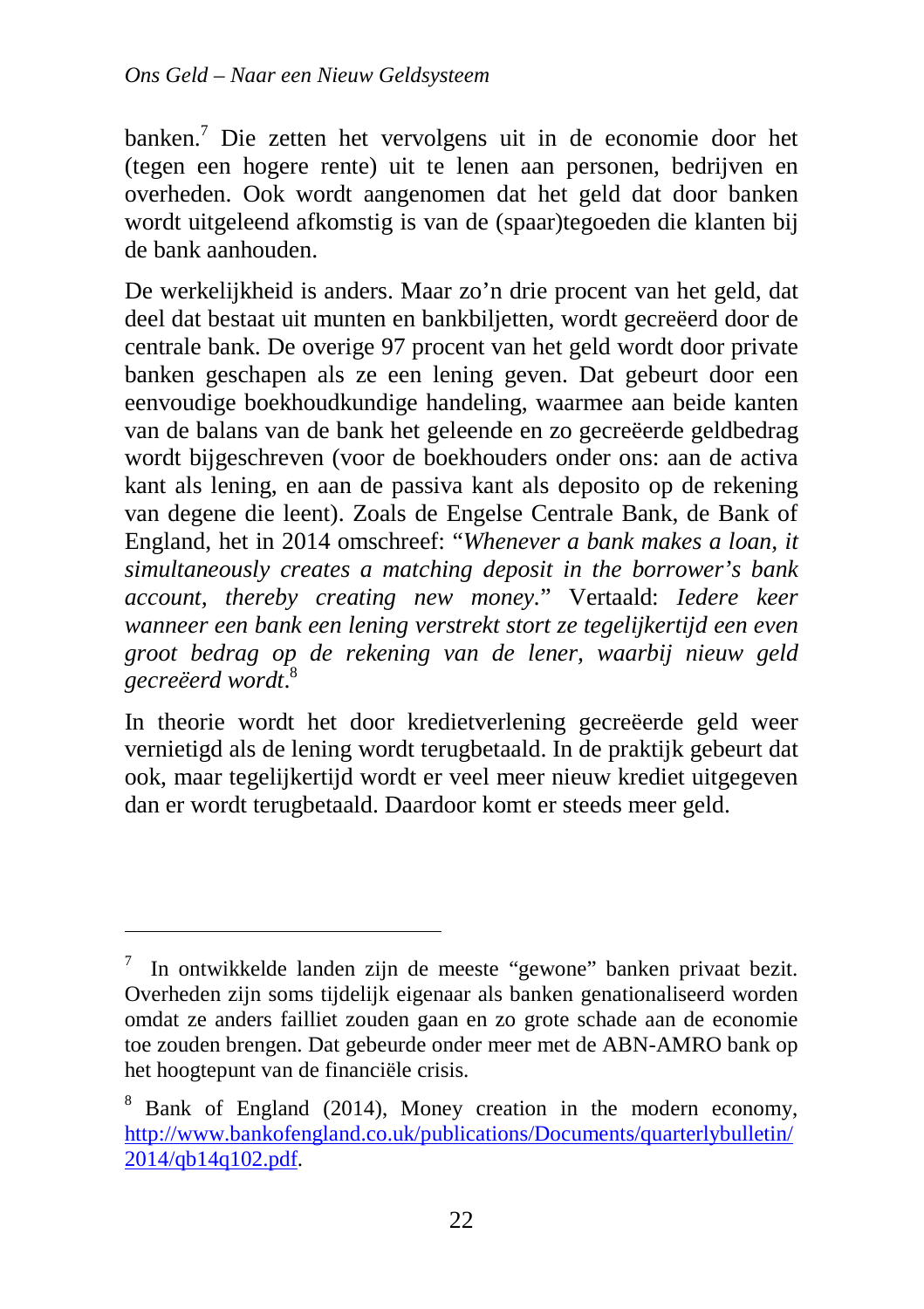#### **Bankieren: een lucratieve business**

Voor de private banken is geldschepping een lucratieve bezigheid. Ga maar na: zonder iets fysiek te hoeven produceren schept men een product dat uitgezet kan worden tegen een rendement – de rente – van, in Nederland, tussen de 5% (hypotheek) en 10 tot soms wel 15% (consumptief krediet, de cijfers zijn bij benadering). Natuurlijk moet er wel wat tijd en denkkracht gestoken worden in het beoordelen en administreren van kredietaanvragen. Maar over het algemeen is er geen bedrijfstak die zo makkelijk geld kan verdienen als het bankwezen.

# **5. WAAROM GELDCREATIE DOOR PRIVATE BANKEN?**

#### **Een erfenis van de geschiedenis**

Geldschepping door private banken is een erfenis van de geschiedenis. Het bankieren begon zo rond de 15<sup>e</sup>, 16<sup>e</sup> eeuw met goudsmeden die van hun klanten goud in bewaring kregen. Die klanten kregen in ruil daarvoor een soort certificaten die al snel als betaalmiddel en dus als geld gebruikt werden. Aanvankelijk gaven de smeden evenveel certificaten uit als ze goud in voorraad hadden, maar ze realiseerden zich al spoedig dat het heel onwaarschijnlijk was dat alle klanten tegelijkertijd hun goud op kwamen vragen. Zo kwamen ze op het idee om meer certificaten uit te geven dan ze goud in beheer hadden: geldcreatie door privaat bankieren was geboren. Overigens geldt vandaag de dag voor banken hetzelfde als destijds voor goudsmeden: mochten alle klanten toch tegelijkertijd hun geld komen halen – een zogenaamde "bank run" – dan kan de bank niet uitbetalen en zal ten onder gaan. En erger: de klanten zijn hun geld kwijt.

#### **Een effectieve lobby**

Bankiers hebben de afgelopen twee eeuwen in die landen waar geldcreatie (ook) door de autoriteiten plaats vond al hun invloed aangewend om geldcreatie te privatiseren. In sommige landen, vooral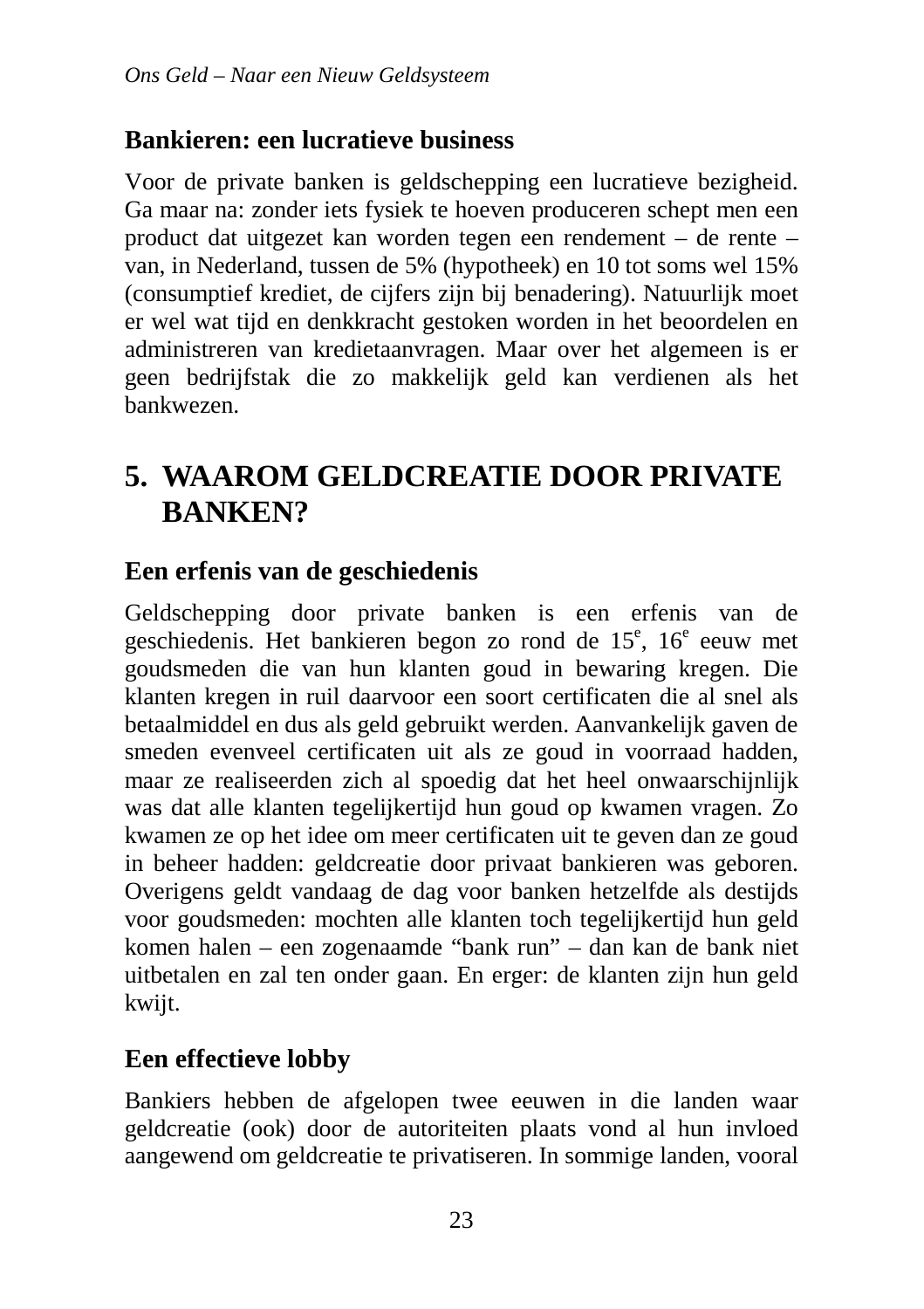de Verenigde Staten, is dat een zware maar uiteindelijk succesvolle strijd geweest. Zelfs zodanig dat de huidige Amerikaanse centrale bank, de Federal Reserve, een soort publiek-privaat partnerschap is dat zowel het algemeen belang als de belangen van de banken behartigt.

In andere landen is de privatisering van geldcreatie vrijwel geruisloos gegaan. Maar hoe dan ook, het resultaat is dat nu in vrijwel alle ontwikkelde en zich ontwikkelende landen geldcreatie plaats vindt door private banken. Het meest opmerkelijke daarbij is dat de vraag of geldcreatie door private banken of door de overheid zou moeten gebeuren niet meer gesteld wordt.

#### **Een kwestie van vertrouwen**

Net als het geval is met geld is het hele concept van bankieren gebaseerd op vertrouwen: het vertrouwen dat de bank altijd zal (kunnen) uitbetalen. Valt dat vertrouwen weg en komt een grote groep spaarders hun geld opeisen dan valt de bank om, zoals dat in jargon heet. In het verleden – vóór de jaren dertig van de vorige eeuw – gebeurde dat vaak. Als het grote banken betrof (tegenwoordig systeembanken genoemd) had dat vaak ernstige gevolgen voor de economische bedrijvigheid. Om dat te voorkomen stelt de overheid zich tegenwoordig tot een bepaald bedrag garant voor alle tegoeden op gewone en spaarrekeningen. In het Nederland van vóór de crisis van 2008 was dat een volledige garantie voor de eerste  $\epsilon$  20.000 en 90% van de volgende  $\epsilon$  20.000; tijdens de crisis werd dit verhoogd tot € 100.000. Dat gebeurde om het vertrouwen in de banken overeind te houden: het geloof van klanten dat als ze bij de bank hun geld op zouden eisen dat ook werkelijk zouden krijgen.

## **6. NADELEN VAN HET HUIDIGE SYSTEEM**

#### **Private geldschepping: van crisis naar crisis**

Er zijn veel redenen om het huidige systeem te veranderen. Om te beginnen functioneert het huidige systeem veel minder goed dan de verdedigers ervan ons willen doen geloven. De financiële crisis die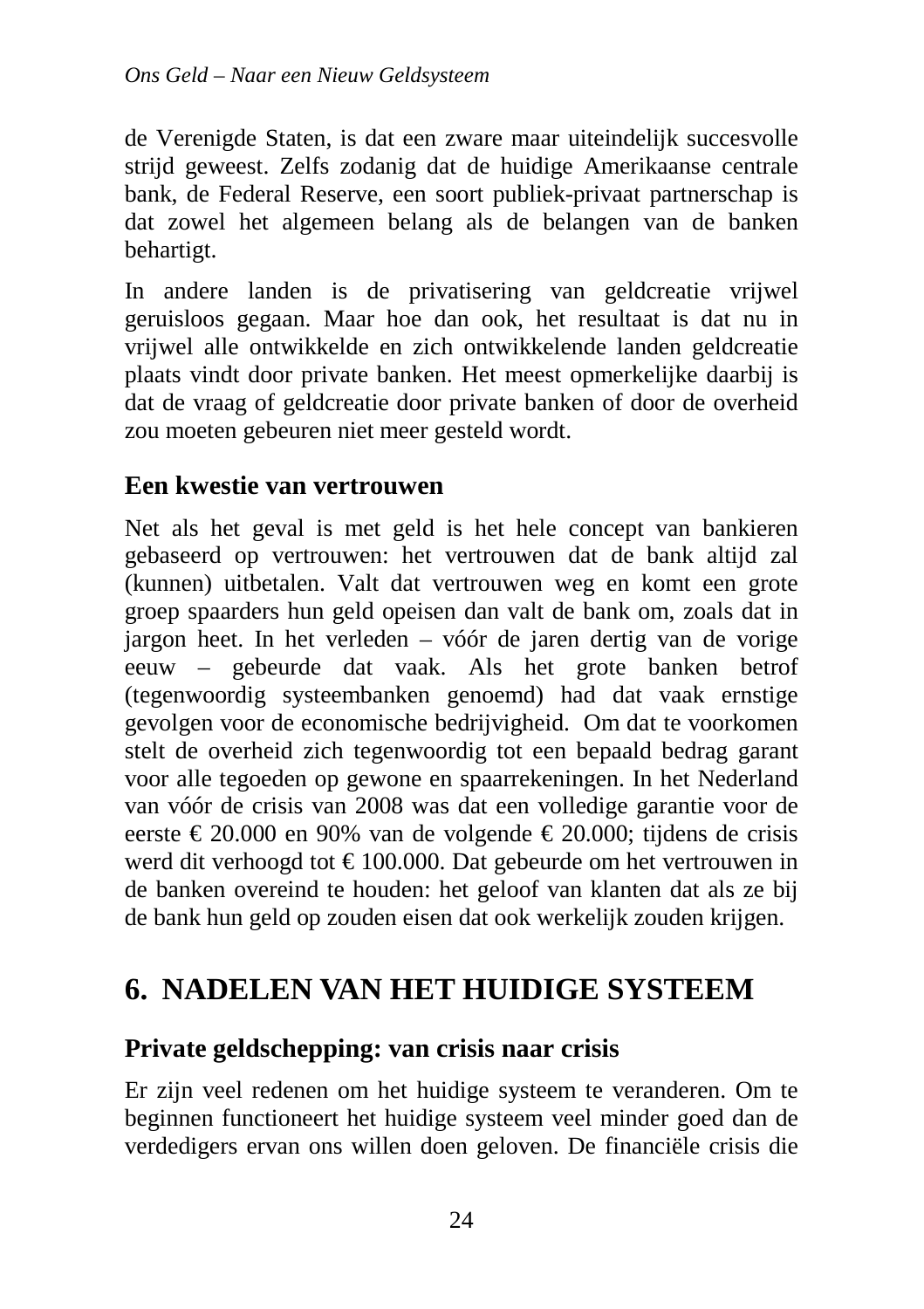in 2008 begon dient als bewijsstuk nummer één. Die crisis is geen uitzondering: sinds de jaren tachtig van de vorige eeuw zijn er wereldwijd tientallen grotere en kleinere financiële crises geweest.<sup>9</sup> Blijkbaar werkt de markt dus minder goed dan veel economen en andere marktadepten geloven.

Ook volgens de economische theorie zelf kunnen financiële markten niet goed werken

Het merkwaardige is dat volgens de economische wetenschap zelf financiële markten eigenlijk niet goed *kunnen* werken. Markten functioneren namelijk pas goed, zo leert de economische theorie, als aan drie voorwaarden is voldaan: mensen moeten economisch rationeel handelen, moeten volledig geïnformeerd zijn, en er moet volledige concurrentie zijn. In de echte wereld, en zeker in de financiële, wordt aan die voorwaarden niet voldaan. Mensen handelen niet economisch rationeel: ook sociale, psychologische, biologische en culturele factoren beïnvloeden het gedrag. De bankensector is ook niet bijzonder competitief: in Nederland is maar een beperkt aantal spelers, grote banken die een groot deel van de markt in handen hebben. En het is moeilijk te bewijzen, maar het lijkt vaak of er stilzwijgende afspraken bestaan om de onderlinge concurrentie te beperken – bijvoorbeeld, door niet te hard te concurreren met spaarrentes of de rente op leningen.

Maar het belangrijkst is nog dat het veel economische actoren, van kleine consumenten tot overheden, ontbreekt aan informatie. De meeste mensen hebben niet alleen geen idee van hoe het geldsysteem en allerlei financiële producten werken, ze hebben ook slecht inzicht in hun eigen financiële situatie. Voor Nederland is geschat dat vier op de vijf mensen slecht in staat is de voordelen en risico's van

<sup>9</sup> Het IMF telde tussen 1970 en 2010 425 banken-, staatsschulden- en monetaire crises (B. Lietaer, S. Goerber, C. Arnsperger & S. Brunnhuber, *Geld en duurzaamheid. Van een falend geldsysteem naar een monetair ecosysteem,* Rapport van de Club van Rome (EU Chapter) aan Finance Watch en de World Business Academy, Utrecht 2012, p. 33, geciteerd in Roelf Haan, *De relatie tussen financiële en reële sector: Het falen van het geldstelsel als publieke infrastructuur*.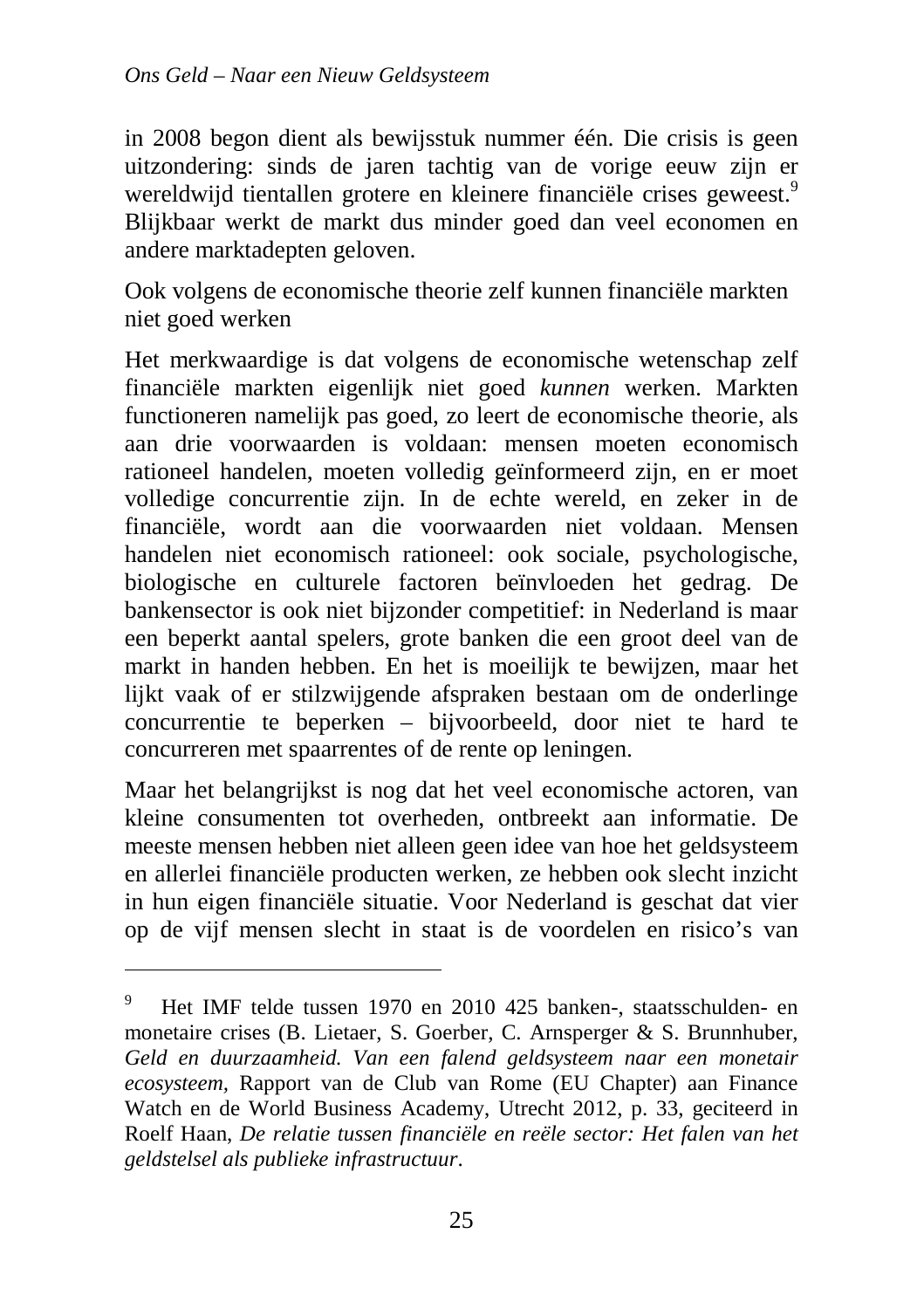financiële producten in te schatten – waarmee we nog het best scoorden van de 13 landen die onderzocht werden.<sup>10</sup>

Aan de door de economische wetenschap zelf opgestelde basisvoorwaarden voor een goede werking van de markt wordt dus niet voldaan. En toch blijft men geloven dat de markt, in de vorm van een stelsel van winstgerichte private banken, de beste manier is om geldschepping en toewijzing te regelen.

#### **Private banken: een rem op geldschepping?**

Het geloof in markten voor het regelen van geldschepping en het in de economie brengen van het geschapen geld is vooral gebaseerd op de idee dat de markt vanzelf grenzen stelt aan de hoeveelheid geld die geschapen wordt. Overheden kunnen in principe eindeloos geld bij maken, maar private banken kunnen niet onbeperkt doorgaan met geld scheppen door het verstrekken van krediet. Zij moeten immers beoordelen of er voldoende garanties zijn dat het krediet wordt terugbetaald.

Omdat er grenzen zijn aan wat banken uit kunnen lenen denkt men dat zij geen explosie in de geldhoeveelheid kunnen veroorzaken. Dat is echter maar ten dele waar. De afgelopen twintig jaar zijn door banken enorme hoeveelheden virtueel geld gecreëerd die grotendeels zijn beland op de financiële markten. Die vormen een soort virtuele economie die weinig meer van doen heeft met de "echte" economie van de productie en consumptie van goederen en diensten. Veel van dat geld is beland in complexe financiële producten – door de Amerikaanse miljardair en "superinvesteerder" Warren Buffett "financiële massavernietigings-wapens" genoemd. Die producten lagen ten grondslag aan de financiële crisis. En ook na de crisis gaat, na een korte terugval, de groei in dit speculatieve financiële circuit weer verder.

Veel economen denken dat één en ander met regulering wel onder controle is te houden. Dat heeft men de afgelopen eeuwen steeds opnieuw aangenomen. Toch ging het dan weer mis, en was de

<sup>10</sup> De Volkskrant, 23 december 2009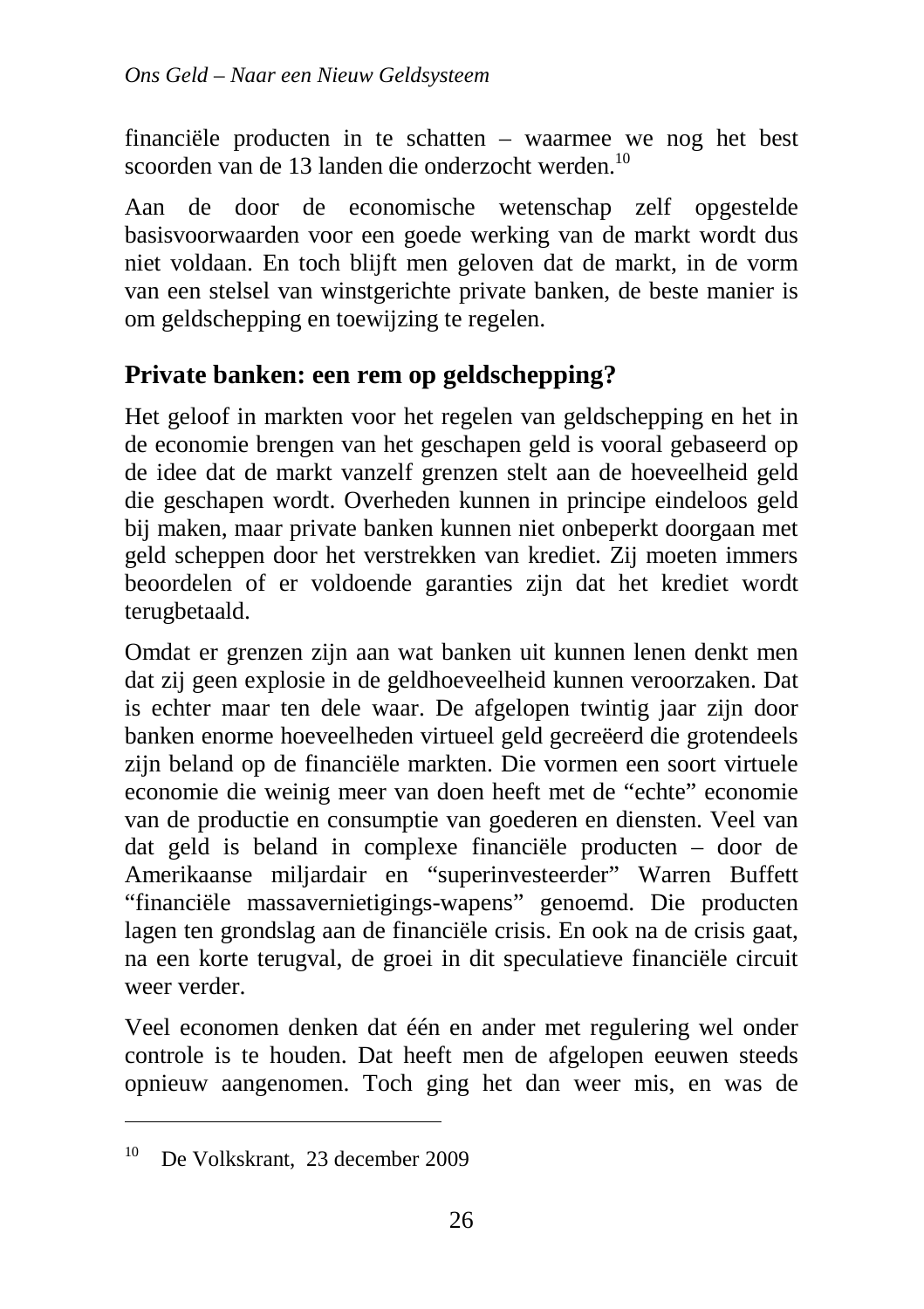volgende crisis een feit. Het lijkt er dus sterk op dat zelfs met regulering het systeem structureel instabiel is.

#### **Dit geldsysteem: geen uitweg uit de crisis**

Waar heeft het huidige geldsysteem ons nu gebracht? De gevolgen van de crisis van 2008 zijn nog niet lang voorbij, integendeel. Overheden en veel burgers zitten diep in de schulden, het besteedbaar inkomen neemt af, de werkloosheid groeit of in het gunstigste geval, neemt niet of nauwelijks af. Sociale voorzieningen worden teruggebracht, kosten voor basisvoorzieningen als onderwijs en gezondheidszorg gaan omhoog, in veel landen is er geen of onvoldoende geld voor onderhoud of verbetering van de infrastructuur. En er is nauwelijks geld voor investeringen voor de toekomst, zoals het terugbrengen van de uitstoot van broeikasgassen door energiebesparing en de omschakeling naar duurzame energie.

#### **Geld gaat naar de virtuele economie**

 $\overline{a}$ 

Er is niet zozeer een absoluut tekort aan geld. Het probleem is dat het meeste geld omgaat in de financiële of virtuele economie, waar het gebruikt wordt voor speculatie.<sup>11</sup> In de reële economie van de productie en consumptie van goederen en diensten is juist een tekort aan geld.

Zelfs als centrale banken geld scheppen – door het zogeheten *quantitative easing*, kwantitatieve verruiming – om het tekort aan geld in de echte economie te verhelpen werkt dat nauwelijks. Dat komt omdat in het huidige geldsysteem centrale banken geld niet direct in de economie brengen: ook dat wordt overgelaten aan de private banken. Die zien meer mogelijkheden om geld te verdienen in het financiële circuit, met speculatie. Daar gaat dan ook een groot

<sup>&</sup>lt;sup>11</sup> Geld-deskundige Bernard Lietaer schat voor 2010 dat van de 4 biljoen dollar die dagelijks omging in valutaire transacties (het wisselen van geld) maar 2% van betekenis was voor de "reële" economie, de overige 98% betrof speculatie. Zie Bernard Lietaer et al., *Money and Sustainability. The Missing Link*, 2012; Rapport van de Club van Rome.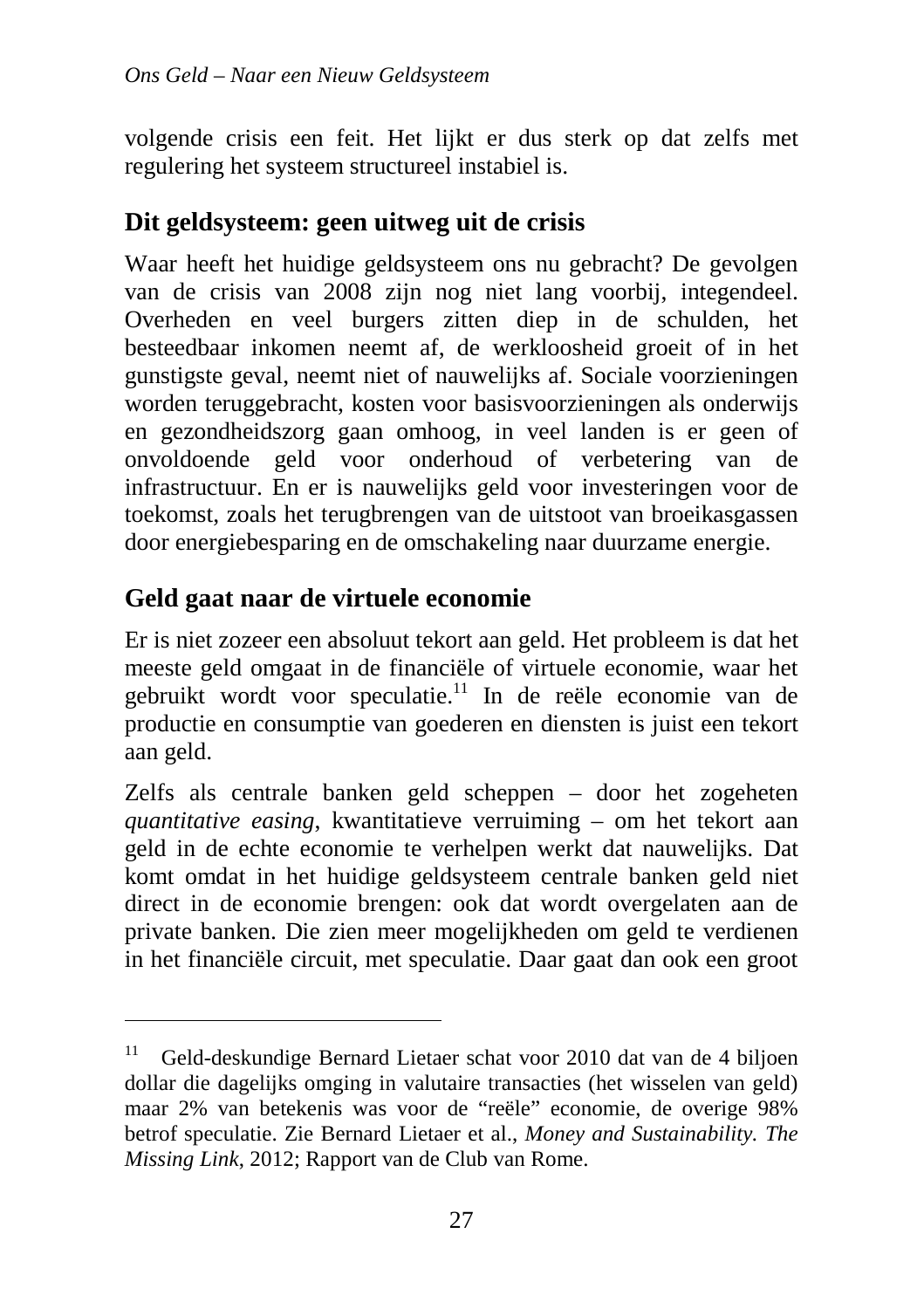deel van het nieuw geschapen geld naar toe.<sup>12</sup> Dat creëert weer nieuwe luchtbellen op de financiële markten en in de huizenprijzen, en legt zo de basis voor de volgende financiële crisis. Tegelijkertijd blijft het geld in de reële economie zo schaars dat een flink deel van het productieapparaat onbenut blijft, met faillissementen en werkloosheid als gevolg.

#### **Bankieren: socialisme voor de rijken**

 $\overline{a}$ 

Nog een nadeel is dat als het dan misgaat de overheid moet inspringen: de banken moeten gered worden, vooral de zogenaamde systeembanken. Dat zijn de grote banken waarvan gevreesd wordt dat de val het hele bankensysteem en daarmee de economie ineen zou doen storten. Om dat te voorkomen besteedt de overheid enorme sommen geld aan het nationaliseren of ondersteunen van banken die niet meer op eigen benen kunnen staan. En daar de overheid gefinancierd wordt door belastingen is het uiteindelijk de belastingbetaler die voor de kosten opdraait.

De staatsschuld loopt op doordat vele miljarden in de banken worden gestoken. De leningen daarvoor worden deels verschaft door dezelfde banken die de crisis veroorzaakt hebben. Dat doen ze door nieuw geld te scheppen om aan de overheid uit te lenen, uiteraard tegen rente. Die moet vervolgens weer door de belastingbetaler opgebracht worden.

Indirect betaalt de belastingbetaler ook een prijs: om de tekorten en rentelasten terug te brengen moeten overheden bezuinigen waardoor voorzieningen verdwijnen, verminderen of duurder worden.

Samenvattend: als het goed gaat met de banken zijn de winsten voor de aandeelhouders, de managers en de beurshandelaren, in de vorm van dividenden, hoge salarissen en bonussen. Als het slecht gaat

<sup>&</sup>lt;sup>12</sup> De Engelse organisatie Positive Money schat voor Groot Brittannië dat maar zo'n 13% van het door quantitative easing gecreëerde geld in de reële economie terecht gekomen is, de rest ging naar de financiële markten en werd geabsorbeerd door stijgende prijzen voor onroerend goed. http://www.positivemoney.org/our-proposals/sovereign-money-creation/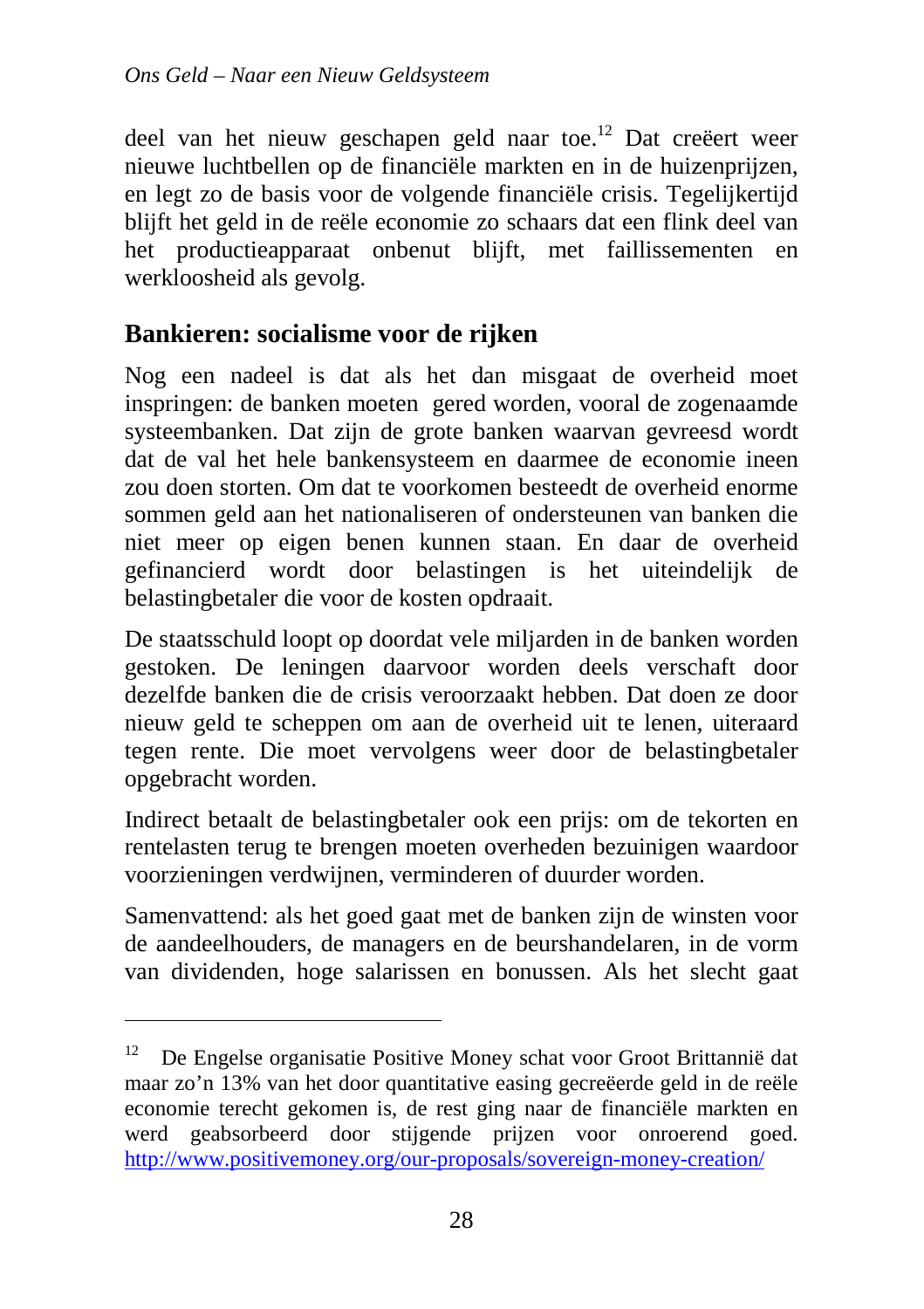worden de verliezen afgewenteld op de gewone burger. Socialisme voor de rijken wordt dat wel genoemd.

#### **Private geldcreatie: economische pieken en dalen**

Het huidige geldsysteem zorgt voor grote pieken en dalen in de economie (met een mooi woord: de conjunctuur). Die worden verergerd door private banken omdat ze in economisch goede tijden meer leningen geven omdat ze dan meer winstmogelijkheden zien. Daardoor wordt de economie nog verder aangejaagd, tot er weer een crisis uitbreekt. Dan, in tijden van economische krimp, schrikken banken er juist voor terug om geld uit te lenen. Er wordt dus ook minder geld gecreëerd, juist in een tijd dat er meer geld nodig is voor economisch herstel. Dit gedrag van banken is logisch vanuit bedrijfseconomisch oogpunt, en daarmee in lijn met de logica van privaat bankieren. Maar het is strijdig met het maatschappelijk belang, omdat de economie in zijn geheel het tegenovergestelde krijgt van wat nodig is.

#### **Een kleine groep bevoorrechten profiteert**

Weer een ander nadeel van het huidige systeem is dat alle voordelen van het recht om geld te scheppen terecht komen bij die eerder genoemde kleine groep mensen: bankiers, handelaren, en aandeelhouders van banken. Waarom dat zo is werd hierboven al gedeeltelijk aangegeven: het is de afgelopen paar eeuwen zo gegroeid onder de invloed van een effectieve lobby van machtige private bankiers, met ondersteuning van het geloof in de markt van de gangbare economische wetenschap..

Er is echter geen enkele reden om het privilege van geldcreatie in handen te laten van een paar bevoorrechte bedrijven, managers en aandeelhouders. Integendeel, het zou veel logischer en rechtvaardiger zijn om de winsten die dit privilege oplevert ten goede te laten komen aan de hele maatschappij, door het recht op geldcreatie weer terug te brengen daar waar het hoort: de overheid.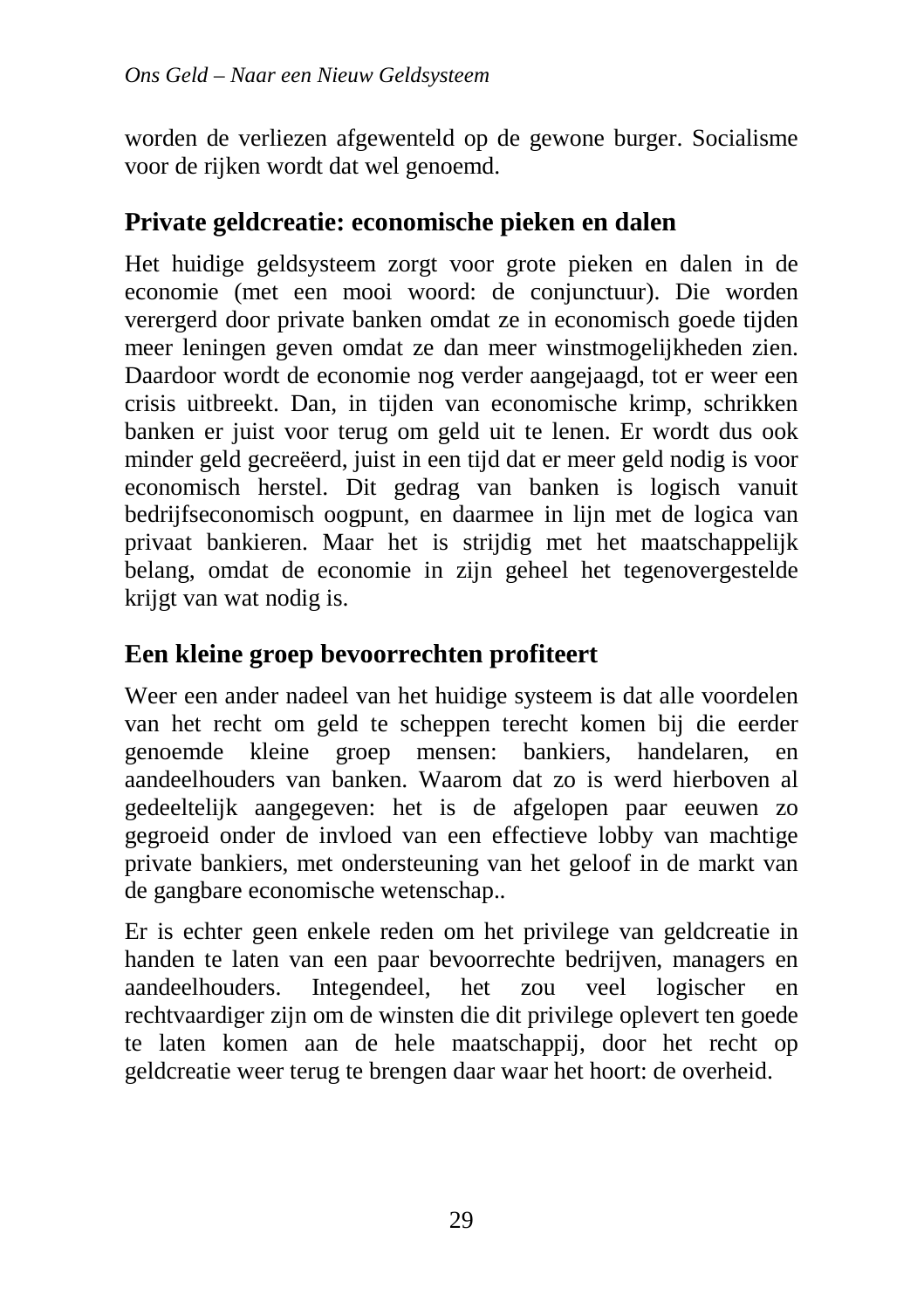#### **Bank failliet, geld kwijt**

Voor spaarders is een groot nadeel dat ze in het huidige systeem bloot staan aan het risico dat ze bij een faillissement van de bank hun geld kwijt zijn. Dat komt omdat de bank dat geld op de activa kant van de balans mag bijschrijven: het geld wordt dus van de bank, al blijft de verplichting bestaan het weer aan de spaarder terug te geven als die zijn tegoed opeist.<sup>13</sup> Bij een faillissement kan de bank echter niet meer betalen en raakt de spaarder zijn geld kwijt, op het gedeelte dat door de overheid wordt gegarandeerd na.

#### **Kredietverlening, rente en schuld**

 $\overline{a}$ 

Misschien wel het grootste probleem met het huidige geldsysteem is dat geldschepping door private banken onlosmakelijk verbonden is met winstgerichte kredietverlening en daarmee, met schuld en het betalen van rente. Kredietverlening vindt daarom alleen plaats als de bank denkt dat de kredietnemer in de toekomst in staat zal zijn het geleende kapitaal plus de daarover verschuldigde rente terug te betalen. Lenen is daardoor alleen mogelijk bij een toename in winst (voor bedrijven), inkomens (voor consumenten), en belastingopbrengsten (voor de overheid).

<sup>&</sup>lt;sup>13</sup> De vraag is of wat banken doen legaal is: de Engelse deskundige Richard Werner wijst erop dat in Engeland, volgens de zogenaamde "Client Money Rules", bedrijven geld van klanten altijd gescheiden moeten houden van het eigen vermogen, en het nooit op hun balans mogen zetten. Waarschijnlijk is dit voor andere landen, waaronder Nederland, ook zo. Banken zetten dat geld wel op hun balans, waardoor mensen die hun geld op de bank zetten dat kwijt zijn als de bank ten onder gaat. Werner wijst er verder op dat het wegnemen van dit privilege van banken, ofwel het verplichten van banken zich ook te houden aan de "Client Money Rules", het privilege van geldschepping aan private banken zou ontnemen. Daarnaast wijzen Werner en andere deskundigen er op dat banken geen officieel mandaat hebben om geld te scheppen, op de huidige wijze of op een andere manier. Zie Werner, R.A., *How do banks create money, and why can other firms not do the same*? *An explanation for the coexistence of lending and deposit-taking*. Voorpublicatie; publicatie verwacht in het International Review of Financial Analysis (2014).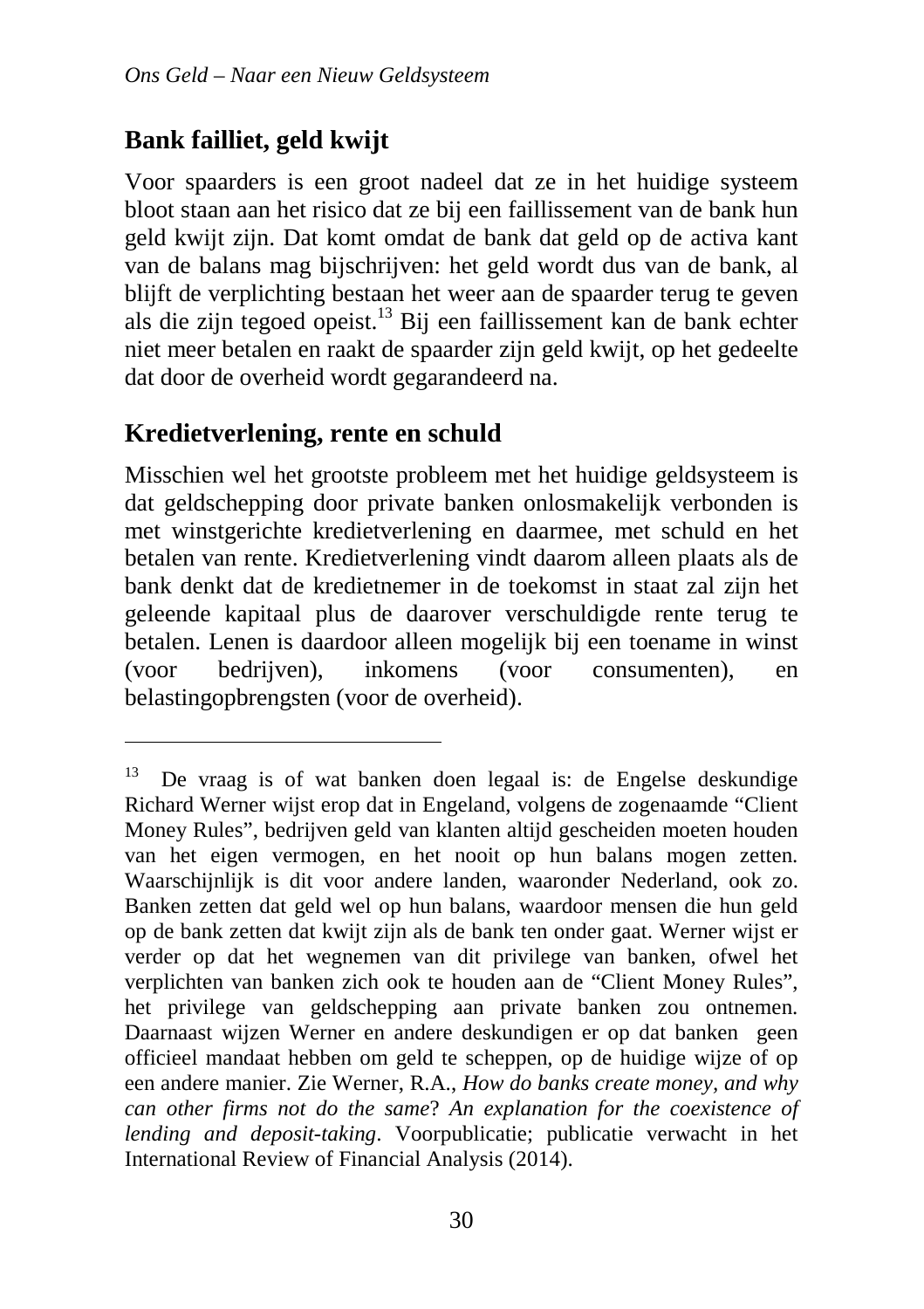#### **Schuld leidt tot groeidwang**

 $\overline{a}$ 

Meer winst, verdienen en belastinginkomsten zijn onlosmakelijk verbonden met economische groei.<sup>14</sup> Zonder groei stijgen de winsten niet, zien consumenten hun inkomen niet toenemen en nemen de overheidsinkomsten af, zodat krediet niet met de verschuldigde rente kan worden terugbetaald.<sup>15</sup> In tijden van economische tegenwind ontbreekt die groei en kunnen veel mensen, bedrijven, en zelfs landen niet meer aan hun betalingsverplichtingen voldoen. Dat kan leiden tot een schuldencrisis. In eerste instantie kan die nog worden uitgesteld als men aan eerder aangegane verplichtingen kan voldoen door nóg meer te lenen. Daardoor komt men nog verder in de schuld. Als sterke groei dan uitblijft wordt de crisis onvermijdelijk, en des te heftiger. Veel deskundigen schatten in dat, vooral ook als gevolg van

<sup>14</sup> Met economische groei wordt hier bedoeld de toename van de waarde van het totaal aan goederen en diensten geproduceerd in een economie (het bruto nationaal product). In de gangbare economische wetenschap en daarmee voor de politiek en de media is het dé indicator voor welvaart. De afgelopen decennia is het gebruik van deze indicator echter steeds meer aan kritiek bloot komen te staan. Dat komt onder meer omdat allerlei verborgen kosten, zoals schade aan het milieu, niet meegerekend worden. Bovendien worden onbetaalde economische activiteiten niet meegerekend, alhoewel bijvoorbeeld veel vrijwilligerswerk en zorg voor de kinderen een duidelijke economische waarde hebben. Ook zegt de indicator weinig over de kwaliteit van leven en helemaal niets over de verdeling van de geproduceerde goederen en diensten. Er kan dus hoge groei zijn waarvan maar weinigen profiteren, zoals we sinds het begin van deze eeuw vooral in de Verenigde Staten gezien hebben. Er zijn dan ook andere, betere indicatoren voor welvaart en welzijn ontwikkeld, zie bijvoorbeeld http://www.platformdse.org/wp-content/uploads/Brochure-Beter-Metenvan-Welvaart-en-Welzijn\_PDSE\_2012.pdf). Maar vooralsnog blijft economische groei de dominante indicator van hoe het met een land gaat. Daarmee blijft ook het streven naar een voortdurende toename van de productie van goederen en diensten een primair politiek doel.

<sup>&</sup>lt;sup>15</sup> Of, en dat is vaak de praktijk, men haalt het geld voor betaling van hoofdsom en rente ergens anders weg, wat dan weer ten koste gaat van het betreffende deel van de economie en daarmee, de economie in zijn geheel.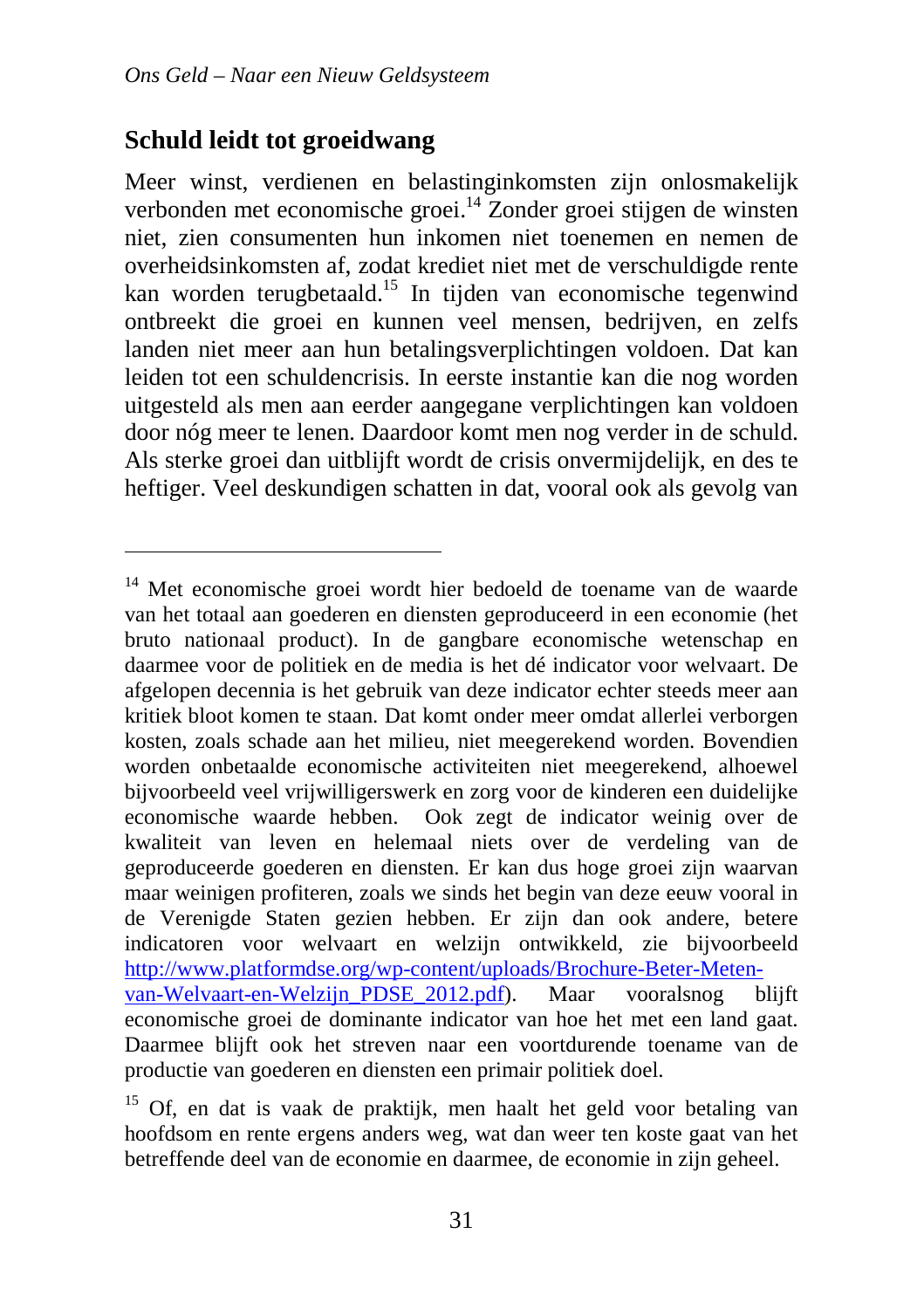de crisis van 2008, steeds meer mensen, bedrijven en landen in zo'n situatie zullen belanden.

#### **Groeidwang en eindige hulpbronnen**

Kredietverlening leidt dus tot groeidwang: er móet gegroeid worden om schulden plus rente terug te kunnen betalen. Naast toenemende schulden veroorzaakt dat een ander groot probleem: die altijd maar doorgaande groei is niet te rijmen met de eindigheid van onze natuurlijke hulpbronnen. De geldhoeveelheid kan in principe oneindig groeien, maar onze voorraden grondstoffen, (zoet) water, land, en natuurlijke ecosystemen zijn eindig. Economische groei leidt nu tot een steeds groter beslag op die hulpbronnen, op een allerminst duurzame manier. Dat betekent dat we als we zo doorgaan wij, of toekomstige generaties, op een gegeven moment door die hulpbronnen heen zijn of dat er grote tekorten ontstaan. Tekorten aan drinkwater, aan landbouwgrond, aan de metalen die we in allerlei apparatuur en infrastructuur gebruiken, en aan brandstof. Dat zal enorme problemen veroorzaken, vooral voor degenen die het minder breed hebben. De rijken zullen de prijsstijgingen die voortkomen uit de tekorten in eerste instantie nog wel kunnen dragen. Maar ook zij zullen er uiteindelijk onder lijden, zeker als de tekorten leiden tot volksopstanden.

#### **Het huidige geldsysteem en eindige hulpbronnen**

Groeidwang en daarmee, het niet-duurzame gebruik van eindige hulpbronnen is onlosmakelijk verbonden met het huidige geldsysteem van geldcreatie door private banken. Dat systeem zal dus vroeger of later leiden tot tekorten aan eindige hulpbronnen. Alleen al om dat te voorkomen moeten we dus toe naar een ander geldsysteem.

Naast groeidwang is er nog een andere reden waarom het huidige geldsysteem niet te verenigen valt met een duurzaam gebruik van hulpbronnen. Dat is dat het hoofddoel, en in veel gevallen het enige doel van private banken het maken van winst is en niet, zoals eigenlijk zou moeten, het voorzien van de samenleving van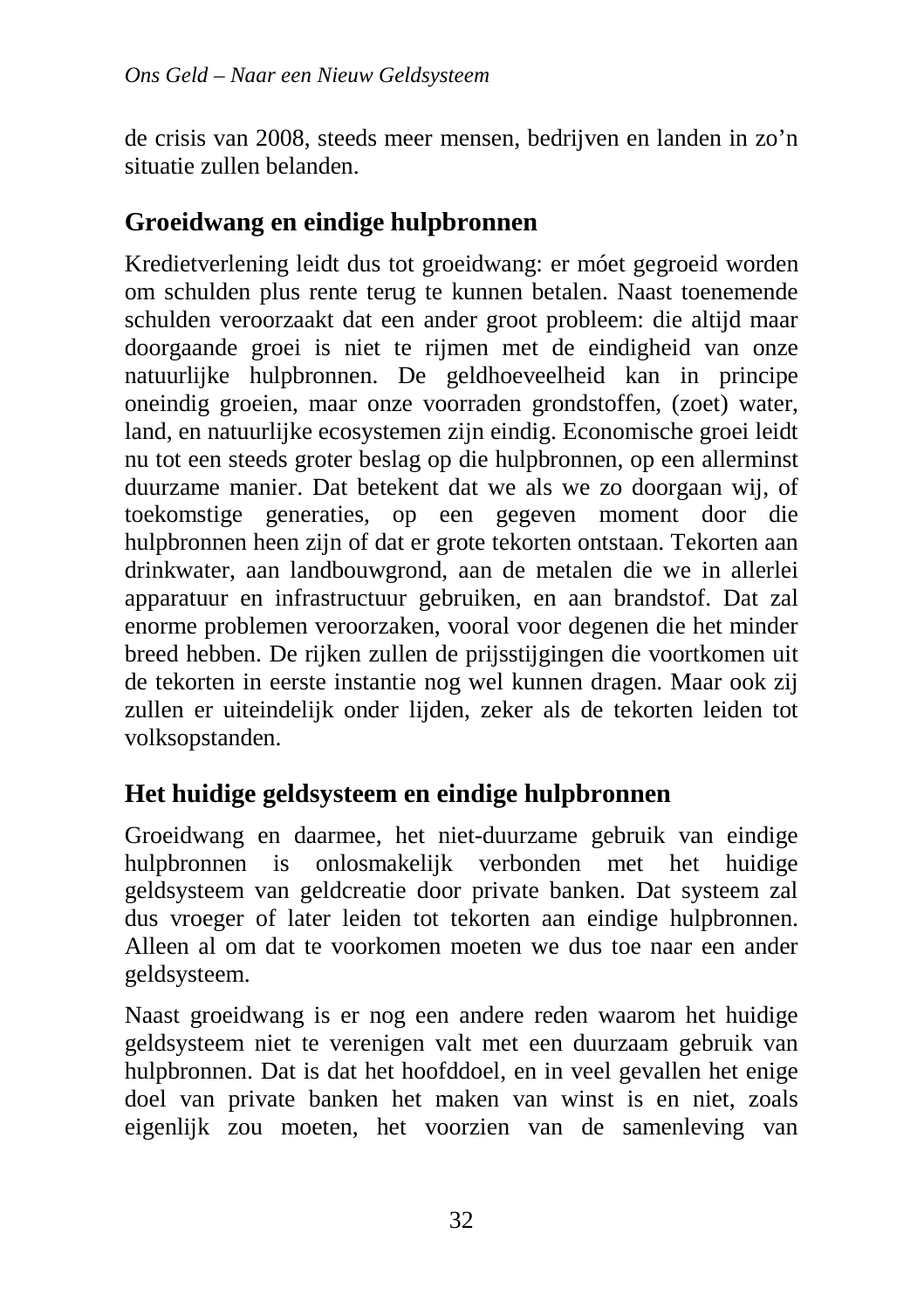voldoende geld om de economie optimaal te laten functioneren.<sup>16</sup> Optimaal functioneren betekent niet noodzakelijkerwijs maximale welvaartscreatie door maximale efficiëntie – het impliciete en soms expliciete doel van de gangbare economische wetenschap. Vanuit maatschappelijk oogpunt betekent optimaal functioneren het zoveel mogelijk bereiken van maatschappelijke doelen. Voorbeelden daarvan zijn het voorzien in de basisbehoeften van allen, het gelijke kansen scheppen voor iedereen, en een duurzaam gebruik van natuurlijke hulpbronnen zodat zowel huidige als toekomstige generaties van die bronnen gebruik kunnen blijven maken. Die doelen zijn niet te verenigen met het streven naar winstmaximalisering van private banken.

#### **Geldcreatie alleen voor winstgevende activiteiten**

Het huidige geldsysteem, waarin geld gecreëerd wordt door commerciële banken met het doel om geld te verdienen, heeft tot de in wezen vreemde situatie geleid dat geld alleen geschapen wordt voor winstgevende activiteiten. Het kan uit maatschappelijk oogpunt nog zo nodig zijn voor de overheid om te investeren in, bijvoorbeeld, beter publiek onderwijs, een beter milieu, of het ontwikkelen en toepassen van duurzame energie, maar als dat niet op de korte termiin winstgevend is wordt er geen geld voor gecreëerd. In plaats daarvan moet de overheid aan geld komen door belasting te heffen of te lenen. Dat kan maar op beperkte schaal omdat de overheid nog veel meer moet financieren en, zeker na de crisis, daarvoor al geld tekort komt.

<sup>&</sup>lt;sup>16</sup> Er zijn uitzonderingen, zoals in Nederland ideële banken als de Triodos en de ASN. Maar die vormen maar een heel klein deel van de bancaire wereld. Anderzijds staat vooral bij de grote beursgenoteerde banken, die veruit het meeste geld scheppen, het winststreven voorop. Zelfs al zouden goedwillende bankiers het anders willen dan nog blijft de druk van aandeelhouders om op korte termijn de winst te maximaliseren bepalend.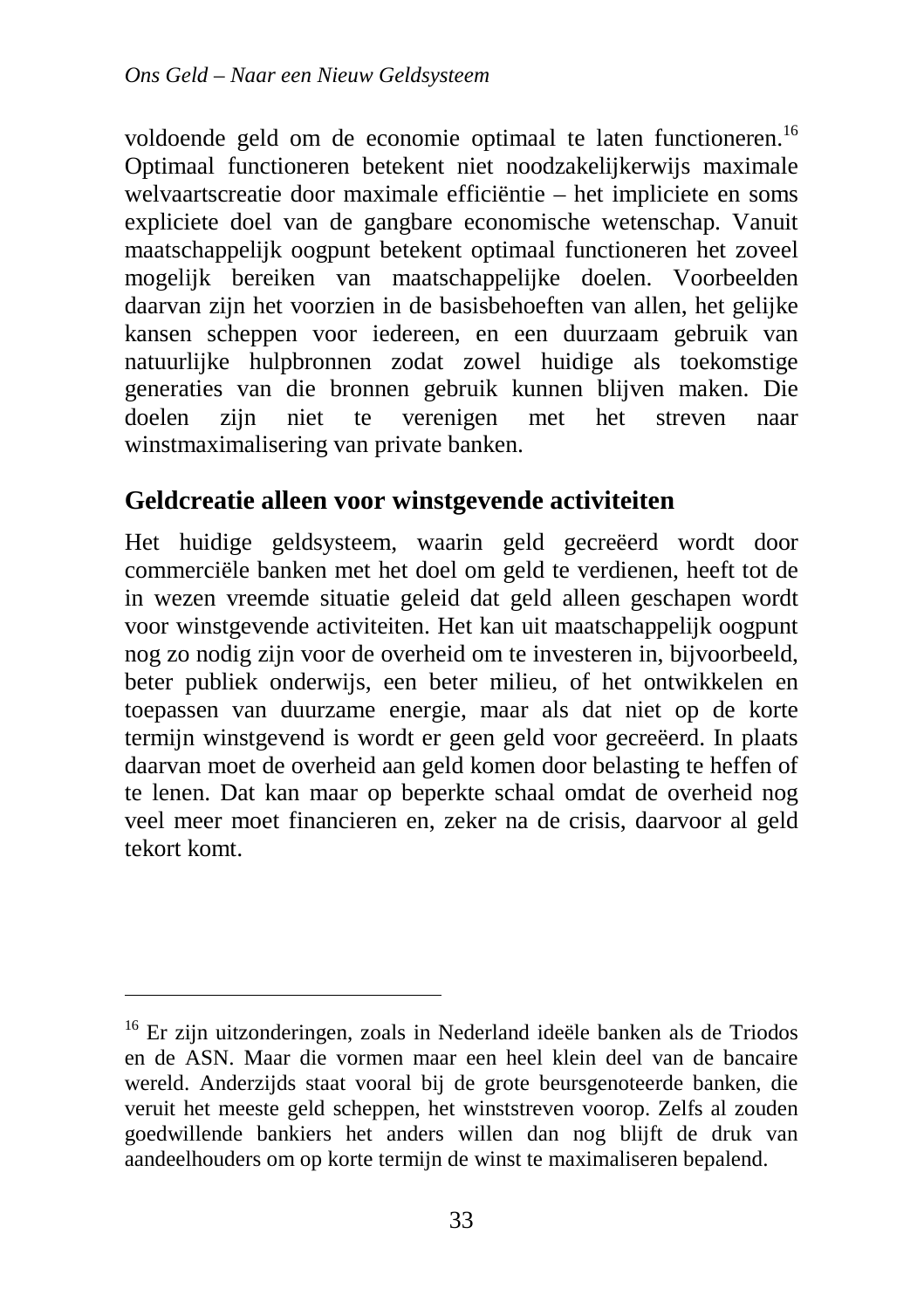#### **De overheid als parasiet**

De merkwaardige situatie waarin het privilege om geld te scheppen is voorbehouden aan private banken leidt dus tot de situatie dat de overheid, door het feit dat zij belasting moet heffen om aan geld te komen, gezien wordt als een soort parasitaire entiteit die leeft op de zak van hardwerkende burgers en bedrijven. En in zekere zin is dat in het huidige geldsysteem ook zo. Maar die situatie vloeit voort uit een bewuste of onbewuste keuze voor het huidige geldsysteem, waarin geldschepping is voorbehouden aan private banken. En het is het resultaat van een geloof waarvoor geldcreatie door de publieke sector voor direct gebruik door de overheid taboe is.

#### **Bevordering van armoede en verpaupering**

Een laatste hier te bespreken nadeel van private geldschepping is dat het indirect bijdraagt aan armoede, verpaupering, en ongelijkheid. Geld lenen aan arme mensen is niet winstgevend, er wordt dus weinig of geen geld voor hen gecreëerd. Zelfs als dat wel gebeurt is de rente erg hoog, vanwege het (vaak vermeende) risico van wanbetaling en de hoge administratieve kosten (tien kleine kredieten beheren is duurder dan één groot krediet). Tegelijkertijd wordt, door het privilege van geldschepping aan de private sector toe te laten vallen, aan overheden het geld onthouden waarmee armoede en verpaupering aangepakt zouden kunnen worden. Dat is natuurlijk niet alleen een probleem van het geldsysteem: die aanpak hangt ook, en nog meer, af van politieke wil. Maar het huidige geldsysteem bemoeilijkt de politieke keuze voor armoedebestrijding. Dat komt omdat het geld daarvoor niet gecreëerd kan worden maar door de belastingbetaler moet worden opgebracht.

#### **Voordelen van private geldcreatie?**

Zitten er ook voordelen aan het huidige systeem? Het eerste dat de verdedigers ervan naar voren zullen brengen werd al besproken: de aanname dat bij geldcreatie door private banken de markt zorgt voor de juiste geldhoeveelheid. We hebben al vastgesteld dat dit weinig meer dan een geloof is. Wel is het zo dat er een automatische rem zit op geldcreatie door private banken. Dat zit hem in het feit dat banken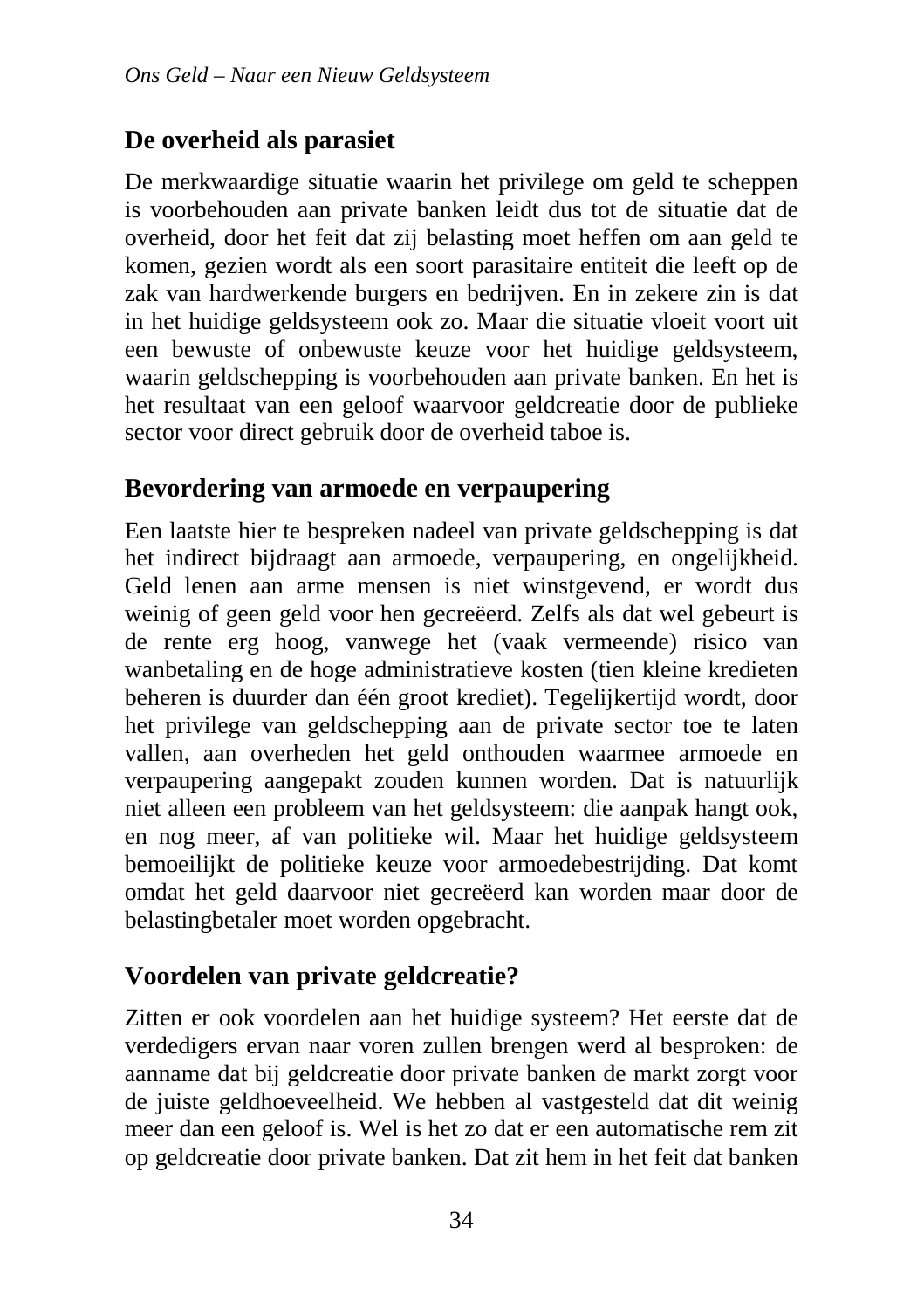enkel krediet verschaffen als ze denken dat de lening met rente kan worden terugbetaald. Die rem werkt echter niet erg goed, en beperkt zich vooral tot de reeële economie. In de financiële economie ligt dat anders. Daar zijn, zoals gebleken is, de mogelijkheden tot geldcreatie voor speculatie in allerlei financiële producten vrijwel onbeperkt. Bewijs daarvoor zijn de enorme hoeveelheden geld die in de financiële markten circuleren.

Men zal ook stellen dat privaat bankieren heeft geleid tot een enorme welvaartsgroei. Ook daar zijn de nodige kanttekeningen bij te plaatsen. Ten eerste zou, zoals we in het volgende hoofdstuk zullen zien, de groei van zowel welvaart als welzijn waarschijnlijk veel groter zijn geweest bij het alternatief: publieke geldcreatie. Ten tweede is veel van de met privaat bankieren geschapen welvaart niet duurzaam omdat ze voortkomt uit speculatie. Die soort welvaart groeit weliswaar snel maar stort vervolgens weer in als de volgende crisis een feit is.

Voorstanders van private geldcreatie en van privaat ondernemen in het algemeen zullen stellen dat alleen de markt, dat wil zeggen concurrentie tussen meerdere aanbieders, zorgt voor welvaart scheppende innovatie. Ook op dat argument is het nodige aan te merken. De innovatieve financiële producten die de crisis veroorzaakten hebben laten zien dat de uitkomsten van innovatie, ook al wordt er door enkelen goed aan verdiend, lang niet altijd in lijn zijn met het maatschappelijk belang. Daarnaast is het een misvatting dat innovatie is voorbehouden aan de private sector. Als dat zo zou zijn waarom zouden veel bedrijven dan graag samenwerken met openbare universiteiten en onderzoeksinstituten, en daar zelfs hun onderzoek laten doen?

#### **Verdediging van het huidige systeem**

Veel nadelen, geen duidelijke voordelen, behalve dan voor bankiers, handelaren, adviseurs, lobbyisten, en aandeelhouders van private banken. Toch staat het systeem als een huis. In het voorgaande is al genoemd waarom. In de praktijk lijkt de keuze voor het huidige geldsysteem vooral onbewust te zijn: het brede publiek, de media, politici, bestuurders en de meeste economen accepteren de huidige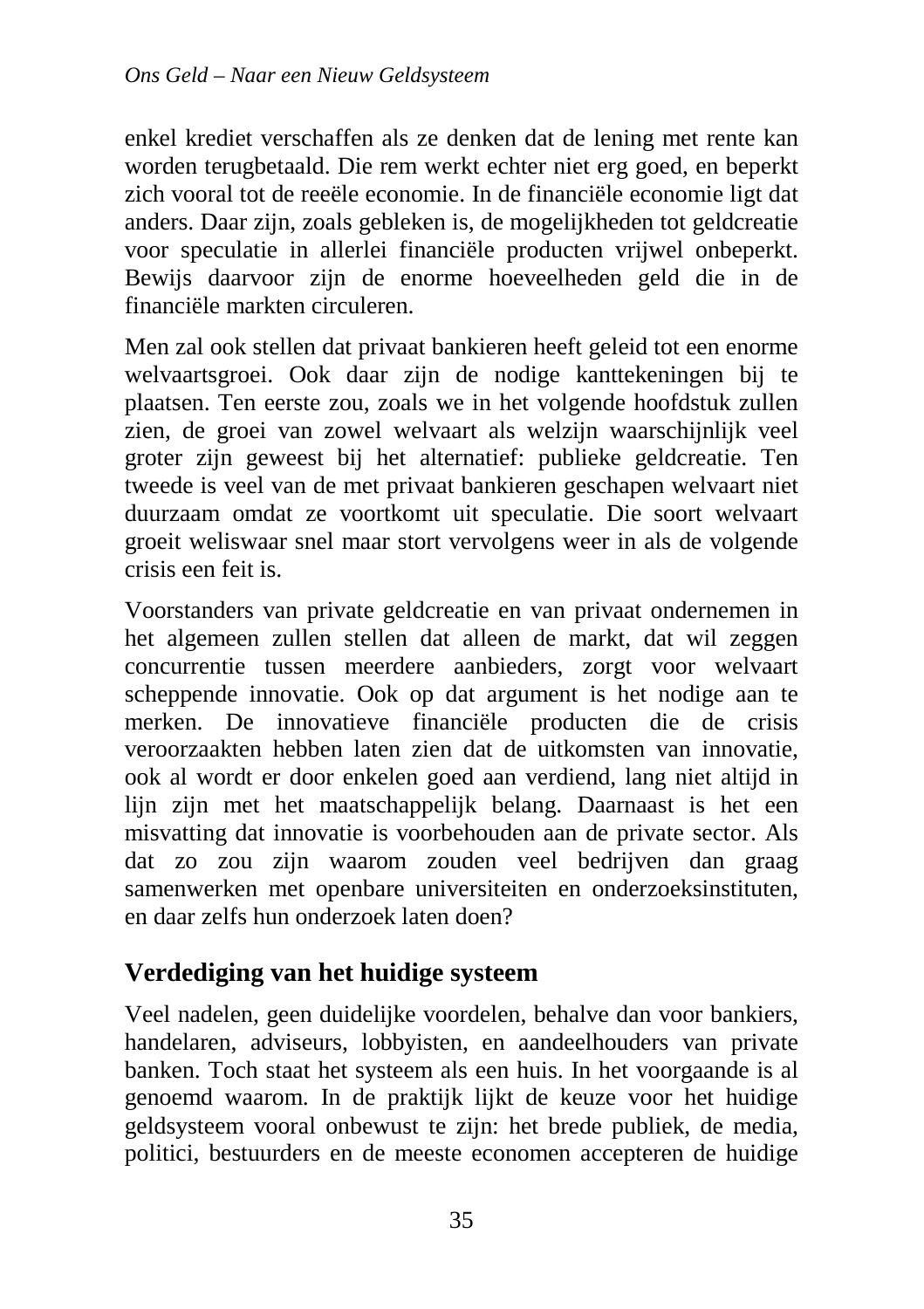situatie als een onveranderlijk gegeven. Vooral de gangbare economische wetenschap speelt daarbij een kwalijke rol, omdat maar weinig economen geïnteresseerd lijken te zijn in een onbevooroordeelde analyse en nog minder in een onbevangen debat.

Als men al over dit onderwerp in discussie gaat is dat niet zozeer om op objectieve wijze de voor- en nadelen van verschillende geldsystemen te analyseren, ter ondersteuning van de politieke besluitvorming. Nee, men probeert dan met een selectief gebruik van voorbeelden en ondeugdelijke argumenten de discussie in de kiem te smoren. Neem bijvoorbeeld de inaugurele rede die de nieuw benoemde hoogleraar in de Economische Wetenschappen en Monetaire Politiek aan de Vrije Universiteit van Amsterdam, Wim Boonstra, eind 2013 uitsprak. Daarin waarschuwt Boonstra, werkzaam bij de Rabobank, voor het zelfs maar overwegen van alternatieve geldsystemen, en al helemaal van geldschepping door en voor de overheid. Hij doet dat door zijn publiek afschrikwekkende voorbeelden voor te houden van gevallen waar geldcreatie door de overheid tot rampen zou hebben geleid.

Het bekendste voorbeeld van zo'n ramp is de hyperinflatie in het Duitsland van de jaren twintig van de vorige eeuw, en ook Boonstra komt daarmee op de proppen. Ironisch genoeg leert onbevooroordeelde geschiedschrijving dat, alhoewel de overheid niet vrijuit ging, de Duitse inflatie destijds vooral werd veroorzaakt door private banken.<sup>17</sup> Boonstra geeft in zijn oratie ook niet aan dat er vele voorbeelden zijn waar geldcreatie door de overheid wel succesvol is geweest en niet tot hyperinflatie heeft geleid.

In de al eerder genoemde IMF studie van Benes en Kumhof wordt met veel voorbeelden aangetoond dat door de geschiedenis heen overheden over het algemeen verantwoordelijk omgingen met het privilege van geldcreatie. Anderzijds leidde juist het verlenen van het recht tot geldcreatie aan private partijen tot problemen, met periodes

<sup>&</sup>lt;sup>17</sup> Zie voor een beschriiving onder meer de al eerder genoemde IMF studie *The Chicago Plan Revisited* van Benes and Kumhof, 2012, http://www.imf.org/external/pubs/ft/wp/2012/wp12202.pdf, pagina 16.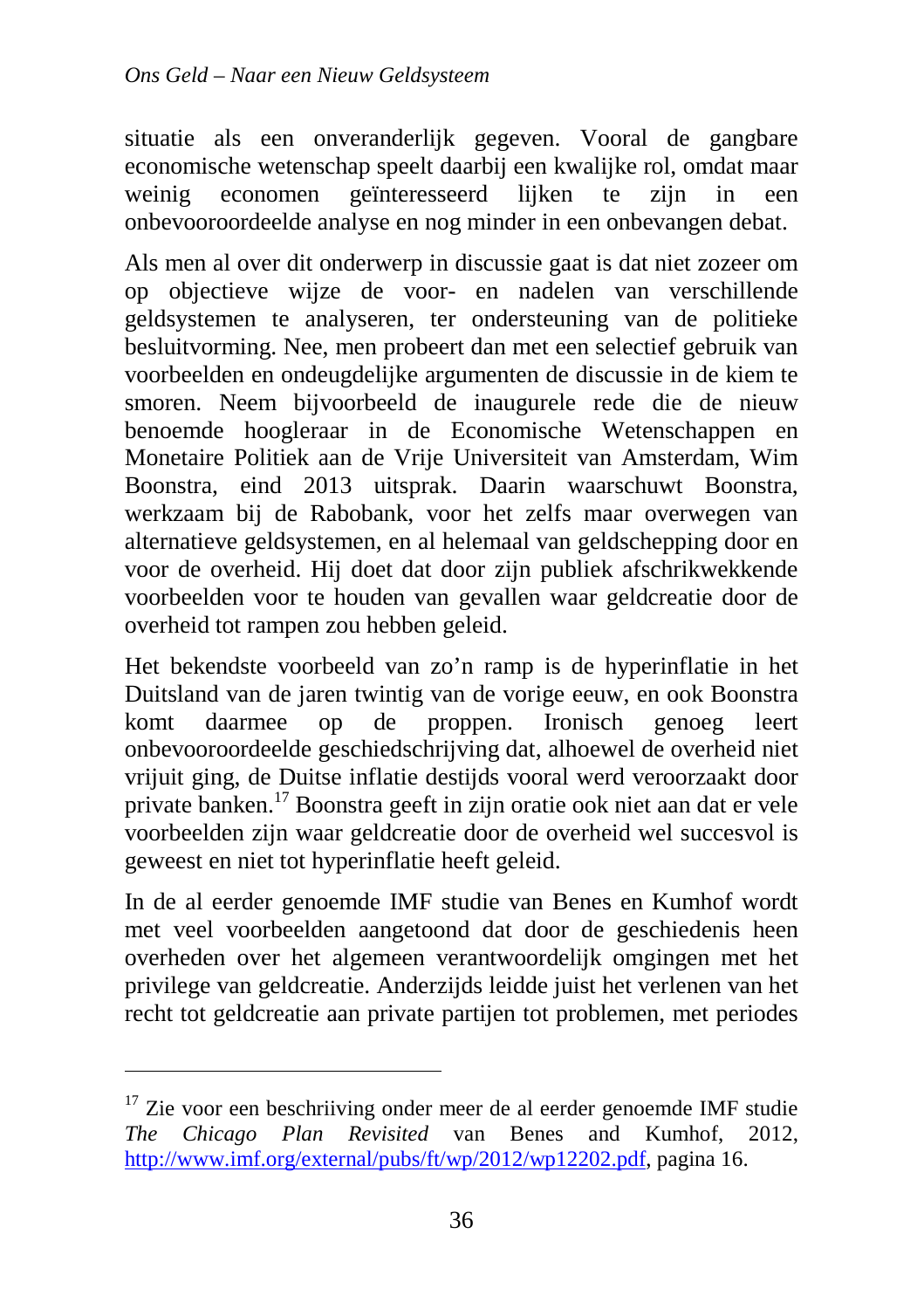van buitensporige groei gevolgd door de onvermijdelijke crisis en economische krimp, met alle ellende van dien voor de bevolking.<sup>18</sup>

Boonstra geeft dus, nota bene bij zijn aanstelling aan een academische instelling, een verkeerde voorstelling van zaken. En in plaats van een objectieve analyse van de voors en tegens van privaat en publiek bankieren waarschuwt Boonstra dat er mensen zijn die de rol van overheden bij het ontstaan van hyperinflatie bagatelliseren. Zo speelt hij op de man in plaats van een gedegen onderbouwde argumentatie te geven: degenen die publieke geldcreatie voorstaan of zelfs maar overwegen worden verdacht gemaakt. Zo wordt het huidige geldsysteem, ondanks alle nadelen, door de gelovigen verdedigd en in stand gehouden.<sup>19</sup>

## **7. HOE KAN HET BETER?**

 $\overline{a}$ 

## **Het alternatief: publieke geldschepping**

Een goed geldstelsel is essentieel voor een goed functionerende economie en daarmee, voor het algemeen belang. Het is een nutsvoorziening. De staat is de instelling die het algemeen belang behartigt en verantwoordelijk is voor nutsvoorzieningen. De verantwoordelijkheid voor, en controle over het geldstelsel en geldcreatie moeten daarom bij de staat komen te liggen en niet bij private, winstgerichte ondernemingen. Het logische alternatief voor

<sup>18</sup> Geciteerd in *The Chicago Plan Revisited*, Jaromir Benes and Michael Kumhof, 2012, http://www.imf.org/external/pubs/ft/wp/2012/wp12202.pdf

<sup>&</sup>lt;sup>19</sup> Enigzins in Boonstra's voordeel pleit dat hij in het Financieel Dagblad van 25 november 2013, pleitte voor monetaire financiering, door de Europese Centrale Bank, van een investeringprogramma in infrastructuur en duurzame energievoorziening. De term monetaire financiering houdt in dat er weliswaar geld geschapen wordt, in dit geval voor een nuttig doel, maar dat die geldcreatie nog steeds gekoppeld wordt aan schuld: overheden zullen moeten terugbetalen, zij het met een hele lage rente. Voordeel is wel dat die terugbetaling aan de centrale bank gebeurt, en dat de winst van de centrale bank weer wordt uitgekeerd aan de overheid.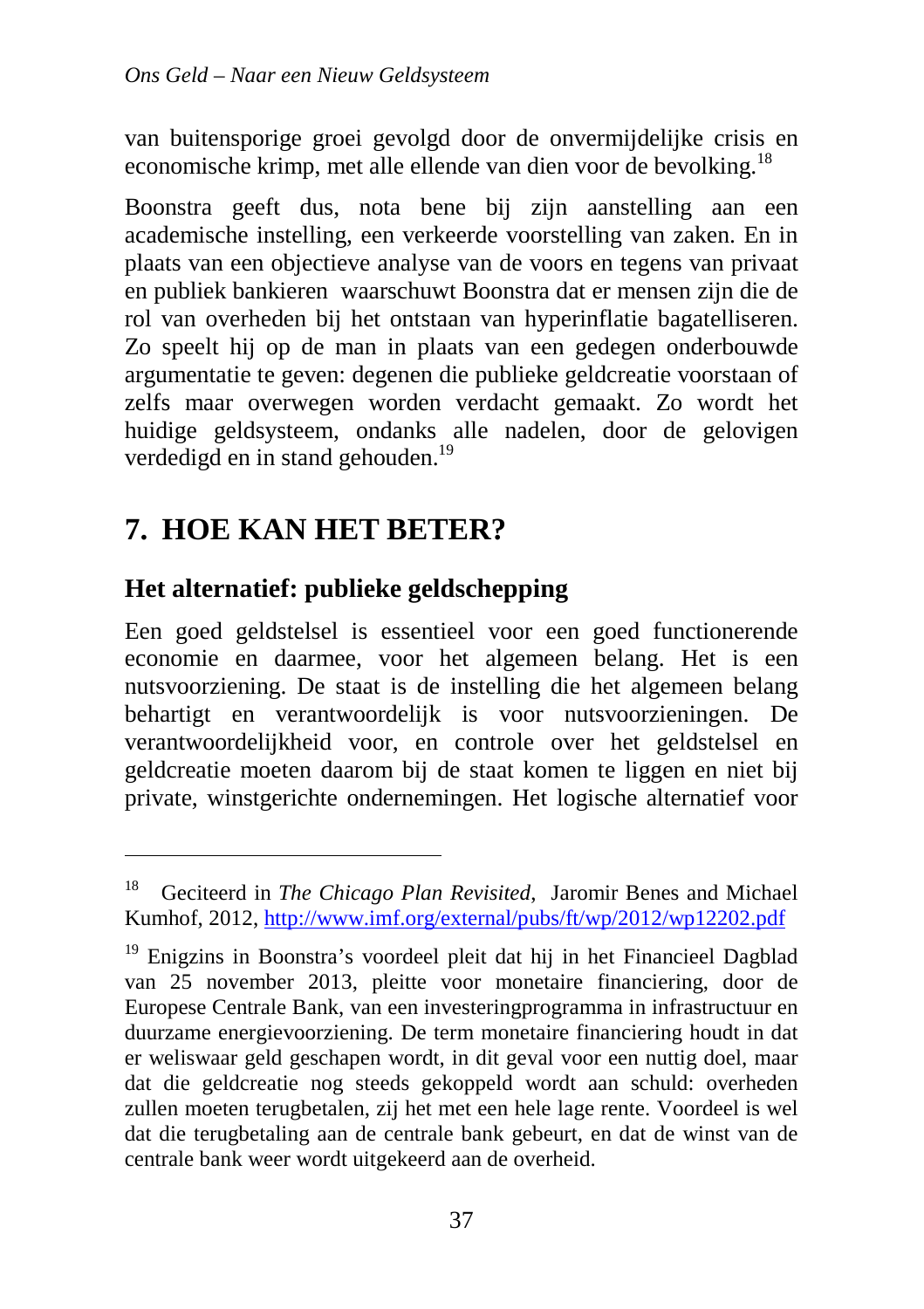geldcreatie door banken is dus geldcreatie door de staat. In zo'n systeem wordt niet alleen het munt- en papiergeld maar ook het girale geld, dat nu dus door de banken wordt geschapen, door de staat gecreëerd. Ofwel, giraal geld wordt dan op dezelfde manier geschapen als munt- en papiergeld.

Hervorming van het geldstelsel moet leiden tot een transparant beheer met als doel het algemeen welzijn, op korte en lange termijn. In het nieuwe stelsel ligt de verantwoordelijkheid voor geldcreatie bij een publieke monetaire autoriteit die handelt op basis van wettelijk vastgelegde doelstellingen en richtlijnen. Zo'n autoriteit bestaat al: de centrale bank. Het zou daarom logisch zijn het mandaat voor geldcreatie aan de centrale bank te geven. In het vervolg worden de termen monetaire autoriteit en centrale bank dan ook afwisselend gebruikt.

Tegelijkertijd zou aan private banken het recht tot geldcreatie worden ontnomen. Banken zouden dus niet meer zoals nu geld kunnen scheppen door een simpele boekhoudkundige handeling gekoppeld aan kredietverlening. Ze zouden alleen nog met door de centrale bank geschapen geld mogen werken: met eigen vermogen, spaargeld, en geld geleend van de centrale bank of op financiële markten. Bankieren zou beperkt blijven tot de rol waarvan de meeste mensen denken dat banken die nu al vervullen: het beheren van geld van spaarders, door het op een rendabele manier uit te zetten bij mensen en bedrijven die geld nodig hebben en bereid zijn tegen rente te lenen.

Het door de centrale bank geschapen geld kan op meerdere manieren de economie in worden gesluisd. Direct, door het geld over te maken naar overheden die daarmee een deel van de overheidsuitgaven financieren. En indirect, door het geld beschikbaar te stellen aan banken die het dan als vanouds tegen rente uitlenen aan consumenten en bedrijven.

## **Publiek of privaat bankieren?**

Of naast geldcreatie door de centrale bank ook het in de economie brengen van geld door banken een publieke dienstverlening zou moeten worden is een apart onderwerp van discussie. Veel monetaire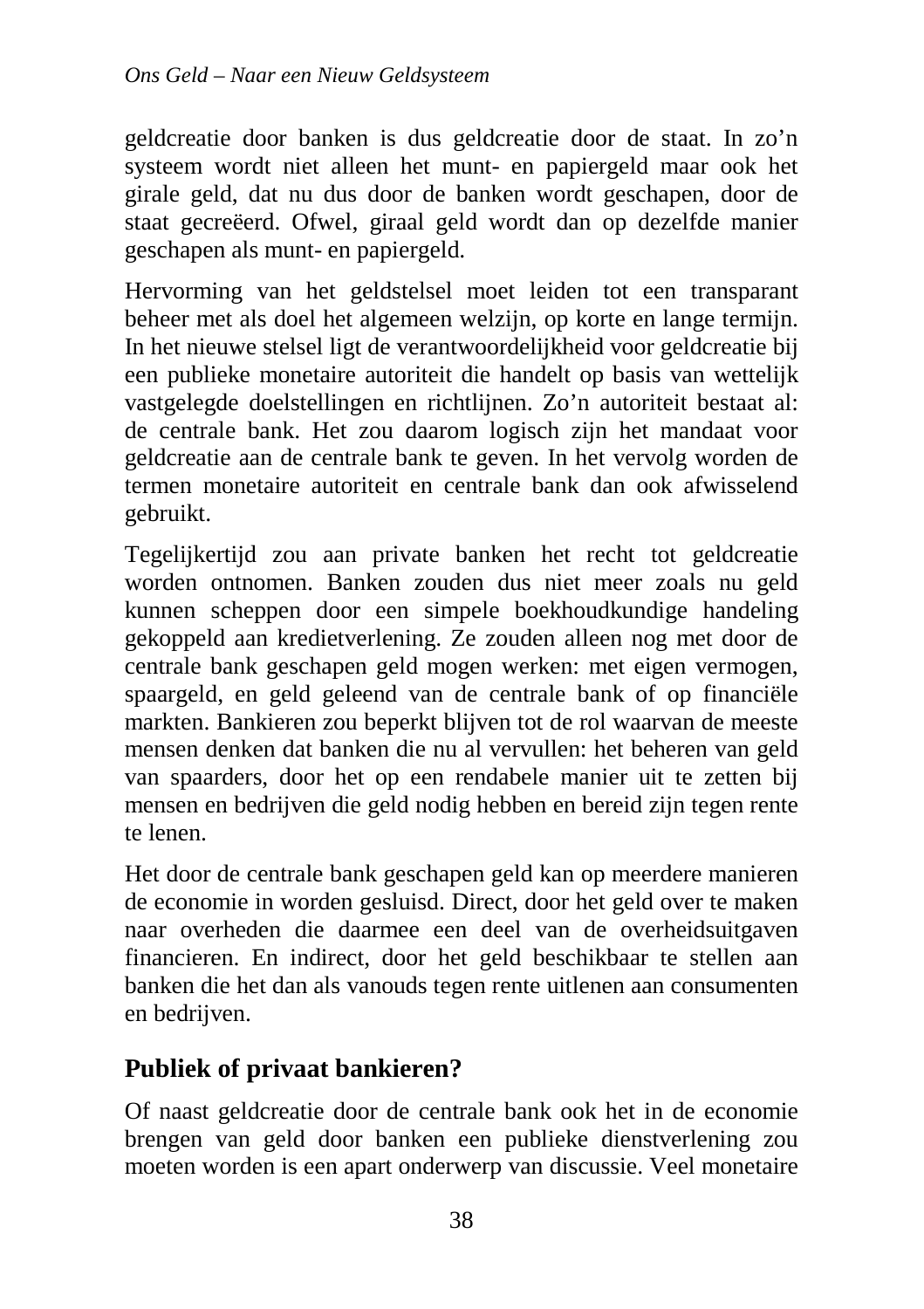hervormers benadrukken dat bij een monetaire hervorming alleen de functies van geldcreatie en gelddistributie gescheiden worden, en dat bestaande private banken dus kunnen blijven bankieren, al mogen ze daar zelf geen geld meer voor scheppen. Er zijn echter goede redenen om naast publieke geldcreatie door de centrale bank ook een publiek bankenstelsel op te zetten. Publieke banken zouden de kredietverlening meer kunnen richten op maatschappelijke doelstellingen zoals ondersteuning van het midden- en kleinbedrijf, het bevorderen van de werkgelengeheid, en "groene" investeringen. Het zou ook het einde betekenen van winstmaximalisatie ten koste van de consument, zoals bij de zogenaamde woekerpolisaffaire, waarbij klanten veel te hoge verborgen kosten betaalden en ondeugdelijke financiële producten kregen aangesmeerd.<sup>20</sup> Winstgericht bankieren zou niet verboden hoeven worden: men zou kunnen denken aan een gemengd systeem van publieke, private nietwinstgerichte en private commerciële banken, om zo door concurrentie een goede dienstverlening te bevorderen. Daarbij zou de omvang van zowel publieke als private banken beperkt moeten blijven, zodat er voldoende aanbieders zouden zijn om werkelijke concurrentie te garanderen.

## **Voordelen van publieke geldschepping**

 $\overline{a}$ 

Een nieuw geldsysteem, met een centrale bank die nieuw geld schuldvrij beschikbaar stelt aan de overheid, kent vele voordelen. Het zou het schuldenprobleem van de overheid en daarmee de huidige crisis in één keer oplossen: de overheid zou geen geld meer hoeven lenen en bestaande schulden zouden geleidelijk kunnen worden afbetaald zonder verder te bezuinigen. Daardoor zou meer geld beschikbaar komen voor overheidsbestedingen in sectoren als onderwijs, zorg, onderzoek, infrastructuur, milieu, en veiligheid.

Er zouden ook meer mogelijkheden komen om investeringen te sturen, bijvoorbeeld, door het stimuleren van investeringen die

 $20$  De voordelen van publiek bankieren ten opzichte van privaat bankieren worden in een ander boekje uiteengezet: *De Inrichting van onze Economie: Privaat vs. Publiek.*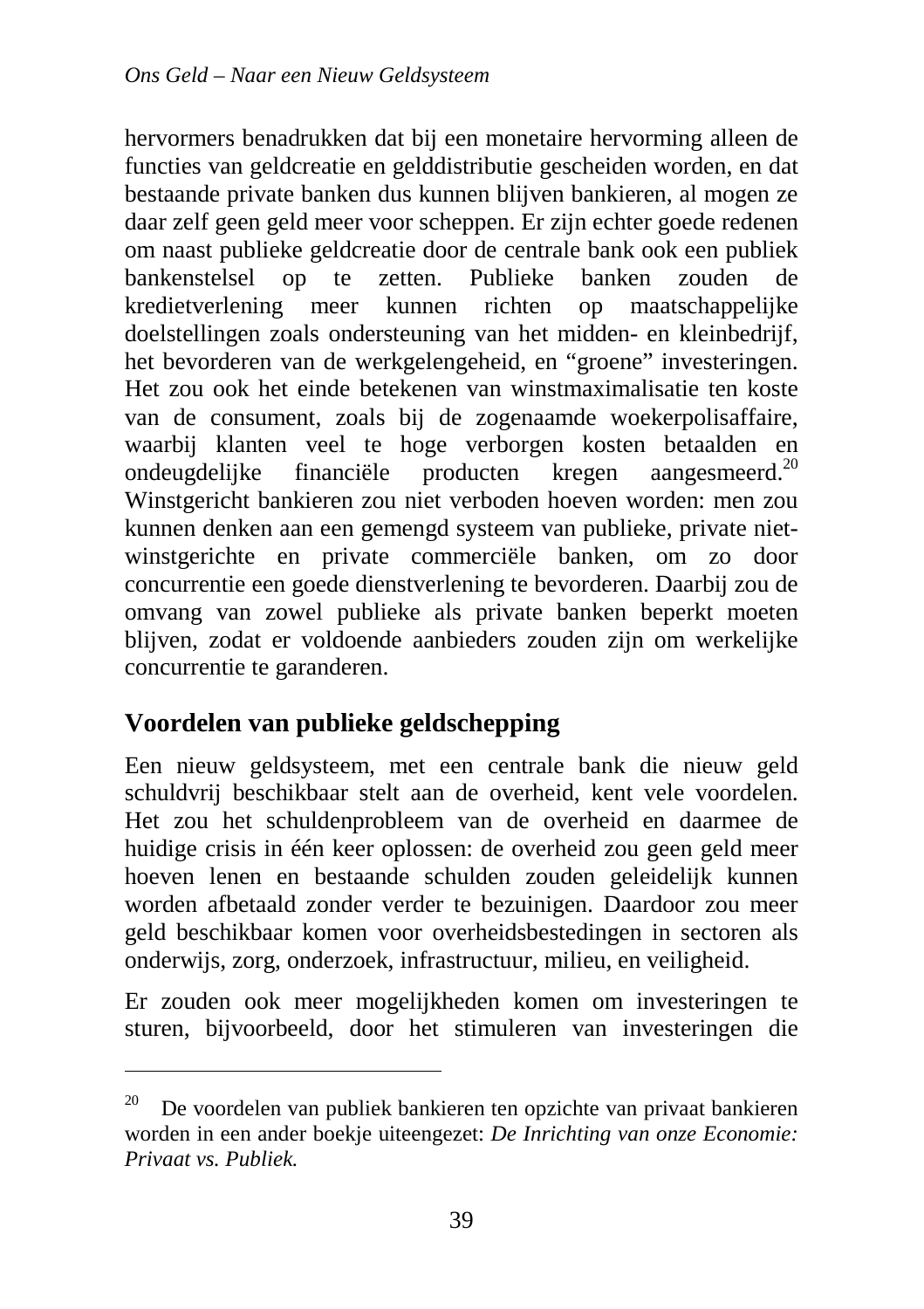bijdragen aan een duurzamer gebruik van hulpbronnen. Dat zou kunnen door directe investeringen, subsidies, en rentevrije leningen voor bedrijven die groene technologie ontwikkelen, en voor bedrijven met een bedrijfsvoering die duurzaamheid en sociale rechtvaardigheid zou bevorderen.

Of het nieuwe geld ook aan die zaken besteed zou worden is een politieke keuze. Regering en parlement, verantwoordelijk voor de besteding, zouden er ook voor kunnen kiezen de baten van publieke geldcreatie door te sluizen naar burgers en bedrijven. Dat zou kunnen door onder meer belastingverlaging, verhogen van uitkeringen, en het verlagen van de tarieven van openbare diensten.

Sommige geldhervormers stellen voor na de transitie naar het nieuwe bestel een éénmalige uitkering aan iedere burger te geven, een zogenaamd "burgerdividend". Dit zou mogelijk worden omdat door de transitie al het eerder door de banken gecreëerde "schuldgeld" staatsgeld zou worden. Ontvangers van zo'n burgerdividend zouden verplicht worden om daarmee eerst hun schulden af te betalen. Iedereen zou een gelijk bedrag krijgen; het totale uitgekeerde bedrag zou gelijk zijn aan de totale schuld van alle burgers. Omdat sommigen meer schuld hebben dan anderen zou een deel van de burgers nog restschulden hebben terwijl anderen geld zouden overhouden.

Sommige hervormers stellen voor alleen burgers van een dividend te voorzien, anderen – de voorstanders van het Chicago Plan – stellen voor om alle schulden anders dan die besteed aan investeringsgoederen (zoals gebouwen en machines) af te lossen. Dit laatste zou vooral veel kleine en middelgrote bedrijven van een flink deel van hun schuldverplichtingen kunnen verlossen, wat voor sommigen het verschil zou kunnen maken tussen overleven en failliet gaan.

Een risico van het burgerdividend zou kunnen zijn dat mensen en bedrijven het geld dat ze zouden overhouden na afbetaling van hun schulden snel uit zouden geven. Dat zou tot zo'n grote toename van de vraag naar goederen en diensten kunnen leiden dat producenten hun prijzen zouden verhogen, met als gevolg inflatie. Om dat te voorkomen stellen voorstanders van het Chicago Plan voor om het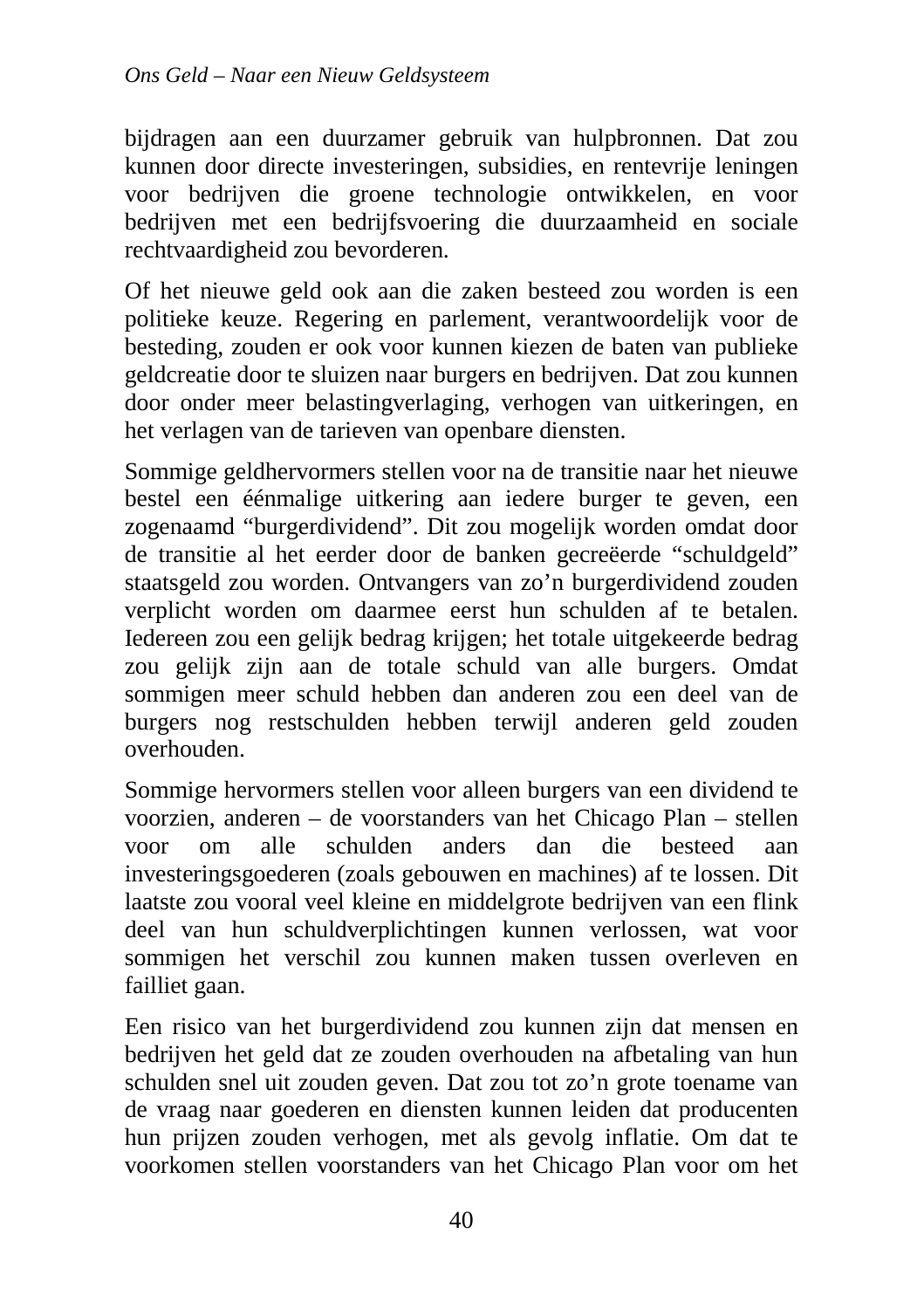restgeld niet uit te keren maar te storten in een investeringsfonds. Het rendement op het daarin ingelegde geld zou worden uitgekeerd aan de eigenaar.

In de praktijk zal er waarschijnlijk een mengvorm komen van overheidsinvesteringen, lastenverlichting en burgerdividend. Het zal afhangen van de oriëntatie van de regering waar het accent komt te liggen: rechts-liberalen zullen meer geneigd zijn burgers en bedrijven te laten profiteren, terwijl sociaal-democraten meer zullen zien in overheidsinvesteringen voor de aanpak van milieu- en sociale problemen.

## **Een einde aan groeidwang**

Publieke geldschepping zou de dwang tot economische groei wegnemen die onlosmakelijk verbonden is aan private geldcreatie. Dat zou de weg openen voor de transitie naar een stabiele economie waarin door een duurzaam gebruik van eindige hulpbronnen de toekomst kan worden veilig gesteld.

## **Een stabielere economie**

Een ander voordeel van publieke geldschepping is dat het zou bijdragen aan het verminderen van de huidige pieken en dalen in de economie. Zoals eerder aangegeven worden die pieken en dalen verergerd doordat private banken in economisch goede tijden door een te ruime kredietverlening en speculatie de economie nog verder aanjagen, met als gevolg een nieuwe crisis. Omgekeerd lenen ze in tijden van economische krimp juist te weinig geld uit en scheppen dus minder geld, juist als er meer nodig is voor economisch herstel. Publieke geldcreatie, vooral in combinatie met publiek bankieren, zou een eind maken aan dit verschijnsel, en er in het algemeen voor zorgen dat voldoende geld de economie inkomt om deze op het gewenste niveau te laten functioneren.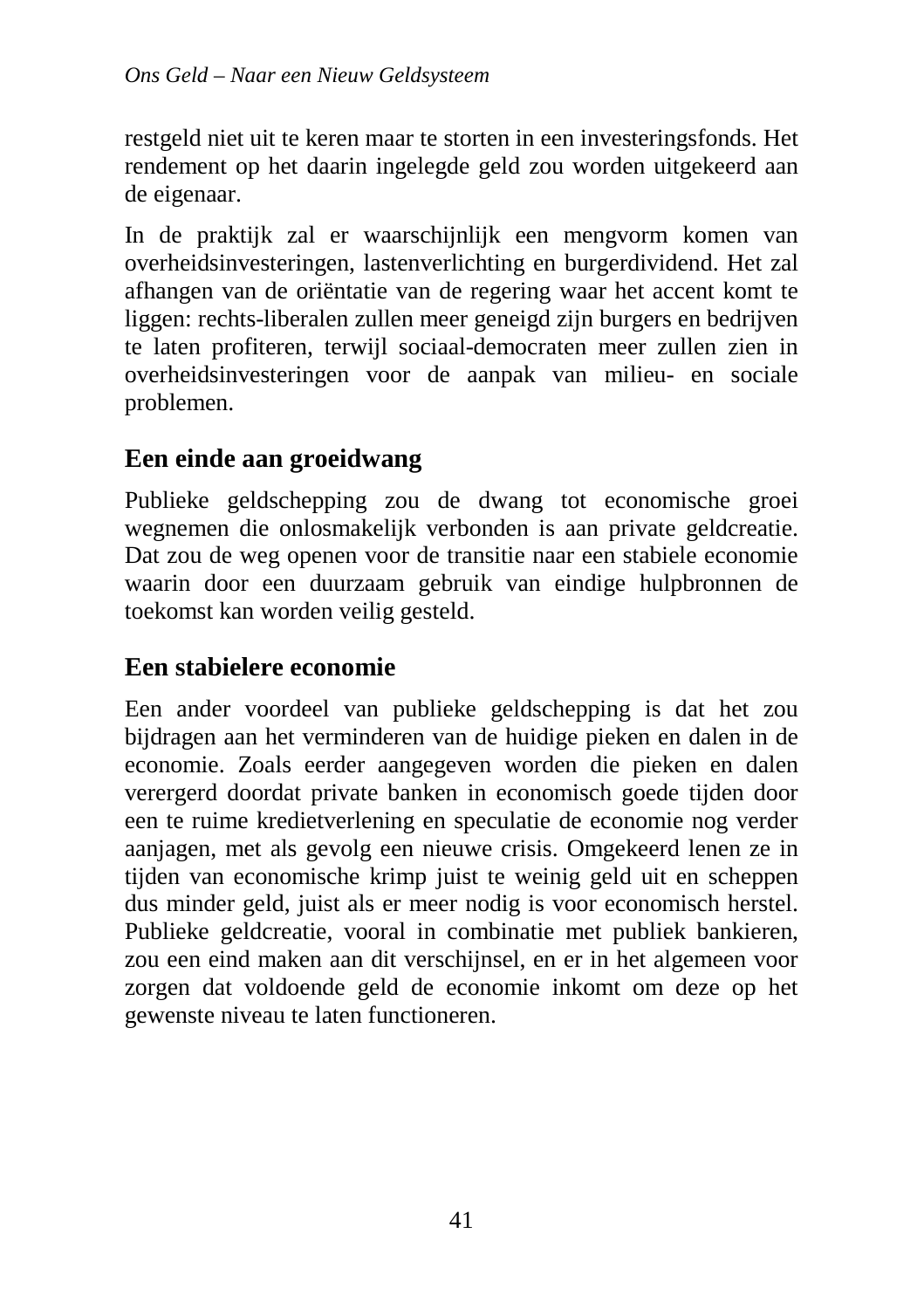## **Minder speculatie, geen belastinggeld naar banken**

Publieke geldcreatie zou de speculatie inperken die ook na de crisis van 2008 al weer nieuwe financiële luchtbellen creëert, daarmee de kiem leggend voor de volgende crisis.<sup>21</sup> Door speculatie in problemen komende banken zouden niet meer door de staat en daarmee de belastingbetaler gered hoeven worden. Het failliet van grote financiële spelers zou alleen voor de direct betrokkenen vervelende gevolgen hebben, maar niet zoals nu een bedreiging vormen voor het hele financiële systeem en daarmee, de hele economie en maatschappij.

## **Minder risico's, spaargeld veilig**

 $\overline{a}$ 

In het algemeen zouden de risico's op faillissementen van banken beperkt worden, omdat ze alleen nog maar met eigen en bij hen in beheer gegeven geld zouden werken: het zou niet meer mogelijk zijn grote hoeveelheden geld te scheppen en daarmee te speculeren. Bankieren zou dus stabieler en veiliger worden.

Tegelijkertijd zou een belangrijk voordeel voor spaarders zijn dat geld dat bij een bank op een rekening wordt gezet voortaan veilig zou zijn. Zoals eerder aangegeven raakt een spaarder nu bij een

<sup>&</sup>lt;sup>21</sup> De enorme hoeveelheden geld die circuleren in de financiële markten zouden bij de omschakeling naar een nieuw systeem niet zomaar verdwijnen, dus er zal nog steeds op grote schaal gespeculeerd worden. Maar de hoeveelheid geld daarvoor zal veel minder hard groeien daar private banken er geen geld meer voor kunnen scheppen. Intussen zouden centrale banken en overheden gezamenlijk moeten kijken naar manieren om die enorme hoeveelheden geld in de financiële markten geleidelijk terug te brengen. Hoe dat het beste zou kunnen zal variëren per type financieel product. Daarbij zal voorkomen moeten worden dat grote hoeveelheden van dit geld naar de reële economie vloeien, omdat dit tot een te grote vraag zou kunnen leiden. Dat zal geen grote problemen opleveren omdat van de meeste producten de prijzen zullen kelderen als ze op grote schaal verkocht worden. Verder zou om de stabiliteit op de financiële markten te bevorderen speculatie teruggebracht kunnen worden door een belasting op financiële transacties, de zogenoemde Tobin tax, genoemd naar een bekende Amerikaanse econoom en Nobelprijswinnaar.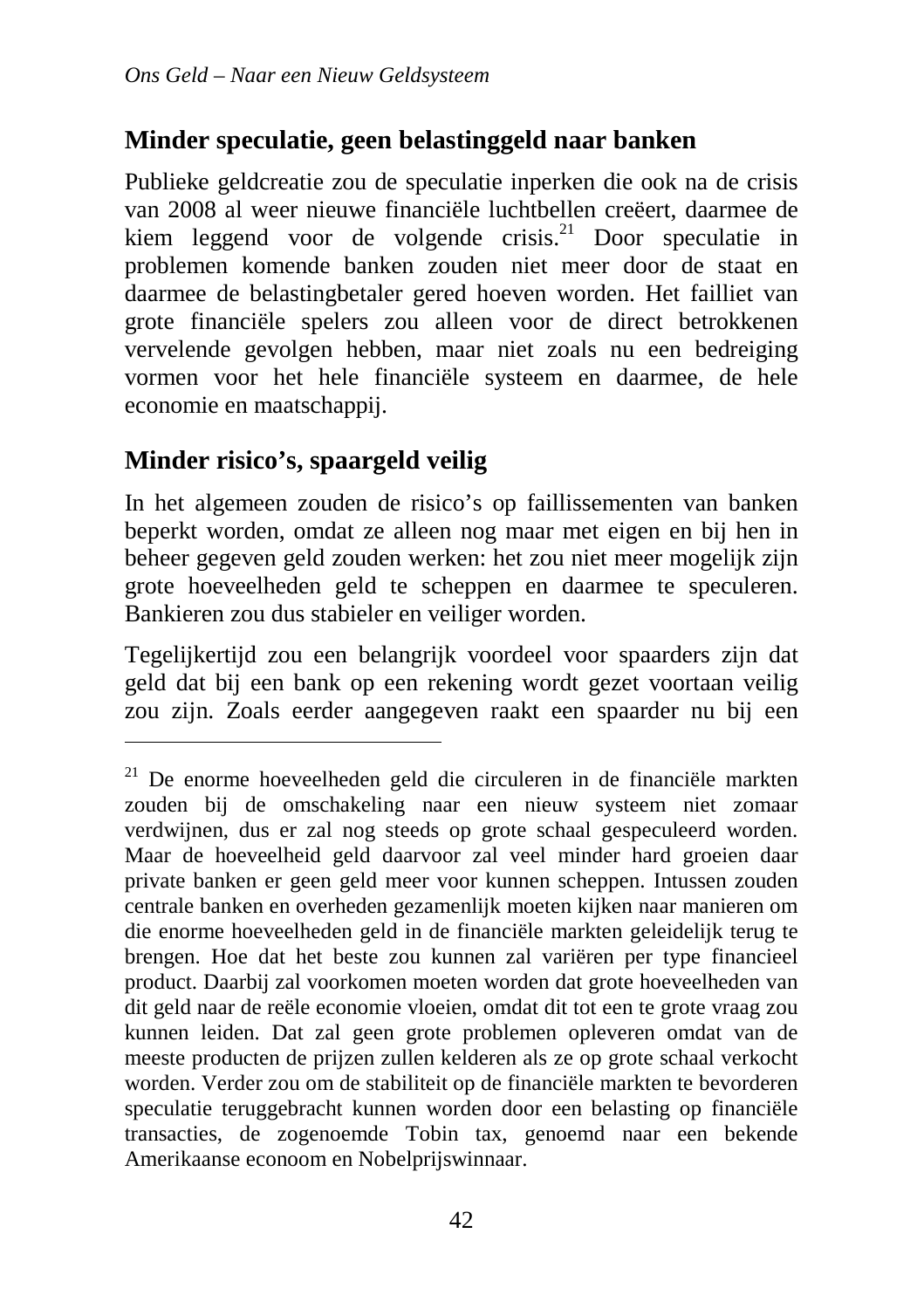faillissement van een bank zijn geld kwijt, op het gedeelte dat door de overheid wordt gegarandeerd na. In het nieuwe systeem zou geld op de bank zou dezelfde status krijgen als op dit moment aandelen of andere waardepapieren. Die waardepapieren blijven eigendom van de eigenaar, ook bij een faillissement van de bank. In het nieuwe systeem zou dat ook voor spaargeld het geval zijn, en zouden overheidsgaranties overbodig worden.

## **Transparantie**

 $\overline{a}$ 

Tot slot zou het nieuwe systeem er voor zorgen dat geldschepping en toewijzing veel transparanter worden, en daarmee beter te controleren door de volksvertegenwoordiging. De huidige onevenredig grote invloed van de financiële sector op maatschappij en politiek zou afnemen, waardoor bestuurders minder druk zouden ondervinden om de belangen van de financiële sector te behartigen ten koste van het algemeen belang.

## **Publieke geldschepping: vraag- en kosteninflatie?**

Wat zijn de risico's van geldcreatie door de overheid? Verdedigers van het huidige systeem geven vaak aan dat de overheid het recht zou misbruiken en teveel geld zou creëren, hetgeen inflatie zou veroorzaken. En inderdaad, als politieke beïnvloeding van het geldcreatieproces mogelijk zou zijn zou dat risico reëel zijn. Politici, uit op het paaien van kiezers en het tevreden stellen van bepaalde belangengroepen zouden druk uit kunnen oefenen om meer geld te creëeren dan goed zou zijn. Zulke politieke invloed kan echter voorkomen worden door de monetarire autoriteit geheel onafhankelijk te laten opereren, zonder blootgesteld te worden aan politieke druk. Besluitvorming over de geldhoeveelheid zou dan enkel gebeuren op basis van technische criteria, door een groep onafhankelijke deskundigen.<sup>22</sup>

<sup>22</sup> De Britse organisatie voor monetaire hervorming Positive Money stelt voor Groot-Brittannië een "Monetary Creation Committee" voor, vergelijkbaar met het huidge Monetary Policy Committee bij de Britse centrale bank, de Bank of England.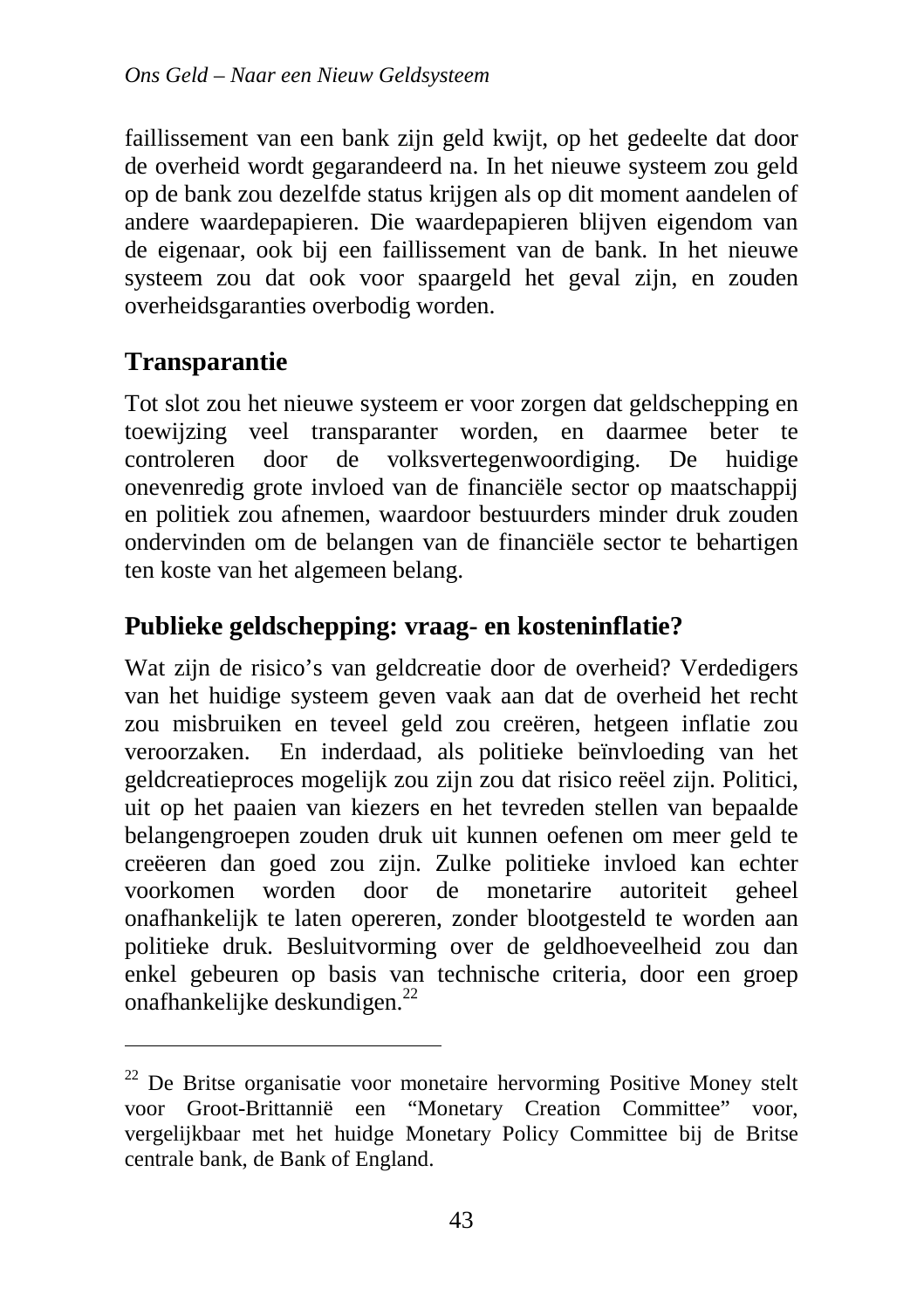Onafhankelijkheid van centrale banken bestaat nu al in vrijwel alle ontwikkelde landen. Voor zover nodig kan zij nog eens extra in wetgeving worden vastgelegd. De centrale bank zou zo de status kunnen krijgen van wat sommige deskundigen een "vierde macht" noemen, een institutie met een eigen mandaat, autonomie en veranwoordelijkheid, net als de drie andere machten: de uitvoerende, de wetgevende en de rechterlijke.

Er blijft een zeker risico dat er teveel geld geschapen zou worden als de verantwoordelijken bij de centrale bank / monetaire autoriteit de productiecapaciteit van de economie zouden overschatten. Dat zou kunnen leiden tot een situatie waarin producenten zouden ervaren dat ze hun prijzen naar believen zouden kunnen verhogen omdat hun producten toch wel verkocht worden. Die prijsverhogingen zouden het algemene prijspeil kunnen verhogen en zo ongewenste inflatie veroorzaken: zogenaamde "vraaginflatie".

Anderzijds zouden werknemers, mede gedreven door hogere prijzen, hun looneisen kunnen opschroeven. Werkgevers, die zouden denken dat ze dat wel in de prijzen zouden kunnen doorberekenen, zouden die eisen ook in kunnen willigen. Ook toeleveranciers, dat wil zeggen producenten van grondstoffen en halffabrikaten of onderdelen, zouden hun prijzen kunnen verhogen in de verwachting dat de afnemers – de makers van de eindproducten – toch wel zouden betalen. De verhoging van het prijspeil die daar uit voort zou komen noemt men wel "kosteninflatie".

Vraag- en kosteninflatie samen zouden leiden tot een "loon-prijs spiraal". Dit verschijnsel deed zich onder meer in de jaren zeventig van de vorige eeuw voor. Pas na een zware economische terugval kwam hieraan een einde. Zo'n spiraal moet dan ook voorkomen worden.

#### **Voorkoming van vraag- en kosteninflatie**

In het algemeen zou de centrale bank vraag- en kosteninflatie voorkomen door er voor te zorgen dat er niet zoveel geld in omloop zou komen dat het productieapparaat de vraag niet bij zou kunnen benen. In de praktijk zou dat onder meer kunnen door overheidsprojecten en programma's niet uit te besteden aan private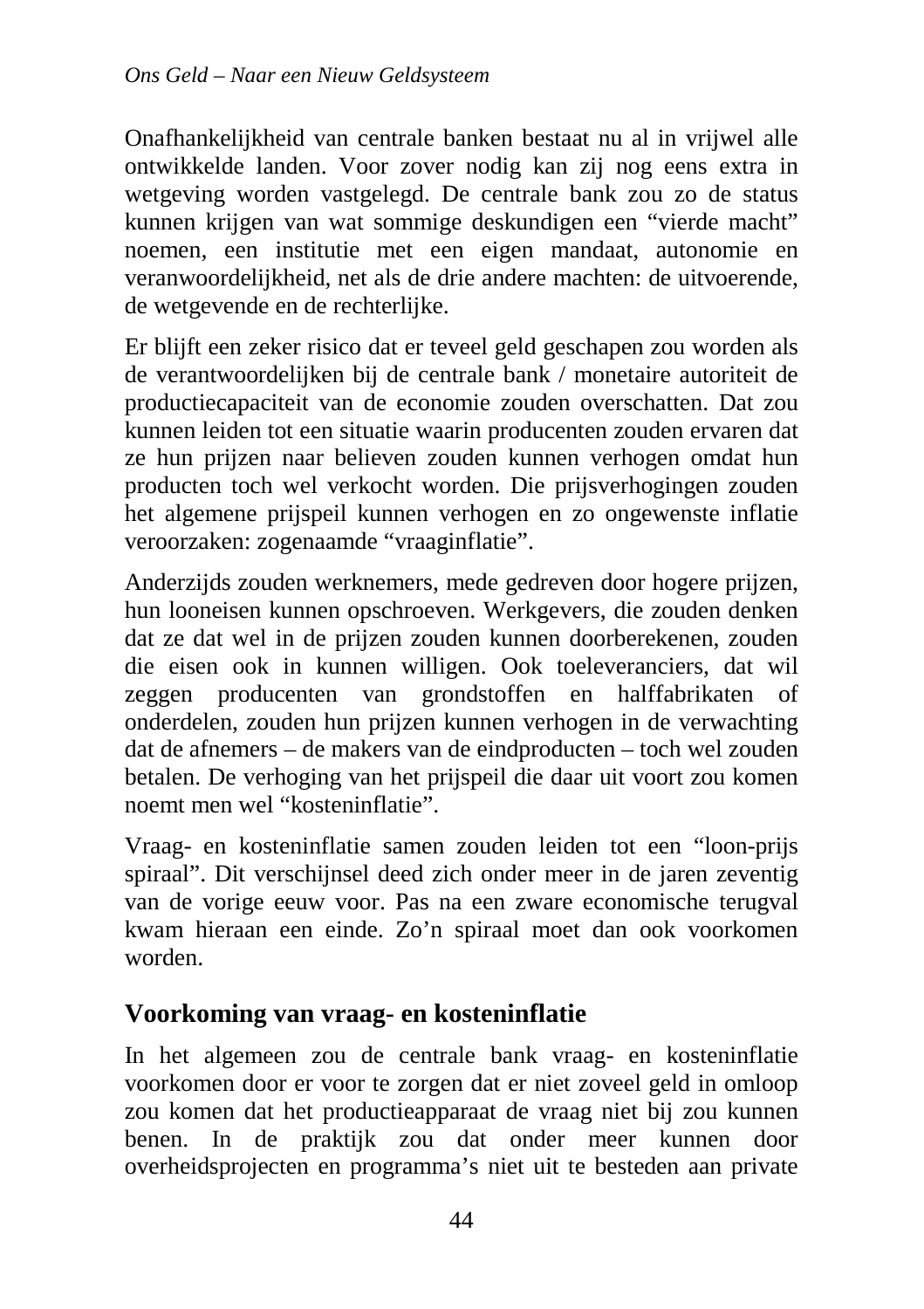bedrijven die te hoge kosten in rekening zouden brengen. In gevallen dat alle aanbiedende partijen zouden overvragen zouden de te financieren activiteiten uitgesteld moeten worden, totdat ze wel tegen een redelijk prijs aangenomen zouden worden.<sup>23</sup> Zulk beleid zou ook te vergaande looneisen in de betrokken sectoren afremmen.

Daarnaast zouden te hoge looneisen in zowel de private als de overheidssector voorkomen moeten worden. Dat zou in eerste instantie, voordat wordt overgegaan naar publieke geldschepping, kunnen door alle betrokken partijen goed te informeren over zowel de voordelen als de voorwaarden van publieke geldschepping. Afspraken met werkgevers, werknemers en andere belanghebbenden zouden vervolgens moeten leiden tot een maatschappijbreed sociaal akkoord. Daarna zou regelmatig overleg moeten plaatsvinden om die afspraken aan te passen aan veranderende omstandigheden.

Overigens is het te verwachten dat met een publiek geldsysteem en zich verantwoordelijk gedragende producenten en werknemers de inflatie af zou nemen en zelfs verdwijnen. Dat komt omdat als eerder aangegeven centrale banken op dit moment streven naar een inflatie van rond de twee procent, omdat dat de economische groei zou bevorderen. Die groei is nodig om de met kredietverlening aangegane schuldverplichtingen na te komen. In een systeem van publieke geldcreatie zouden die schuldverplichtingen sterk verminderen en zou dus het bevorderen van groei en inflatie veel minder en wellicht niet meer nodig zijn. Men zou dus kunnen streven naar prijsstabiliteit, waardoor onder meer spaargeld zijn waarde zou behouden.

 $\overline{a}$ 

 $23$  Dit zou ook een andere manier van budgetteren impliceren. Nu is er vaak drang om een budget uit te geven omdat als dit niet tijdig gebeurt het geld teruggaat naar de schatkist. Dat kan er toe leiden dat men het volgend jaar minder geld ontvangt. Zorgvuldig management door uitgaven uit te stellen wordt dus in de huidige situatie afgestraft – iets dat nodig moet veranderen, zelfs al zou de overheid niet (binnen grenzen) haar eigen geld mogen scheppen.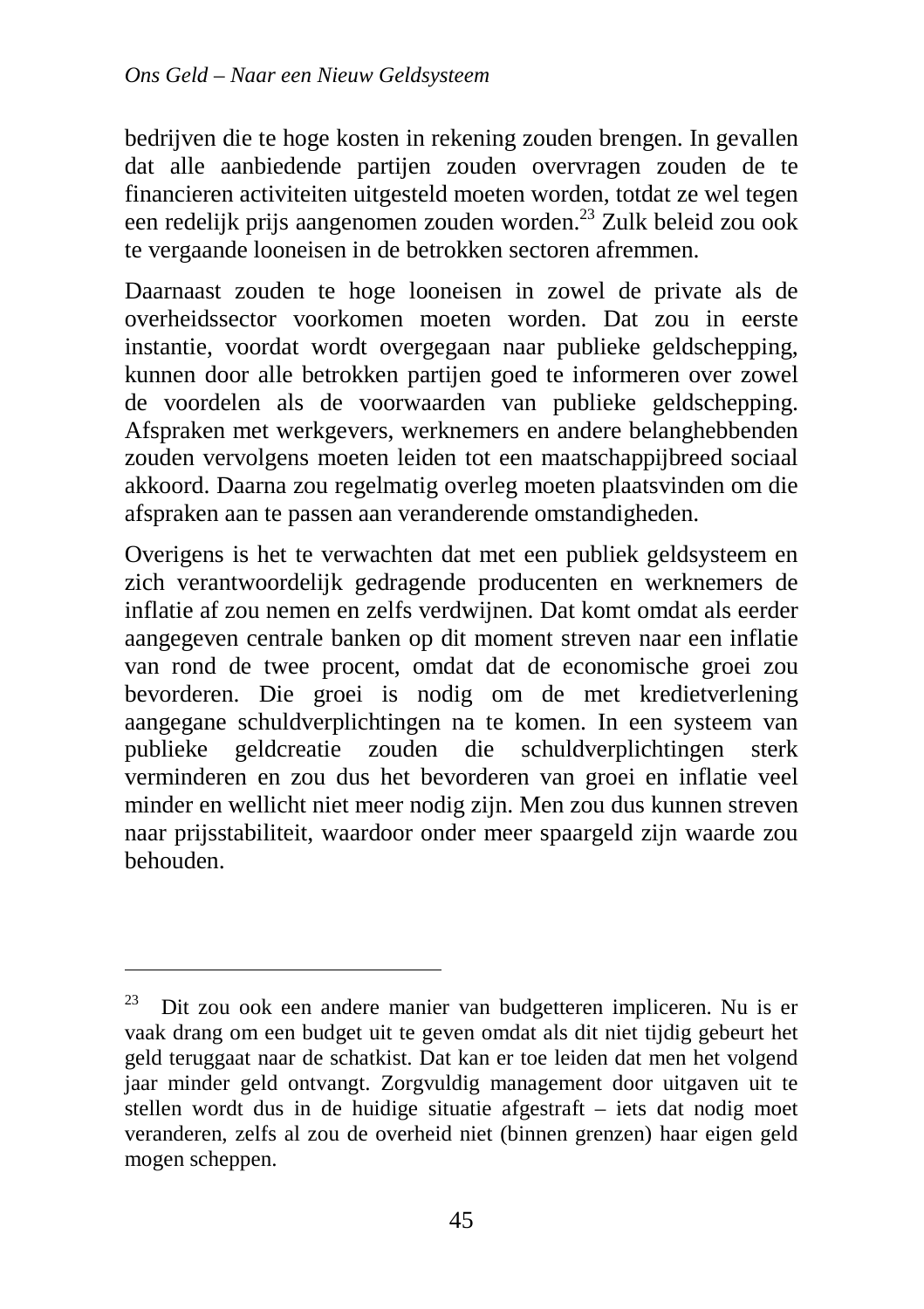## **De transitie**

 $\overline{a}$ 

Hoe zou de overgang van private naar publieke geldcreatie in zijn werk gaan? Andrew Jackson en Ben Dyson van de Engelse organisatie Positive Money, waarschijnlijk de meest vooraanstaande organisatie op het gebied van monetaire hervorming, beschrijven de transitie in een boek getiteld *Modernising Money*. <sup>24</sup> Zij beschrijven twee fasen. In de eerste fase, van de ene dag op de andere ("overnight" in het Engels) zouden de nieuwe regels van geldschepping en kredietverlening worden ingevoerd. Tegelijkertijd zouden de benodigde boekhoudkundige aanpassingen op de balansen van banken en overheid worden gemaakt.

In de tweede fase, die tien tot twintig jaar zou duren, zouden de onder het oude, huidige systeem gecreëerde schulden geleidelijk worden afgelost, al dan niet met door de centrale bank gecreëerd geld. De Positive Money-publicatie spreekt in dit verband van het bijkomen van "the hang-over of debt", de "schuldkater". Overheidsschulden zouden volgens schema met nieuw door de centrale bank gecreëerd geld worden afgelost. Private schulden zouden kunnen worden afbetaald met de al genoemde uitkering van een "citizen's dividend" en met geld "uit de markt".

## **Mandaat van de monetaire autoriteit**

Na de transitie besluit de monetaire autoriteit over de hoeveelheid nieuw te scheppen geld. Het mandaat van deze autoriteit wordt, net als dat van de centrale bank, bij wet vastgelegd, en zal neerkomen op het voorkomen van inflatie en het zorgen voor de juiste hoeveelheid geld in de economie. Dat betekent dat er voldoende geld in omloop wordt gebracht om zowel in de publieke behoeften als in de vraag naar geld van individuele burgers en bedrijven te voorzien, op een manier die geen inflatie veroorzaakt maar wel optimaal gebruik maakt van de productieve capaciteit van de economie. Dit houdt in

 $^{24}$ De volgende link geeft een overzicht van de inhoud van het boek: http://www.positivemoney.org/wp-content/uploads/2013/01/Modernising-Money-Free-Overview.pdf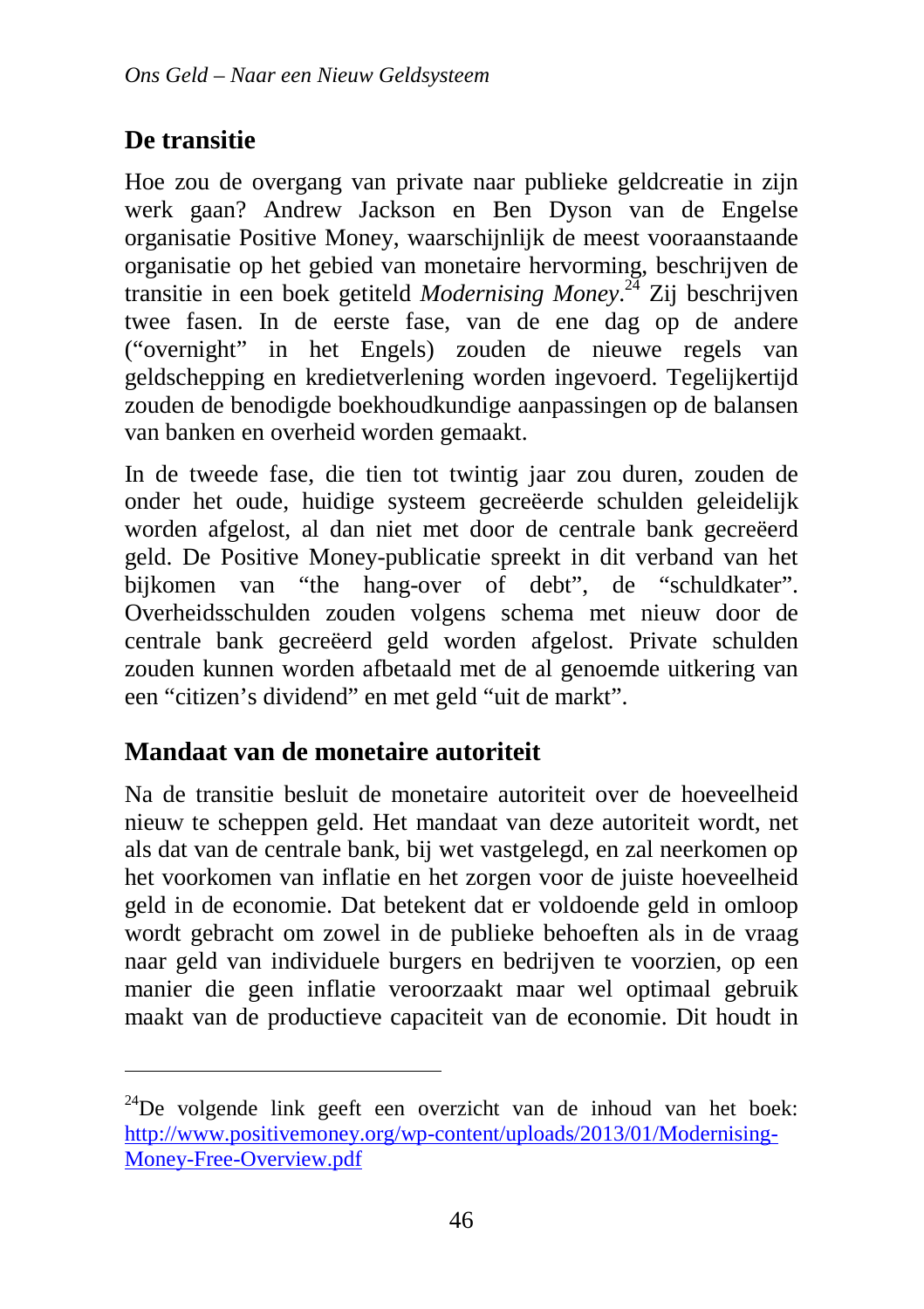dat de geldhoeveelheid en daarmee de totale vraag beperkt wordt tot een niveau waarbij producenten zonder hun prijzen te verhogen aan die totale vraag voldoen, waardoor er geen vraag- of kosteninflatie optreedt.

## **Hoe het geld in de economie gebracht wordt**

Zoals al aangegeven zou nieuw gecreëerd geld in de economie worden gebracht via de overheid en via banken. De overheid zou dat op verschillende manieren kunnen doen: door overheidsbestedingen, door directe betalingen aan burgers, zoals het al genoemde burgerdividend, en door het afbetalen van overheidsschulden.. Een andere mogelijkheid is belastingverlaging, waarbij de verminderde belastinginkomsten met nieuw gecreëerd geld gecompenseerd zouden worden.

Regering en parlement zouden bepalen welke van deze vormen op welke schaal gebruikt zouden worden. De monetaire autoriteit en de regering zouden nauw samenwerken om geldcreatie, het genereren van overheidsinkomsten op andere manieren zoals belastingheffing, en de hoogte van de overheidsuitgaven goed op elkaar af te stemmen.

# **8. OBSTAKELS EN OPLOSSINGEN**

## **Inflatiefobie**

Het voornaamste obstakel voor publieke geldcreatie is in het bovenstaande al genoemd: de vrees dat bij het scheppen van geld door de overheid vroeger of later grootschalige inflatie op zal treden. Overheden, zo wordt gedacht, zullen zichzelf niet kunnen bedwingen waardoor de geldschepping uit de hand loopt en er te veel geld in omloop zal komen. We hebben al gezien hoe dat ondervangen kan worden: door geldschepping te delegeren aan een onafhankelijke monetaire autoriteit.

Een groter probleem is het geloof van de gangbare economie in de geldhoeveelheidstheorie, die er van uit gaat dat de bestaande geldhoeveelheid al in balans is met vraag en aanbod. Zelfs een kleine vergroting van de geldhoeveelheid buiten de markt om zou, zo wordt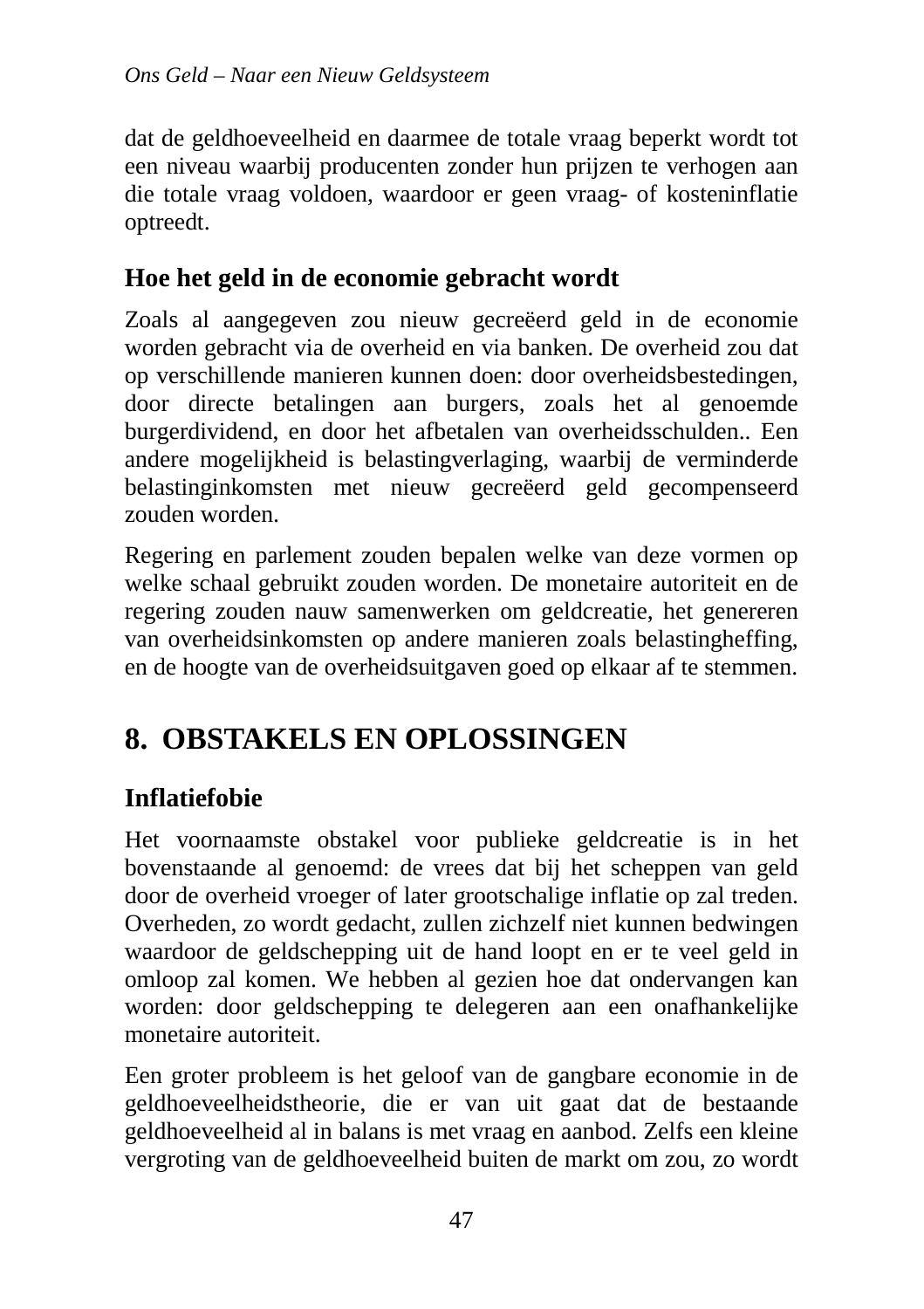gedacht, daarom al tot inflatie leiden. Vooral de Duitse monetaire autoriteiten hechten aan die theorie en hebben daarnaast een ware inflatiefobie. Die dateert uit de al eerder genoemde hyperinflatie in hun land in de jaren twintig van de vorige eeuw. Vandaar ook dat het enige doel van de Duitse centrale bank en onder Duitse invloed, de Europese centrale bank het onder controle houden van de inflatie is. Ter vergelijking, de Amerikaanse Centrale Bank, de Federal Reserve, heeft een dubbele doelstelling: inflatiebestrijding en bestrijding van de werkloosheid.

Klopt het dat het risico op (hyper)inflatie groter is bij publieke dan bij private geldcreatie? Historisch onderzoek heeft uitgewezen dat juist systemen gebaseerd op geldcreatie door private banken vaak tot kleinere en grotere crises leidden, inclusief periodes met hyperinflatie.<sup>25</sup> Het koppelen van de angst voor een hoge inflatie aan publieke geldcreatie is dan ook onterecht. Wat natuurlijk de noodzaak niet wegneemt een nieuw systeem zo in the richten dat de inflatie op het gewenste niveau gehouden wordt. In een systeem waarbij een publieke monetaire autoriteit verantwoordelijk is voor geldcreatie zijn de mogelijkheden daartoe veel groter dan in het huidige systeem.

## **Private geldschepping: een economisch dogma**

 $\overline{a}$ 

In het gangbare economisch denken is geldcreatie voor en door de overheid dus taboe: men gaat er van uit dat alleen marktwerking er voor kan zorgen dat de juiste hoeveelheid geld wordt gecreëerd. Vooral rechtse economen hebben vertrouwen in die zelfregulerende werking van de markt; in het midden en op links ziet men meer noodzaak tot regulering. Maar het geloof dat de economie als geheel en geldcreatie in het bijzonder aan de private sector en daarmee de markt moeten worden overgelaten is zo goed als onaantastbaar. Het is één van de voornaamste dogma's van de economische kerk. Daarom worden alternatieven als publieke geldschepping in de

<sup>25</sup> Zie onder meer *The Chicago Plan Revisited* van Benes and Kumhof, 2012, http://www.imf.org/external/pubs/ft/wp/2012/wp12202.pdf, waarin verwezen wordt naar een aantal andere historische analyses.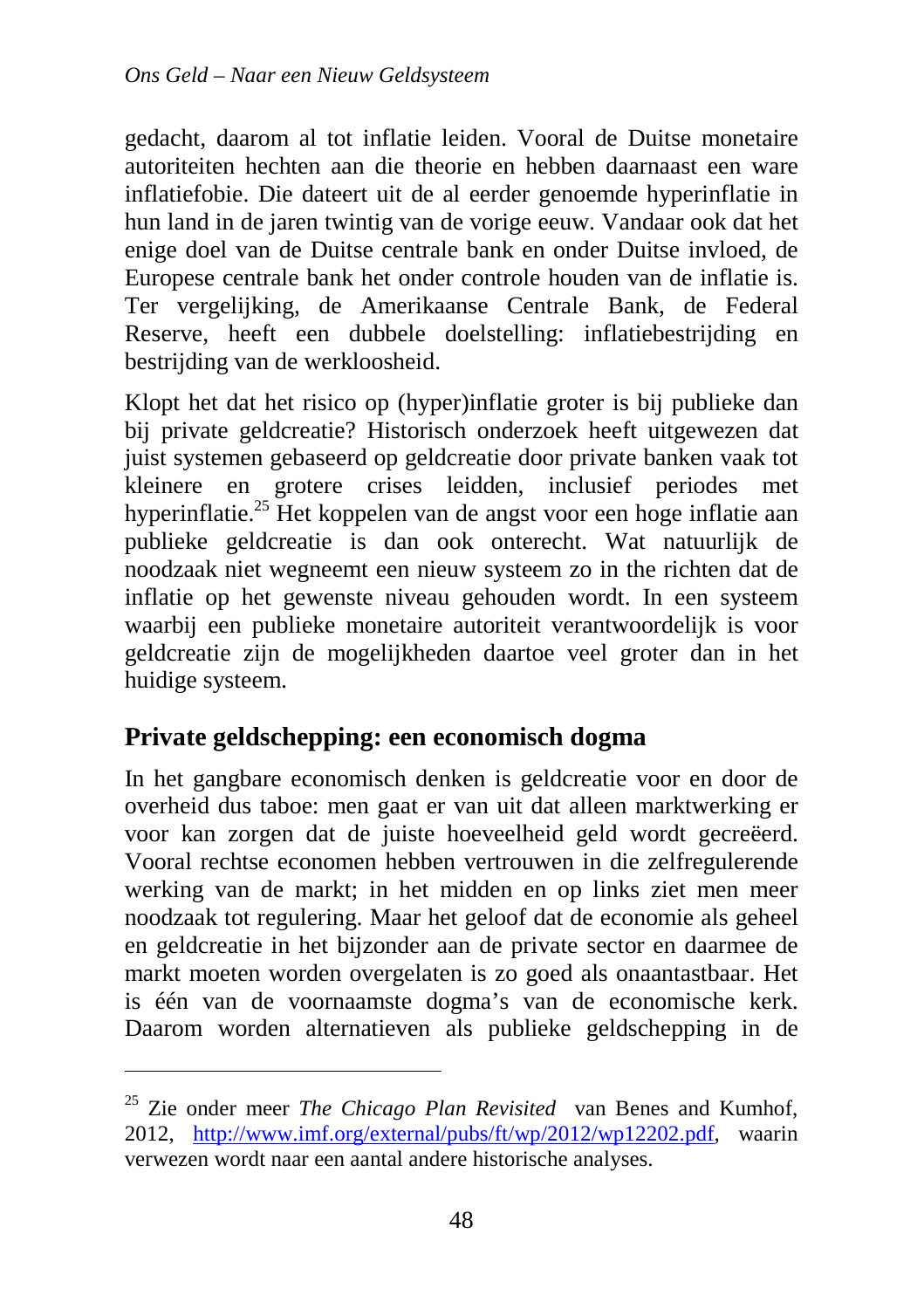gangbare economie nauwelijks overwogen, zelfs niet tijdens een financiële en economische crisis die mede werd veroorzaakt door onverantwoordelijke private geldschepping.

## **De werkelijke oorzaak van inflatie**

Zoals al aangegeven kan teveel geld scheppen inderdaad inflatie veroorzaken, doordat bij een buitensporige vraag producenten en werknemers hogere prijzen en lonen vragen en die ook daadwerkelijk krijgen. Maar er is een nog groter risico: verlies van vertrouwen, dat wil zeggen, van het geloof dat het geld zijn waarde zal behouden.

De oorzaak van hyperinflatie is niet een buitensporige geldhoeveelheid op zich, maar verlies aan vertrouwen. Ook de Duitse hyperinflatie is daar een goed voorbeeld van. Berichten over die periode vermelden steevast dat de geldpersen de geldontwaarding niet bij konden houden, ofwel niet snel genoeg geld bij konden drukken: het geld verloor zijn waarde voordat het gemaakt was. Het bijdrukken was dus geen oorzaak maar een gevolg van de geldontwaarding.

Je hoeft niet ver te kijken om je te realiseren dat de geldhoeveelheid op zich van weinig betekenis is. Zowel in de opmaat naar de crisis als daarna zijn door te veel kredietverlening, speculatie en allerlei exotische financiële producten enorme hoeveelheden geld gecreëerd – veel meer dan gerechtvaardigd werd door de toename van de reële productie en vraag. Je zou dus kunnen zeggen dat er in de opmaat naar de crisis en zelfs na die crisis veel te veel geld in omloop is gebracht. En toch blijft de inflatie laag. Men is zelfs bang voor deflatie: toename van de waarde van het geld omdat de prijzen dalen.

Een vergroting van de geldhoeveelheid zonder dat dit inflatie veroorzaakt kan dus wel. Alleen moet dat zo gebeuren dat de grotere geldhoeveelheid zich niet vertaalt in een zodanig toegenomen vraag naar goederen en diensten in de reële economie dat producenten en werknemers hun prijzen en looneisen naar believen kunnen verhogen. Dat is in de afgelopen decennia niet gebeurd omdat het geld niet in de reële economie terecht kwam maar in het financiële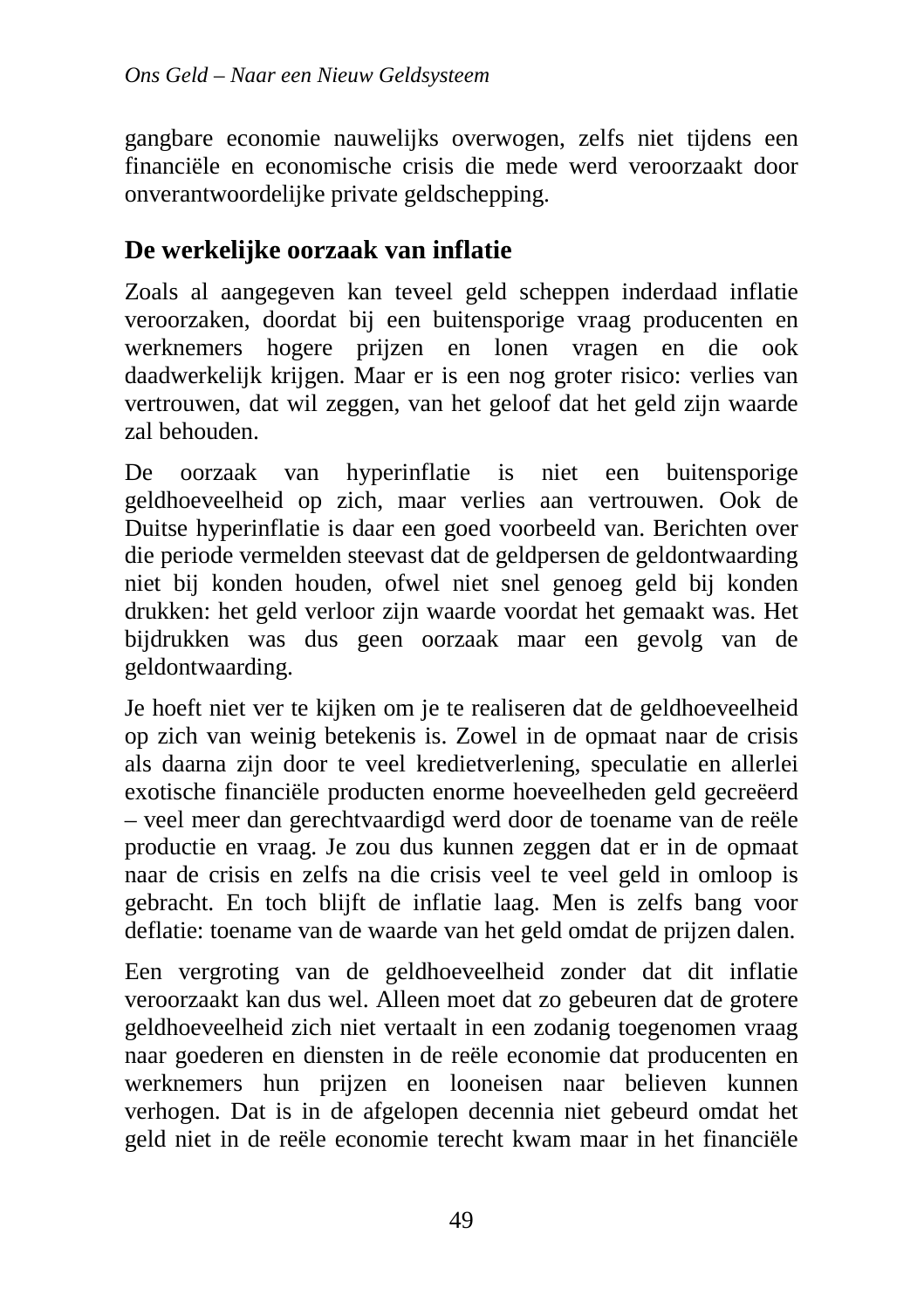circuit, de virtuele economie, waar het gebruikt is voor de speculatie die de crisis veroorzaakte.

#### **Vertrouwen behouden**

Om (hyper)inflatie te voorkomen zijn dus twee dingen nodig. Enerzijds moet er voor worden gezorgd dat publieke geldcreatie niet meer vraag schept dan het productieapparaat aan kan. Anderzijds moet het brede publiek er op vertrouwen dat het geld zijn waarde zal houden. Voor beide aspecten is de beste garantie het wegleggen van de besluitvorming over geldcreatie bij een onafhankelijke, technisch competente monetaire autoriteit die vertrouwen inspireert: de centrale bank.

De waarde van geld wordt echter niet alleen door de gebruikers bepaald maar ook, en misschien nog wel meer, op de internationale financiële markten. Om ook daar het vertrouwen in een publiek gecreëerde valuta te behouden zal waarschijnlijk een grotere uitdaging zijn.

## **Kan transitie in één land?**

Veel voorstanders van monetaire hervorming, waaronder de deskundigen van Positive Money, denken dat het goed mogelijk is de transitie naar een systeem van publieke geldcreatie in één land plaats te laten vinden. Zij doen dat op basis van een rationele analyse van de economische gevolgen van de transitie. Het blijft echter onzeker hoe de financiële markten zouden reageren op de aankondiging van een land dat het de overstap zou maken of zelfs, op het nieuws dat een land dat zelfs maar zou overwegen.

Ook IMF experts Benes en Kumhof stellen dat de economische voordelen van het nieuwe geldsysteem, in hun geval het Chicago Plan, zo groot zijn dat de financiële markten geen gevaar zouden vormen voor het land dat het in zou voeren. Zij bespreken wel de mogelijkheid van een "irrationele speculatieve aanval" ná de transitie, en geven de maatregelen aan die daartegen genomen zouden kunnen worden. Echter, ze noemen niet het boven genoemde grotere gevaar dat zo'n aanval plaats vindt vóór de transitie, enkel op basis van het feit dat de transitie is aangekondigd of wordt vermoed.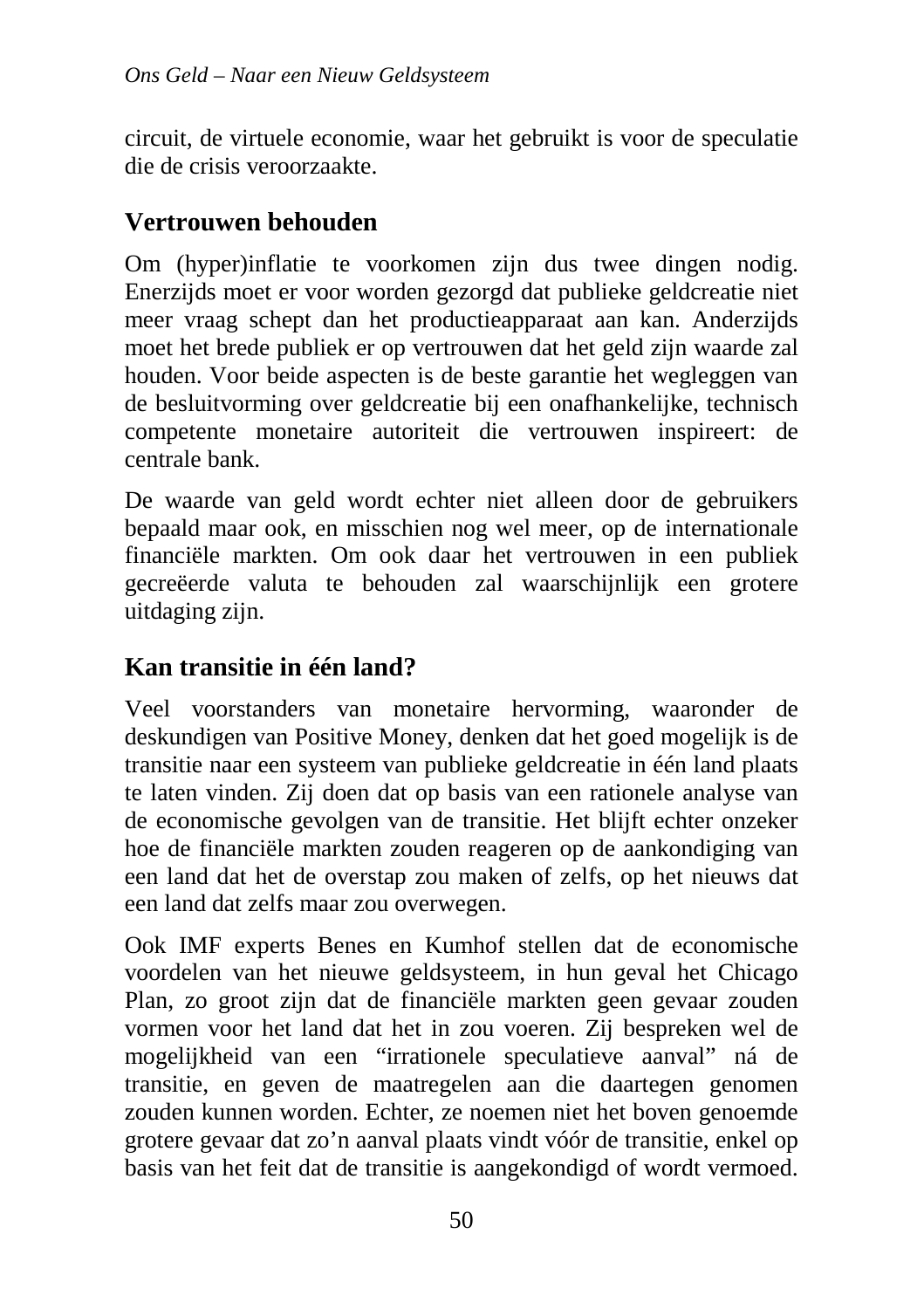En juist daar schuilt het gevaar, omdat die reactie waarschijnlijk meer op psychologische dan op rationeel-economische gronden gebaseerd zou zijn. Sommige houders van de valuta van dat land zouden, in lijn met het economisch dogma, kunnen denken dat het geld snel in waarde zou dalen en er daarom zo snel mogelijk van af willen. Daardoor zou de waarde inderdaad snel dalen, ook al omdat andere handelaren ook bang zouden worden voor een daling en daarom ook de betreffende munt zouden verkopen. Er zou een zichzelf vervullende profetie optreden: omdat men afname van de waarde van het geld verwacht vertoont men gedrag waardoor dit ook daadwerkelijk gebeurt.

Om dit risico van zo'n paniek op de financiële markten te vermijden lijkt het verstandiger om de transitie in meerdere landen tegelijk uit te voeren, bij voorkeur door een meerderheid van landen met internationaal geaccepteerde, "sterke" munten. Zo zouden centrale banken de besluitvorming over de hoeveelheid te scheppen geld ook beter kunnen coördineren met andere centrale banken. Economieën en financiële systemen zijn tegenwoordig zo met elkaar verweven dat beslissingen over de hoeveelheid te scheppen geld het best gezamenlijk plaats zouden kunnen vinden.

Voor een transitie in meerdere landen tegelijk zou een internationale conferentie gehouden moeten worden over het opzetten van een nieuw financieel systeem. Dat is al eerder gebeurd: in het laatste jaar van de Tweede Wereldoorlog. Toen kwamen vertegenwoordigers van 44 landen bij elkaar in het Amerikaanse Bretton Woods om afspraken te maken over de regels, instellingen en procedures die na de oorlog het internationale financiële verkeer zouden regelen. Iets vergelijkbaars zou nu moeten plaatsvinden.

## **Psychologische obstakels**

Naast inflatiefobie zijn er meer obstakels die de creatie van een nieuw geldsysteem blokkeren. Die zijn meer van psychologische aard. Mensen, en daarmee samenlevingen, zijn van nature behoudend en risicomijdend: we vervangen niet graag iets bestaands door iets anders. Dat geldt zeker voor zo iets belangrijks als het geldsysteem. Die voorzichtigheid is nog groter als het ons relatief goed gaat – en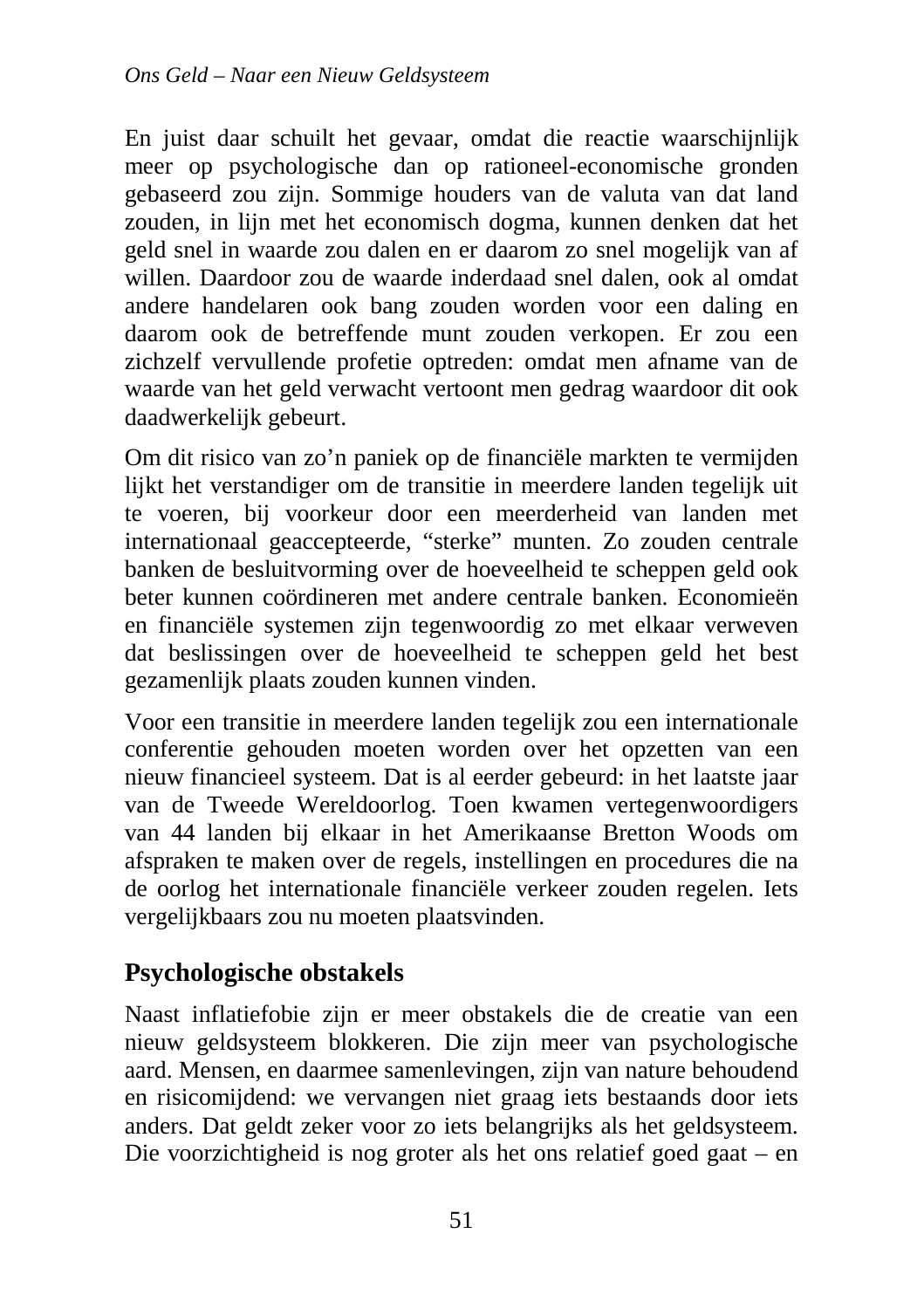dat is in ons land, ondanks de crisis, voor de meeste mensen het geval.

De bereidheid tot verandering wordt nog kleiner als we ons er niet van bewust zijn dat er een goed alternatief is. En zelfs dan zal er nog argwaan zijn tegenover iets dat zo simpel lijkt als publieke geldcreatie. Het lijkt te mooi om waar te zijn, en er zal dus wel een flinke adder onder het gras moet zitten. Als gezegd: het idee dat geld zomaar "gemaakt" zou kunnen worden en naar de overheid of naar bedrijven en burgers zou kunnen worden doorgeschoven is ons vreemd. Dat gaat tegen onze cultuur in: geld moet eerst verdiend worden voor het kan worden uitgegeven.

#### **Overwinnen van psychologische barrières**

Om die psychologische obstakels te overwinnen moeten we terug naar het karakter van geld. We moeten ons realiseren dat geld niet meer is dan een symbool dat het (virtuele) smeermiddel van onze economie vormt. Dat we er daarom zoveel van kunnen (bij)maken als we nodig hebben, binnen de al genoemde limieten van vertrouwen, vraag en productievermogen. En we moeten ons vooral bedenken dat er geen enkele reden is om, zoals nu in de naweeën van de crisis het geval is, onze vele maatschappelijke problemen niet aan te pakken omdat er geen geld zou zijn – lees: omdat de overheid, dankzij het uit handen geven van het privilege van geldcreatie aan private banken, er geen geld voor heeft.

Nog een manier om onze psychologische barrières tegen verandering te overwinnen is om ons heen kijken. Dan zien we dat links en rechts bedrijven failliet gaan en diensten worden afgeslankt of opgeheven. Daaronder ook bedrijven en diensten die de goederen en diensten zouden kunnen leveren om onze milieu- en sociale problemen effectief aan te pakken. Tegelijkertijd verliezen mensen hun baan, de werkloosheid en economische onzekerheid groeit en wordt steeds hardnekkiger, jongeren komen niet meer aan de bak. Als we dat zien moeten we ons realiseren dat dit enkel komt vanwege het feit dat we geldschepping overlaten aan winstgerichte bedrijven. Ofwel, aan onze keuze voor een geldsysteem dat ons niet alleen in de crisis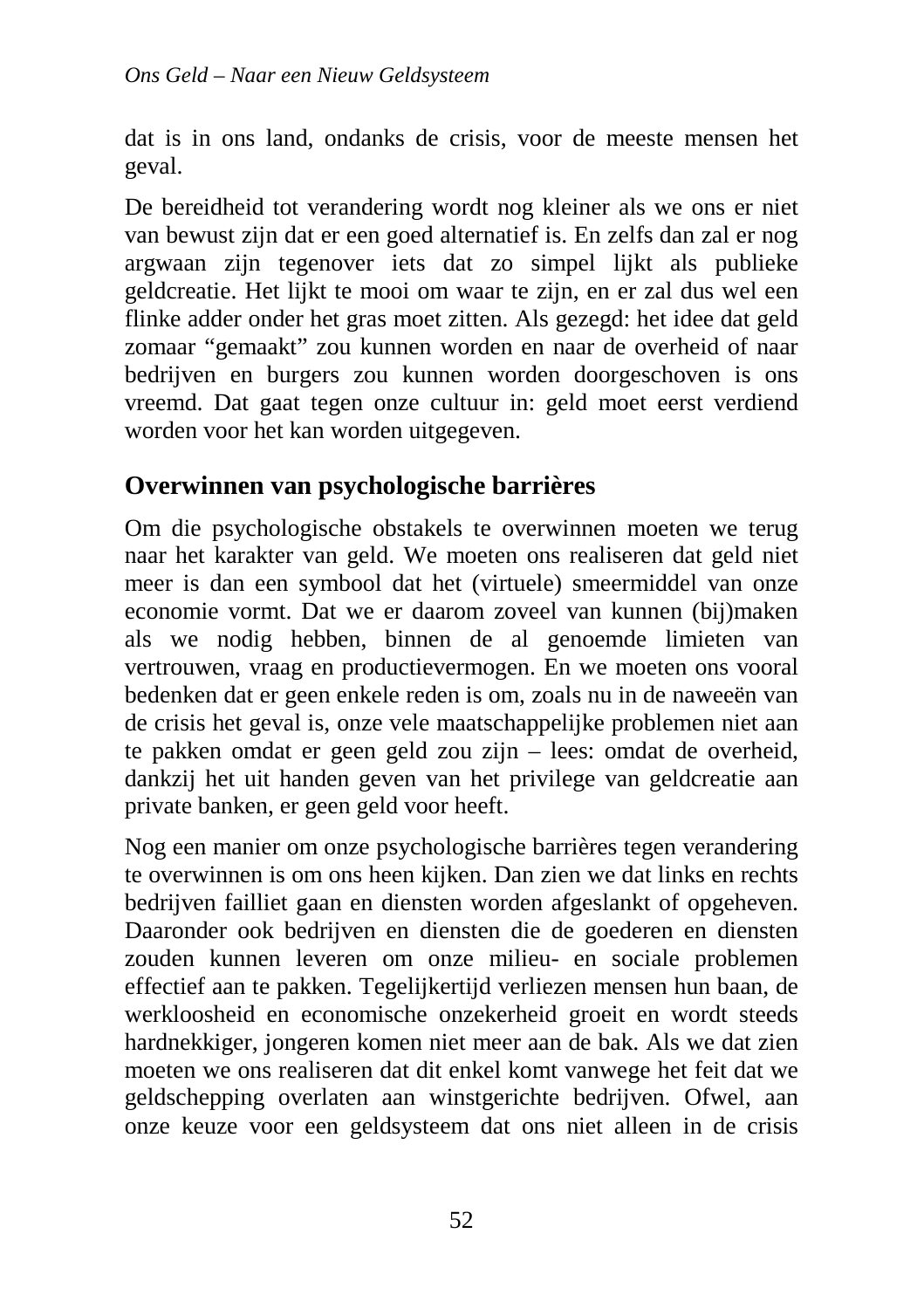bracht maar ons nu ook belemmert om er weer uit te komen en onze maatschappelijke problemen aan te pakken.

We kunnen aanvoeren dat we die keuze niet bewust gemaakt hebben. Maar we kunnen dat niet als excuus gebruiken om, als we ons zowel van die keuze als van het alternatief bewust zijn, geen actie te ondernemen.

## **Invloed van de banken: geld is macht**

Naast inflatiefobie en conservatisme is er nog een andere factor die de overgang naar geldschepping door de overheid belemmert: de gevestigde belangen van de financiële sector. Vooral de grote "systeembanken" hebben enorme politieke invloed, en wenden die aan om voor hen gunstige regelgeving te bevorderen. Daar komt bij dat er in de Verenigde Staten sprake is van een soort draaideur constructie: ministers op sleutelposities in het Ministerie van Financiën (the Treasury Department) en de centrale bank (de Federal Reserve) komen vaak van grote internationaal opererende banken, met name de beruchte investeringsbank Goldman Sachs. Na hun ministerschap keren de betrokkenen vaak weer terug naar de financiële sector. Dat betekent dat de belangen van het private bankwezen tot in het hart van de overheid sterk vertegenwoordigd zijn.

En dan hebben we het nog niet over de miljarden die de banken uitgeven aan lobbyisten.<sup>26</sup> Die moeten parlementsleden beïnvloeden om voor de banken gunstige wetgeving door het parlement te krijgen, of wetgeving die als ongunstig gezien wordt tegen te houden of aan te passen.

De enorme invloed van de lobby blijkt uit het feit dat in de Verenigde Staten de grootste banken, voor een belangrijk deel verantwoordelijk voor het veroorzaken van de crisis van 2008, maar in enkele gevallen relatief kleine schadevergoedingen hebben hoeven te betalen voor frauduleus handelen. Dat geldt ook voor die gevallen

 $\overline{a}$ 

<sup>&</sup>lt;sup>26</sup> Corporate Europe Observatory beschreef in een rapport uit 2014 dat de financiële sector alleen al in Brussel 1700 lobbyisten heeft.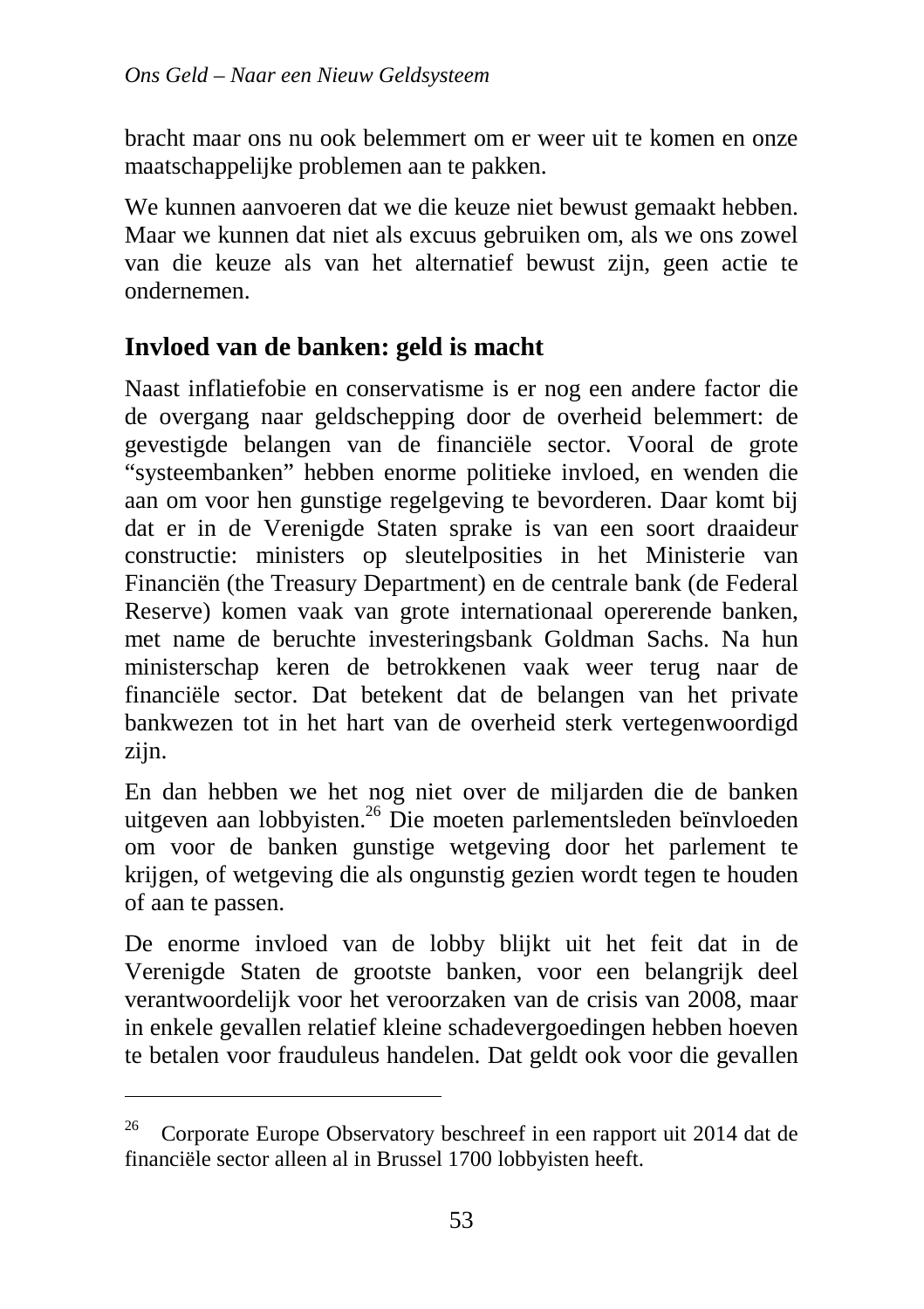waarin het management en hun ondergeschikten aantoonbaar in de fout waren gegaan. Zelfs als banken boetes of schadevergoedingen hebben betaald waren de bedragen vaak maar een fractie van datgene wat ze met de kwalijke praktijken waarvoor ze compensatie betaalden verdiend hadden. In vrijwel alle gevallen is over de betrokken bedragen onderhandeld en was de boete of schadevergoeding onderdeel van een regeling waarbij de banken geen schuld hoefden te bekennen. Van gevangenisstraffen voor verantwoordelijke personen was al helemaal geen sprake.

In de Verenigde Staten is tenminste nog iets gedaan: in Europa en Nederland zijn banken en andere financiële instellingen de dans helemaal ontsprongen. In Nederland blijkt de onschendbaarheid van de financiële sector misschien nog het best uit het feit dat banken en verzekeraars nooit bestraft zijn voor de zogenaamde woekerpolisaffaire. Nog erger, de door de overheid gesteunde overeenkomsten voor schadevergoedingen aan gedupeerden zijn maar een fractie van wat de financiële sector aan de betrokken polissen verdiend heeft, ten koste van de argeloze spaarder en belegger.

Overheden vandaag de dag pakken de gevestigde belangen dus niet of nauwelijks aan. Een mooi voorbeeld is ook Engeland, waar de financiële sector ("The City") van zo'n belang is voor de economie dat de Engelse regering er alles aan doet om Europese maatregelen om de sector onder controle te krijgen tegen te houden. Geld is macht, en het vermogen geld te scheppen maakt de macht van de financiële sector alleen maar groter.

#### **Economisch dogma beschermt financiële sector**

Het is dus te verwachten dat de financiële sector er alles aan zal doen om de omschakeling naar een nieuw systeem, waarin de overheid verantwoordelijk wordt voor geldcreatie en banken niet langer geld mogen scheppen, te blokkeren. Maar op dit moment is het nog nauwelijks nodig voor de financiële sector om de strijd aan te gaan tegen een nieuw geldsysteem. Daarvoor kan men rekenen op de gangbare economie: het geloof van economen en in hun kielzog, beleidsmakers, politici en de media, in markten. Het geloof dat geen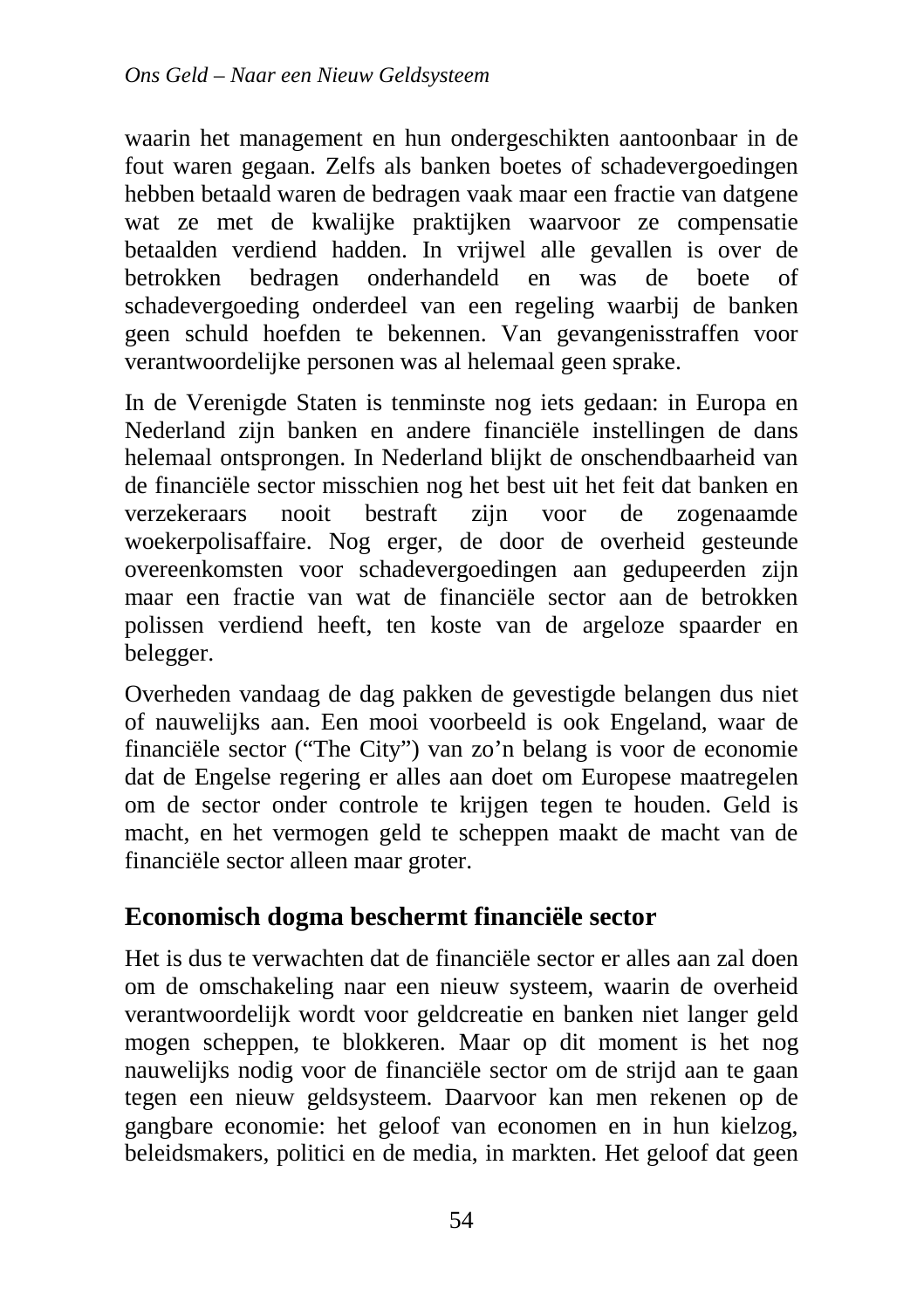mens, geen organisatie op kan tegen wat economen, naar de 18<sup>e</sup> eeuwse politieke econoom Adam Smith, de onzichtbare hand van de markt noemen. Dit dogma van de onfeilbaarheid van de markt is een nog groter obstakel voor verandering dan de macht van de financiële sector. Want de gangbare economie idealiseert niet alleen de markt maar wantrouwt ook de overheid. Enerzijds omdat die niet aan de discipline van de markt bloot staat en daarmee, aan de controle van de onzichtbare hand. Anderzijds omdat handelingen van de overheid vaak neerkomen op interventies in de markt, wat gezien wordt als een bedreiging van de perfecte balans waarin vooral conservatieve economen zo heilig geloven. Zo vormen de beoefenaars van de gangbare economie, bewust of onbewust, de eerste, formidabele verdedigingslinie tegen verandering.

#### **De macht van de financiële sector doorbreken**

Maar als er breuken ontstaan in die linie, als althans een deel van de economen de dogma's van hun geloof opzij kan zetten en serieus na gaat denken over een ander geldsysteem, "for the people, by the people", dan is het te verwachten dat de financiële sector alles in de strijd zal gooien om het huidige systeem te behouden. Het zal een zware strijd worden, maar toch zou het mogelijk moeten zijn de invloed en macht van de financiële sector te overwinnen. Uiteindelijk is het maar een klein aantal mensen dat van het huidige systeem profiteert én er onder een nieuw geldsysteem gebaseerd op publieke geldcreatie op achter uit zou gaan. Het zijn alleen die bank managers en handelaren die zichzelf en hun collega's naast hun toch al hoge salarissen ook nog eens enorme bonussen toekennen, en die speculanten die geld verdienen aan het gerommel in de financiële sector. Dat gaat op zijn hoogst om enkele tienduizenden mensen.

Daarnaast zijn er de aandeelhouders die onder een systeemverandering zouden kunnen lijden, waaronder algemene nutsinstellingen zoals pensioenfondsen. Die zouden echter onder een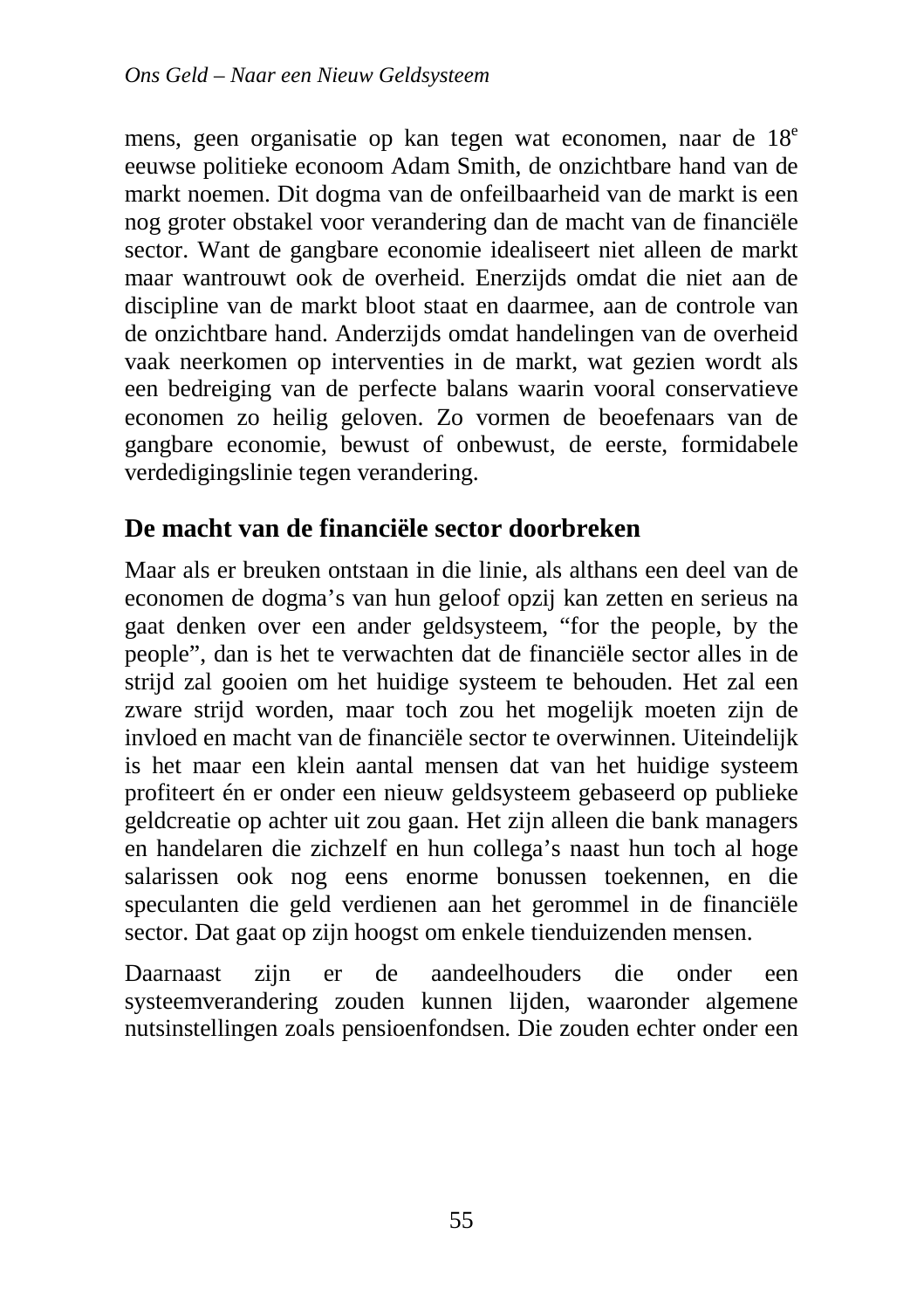$\overline{a}$ 

nieuw geldsysteem voor een waardevermindering van de aandelen in beursgenoteerde banken gecompenseerd kunnen worden.<sup>27</sup>

 $27$  Overigens is het helemaal de vraag of onder een nieuw geldsysteem pensioenfondsen in de huidige vorm zouden moeten blijven bestaan. Bij publieke geldcreatie zou de noodzaak voor verplicht pensioensparen verdwijnen of verminderen. Het probleem zou dan niet meer zijn dat, zoals nu, zonder zo'n stelsel de werkenden van dat moment de pensioenen moeten betalen van de niet-werkenden, door stortingen in sociale zekerheidsfondsen of via de belastingen. In het huidige financiële systeem zorgt zo'n "pay as you go" systeem voor een groeiende druk op de netto inkomens van de werkenden en het overheidsbudget, vooral in landen met vergrijzende bevolkingen. Met publieke geld creatie zou de staat meer financiële armslag hebben om de pensioenen te betalen omdat veel publieke investeringen niet langer via de belastingen maar door geldcreatie zouden worden gefinancierd. De uitdaging zou dan niet langer zoals nu een monetaire zijn, maar het zorgen dat er voldoende goederen en diensten geproduceerd worden om in de maatschappelijke behoeften en vraag van zowel werkenden als niet-werkenden te voorzien. Die uitdaging ligt er overigens ook nu al, maar wordt geheel versluierd door de voortdurende discussie over de financiële kant: de hoogte van pensioenen en premies, het dekkingspercentage, en het al of niet compenseren voor inflatie. Publieke geldcreatie zou wel de mogelijkheid geven van de juiste focus, omdat de financiële problematiek grotendeels zou wegvallen. Dus zouden beleidsmakers, wetenschap en bedrijfsleven zich kunnen concentreren op de werkelijke opdracht: met minder beschikbare arbeid een vergrijzende bevolking goed te verzorgen en tegelijktijd in de andere maatschappelijke behoeften te voorzien. Dat is geen kwestie van geld maar van productiecapaciteit, van het effectiever en efficiënter inzetten van beschikbare arbeid en technologie.

Het opheffen of verkleinen van pensioenfondsen zou nog een ander voordeel hebben: het zou de hoeveelheid geld dat de financiële markten instroomt op zoek naar rendement sterk terugbrengen. Het massaal sparen voor pensioenen draagt er aan bij dat teveel geld op zoek is naar te weinig investeringsmogelijkheden: hét recept voor een financiële crisis. Dit probleem speelt nu al, maar zou nog veel groter zijn als alle landen zich zo "verantwoordelijk" zouden gedragen en zulke grote pensioenfondsen zouden hebben als Nederland. Dat is niet het geval: de meeste Europese landen, waaronder Frankrijk, Italië, en zelfs Duitsland hebben een omslagstelsel waarin het grootste deel van het pensioengeld direct wordt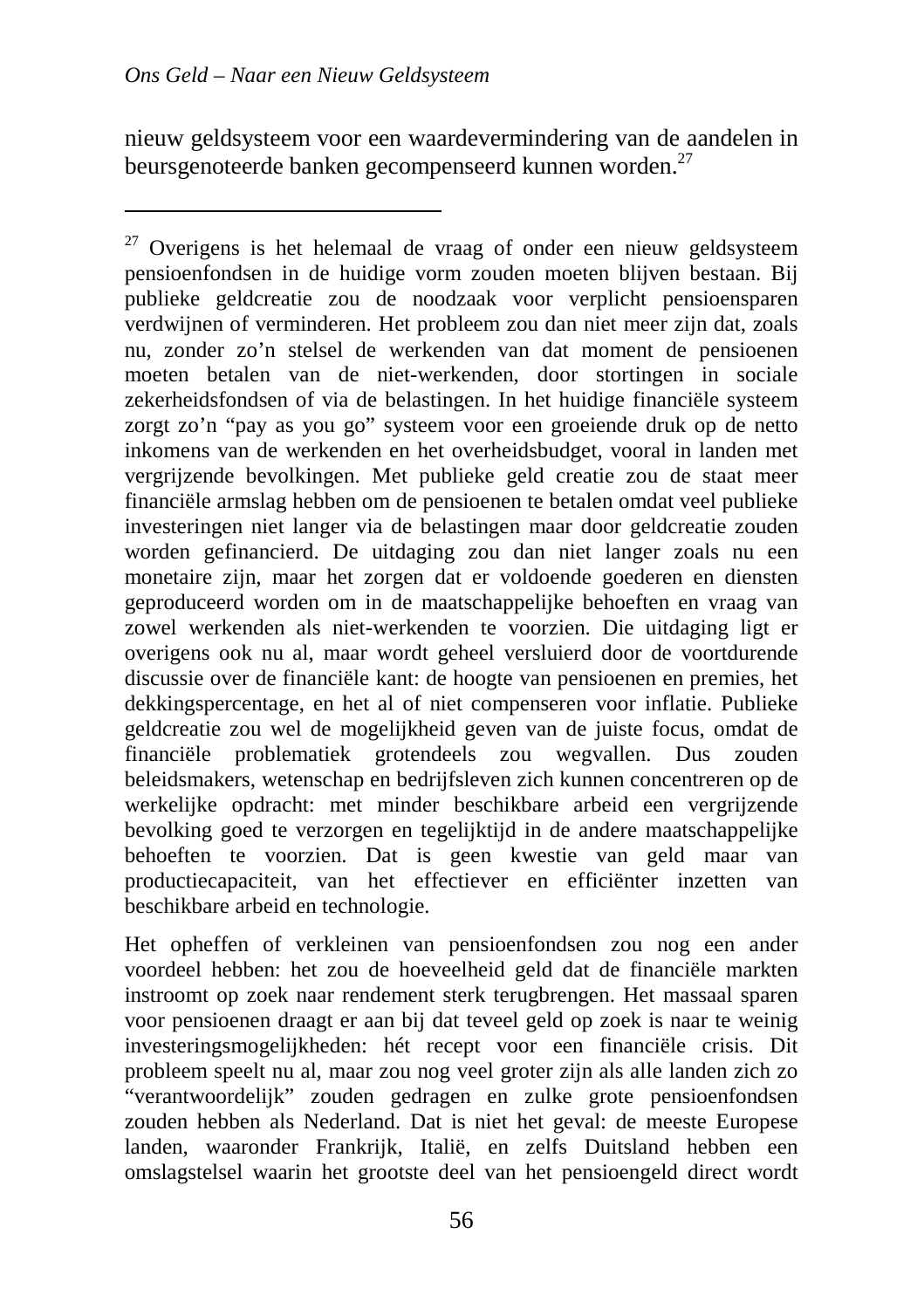$\overline{a}$ 

Verder zou iedereen er met een nieuw systeem op vooruitgaan. Burgers zouden profiteren van meer, betere en goedkopere overheidsvoorzieningen, belastingverlagingen, lagere schulden, en een mogelijk burgerdividend. Voor de overheid zou het mogelijk worden veel meer voor de toekomst en daarmee voor toekomstige generaties te investeren. Producenten, vooral van goederen en diensten benodigd voor de omschakeling naar een meer duurzame maatschappij en economie, zouden voordeel hebben van de toegenomen vraag van de overheid. Het midden- en kleinbedrijf zou niet alleen profiteren van de toegenomen vraag van de overheid maar ook van die van bedrijven die aan die overheid leveren en van de toegenomen vraag van consumenten. Ook zou, vooral bij de oprichting van een publiek bankenstelsel, de toegang tot krediet sterk verbeterd worden. Door de toegenomen vraag en economische activiteit zouden ook veel werklozen weer aan de slag kunnen, al dan niet na herscholing.

Je zou zeggen, met zoveel voordelen voor zo'n grote groep zou het mogelijk moeten zijn een massale volksbeweging op de been te krijgen en daarmee de gevestigde belangen van een kleine groep, hoe machtig en invloedrijk ook, te overwinnen.

betaald uit bijdragen van werkenden en de overheidsbegroting. In de komende jaren gaat dat, dankzij de vergrijzing en het huidige geldsysteem, grote financiële problemen geven. Anderzijds zou, als al deze landen een pensioenstelsel zouden hebben als Nederland, de hoeveelheid geld op zoek naar rendement in de financiële markten sterk toenemen, zonder dat daar nieuwe investeringsmogelijkheden tegenover zouden staan. Simpel gezegd: men zou niet weten waar men met al dat geld naartoe zou moeten. De conclusie is dan ook dat het huidige pensioenstelsel onverenigbaar is met het huidige geldsysteem. Aan de ene kant omdat brede internationale toepassing van het sparen voor pensioenen tot een veel te grote oppotting van geld leidt. En aan de andere kant omdat een omslagstelsel in een geldsysteem waarin geldcreatie gekoppeld is aan schuld en rente, niet te betalen is.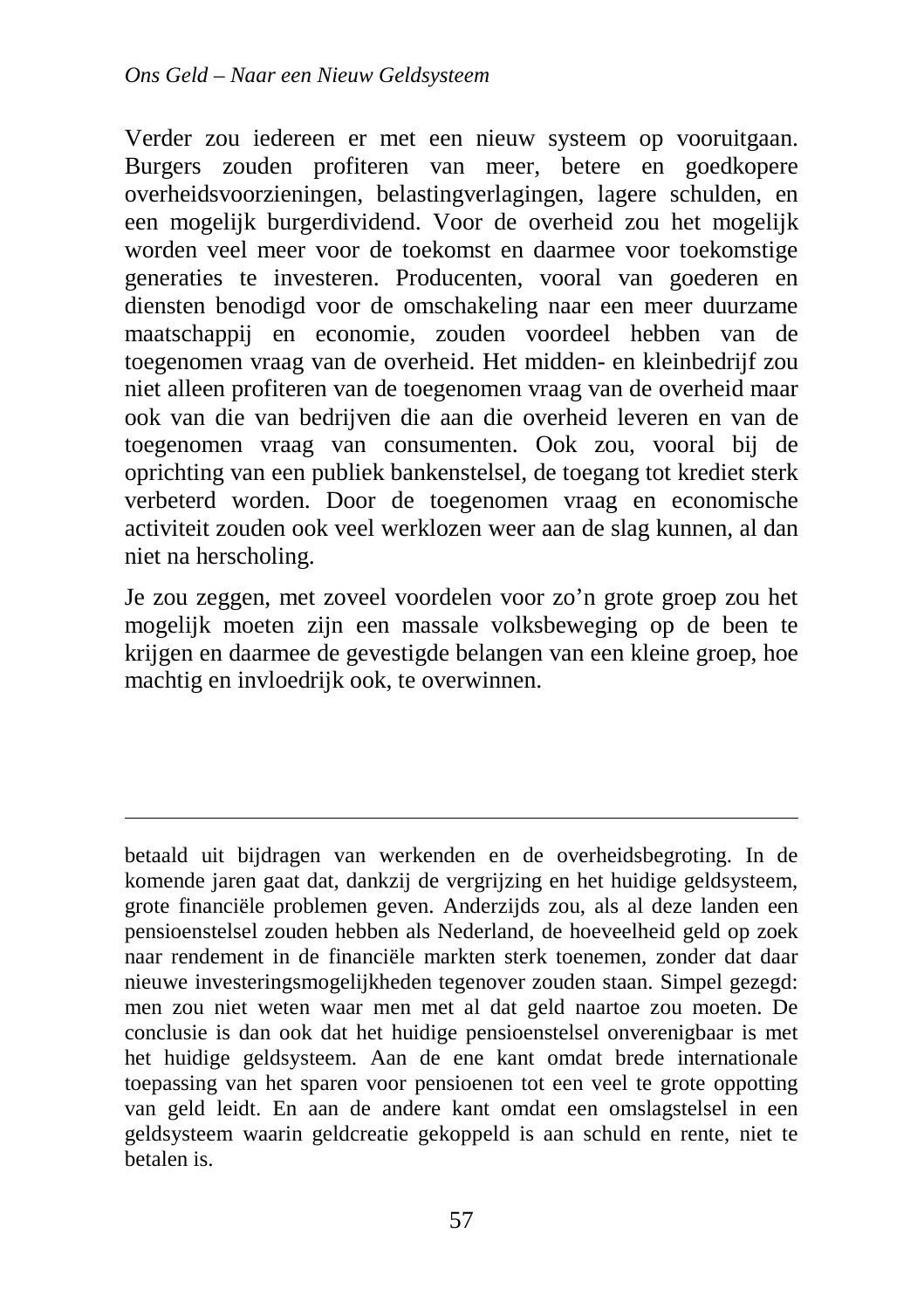## **Onze grootste fout**

 $\overline{a}$ 

Misschien wel het grootste obstakel voor verandering is dat we zoiets cruciaals als de verandering van ons geldsysteem overlaten aan diegenen van wie we denken dat ze deskundig zijn. Wij weten er te weinig van, zij hebben er voor doorgeleerd, dus we gaan af op wat zij zeggen. En als zij het huidige systeem niet ter discussie stellen, wie zijn wij dan om dat te doen?

Probleem is dat, zoals we al hebben gezien, de deskundigen niet met betere alternatieven voor ons geldsysteem komen. Niet omdat economen ons bewust afhouden van de aanpak van onze maatschappelijke problemen: de meesten geloven oprecht dat wat zij voorschrijven, het huidige systeem van geldschepping, het beste voor de samenleving is. Het probleem zit hem daarin dat hun opleiding en beroepspraktijk hen een vertekend beeld van de werkelijkheid en een tunnelvisie geven. Daardoor is men zich niet bewust van de beperkingen en misvattingen van hun wetenschap en van de daaraan gekoppelde beleidsaanbevelingen, en zijn niet in staat de economische realiteit vanuit een ander perspectief te bekijken.

Dat wil niet zeggen dat er geen kritische economen zijn die bepaalde onderdelen en aannames uit hun wetenschap ter discussie stellen. Probleem is echter dat dit een minderheid is die maar weinig invloed heeft op de beroepspraktijk, en nog minder op het beleid. En zelfs de meeste vertegenwoordigers van deze groep gaan niet zover dat ze de dogma's van hun wetenschap ter discussie stellen, terwijl juist dáár het probleem zit.<sup>28</sup>

<sup>28</sup> Een verdere onderbouwing van deze kritiek op de gangbare economie en haar vertegenwoordigers wordt gegeven in het boekje *Economie: wetenschap of geloof?* (in voorbereiding). Een veel meer uitgewerkte uitleg in het Engels is te vinden in het boek *Crisis, Economics and the Emperor's Clothes* (Frans Doorman, 2012) waarin wordt aangegeven waarom de (gangbare) economie faalt als wetenschap, wat de gevolgen zijn van dat falen, en hoe het anders kan. Het boek is in hard copy te bestellen op www.lulu.com, en kan gratis gedownload worden als pdf van www.neweconomics.info.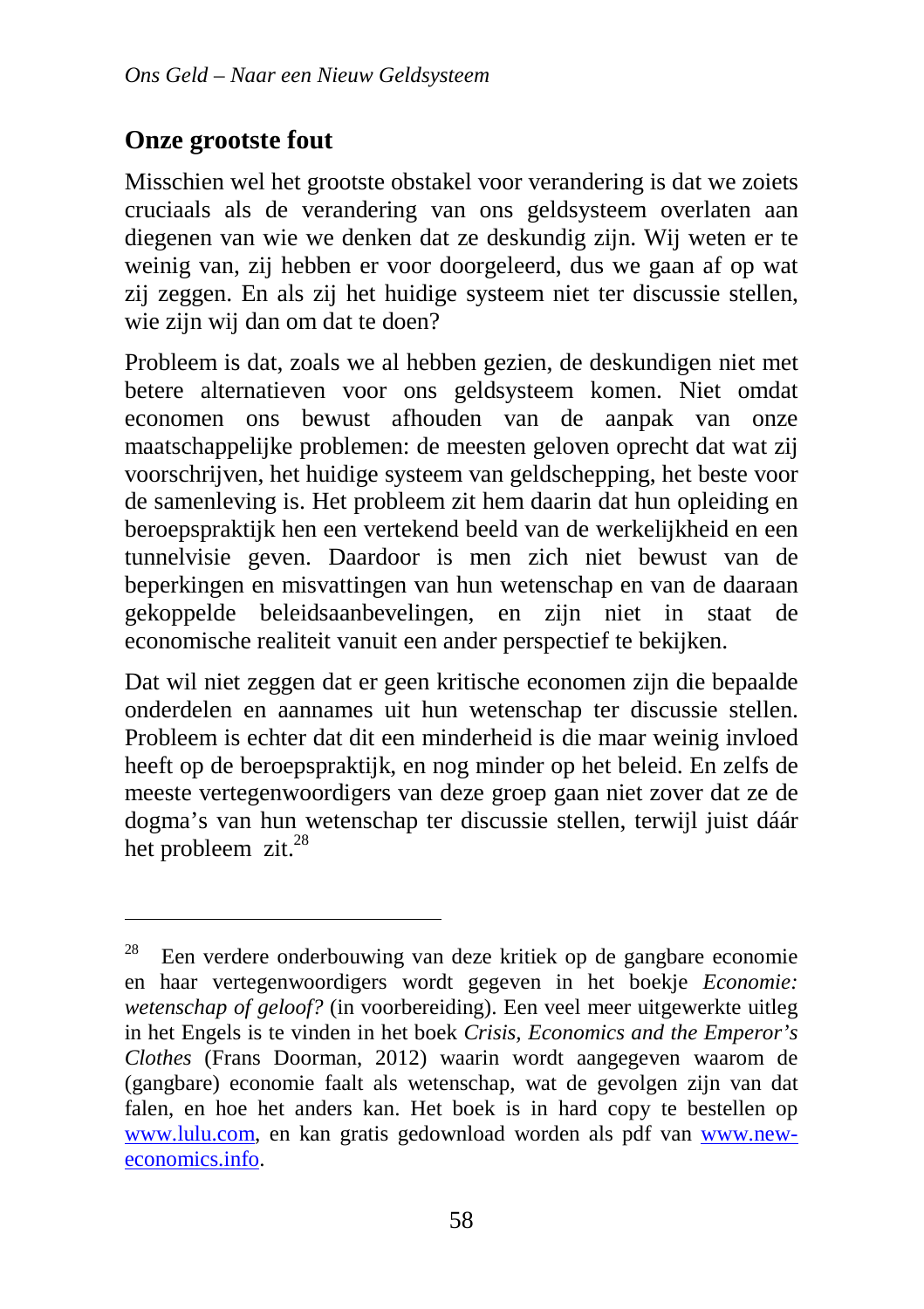# **9. WAT TE DOEN?**

#### **Het openen van het debat**

Er moet een serieus publiek en politiek debat komen over de voor- en nadelen van het huidige geldsysteem, over het in dit boekje omschreven alternatief, publieke geldschepping, en over hoe een eventuele systeemverandering vorm zou kunnen krijgen. Dit te meer daar volgens veel experts een volgende crisis al weer in de maak is. De gevolgen daarvan zullen nog ernstiger zijn dan die van de huidige, temeer omdat deze nog lang niet is uitgewoed. Politieke partijen maar ook het maatschappelijk middenveld – vakbonden, milieuorganisaties, belangenbehartigers van het midden en kleinbedrijf – zouden op zo'n debat aan moeten dringen. De media zouden een belangrijke rol moeten spelen in het faciliteren van zo'n discussie. Economen die bereid zijn om mee te denken en te werken aan het ontwikkelen van alternatieven kunnen een sleutelrol vervullen. De meningen van economen die niet verder komen dan te proberen op oneigenlijke wijze de discussie de grond in te boren zullen, na gehoord te zijn, terzijde geschoven moeten worden.

#### **Discussie op basis van argumenten**

Wij, normale burgers, zullen ons in dit debat niet af moeten laten schrikken door mensen die pretenderen de wijsheid in pacht te hebben, er voor doorgeleerd hebben, hoogleraar zijn of anderszins hoge posities vervullen, en groot aanzien en prestige genieten. We zullen er van uit moeten gaan dat economen weliswaar vaak razend knappe koppen zijn maar dat veel van hen tegelijkertijd, door hun opleiding en beroepspraktijk, zodanig professioneel gevormd en vervormd zijn dat ze niet zozeer wetenschap bedrijven als een geloof verkondigen. We kunnen en mogen de inrichting van ons geldsysteem en onze economie niet delegeren aan een beroepsgroep wiens wetenschap zulke ernstige tekortkomingen vertoont.

De analogie met de kerncentrale komt weer boven: we laten de besluitvorming over het al dan niet opwekken van kernenergie ook niet over aan de kernfysici maar besluiten zelf, op basis van een gedegen afweging van de voor- en nadelen van kernenergie in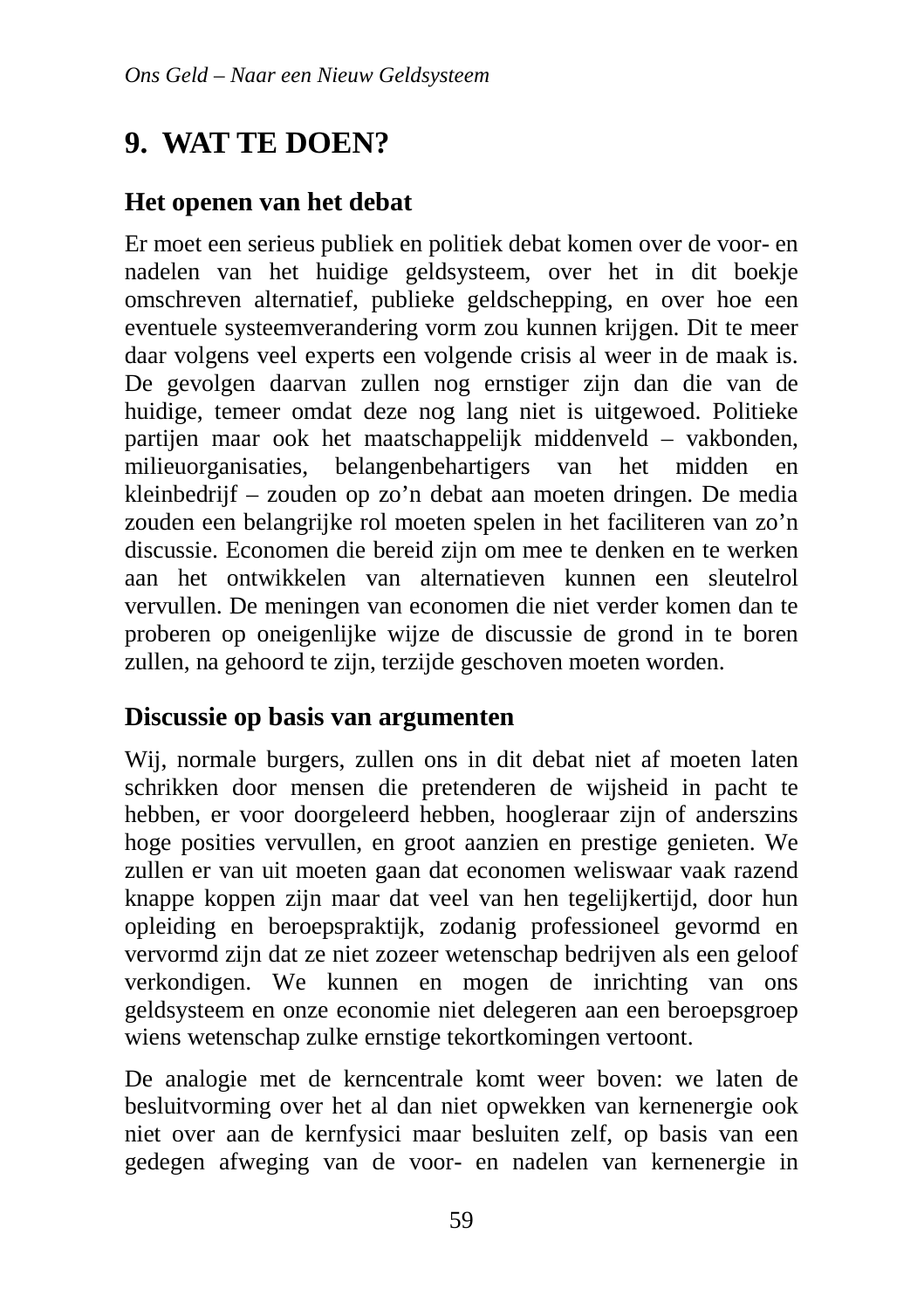vergelijking met die van andere vormen van energieopwekking, of we al dan niet kernenergie willen. Ook al begrijpen we niet precies hoe een kerncentrale werkt, we zien wel wat de uitkomsten zijn van die vorm van opwekking en vergelijken die met andere vormen. Die vergelijking brengt ons dan tot een besluit.

Eigenlijk gaat deze analogie maar gedeeltelijk op. Bij de beslissing over kernenergie laten we, als we verstandig zijn, de meningen van kernfysici en vergelijkbare deskundigen zwaar meewegen: ook zij hebben er voor doorgeleerd. Maar in tegenstelling tot economen hebben zij wel de juiste kennis: kerncentrales functioneren. Economen hebben die kennis veel minder, door de tekortkomingen van hun wetenschap, een vertekend beeld van de werkelijkheid, en theorieën die niet zozeer gebaseerd zijn op de realiteit als op geloof en de onrealistische aannames die nodig zijn om hun wiskundige modellen te laten werken.

Het bovenstaande neemt natuurlijk niet weg dat economen, als ze die wiskundige modellen opzij zetten en hun intellectuele capaciteiten gebruiken voor een gedegen analyse van heden en verleden, een uiterst zinnige bijdrage kunnen leveren aan de discussie. Wel luisteren dus, maar al datgene afwijzen dat voortkomt uit het gangbaar economisch geloof en de daaraan gerelateerde dogma's. In andere woorden, we moeten alleen aannemen wat de deskundigen zeggen als dat door goed afgewogen argumenten en de analyse van feiten onderbouwd wordt.

#### **Een zware strijd**

De strijd tegen het economisch dogma en daarmee, tegen de gevestigde orde van de gangbare economie, zal waarschijnlijk zwaarder zijn dan de strijd die de anti-kernenergie activisten tegen de kernlobby voerden en soms nog voeren. Dat komt enerzijds omdat de strijd niet gestreden wordt tegen technici en wetenschappers maar tegen gelovigen. En anderzijds, omdat het economisch geloof niet alleen door economen wordt aangehangen maar ook door de meeste politici en media.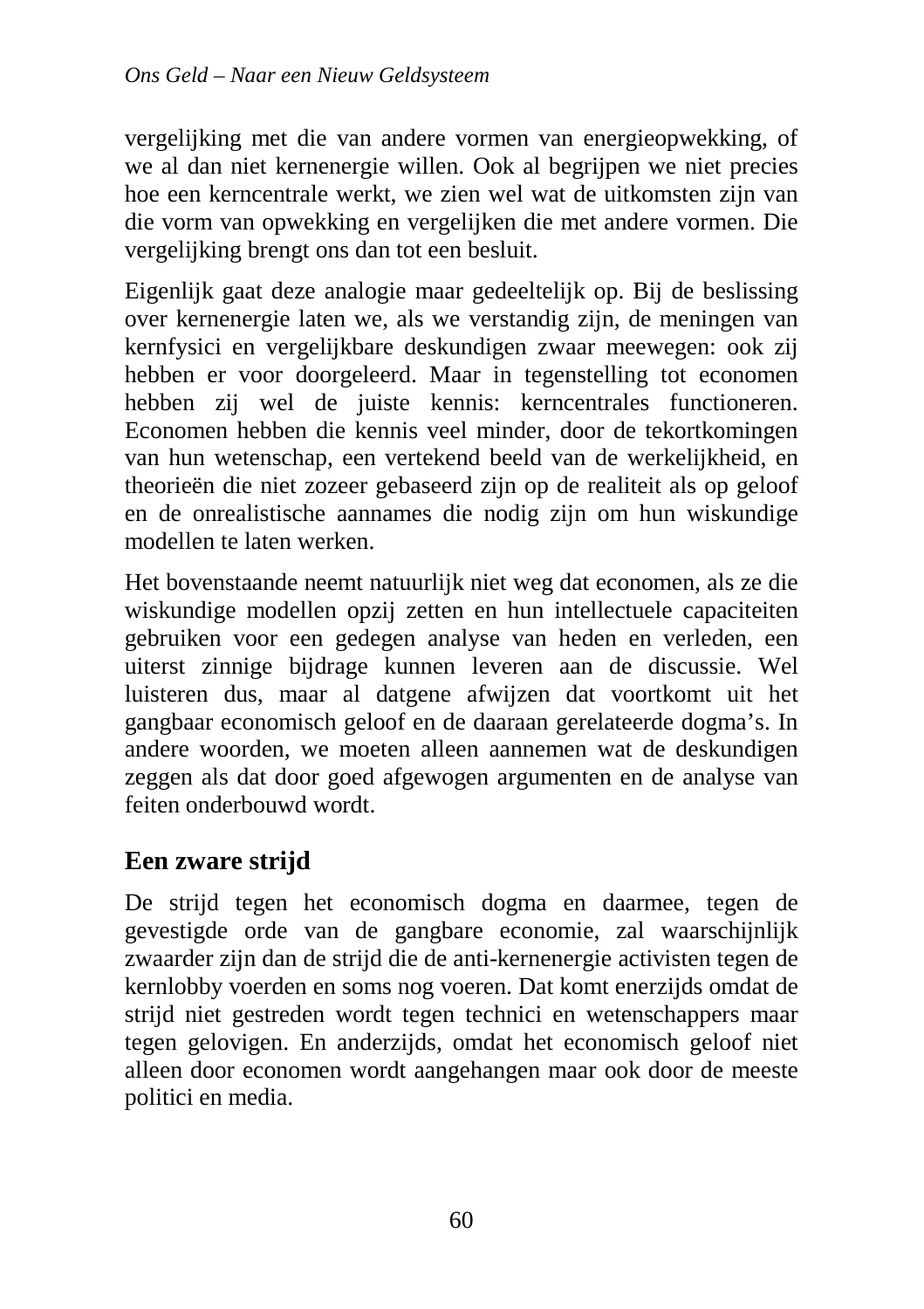## **Geld is niet moeilijk**

Wellicht het allerbelangrijkst is dat we ons niet moeten laten weerhouden door het argument dat geld en geldcreatie complexe zaken zijn die zelfs door veel experts niet goed begrepen worden. Want hoe ingewikkeld economen en andere financiële deskundigen het ook maken, feit blijft dat geld eigenlijk iets heel simpels is, een symbool dat werkt zolang we er vertrouwen in hebben en waarvan we, binnen bepaalde grenzen, zo veel bij kunnen maken als we nodig achten. Dat is het simpele, maar correcte uitgangspunt van de discussie die we moeten aangaan.

## **Doelgroep van de discussie: politici**

Die discussie moet vooral worden aangegaan met diegenen die ons vertegenwoordigen en in het bijzonder verantwoordelijk zijn voor het algemeen belang: de politici. Voor het op de agenda krijgen van die discussie zal brede maatschappelijke steun nodig zijn van al die mensen en groeperingen die niet alleen hun eigen belangen op het oog hebben maar ook die van anderen: van degenen die onder de crisis lijden, de armen in het noorden en zuiden, degenen die geen toegang hebben tot goed onderwijs en een goede gezondheidszorg, degenen wiens gezondheid lijdt onder milieuvervuiling, en vooral ook, toekomstige generaties.

## **De transitie: de plannen moeten klaar liggen**

Hoe sneller de transitie naar een publiek geldsysteem plaats vindt, hoe beter. Maar realistisch gesproken zou het ook wel eens lang kunnen duren voordat zo'n grote verandering wordt. Waarschijnlijk is daar een nieuwe crisis voor nodig, een nog grotere dan de laatste – een crisis, overigens, die volgens veel deskundigen, zoals de zaken nu lopen, onvermijdelijk is.

Misschien kunnen we iets leren van de bekende econoom Milton Friedman, proponent van het Chicago Plan maar op latere leeftijd ook een uiterst rechtse econoom met een afkeer van alles wat naar overheid en staatsingrijpen rook. Hij was vele jaren bezig de grondslagen te leggen voor het beleid dat begin jaren tachtig in de Verenigde Staten en Groot-Brittannië werd gevoerd onder de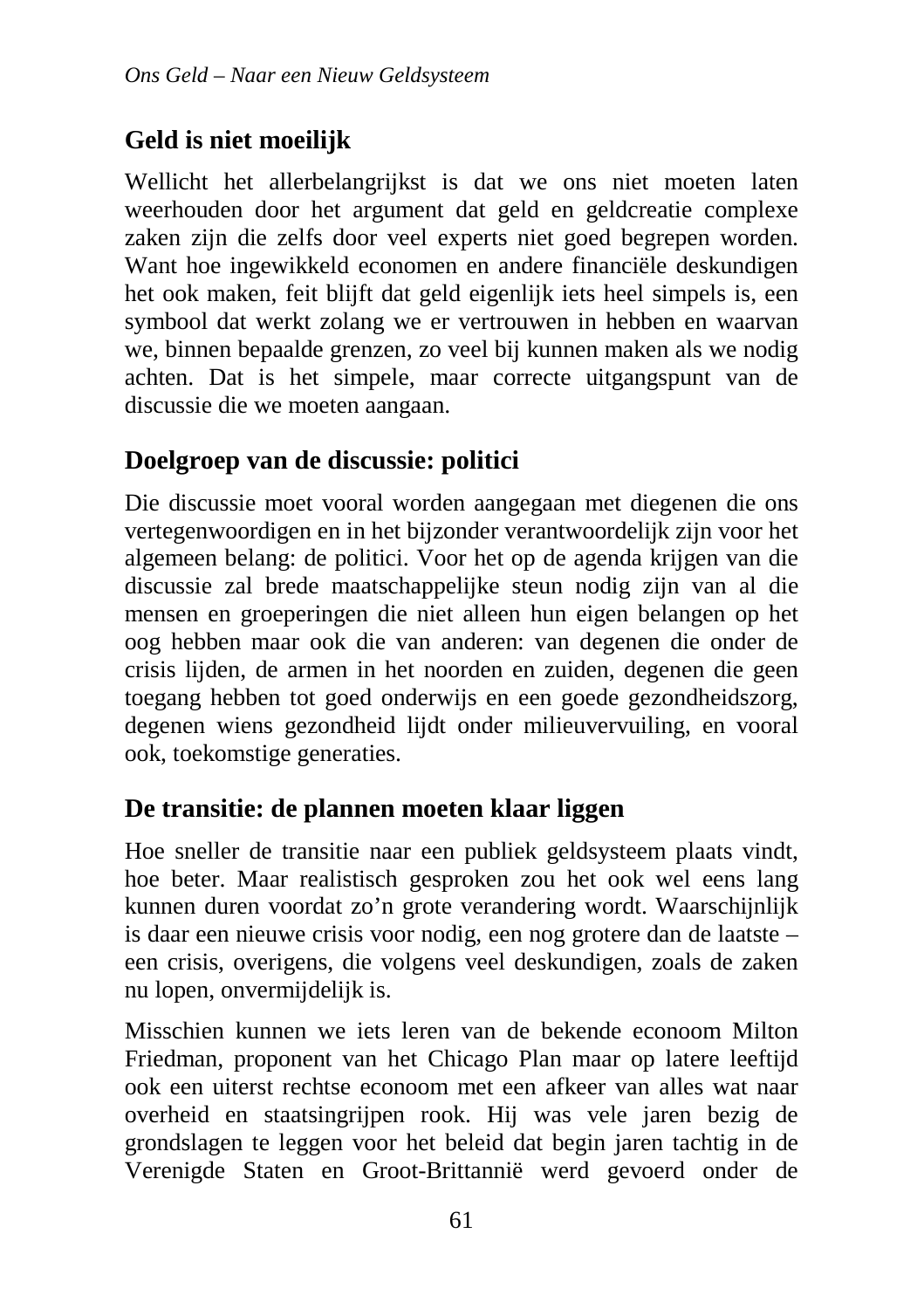regeringen van Ronald Reagan en Margaret Thatcher. Hij omschreef de weg daar naar toe als volgt: "Alleen een crisis, echt of ervaren, leidt tot echte verandering. Als die crisis optreedt hangen de te ondernemen acties af van de ideeën die er dan klaar liggen. Dat zie ik als onze voornaamste rol: het ontwikkelen van een alternatief voor het bestaande beleid, het in leven houden van de plannen, en er voor zorgen dat ze beschikbaar zijn zodra het politiek onmogelijke het politiek onvermijdbare wordt." Friedman schreef dit ruim twintig jaar voordat Reagan en Thatcher zijn ideeën in praktijk brachten.

De les die we van Friedman kunnen leren is dat als de kans zich voordoet om over te gaan van private naar publieke geldcreatie de plannen daarvoor klaar moeten liggen. Voor Groot Brittannië zijn die plannen, dankzij de inspanningen van de organisatie Positive Money, al ver gevorderd. Waarschijnlijk zijn die plannen grotendeels ook toepasbaar op Nederland en de Eurozone. Maar hoe dan ook, ook voor Nederland en de Eurozone moet er op zo kort mogelijke termijn een goed uitgewerkt overgangsplan komen en zo mogelijk, als in de Verenigde Staten, een wetsontwerp.<sup>29</sup>

#### **Een rol voor economen?**

 $\overline{a}$ 

Als gezegd zijn er veel economen die kritisch staan tegenover het wereldbeeld en de beoefening van de gangbare economie, en buiten de gevestigde kaders kunnen denken. Dat is maar goed ook, want we kunnen niet zonder hun hulp. Ze zullen in eerste instantie onmisbaar zijn voor het overwinnen van de barrière die de financiële sector beschermt. En ze zullen onmisbaar zijn als die barrière is geslecht en de strijd moet worden aangegaan met de belangen die zoveel profijt trekken van het huidige systeem.

<sup>&</sup>lt;sup>29</sup> Volksvertegenwoordiger Dennis Kucinich van Ohio legde in 2011 een wetsvoorstel, de "National Emergency Employment Defense (NEED) Act", voor aan het Amerikaanse Huis van Afgevaardigden. Een onderdeel van dit voorstel, uitgewerkt met steun van het American Monetary Institute, is monetaire hervorming gebaseerd op het Chicago Plan uit de jaren dertig van de vorige eeuw.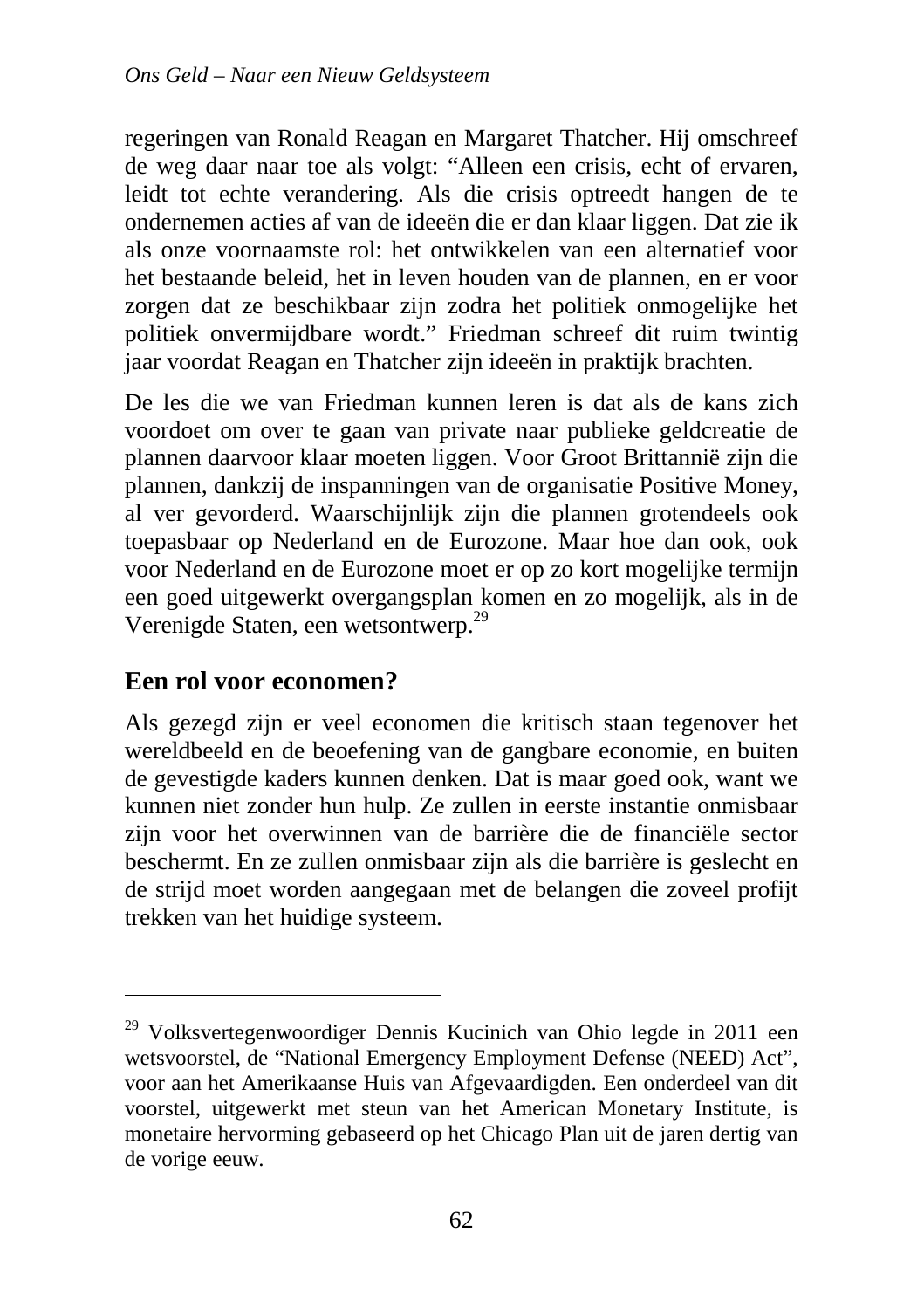$\overline{a}$ 

De Nederlandse econoom en monetair deskundige Roelf Haan, geldhervormer van het eerste uur, denkt dat vooral universitaire economen hierbij een rol kunnen spelen.<sup>30</sup> Dit omdat zij onafhankelijker kunnen zijn in hun denken dan hun collegaeconomen bij overheid en bedrijfsleven.<sup>31</sup> Haan ziet als taak voor universitaire docenten en onderzoekers de publieke opinie en beleidsmakers te onderwijzen, ook als ze daarmee het risico lopen dat hun advies zal worden verworpen.

Laten we hopen dat academische en andere economen de handschoen van Haan oppakken en hun bijdrage leveren aan het overtuigen van onze politici dat de hervorming van het geldsysteem niet alleen mogelijk maar vooral ook noodzakelijk is. Ook politici zullen daarvoor buiten de gebaande paden moeten treden. Politiek, stelt Haan dan ook in lijn met Friedman, moet niet alleen gezien worden als de kunst van het mogelijke, maar ook als de kunst om morgen mogelijk te maken wat vandaag onmogelijk lijkt te zijn.

<sup>30</sup> Haan, R., *De relatie tussen de financiële sector en de reële economie*,. https://docs.google.com/file/d/0B7iNQWnaw2FBUmxXWGdBdVI0bXM/e dit. In dit artikel uit 2012 citeert Haan uitspraken uit begin jaren zeventig van de vorige eeuw, van de bekende Belgisch-Amerikaanse autoriteit in de internationale monetaire economie Robert Triffin, hoogleraar aan de universiteit van Yale.

 $31$  Helaas is die onafhankelijkheid de afgelopen dertig jaar wel steeds meer in het gedrang gekomen door de door de overheid aangemoedigde steeds inniger banden tussen universiteiten en bedrijfsleven. Zo is de eerder genoemde nieuwe hoogleraar monetaire economie, Boonstra, naast hoogleraar ook werkzaam bij de Rabobank.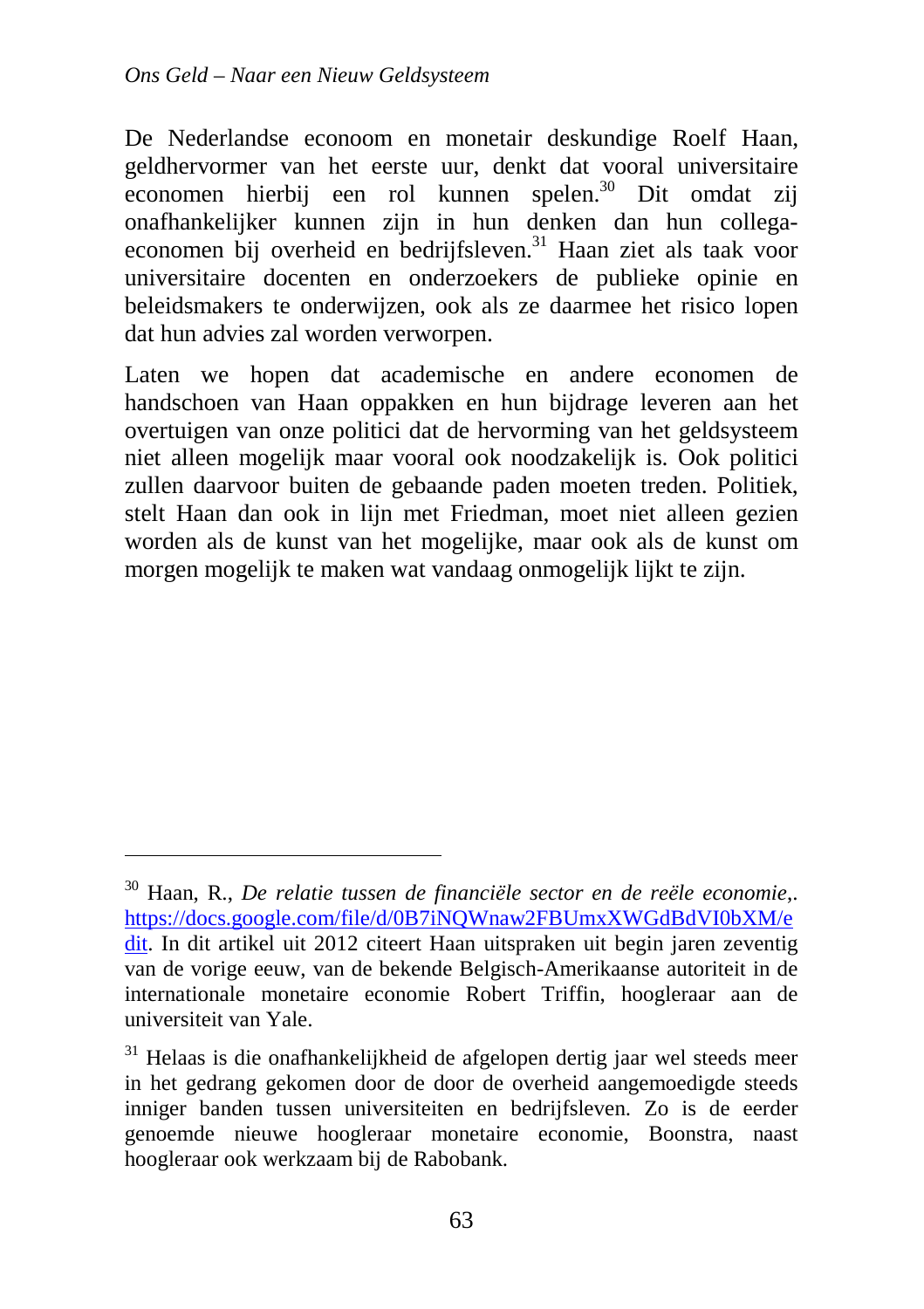# **NAWOORD: GELDSCHEPPING EN DUURZAME ONTWIKKELING**

#### **Geldschepping voor duurzaam: een politieke keuze**

In het voorgaande werd besproken waarom we moeten streven naar een nieuw geldsysteem en hoe zo'n nieuw systeem, waarbij de staat verantwoordelijk wordt voor geldcreatie, er uit zou zien. Daarbij werd onderscheid gemaakt tussen uitgaven door de staat en uitgaven door burgers en bedrijven. In welke mate, dat wil zeggen in welke verhoudingen dat gebeurt is echter een politieke beslissing die los staat van de problematiek rond het geldsysteem. Met andere woorden, hoe de baten van publieke geldcreatie worden besteed is een politieke keuze.

Mensen en groeperingen die milieu, duurzaamheid, sociale rechtvaardigheid en verantwoordelijkheid voor komende generaties hoog in het vaandel hebben staan zullen er voor pleiten de baten vooral te besteden aan beleid dat daaraan bijdraagt. Dat betekent een grote rol voor de overheid. Maar er zijn ook mensen die vinden dat burgers en bedrijven geld verstandiger besteden dan de overheid, en dat de oplossing van maatschappelijke problemen het best kan worden overgelaten aan privaat ondernemerschap en de markt. Zij zullen er naar streven zoveel mogelijk baten bij burgers en bedrijven terecht te laten komen, door belastingverlaging en wellicht een burgerdividend.

Zoals uit de hoofdtekst al wel duidelijk geworden zal zijn behoort de schrijver van dit boekje tot de eerste categorie: de baten van de hervorming van het geldsysteem, van publieke geldcreatie, zouden vooral geïnvesteerd moeten worden in duurzame ontwikkeling. Dit nawoord staat in het teken van die keuze, maar staat los van de noodzaak tot en voordelen van monetaire hervorming als besproken in de rest van dit boekje.

Zoals eerder aangegeven is publieke geldcreatie is een onmisbaar middel voor het realiseren van het doel van een ecologisch duurzame, sociaal rechtvaardige maatschappij. Dit omdat zonder dat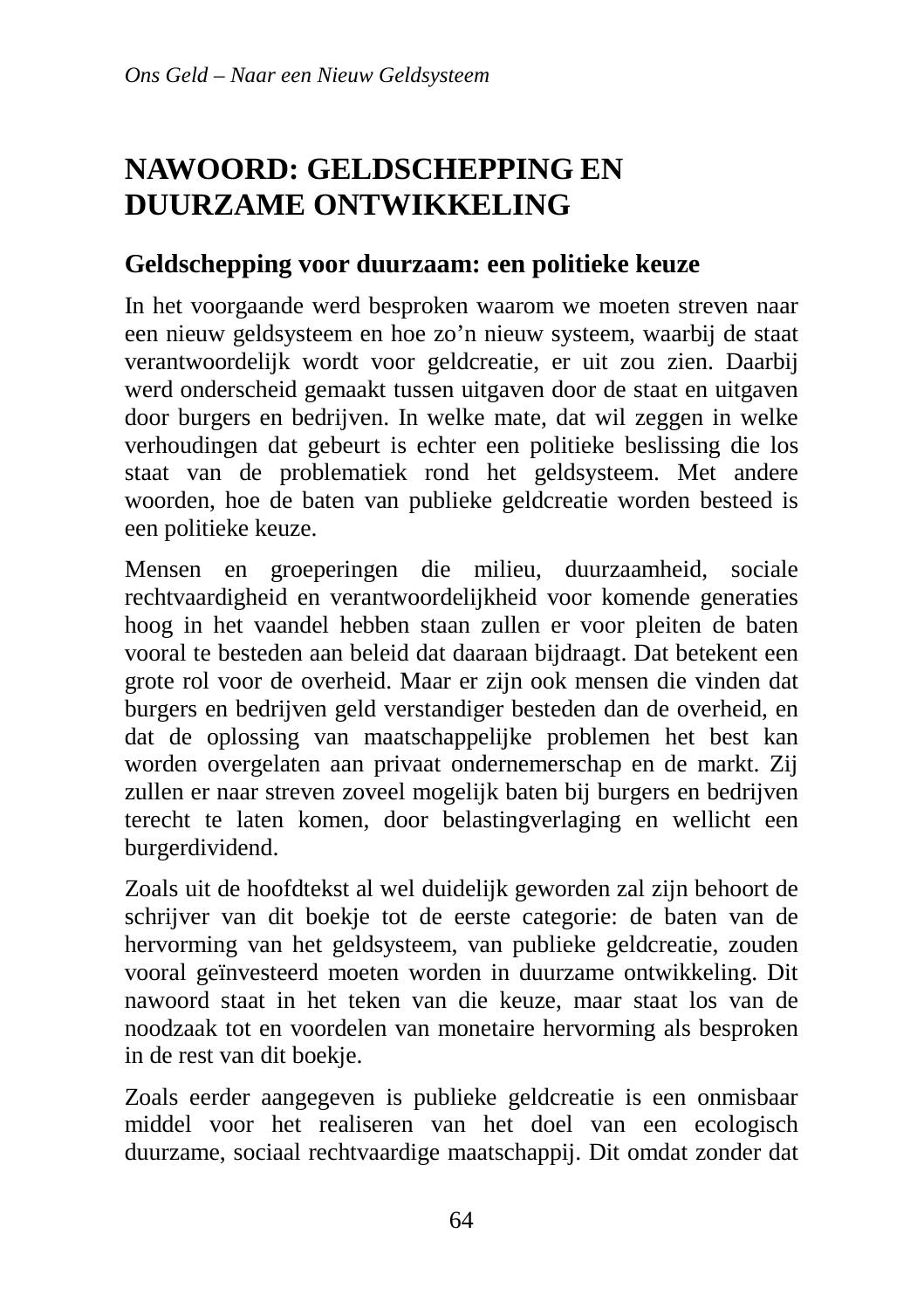middel overheden niet in staat zullen zijn te investeren op de schaal die nodig is. Anderzijds is publieke geldcreatie allerminst een garantie voor het tot stand komen van zo'n maatschappij. Daarom wordt er in dit nawoord nog apart aandacht besteed aan de relatie geldcreatie – duurzaamheid.

In dit nawoord wordt ook aandacht besteed aan de vraag of in het kader van de overgang naar een duurzame samenleving nu al gestreefd moet worden naar het stoppen van de economische groei en de overgang naar een "stationaire" economie (in het Engels: een "steady state economy"). Veel groepen die zich bezig houden met het milieu pleiten voor zo'n stop of zelfs voor krimp, anderen nemen een meer genuanceerd standpunt in. Dat laatste bestaat erin dat men geen economische groei in algemene zin meer voorstaat, dat wil zeggen, toename van de productie van alle goederen en diensten. Wel wil men selectieve groei: een toename van de productie van die goederen en diensten die het duurzaam gebruik van eindige natuurlijke hulpbronnen bevorderen of anderzijds goed zijn voor het milieu, en die bijdragen aan sociale rechtvaardigheid zonder daarbij een aanslag op het milieu te plegen. Dit soort groei wordt soms aangeduid met de term (economische) ontwikkeling, maar er is nog geen eenduidig taalgebruik.

#### **Geldcreatie en niet-duurzame consumptie**

Zoals al meerdere malen genoemd werd zou geldschepping door en voor de overheid het mogelijk maken het productief vermogen van de maatschappij optimaal te benutten voor de aanpak van de milieuen sociale problemen waar we ons voor gesteld zien. De nieuwe investeringen en banen die daarvoor nodig zouden zijn zouden een eind maken aan de economische crisis. Aan deze strategie zit, vanuit het oogpunt van duurzaamheid, echter ook een groot risico. Dat bestaat erin dat we er wel voor kunnen pleiten dat het nieuw gecreëerde geld wordt ingezet voor investeringen in duurzaamheid en sociale rechtvaardigheid, maar dat politieke krachten die graag de rol van de overheid willen verkleinen, omdat ze geloven dat bedrijven en consumenten het geld verstandiger besteden dan de overheid, dat streven zouden kunnen dwarsbomen. Zij zouden er voor kunnen zorgen dat de baten van publieke geldcreatie en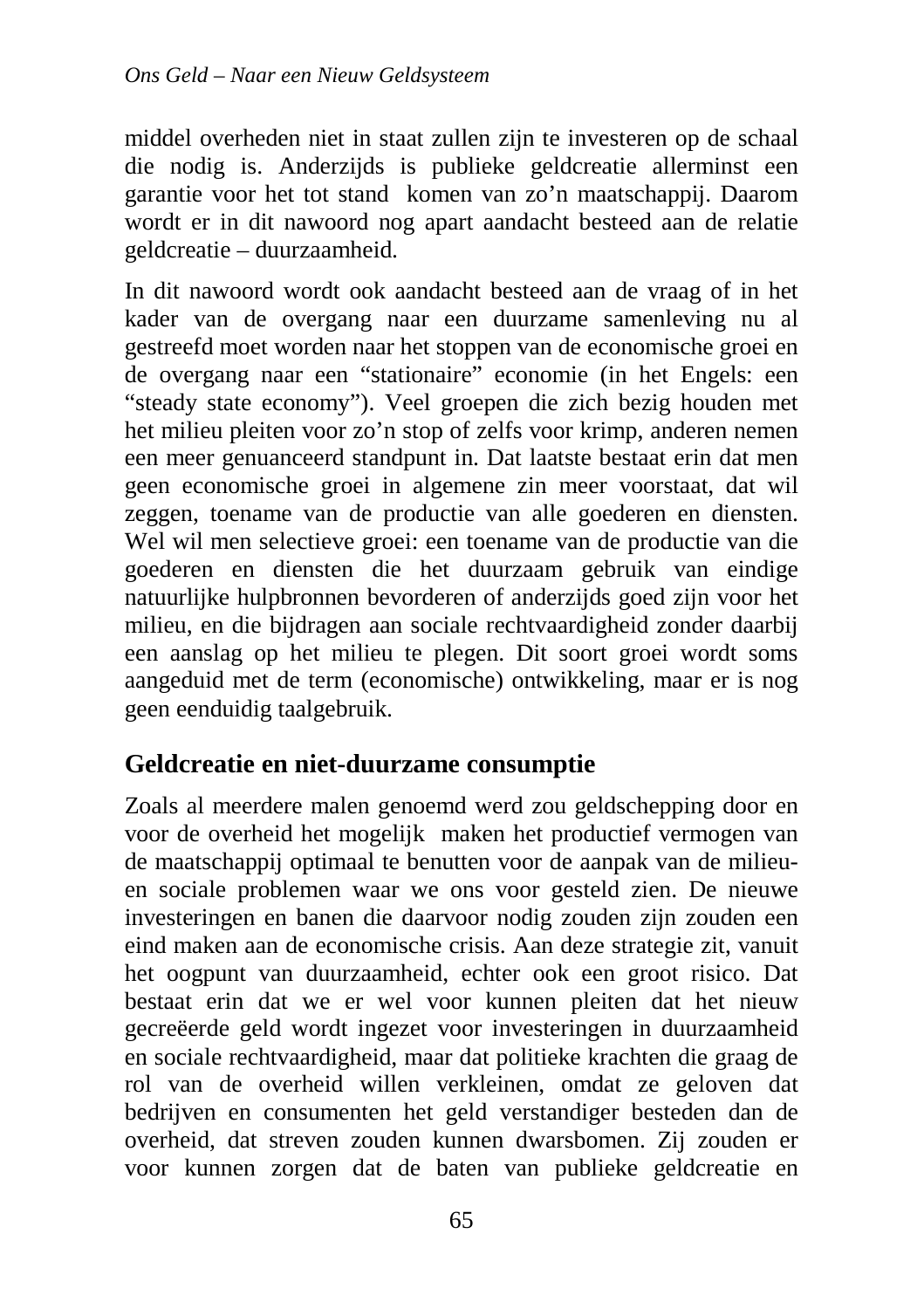bankieren niet aan de staat toevallen maar direct ten goede komen aan burgers en bedrijfsleven. Dat zou kunnen door de belastingen fors te verlagen – een maatregel die bij een groot deel van de kiezers goed zou vallen en dus stemmen op zou leveren. Dit zou, zeker in de huidige omstandigheden, betekenen dat niet-duurzame consumptie fors zou toenemen, ten koste van het milieu en daarmee, van toekomstige generaties.

Zelfs al zou nieuw gecreëerd geld wel in de omschakeling naar een duurzame en meer sociale economie en maatschappij geïnvesteerd worden dan nog zou dat, zonder flankerende maatregelen, leiden tot meer niet-duurzame consumptie. Immers, de investeringen in duurzaamheid zullen leiden tot nieuwe banen, lonen en winsten. De werknemers en bedrijven die daarvan profiteren zullen daarmee gaan consumeren. Omdat vandaag de dag veel, zo niet de meeste consumptie niet duurzaam is zou dat leiden tot een toename van nietduurzame consumptie. De bepleite verandering van het geldsysteem zou zo averechts uit kunnen pakken voor de hoognodige overgang naar een duurzamer economie.

## **Een totaalbenadering**

Om te voorkomen dat een nieuw geldsysteem leidt tot nog meer nietduurzame productie en consumptie is een totaalbenadering nodig. Het nieuwe geldsysteem en investeringen in duurzaamheid zouden moeten worden gecombineerd met regulering en een "groen" belastingsysteem waarbij duurzame investeringen en consumptie beloond worden en niet-duurzame ontmoedigd. Zo kan het gebruik van bibliotheken, theaterbezoek, openbaar vervoer en vervoer op de fiets aangemoedigd worden door subsidies, en het gebruik van personenauto's die op benzine of diesel rijden zwaarder worden belast. Tegelijkertijd kan onderzoek naar auto's die op (groene) elektriciteit, waterstof of andere duurzame brandstoffen rijden gestimuleerd worden. Ook kan de aanschaf van die auto's gesubsidieerd worden, zodat de overgang van niet duurzaam naar duurzaam rijden zo snel mogelijk plaats vindt. Daarbij moeten producenten worden verplicht die nieuwe auto's duurzaam te produceren, in die zin dat schaarse grondstoffen die worden gebruikt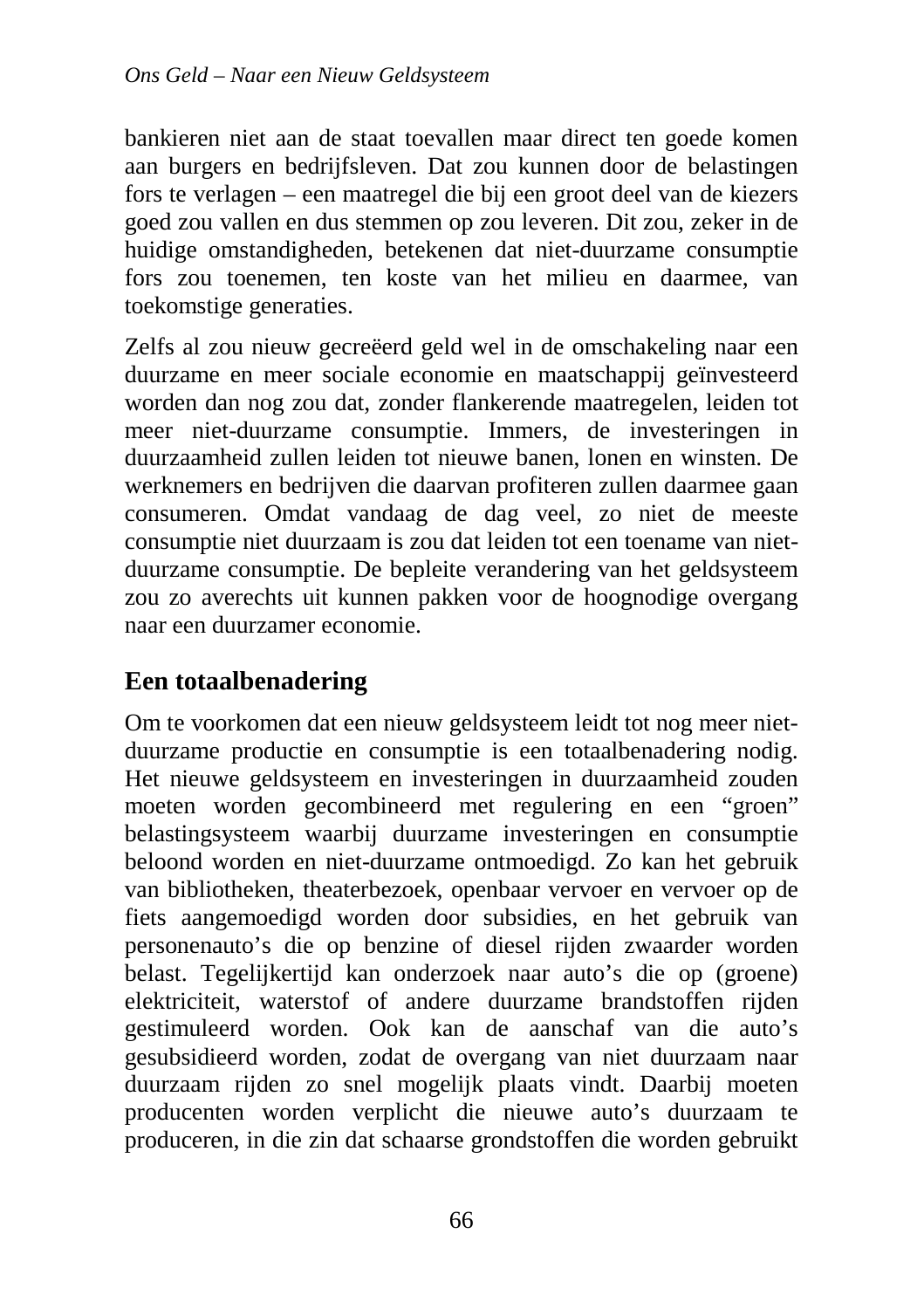in productie en gebruik geheel kunnen en moeten worden teruggewonnen voor hergebruik.

Ook op andere gebieden is flankerend beleid nodig, zoals afspraken met de sociale partners om prijzen en lonen in de hand te houden. Handelsafspraken zullen moeten garanderen dat zowel importen als exporten aan minimum regels voldoen wat betreft de behandeling werknemers, beslag op het milieu bij productie en transport, en mogelijkheden tot hergebruik. En om te kijken of de beoogde doelstellingen ook werkelijk bereikt worden zal economische en sociale ontwikkeling beter gemeten moeten worden, waarbij ook ecologische factoren worden meegenomen.<sup>32</sup>

#### **Transitie naar duurzaam: met of zonder groei?**

De meeste mensen en organisaties die een duurzame economie en maatschappij voorstaan pleiten voor transitie nu: hoe eerder hoe beter. We moeten nu een stap terug doen. Maak nu een einde aan de groei, en schakel over naar een stationaire economie.

Vanuit het oogpunt van het beslag op schaarse, eindige hulpbronnen snijdt dat hout. Maar als we nu, in het huidige economische systeem, de omschakeling maken blijven grote aantallen mensen werkeloos, want onze economie en maatschappij zijn daar nog totaal niet op ingericht. Anderzijds zijn er in minder ontwikkelde landen honderden miljoenen mensen die in grote armoede leven, net op of zelfs onder het bestaansminimum, en nog eens miljarden die daar net boven zitten.

Voorstanders van transitie nu stellen dat armoede in minder ontwikkelde landen opgelost moet worden door meer te delen met het zuiden: de taart moet eerlijker verdeeld worden. Dat is een idee

 $\overline{a}$ 

<sup>&</sup>lt;sup>32</sup> Het valt buiten het bestek van dit boekje om het beter meten van ontwikkeling hier verder uit te werken, maar er zijn veel groepen en organisaties mee bezig. Zie onder meer de website van het Platform Duurzame en Solidaire Economie, http://www.platformdse.org/wpcontent/uploads/Brochure-Beter-Meten-van-Welvaart-en-Welzijn\_PDSE\_2012.pdf).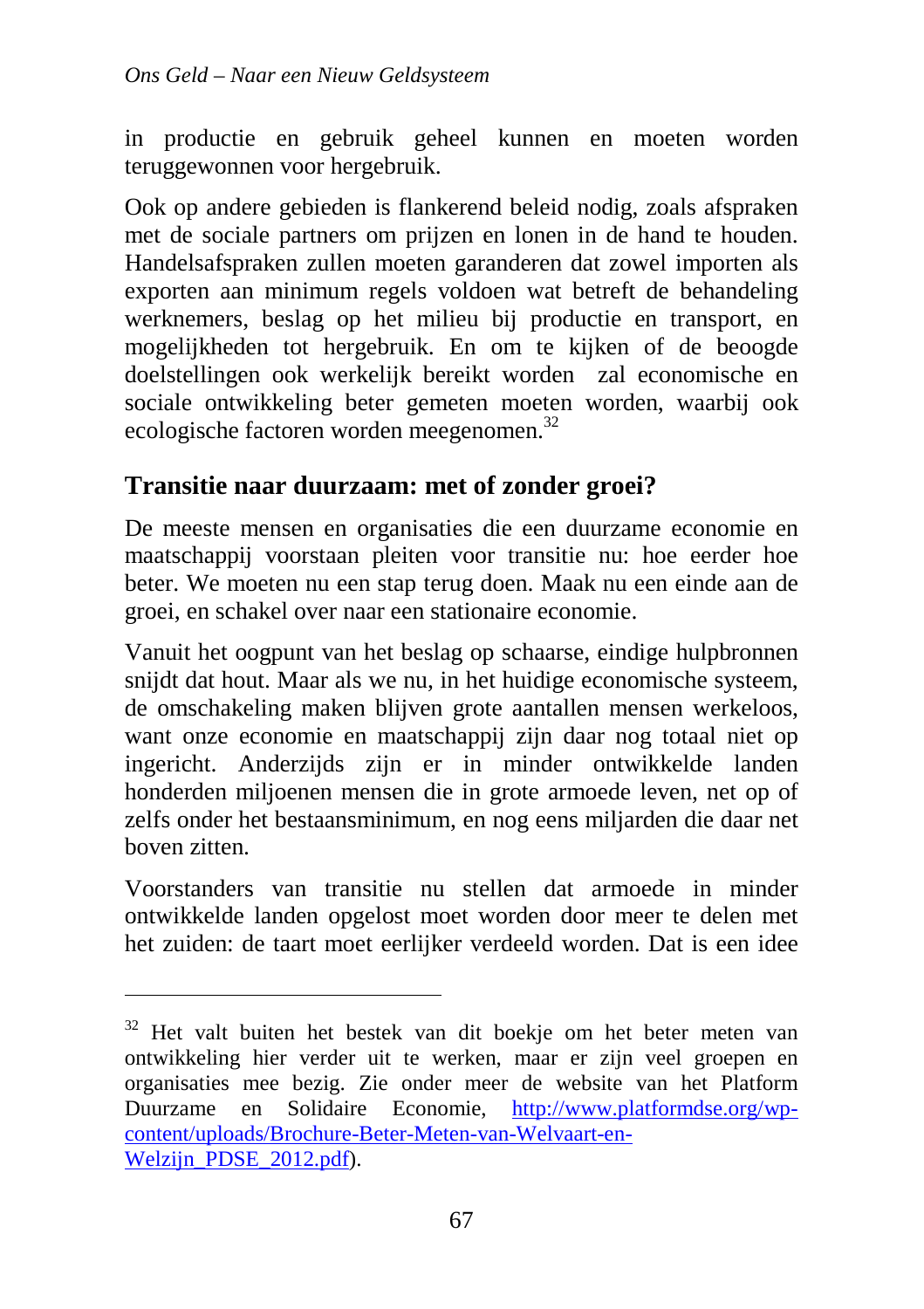waar in de praktijk in de rijke landen weinig handen voor op elkaar te krijgen zijn, zeker niet bij mensen met lagere inkomens. En ook veel mensen met hogere inkomens houden hun geld liever voor zichzelf en hun naasten – al is het maar vanwege de grote kans dat de overdrachten naar het zuiden niet bij de juiste mensen terecht komen. Dat is nu, bij de veel kleinere overdrachten in de ontwikkelingssamenwerking, vaak al het geval. Daarnaast heeft economische stagnatie of teruggang in de rijke landen grote economische consequenties voor het zuiden – ook die economieën zijn afhankelijk van groei, niet alleen in eigen land, maar vooral ook in die landen waar ze hun producten naar exporteren.

## **Eerst groei door investeringen, dan een stap terug**

Een alternatieve strategie voor "stop groei nu" is om in eerste instantie een grote stimulans aan de economie te geven door het uitvoeren van een wereldwijd programma voor duurzame ontwikkeling. Dus niet terug in groei maar juist meer groei, maar dan wel groei die voortkomt uit de omschakeling naar een duurzame economie en een sociaal rechtvaardige maatschappij. Zo'n programma zal niet duurzaam zijn, in die zin dat er veel eindige hulpbronnen gebruikt zullen worden op een manier die niet oneindig door zal kunnen gaan. Maar dat hoeft ook niet: het is een investering die als zij eenmaal gedaan is sterk kan worden teruggeschroefd. Maatschappij en economie kunnen en moeten dan omschakelen naar een technologisch en gebruiksniveau waarbij niet méér eindige hulpbronnen gebruikt worden dan er vervangen kunnen worden.

Om te komen tot een duurzaam gebruik van hulpbronnen zouden investeringen worden teruggeschroefd, waarmee de hoeveelheid werk zou afnemen. Die afname zal waarschijnlijk ook al plaatsvinden door technologische ontwikkeling, vooral door automatisering. Het zou dan zaak zijn de overgebleven arbeid te verdelen, wat bereikt zou kunnen worden door arbeidstijdverkorting en daarmee, het delen van banen. Om te zorgen dat mensen ondanks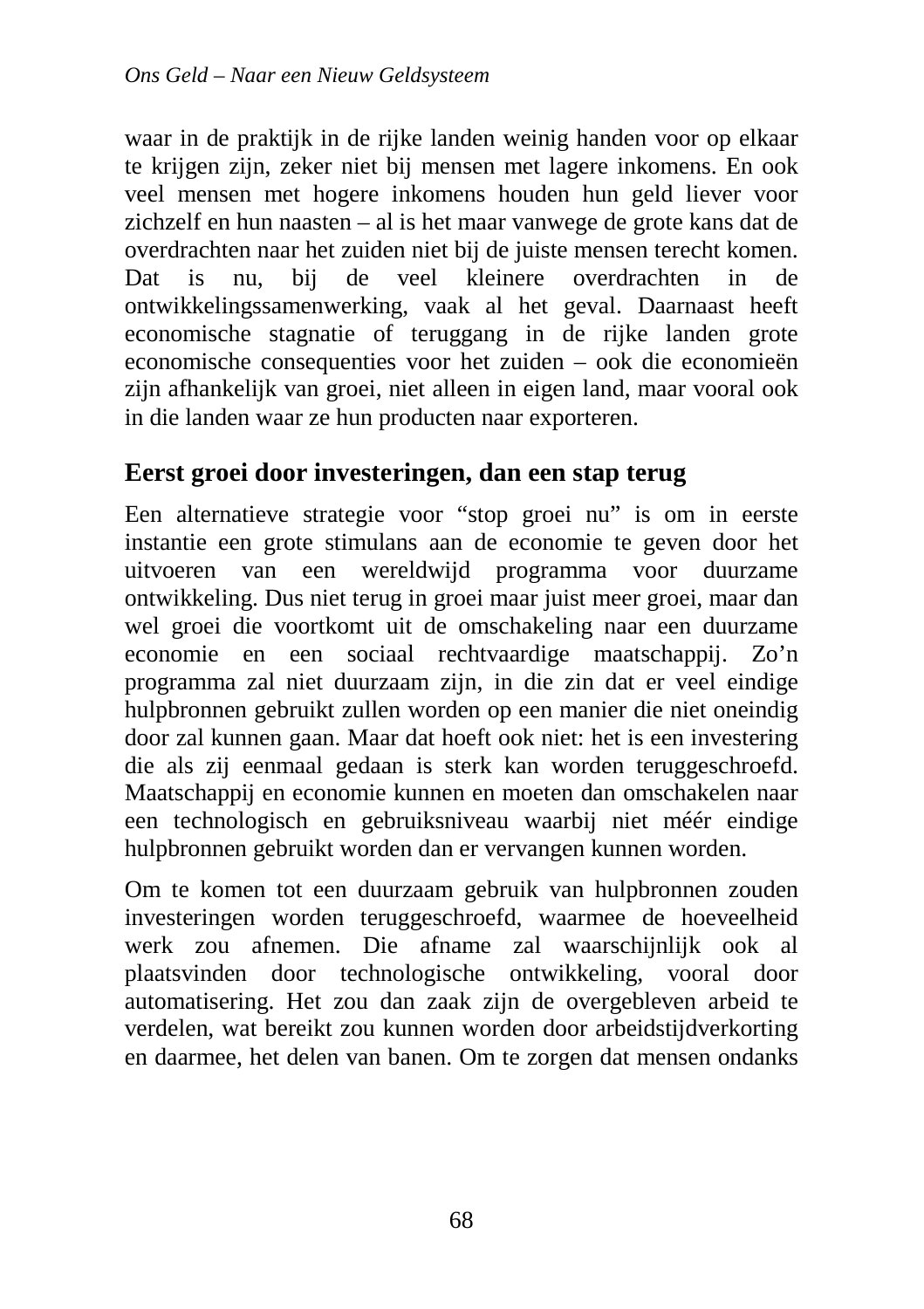minder arbeidsuren een acceptabel inkomen zouden houden zou dit goed gecombineerd kunnen worden met een basisinkomen.<sup>33</sup>

#### **De noodzaak van groei door investeringen**

De transitie naar een samenleving die op duurzame wijze gebruik maakt van haar hulpbronnen zal dus plaats moeten vinden volgens het concept "eerst-dan". Eerst ontwikkeling op zo'n schaal dat zij vanwege de daarmee gepaard gaande investeringen en economische activiteiten niet duurzaam is en dan, als daarmee het beoogde doel bereikt is, de transitie naar een duurzame economie en maatschappij. Eerst-dan is enerzijds nodig om de enorme veranderingen die nodig zijn voor het omschakelen naar een ecologische duurzame en sociaal rechtvaardige samenleving op een zo kort mogelijke termijn te bewerkstelligen. Over het feit dat daar haast bij is, met name wat betreft klimaatsverandering door het broeikaseffect, zijn de meeste deskundigen het wel eens. Anderzijds hebben we de morele verplichting de huidige geheel of gedeeltelijk werklozen, de mensen met lage inkomens in het noorden en zuiden, en degenen die in het zuiden laagproductieve en nauwelijks betaalde arbeid verrichten uitzicht te bieden op voldoende productief en redelijk betaald werk en zo, een beter bestaan. Het gaat niet aan om groei te stoppen als zij die die groei nog nodig hebben om hun levensomstandigheden te verbeteren en een menswaardig bestaan op te bouwen er nog niet van hebben kunnen profiteren. Maar het gaat wel aan om dat betere bestaan te bereiken met een ander soort groei: groei voortkomend uit investeringen in duurzaamheid en sociale rechtvaardigheid. Als door die duurzame groei enerzijds in alle basisbehoeften is voorzien (voeding, water en sanitair, huisvesting, een gezonde leefomgeving, onderwijs, gezondheidszorg), en als anderzijds de milieuproblemen

 $\overline{a}$ 

<sup>&</sup>lt;sup>33</sup> Met het invoeren van een basisinkomen zou overigens niet gewacht moeten worden tot de overgang naar een "steady state economy": er zijn prima redenen om het zo spoedig mogelijk in te voeren. Zie voor een uitstekend leesbaar overzicht het boek van Rutger Bregman, *Gratis geld voor iedereen, en nog vijf grote ideeën die de wereld kunnen veranderen.* 2014, De Correspondent.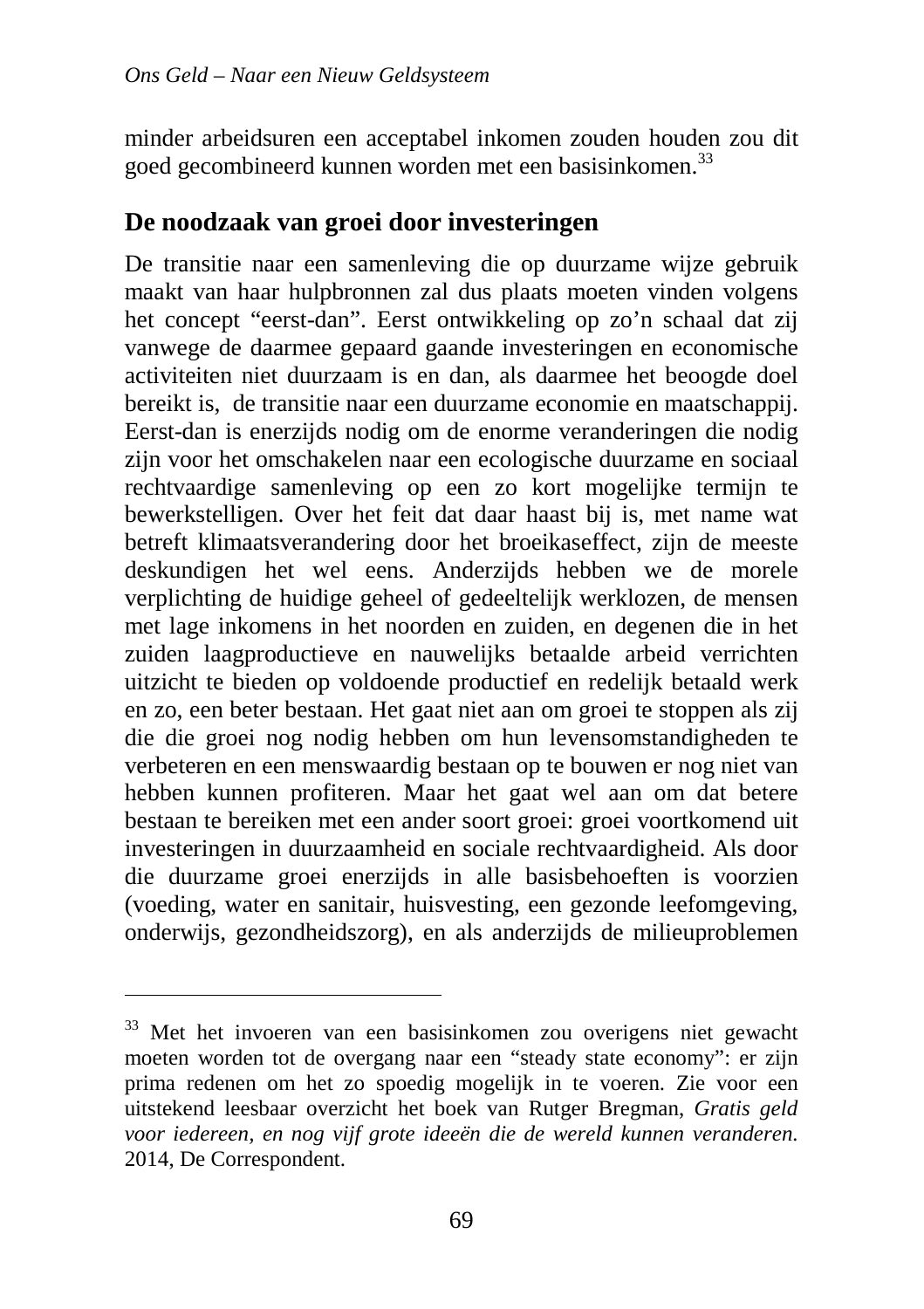adequaat zijn aangepakt, volgt de omschakeling naar een stationaire economie.

Samenvattend: om een sociaal rechtvaardige en ecologisch duurzame maatschappij te bereiken zal groei in eerste instantie nog nodig zijn. Maar dan wel een heel ander soort groei dan we nu hebben: groei gericht op duurzame, sociale ontwikkeling En niet, zoals nu, groei gericht op nog hogere winsten, nog grotere welvaart voor hen die het al breed hebben, en nog meer niet-duurzame consumptie en productie.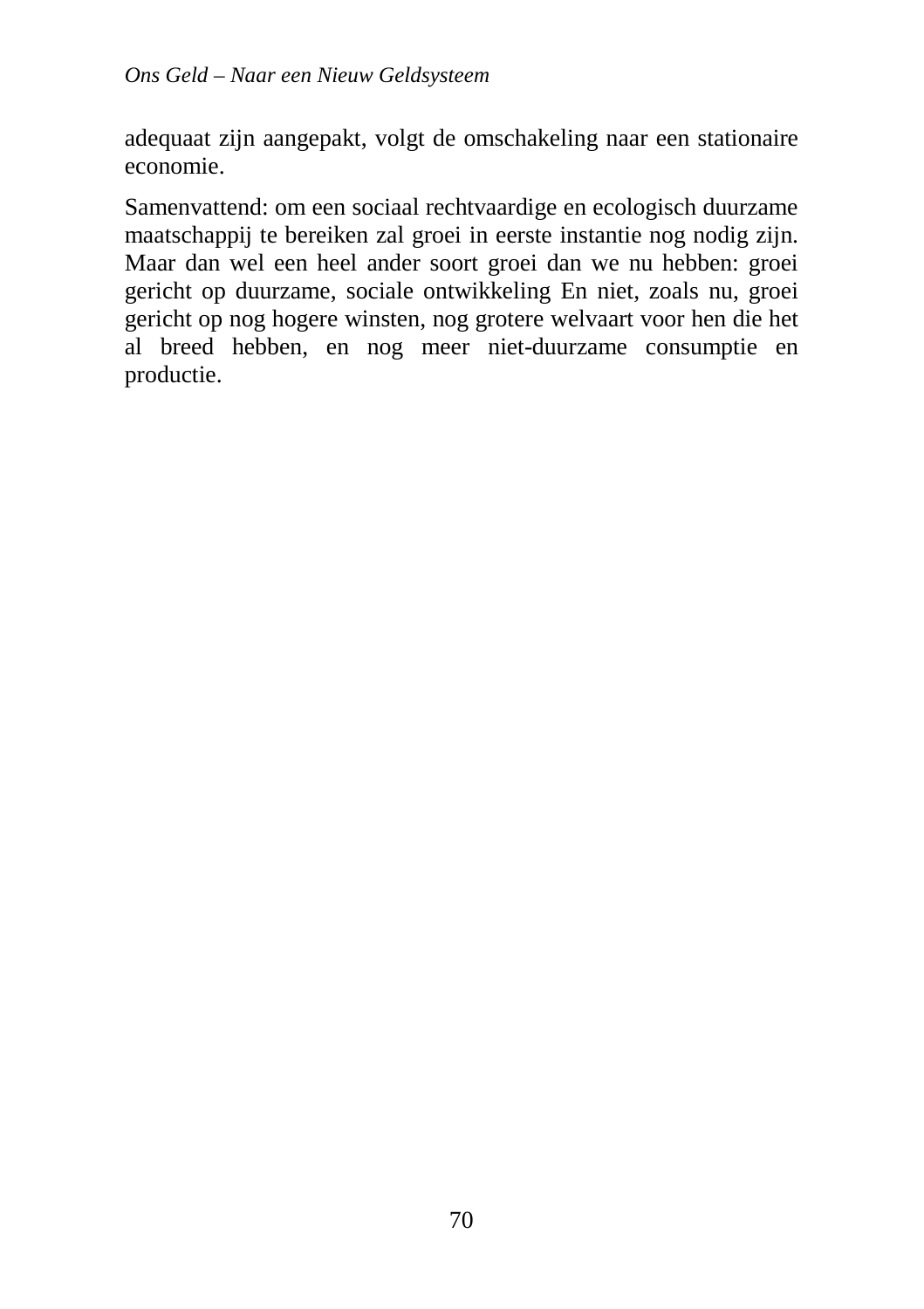# **ANNEX: NETWERKEN, LEZEN, EN KIJKEN**

Hieronder volgen links naar organisaties die streven naar hervorming van het geldsysteem en naar enkele publicaties over de noodzaak tot hervorming van ons geldsysteem. De meest relevante zijn voorzien van een korte omschrijving van de inhoud.

## **ORGANISATIES**

Positive Money, http://www.positivemoney.org/, opgericht in 2010 door Ben Dyson, is de internationaal toonaangevende Engelse organisatie voor hervorming van het geldsysteem. De missie van Positive Money is het veranderen van het geldsysteem in Groot Brittannië om zo een rechtvaardiger maatschappij en een stabielere economie te bewerkstelligen. Positive Money doet hiervoor onderzoek, publiceert, en lobbiet bij Brits parlement en regering. Voor de korte temijn pleit Positive Money er voor om de Bank of England geld te laten scheppen dat direct aan de overheid beschikbaar wordt gesteld voor investeringen in het algemeen belang, zoals voor energiebesparing en de opwekking van duurzame energie. De daarmee opgewekte economische activiteit zou een duurzame uitweg uit de crisis bieden. Dit zou een goed alternatief zijn voor de huidige "quantitative easing", dat er vooral toe leidt dat het nieuw geschapen geld in de speculatieve economie terecht komt, daarmee de basis leggend voor de volgende crisis. Op de website van Positive Money staat een reeks relevante, meest gratis te downloaden publicaties (zie ook hieronder) en video's.

De Positive Money website bevat ook een pagina met verwijzingen naar gelijkgestemde organisaties in andere landen, http://internationalmoneyreform.org/member-organisations/.

De Nederlandse tegenhanger van Positive Money is de Stichting Ons Geld, http://onsgeld.nu/, opgericht in 2012 door Luuk de Waal Malefijt (sinds april 2014 ook werkzaam voor Positive Money). De missie van Ons Geld is campagne voeren en druk zetten op de politiek om geldcreatie onder publiek bestuur te plaatsen, met als doel staatsgeld dat vrij is van schuld en rente en een einde aan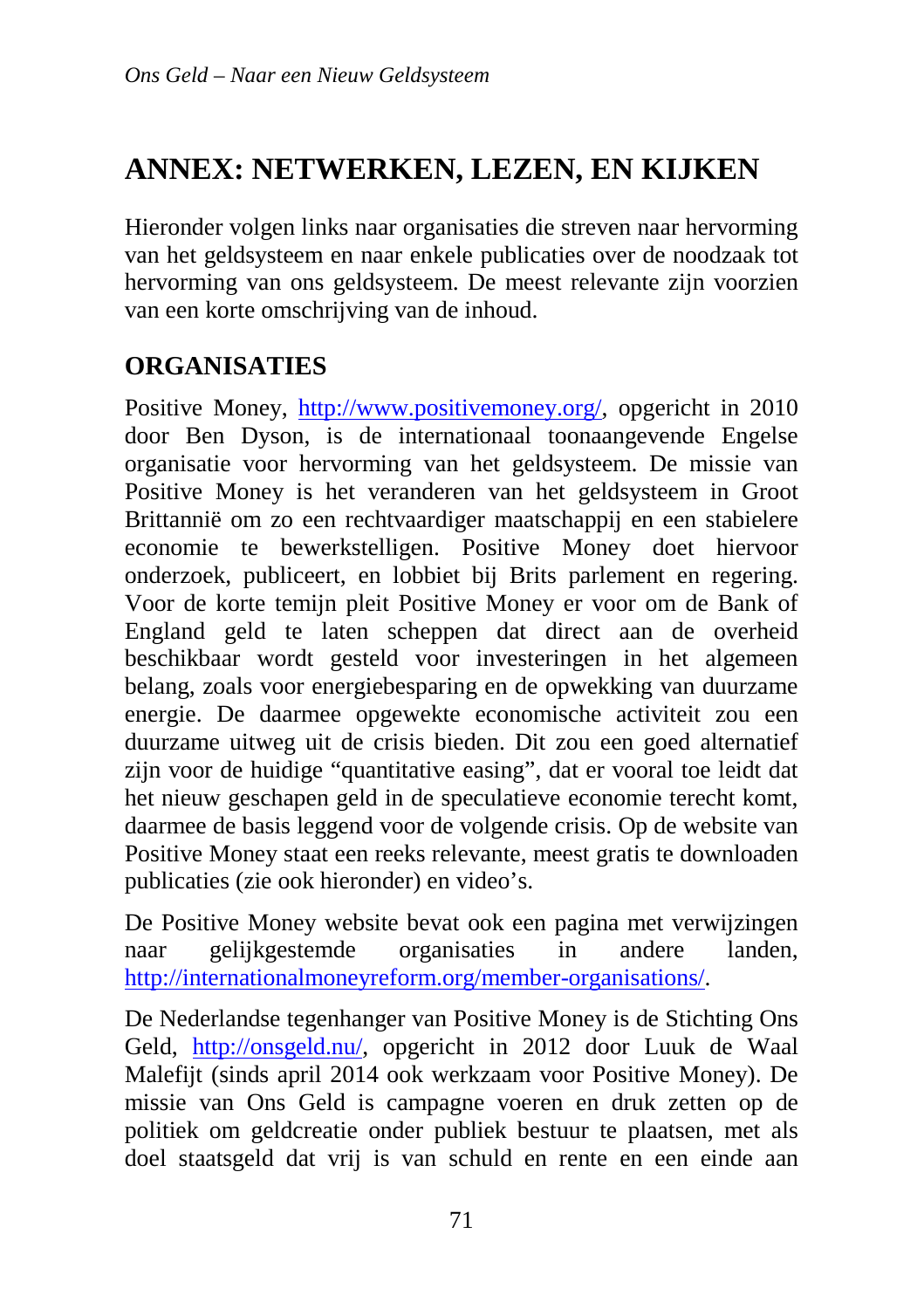geldcreatie door banken. Ons Geld stelt dat democratie en vrijheid nooit volledig gerealiseerd zullen zijn zolang de macht over geldcreatie in handen van private partijen blijft, en dat een publiek geldsysteem het mogelijk maakt publieke en private schulden drastisch te verminderen. Ook de website van Ons Geld bevat (links naar) een reeks publicaties en video's.

De New Economics Foundation ("Stichting voor een Nieuwe Economie"), NEF, http://www.neweconomics.org is een onafhankelijke Britse denktank die werd opgericht in 1986 als uitvloeisel van twee alternatieve economische topconferenties van de G8. NEF heeft zich ontwikkeld tot een toonaangevende Britse denktank voor de bevordering van sociale, economische en ecologische rechtvaardigheid. Het doel van NEF is een overgang teweeg te brengen ("The Great Transition") naar een nieuwe economie die werkt voor maatschappij en planeet. Dat gebeurt door gedegen onderzoek, het in de praktijk brengen van de ontwikkelde ideeën, en samenwerking met gelijkgestemde organisaties, nationaal en internationaal, om verandering te weeg te brengen.

De website *Sovereign Money*, http://sovereignmoney.eu/ is opgezet en wordt inhoudelijk beheerd door Joseph Huber, leerstoel economische en milieusociologie aan de Martin Luther Universiteit, Halle-Wittenberg, Duitsland. Huber is één van de initiators van de moderne monetaire hervormingsbeweging, en werkt nauw samen met NEF. De website geeft toegang tot een groot aantal recente publicaties (boeken, artikelen, rapporten) over verschillende geldtheorieën en geldsystemen, en geeft informatie over de geschiedenis van het geldwezen. Centraal staat het concept sovereign money: het wettelijke betaalmiddel uitgegeven door een aan de Staat gelieerde monetaire autoriteit, zoals een (onafhankelijke) centrale bank. De website geeft uitgebreide informatie over sovereign money systemen en de overgang naar zo'n systeem, en bespreekt en weerlegt de (economische) kritiek op het sovereign money concept. De website besteed ook aandacht aan het huidige monetaire en financiële beleid, met name ten aanzien van de Euro, en analyseert de mogelijkheden van digitaal geld en monetaire financiering.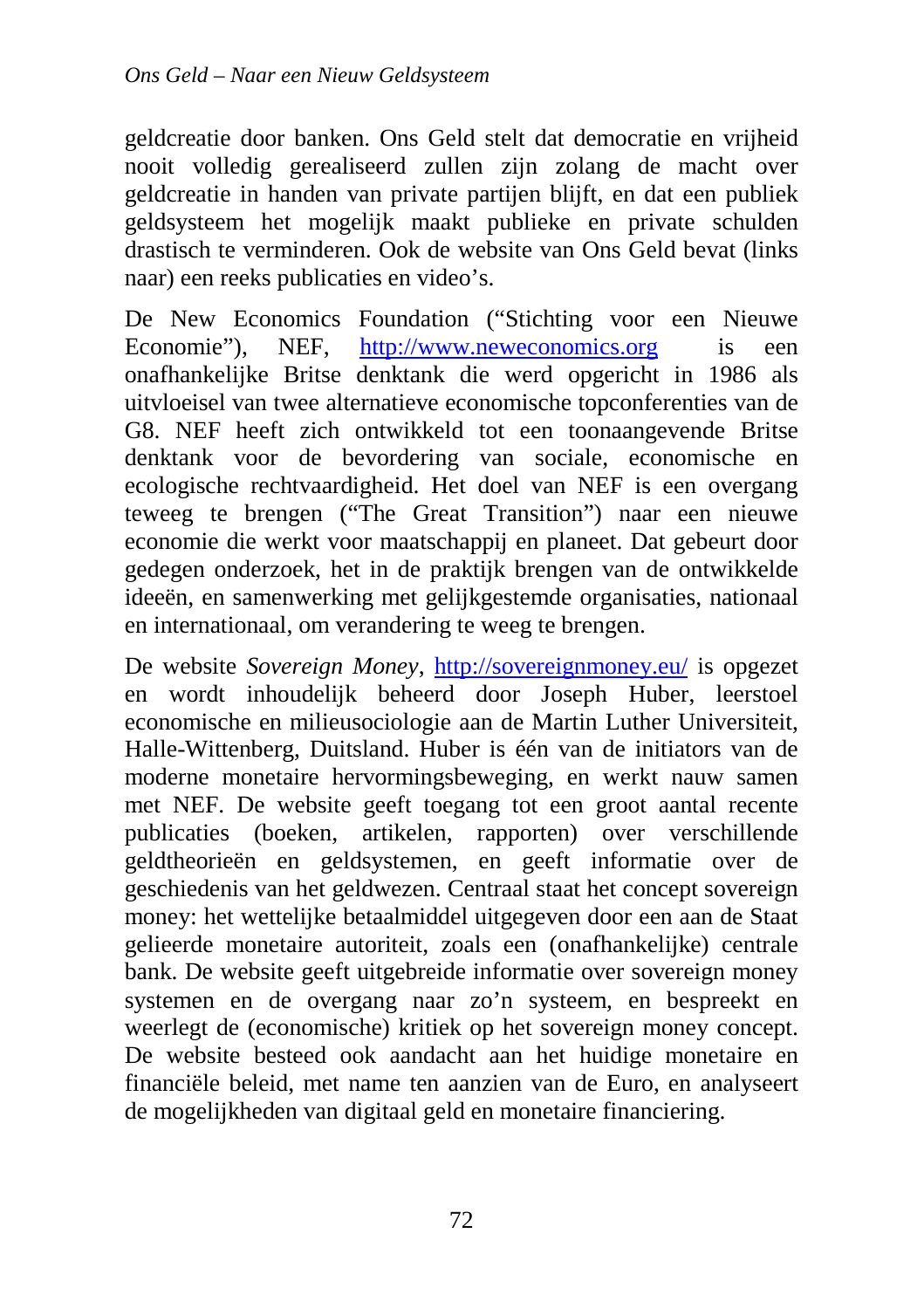Het American Monetary Institute, http://www.monetary.org/, opgericht in 1996, de grootste Amerikaanse organisatie op het gebied van monetaire hervorming. Houdt jaarlijkse conferenties, en werkt nauw samen met volksvertegenwoordiger Dennis Kucinich van Ohio. Hij legde in 2011 een wetsvoorstel voor monetaire hervorming aan het Amerikaanse Huis van Afgevaardigden voor, de National Emergency Employment Defense (NEED) Act. Het voorstel bevat een mede door het AMI ontwikkelde aangepaste versie van het Chicago Plan uit de jaren dertig van de vorige eeuw. In tegenstelling tot Positive Money maakt het AMI duidelijke keuzes over hoe het geld dat beschikbaar komt bij publieke geldcreatie besteed kan worden: aan hogere overheidsuitgaven voor ("eco-vriendelijke") infrastructuur, zorg en onderwijs.

Het Public Banking Insitute, http://PublicBankingInstitute.org, opgezet in 2010 door de Amerikaanse juriste Ellen Brown als uitvloeisel van haar onderzoek, begonnen in 2008, naar alternatieven voor de vormen van bankieren die de crisis van 2008 hadden veroorzaakt. Daarbij kwam ze uit bij publieke geldcreatie. Interessant: haar naspeuringen leidden haar naar de enige overheidsbank in de Verenigde Staten: de Bank of North Dakota, met een uitmuntende staat van dienst die 90 jaar terug gaat.

Het Platform voor Duurzame en Solidaire Economie, PDSE, http://platformdse.org/, is een Nederlandse organisatie die zich inzet voor een rechtvaardige en dienstbare economie die in balans is met het natuurlijk vermogen van de aarde. Het streven naar hervorming van het geldsysteem richting publieke geldcreatie wordt gezien als één van de middelen daarvoor. De missie van het PDSE is dus veel breder dan geldhervorming, en is meer in lijn met de in het nawoord van dit boekje genoemde totaalbenadering.

# **ARTIKELEN**

**Fundamentele fouten in financiële bestel - Geldschepping moet taak overheid zijn.** http://onsgeld.nu/publicatie/fundamentelefouten-in-financiele-bestel/, Financieel Dagblad, 12 mei 2012.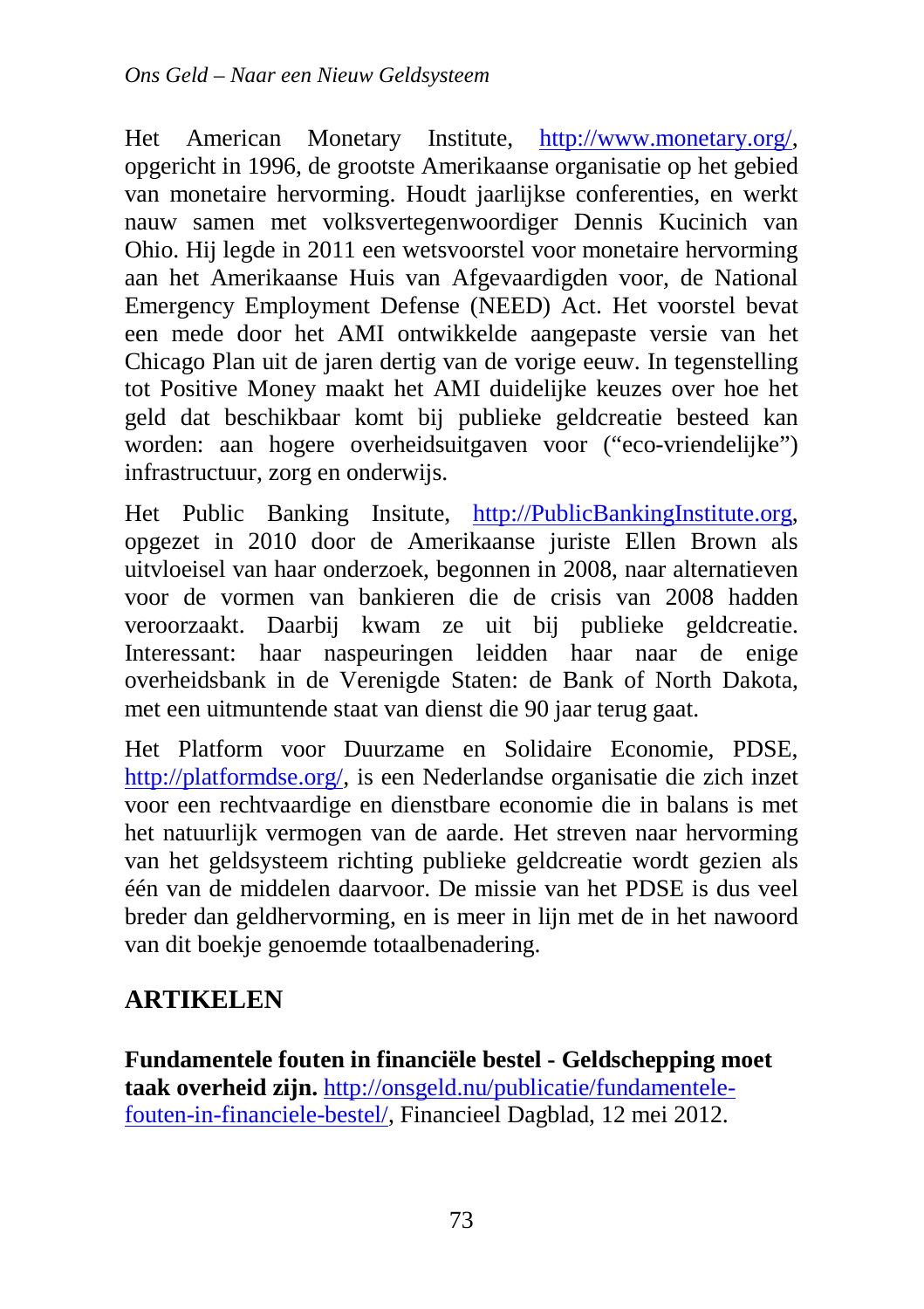Klaas van Egmond en Bert de Vries (beiden verbonden aan het Sustainability Institute van de Universiteit Utrecht). Artikel dat duidelijk het verband aangeeft tussen de (te hoge) schulden van overheid en burgers enerzijds en het geldsysteem anderzijds, en de schuldspiraal die daaruit voortvloeit. Het beschrijft hoe geld gecreëerd wordt door private banken en hoe het huidige systeem inflatie in de hand werkt. En het geeft aan hoe het systeem een obstakel vormt voor een verantwoordelijk omgaan met natuurlijke hulpbronnen. Er wordt gepleit, als in dit boekje, voor de overgang naar een systeem waarbij geldcreatie door de overheid gebeurd, met de nodige garanties voor het binnen de perken blijven van de inflatie.

## **Geld is eigenlijk gewoon bankschuld**

(http://www.duurzaamnieuws.nl/geld-eigenlijk-gewoonbankschuld/), 2013.

In een artikel van minder dan 600 woorden op de website Duurzaam Nieuws beschrijft Martijn Jeroen van der Linden van Stichting Ons Geld en het Platform Duurzame en Solidaire Economie hoe geldcreatie nu plaats vindt, de problemen die dit veroorzaakt, en de noodzaak van het openen van het debat over het alternatief: publieke geldcreatie.

#### **De relatie tussen de financiële sector en de reële economie – Roelf Haan, 2012**

**(**https://docs.google.com/file/d/0B7iNQWnaw2FBUmxXWGdBdVI 0bXM/edit)

Dit artikel van 6 pagina's van monetair econoom Roelf Haan geeft een bondig overzicht van de voornaamste argumenten vóór de verandering van ons monetaire systeem. Het beschrijft de dualiteit van de huidige economie: de scheiding tussen de reële en de financiële sector, waarbij de financiële sector beoogt geld te verdienen aan en met geld; in de reële sector gaat het om bevrediging van reële individuele en collectieve behoeften. De reële economie worden belemmerd en ondermijnd door de financiële sector, door systeemkenmerken en het onverantwoordelijke gedrag van de hoofdrolspelers. Crises zijn inherent aan het systeem en geen natuurverschijnsel, geen tijdelijke economische "tegenwind". Onverantwoordelijk gedrag verergert de crises en leidt tot schulden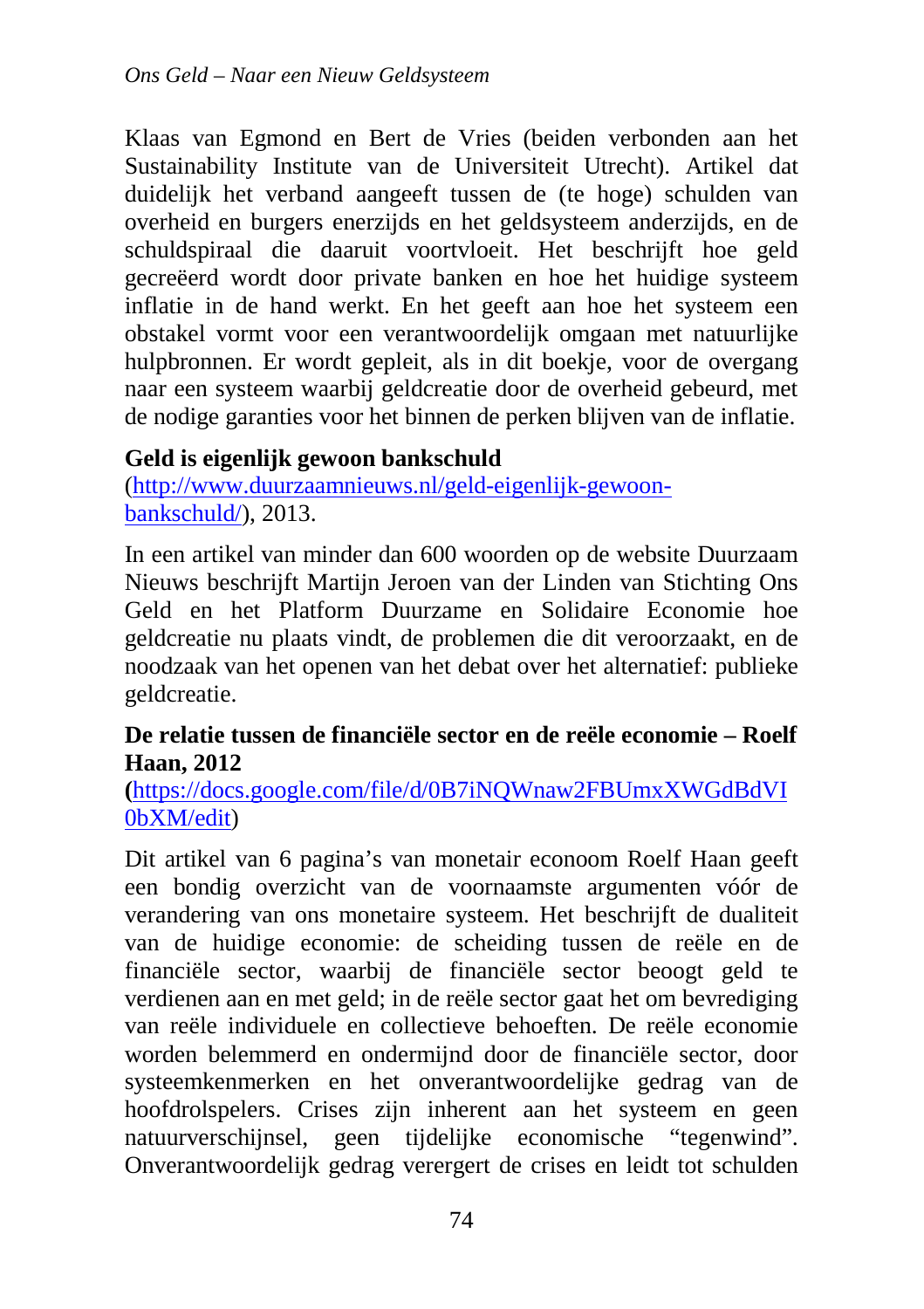die worden doorgeschoven naar overheden en daarmee de maatschappij als geheel.

Het artikel wijst er op dat de financiële economie volgens de gangbare economische theorie zelf geperverteerd is, omdat marktwerking in het tegenovergestelde resulteert van wat het zou moeten doen: transactiekosten worden gemaximaliseerd in plaats van geminimaliseerd, en er is een positieve in plaats van een negatieve respons op prijsstijgingen (als waardepapieren zoals aandelen duurder worden worden er meer in plaats van minder van gekocht). De markt heeft dus niet, als in de economische leer, altijd gelijk, in het financiële systeem functioneert marktwerking niet of geeft een tegengesteld effect van wat het zou moeten geven.

Het artikel kwantificeert de enorme baten die de banken, als geldscheppende instanties, verkrijgen door het privilege geld te mogen scheppen. Deze creatiebate of seigniorage komt tot stand omdat banken het voordeel hebben dat ze bij kredietverlening niet, zoals elke andere onderneming, het geld eerst moet verdienen of aantrekken op de financiële markten, maar het uit het niets kunnen scheppen door een simpele boekhoudkundige handeling. Het bankgeld, dat zo'n 97% van de totale geldhoeveelheid uitmaakt, is bovendien gekoppeld aan schuld en daarmee, aan rente.

Het artikel plaatst publiek geldcreatie in historisch perspectief en geeft aan dat vooral in de Verenigde Staten sinds de onafhankelijkheid eind 18<sup>e</sup> eeuw de meest vooraanstaande politici en economen er al voor hebben geijverd het recht op geldcreatie te doen overgaan van private banken naar "het volk", ofwel de staat. Ook Haan stelt voor banken het recht op geldcreatie te ontnemen en een onafhankelijke monetaire autoriteit de maatschappelijke geldhoeveelheid te laten bepalen. Het bijbehorende voordeel van het toevallen van de creatiebate aan de staat zou in één keer het probleem van de overheidsschulden oplossen.

#### **Wat bankiers zouden moeten weten. Ad Broere, 2014**.

(http://adbroere.nl/web/nl/artikelen/wat-bankiers-zouden-moetenweten.php)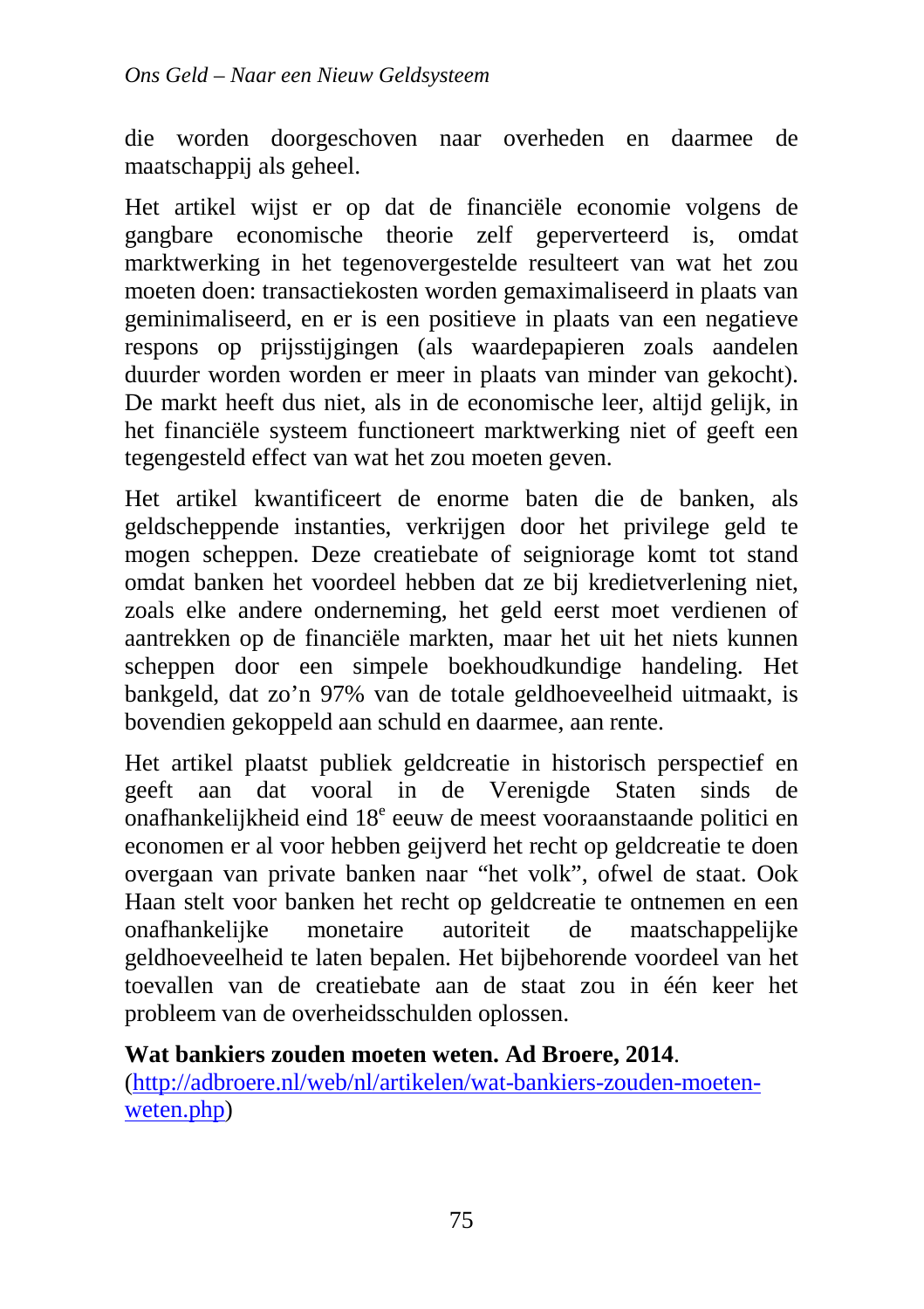Ad Broere, auteur van het boek "Geld komt uit het niets", geeft in dit artikel aan hoe geldschepping enorme financiële voordelen oplevert voor banken ten koste van burgers en bedrijven. Hij beschrijft hoe dit tot steeds verdere verschulding leidt, en hoe de inspanningen van de mensheid om de schulden met rente terug te betalen ten koste gaan van het milieu. Broere schetst verschillende oplossingen voor dit probleem, waaronder publieke geldschepping, en duidt de consequenties daarvan voor bankieren en rente.

Zie voor meer artikelen http://burgerinitiatief.onsgeld.nu/context

# **VIDEOS**

#### **Why is there so much debt?**

(https://www.youtube.com/watch?v=lrQX4CF6Bxs)

Uitstekende, heldere video op Youtube van slechts 3 minuten van de Engelse organisatie Positive Money over de onhoudbare verschulding inherent aan het huidige geldsysteem en de noodzaak voor een nieuw systeem waarin geldcreatie een publieke zaak wordt. Verplichte kost voor alle politici, economen, media en al diegenen die zich betrokken voelen bij het lot van maatschappij en mensheid. Kijk ook naar de Youtube suggesties in de kolom rechts, met een aantal andere interessante filmpjes.

http://www.publicbankinginstitute.org/victoria\_grant.

Een twaalfjarige Canadese legt in minder dan zeven minuten uit hoe de Canadese burger door het bestaande geldsysteem wordt uitgebuit en hoe het anders kan: door het parlement voor publieke geldcreatie te laten kiezen.

Meer video's op http://onsgeld.nu/external-videos/, http://www.positivemoney.org/videos/, en http://www.publicbankinginstitute.org/videos.

Op de Positive Money-pagina onder andere een link naar de onafhankelijke documentaire 97% Owned. In deze documentaire van 130 minuten wordt op basis van interviews met economen, politici, voormalige bankiers en activisten getoond hoe het op schuld gebaseerd geprivatiseerde geldsysteem, met banken die geld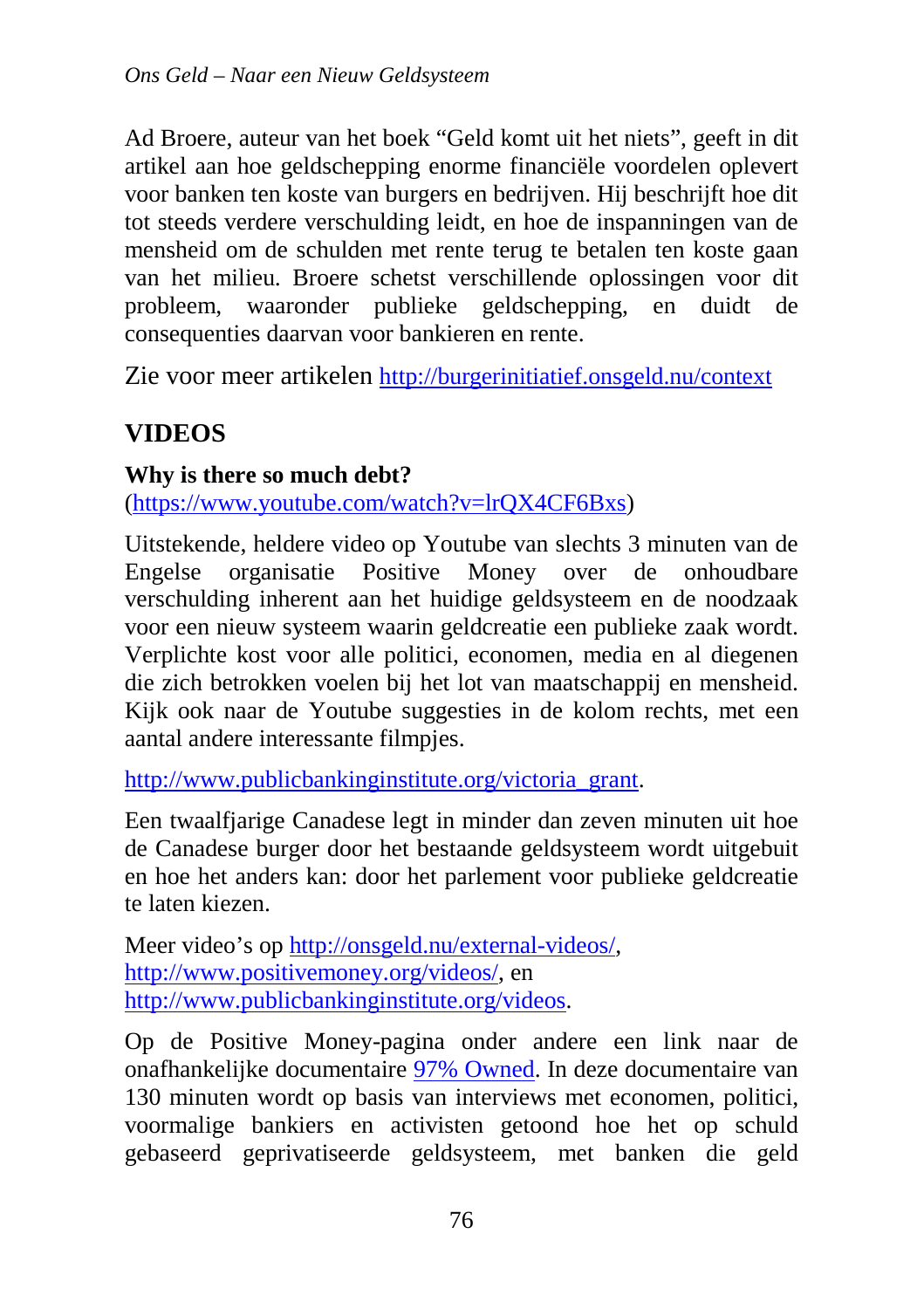scheppen in een op schuld gebaseerde economie, de ene na de andere crisis veroorzaakt en de huizenprijzen opstuwt.

## **BOEKEN EN RAPPORTEN**

## **Modernising Money, Andrew Jackson & Ben Dyson, Positive Money, Londen 2013.**

https://www.positivemoney.org/modernising-money/; gratis te downloaden samenvatting op http://www.positivemoney.org/wpcontent/uploads/2013/01/Modernising-Money-Free-Overview.pdf

Dit boek biedt een gedetailleerde beschrijving van hoe het (Britse) geldsysteem kan worden hervormd met een volledige omschakeling naar een nieuw monetair systeem. Het boek begint met een korte geschiedenis van geld en beschrijft vervolgens het huidige geldsysteem en de gevolgen daarvan voor economie en maatschappij: economisch, sociaal en ecologisch. De groeidwang die inherent is aan het koppelen van geldcreatie aan schuld en daarmee, de noodzaak tot rentebetaling leidt tot het streven naar korte termijn winst in plaats van langere termijn maatschappelijke doelen. Dat leidt tot de niet-duurzame exploitatie van hulpbronnen en andere activiteiten die weliswaar winstgevend zijn maar geen sociaal nut hebben of zelfs tegenstrijdig zijn aan het algemeen belang. Het huidige geldsysteem legt enorme macht bij een kleine groep die geen verantwoordelijkheid draagt of verantwoording hoeft af te leggen aan de maatschappij.

De tweede helft van het boek geeft aan hoe het privilege van geldcreatie uit handen van de private banken kan worden genomen, zodat banken alleen kunnen werken met al geschapen geld. Dat kan door de verantwoordelijkheid van geldschepping te leggen bij een Geldscheppingscomité (Monetary Creation Committee). Nieuw gecreëerd geld kan daarna op verschillende manieren in de economie worden gebracht: door overheidsbestedingen, directe betalingen aan burgers, aflossing van overheidsschulden, en leningen aan bedrijven via het bestaande bankensysteem.

De voorgestelde hervorming zal leiden tot het eind van de financiële crisissen veroorzaakt door speculatie, stijgende overheidsinkomsten,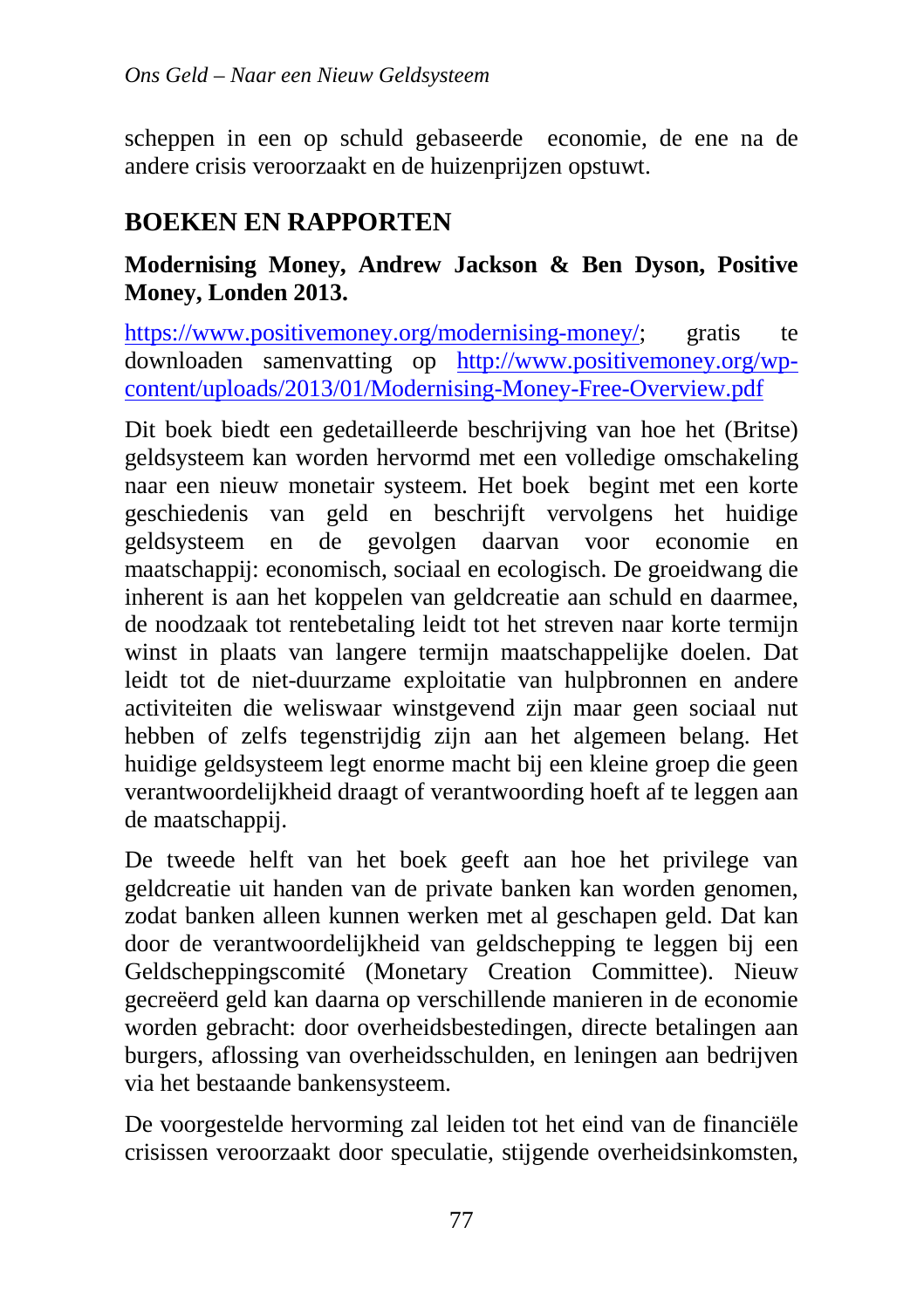afnemende schulden en daarmee schuldverplichtingen, en een stabiele geldhoeveelheid. Groeidwang verdwijnt en er komt veel meer ruimte voor investeringen in het milieu en sociale voorzieningen. Geldschepping wordt transparanter en de invloed van de financiële sector op maatschappij en politiek neemt af. Banken zijn niet meer "too big to fail", ofwel, hoeven niet meer te worden gered, maar kunnen failliet gaan als ze niet goed functioneren. Bankmanagement wordt eenvoudiger omdat alle investeringen voor bepaalde periodes of met opzegtermijnen worden gedaan. De hervormingen kunnen in één land, het VK dus, worden doorgevoerd zonder dat daardoor de nationale munteenheid verzwakt: het grotere risico is, volgens Positive Money, een toename van de waarde.

**Sovereign Money, Paving the way for a sustainable recovery. Positive Money.** http://www.positivemoney.org/wpcontent/uploads/2013/11/Sovereign-Money-Final-Web.pdf

Gratis te downloaden rapport met een voorstel voor "Sovereign Money Creation" (SMC): het scheppen van geld door de (Britse) centrale bank dat direct aan de overheid beschikbaar wordt gesteld voor overheidsinvesteringen, belastingverlagingen en eventueel een eenmalige uitkering aan burgers (een "citizens' dividend"). Het rapport richt zich niet zozeer op een complete transformatie van het financiële systeem maar op de creatie van een instrument, SMC, dat tot een duurzaam herstel van de economie kan leiden in plaats van zoals nu, een tijdelijk herstel gebaseerd op nog grotere schulden. Ook op langere termijn kan SMC economische stagnatie en krimp voorkomen door de overheid de middelen te verschaffen om voor voldoende vraag naar goederen en diensten te zorgen. Het rapport geeft in detail aan hoe SMC in de praktijk gebracht kan worden en beschrijft duidelijk de te nemen stappen en de te verwachten voordelen en gevolgen. Het geeft ook aan hoe gevaar op misbruik door politici voorkomen kan worden: door de beslissingsbevoegdheid over de hoeveelheid te scheppen geld te leggen bij een monetair comité van de centrale bank dat geheel onafhankelijk opereert van regering en parlement. Regering en parlement beslissen over de besteding van het geld, maar zouden wel een concreet bestedingsplan voor moeten leggen aan het comité alvorens tot geldcreatie zou kunnen worden overgegaan.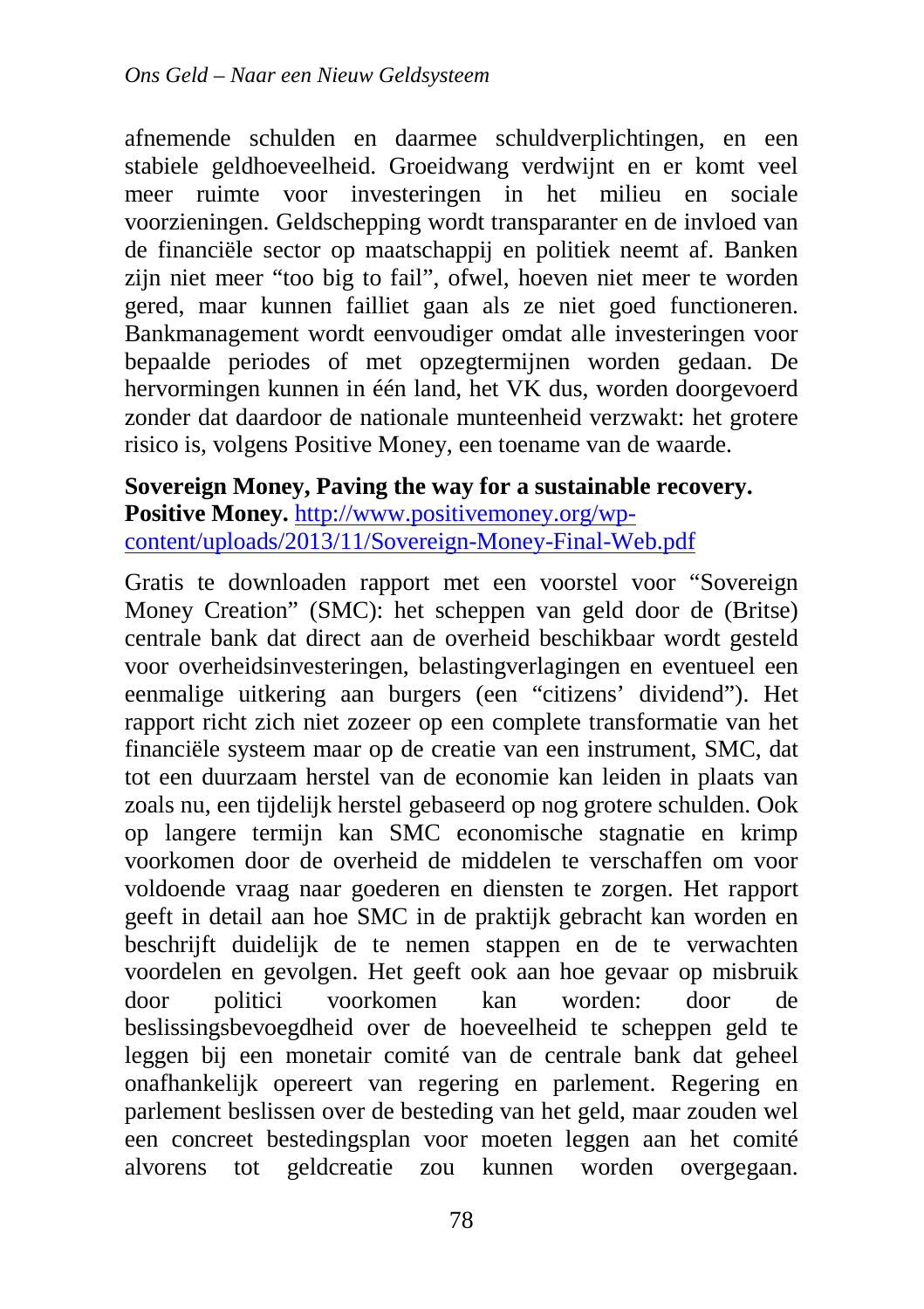Geldschepping en besluitvorming over besteding worden dus strikt gescheiden. Het rapport geeft aan dat eenzelfde benadering is voorgesteld door vooraanstaande economen als John Maynard Keynes en Milton Friedman, en dat ook het Britse Ministerie van Financiën heeft aangegeven dat financiële autoriteiten overheidstekorten kunnen financieren door geldcreatie. Anderzijds citeert het rapport het voormalig hoofd van de Britse Financial Services Authority en lid van het Britse Financial Policy Committee Adair Turner, die in een toespraak in 2013 refereerde aan het taboe in economische kringen op de idee van publieke geldcreatie voor de financiering van staatsuitgaven.

## **Creating a Sovereign Monetary System. Positive Money, 2014.**

http://2joz611prdme3eogq61h5p3gr08.wpengine.netdnacdn.com/wpcontent/uploads/2014/07/Creating\_a\_Sovereign\_Monetary\_System\_ Web20130615.pdf

Gratis te downloaden rapport met een uitgewerkt voorstel voor monetaire hervorming: de overgang naar een "sovereign money system" waarbij het recht op geldcreatie uitsluitend voorbehouden is aan de staat en banken niet langer geld kunnen scheppen middels kredietverlening. Het rapport is voor een belangrijk deel gebaseerd op het boven beschreven boek *Modernising Money*.

## **Creating New Money, Joseph Huber and James Robertson, 2000**. **New Economics Foundation;**

http://www.neweconomics.org/publications/entry/creating-newmoney

Dit (gratis te downloaden) boek/rapport van de NEF van vóór de economische crisis bespreekt uitvoerig de verschillende aspecten van wat de auteurs omschrijven als "seignoriage reform". Seignoriage is het recht om geld te scheppen en de baten daarvan te incasseren. Het boek beschrijft het belang en de voordelen van het ontnemen van het recht op geldcreatie van private banken en het toewijzen van het recht aan een publieke instelling, de centrale bank, zodat de baten van seigniorage toevallen aan de maatschappij als geheel. Nieuw geld zou schuldvrij in omloop moeten worden gebracht door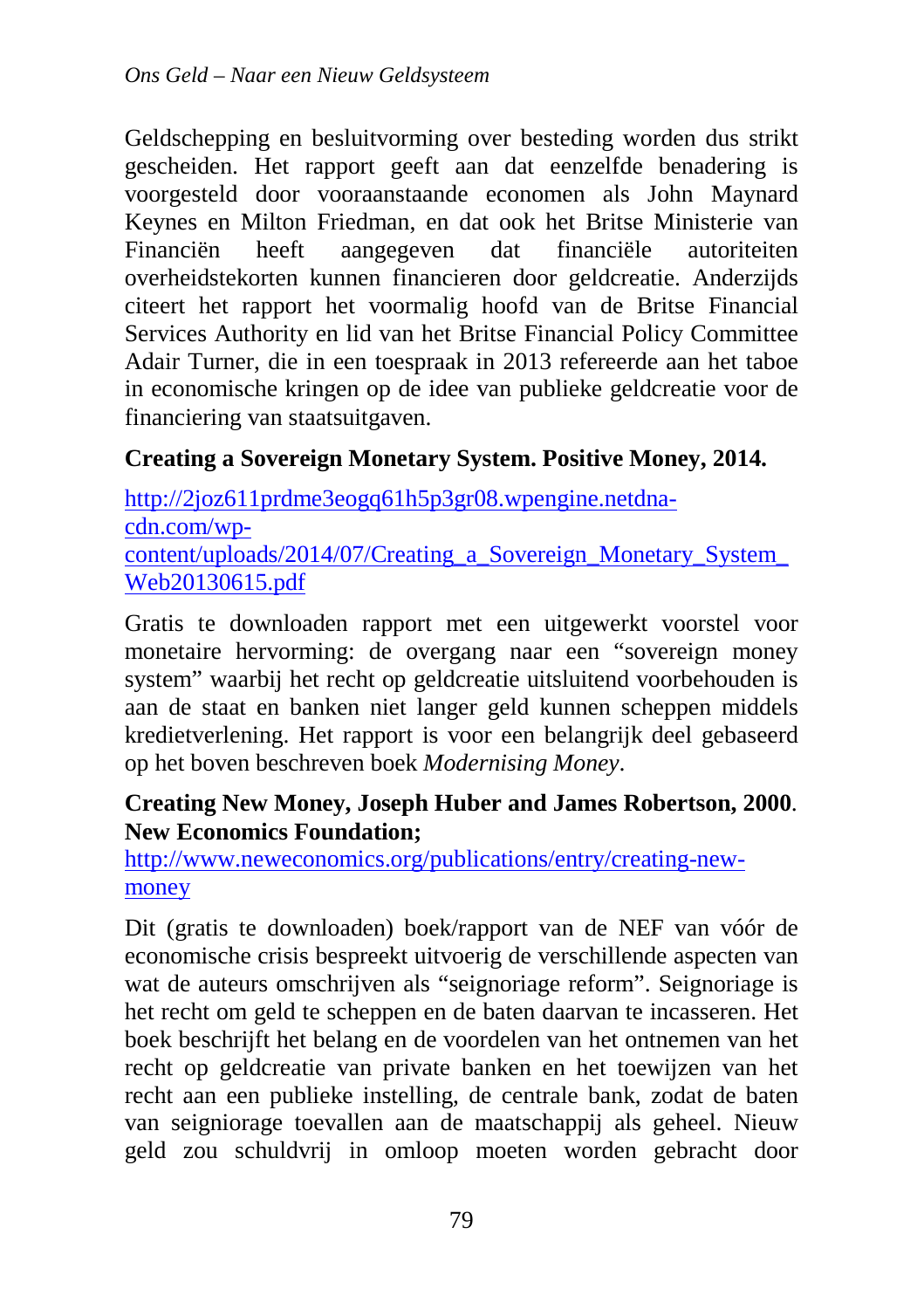overheidsuitgaven, en dus niet als nu door kredietverlening door commerciële banken. Het boek geeft de stappen voor de hervorming aan, de rollen van verschillende instanties, en bespreekt welke landen haar zouden kunnen ondernemen. Ook wordt aangegeven wie er bij zouden winnen en wie verliezen: zowel de economische, sociale en ecologische voordelen als die voor overheidsfinanciën, huishoudens en bedrijven worden beschreven.

## **The Chicago Plan Revisited - Jaromir Benes and Michael Kumhof. IMF Working Paper WP/12/202**

#### http://www.imf.org/external/pubs/ft/wp/2012/wp12202.pdf

Deze meerdere malen in dit boekje geciteerde publicatie van het Internationaal Monetair Fonds (IMF) "test" het plan voor publieke geldcreatie uit de jaren dertig van de vorige eeuw: het "Chicago Plan", genoemd naar de universiteit waar de bekendste voorstanders werkten. Het Plan beoogt het overdragen van de verantwoordelijkheid of beter, het privilege van geldcreatie van private banken naar de overheid. De functies van geldschepping en kredietverlening, toen en nu beiden voorbehouden aan private banken, zouden zo gescheiden worden. Het voorstel werd destijds breed gedragen door een grote groep economen, waaronder de meest vooraanstaande van die tijd. Het plan werd dan ook bijna wet en zou geïmplementeerd zijn door de Amerikaanse regering onder president F.D. Roosevelt, maar de bankenlobby wist dit uiteindelijk toch te voorkomen.

Voor de niet-specialist is het interessante van de publicatie niet zozeer het wiskundig-modelmatig testen van de aannames over de voordelen van het plan als de korte beschrijving van de geschiedenis van het geld, van verschillende financiële systemen, en van voordelen en nadelen van die systemen. Uit die analyse blijkt dat juist systemen gebaseerd op geldcreatie door private banken veelvuldig tot kleinere en grotere crises leidden, tot en met periodes met hyperinflatie. Ook de beruchte Duitse hyperinflatie van de jaren twintig van de vorige eeuw kwam vooral tot stand door speculatie van private banken, met steun van een centrale bank die kort tevoren onder aandrang van de geallieerde winnaars van de Eerste Wereldoorlog was geprivatiseerd.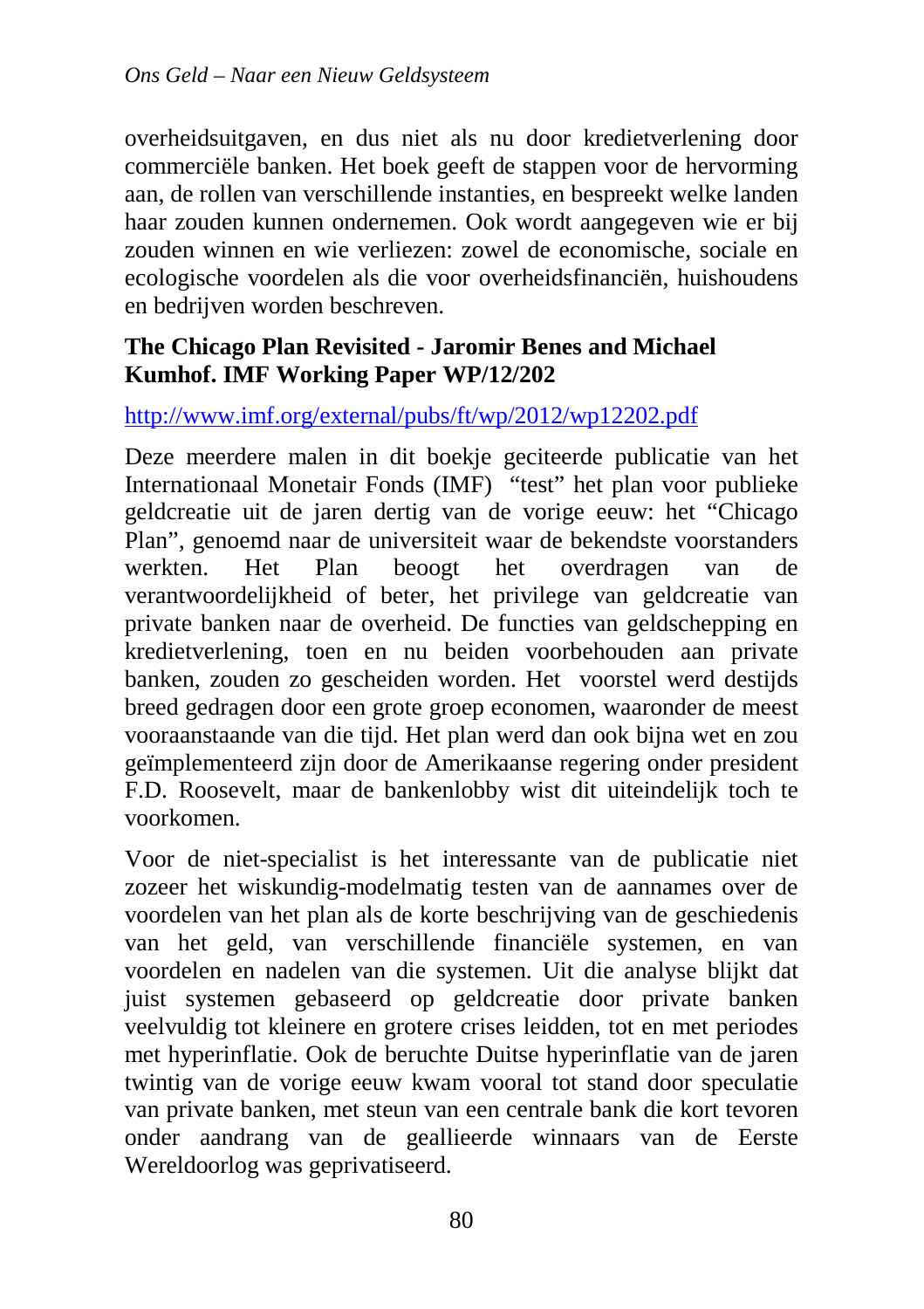Het rapport beschrijft ook hoe door de eeuwen heen publiek geldcreatie de regel is geweest en in de meeste gevallen goed gefunctioneerd heeft. Men geeft ook tips om dat te bevorderen: 1) Laat het geldsysteem niet beheren door een veroordeelde misdadiger, zoals John Law in Frankrijk van 1717 tot 1720, 2) Begin geen oorlog, of als je hem begint zorg dan dat je hem wint. Samenvattend in het Engels: "*To summarize, the Great Depression was just the latest historical episode to suggest that privately controlled money creation has much more problematic consequences than government money creation. Many leading economists of the time were aware of this historical fact. They also clearly understood the specific problems of bank-based money creation, including the fact that high and potentially destabilizing debt levels become necessary just to create a sufficient money supply, and the fact that banks and their fickle optimism about business conditions effectively control broad monetary aggregates. The formulation of the Chicago Plan was the logical consequence of these insights*." Waarbij als voornaamste probleem wordt aangegeven dat in goede tijden te veel geld wordt gecreëerd, wat leidt tot speculatieve luchtbellen en crises. In slechte tijden daarentegen wordt te weinig geld geschapen doordat private banken hun kredietverlening inperken juist als die het hardste nodig is om de economie er weer bovenop te helpen. De niet-technische delen van dit rapport zouden een "Must read"moeten zijn voor alle economen, bestuurders, politici en journalisten die zich met economische en financiële onderwerpen bezig houden.

# **TECHNISCHER PUBLICATIES**

#### **Money creation in the modern economy. Michael McLeay, Amar Radia and Ryland Thomas, Bank of England (2014).**

# http://www.bankofengland.co.uk/publications/Documents/quarterlyb ulletin/2014/qb14q102.pdf

In dit artikel van de Engelse centrale bank wordt uitgelegd hoe het merendeel van het geld in de moderne economie wordt gecreëerd door commerciële banken, door het geven van leningen. Het ontzenuwt daarmee de populaire misvattingen dat banken slechts als tussenpersoon optreden door het uitlenen van spaargeld, of het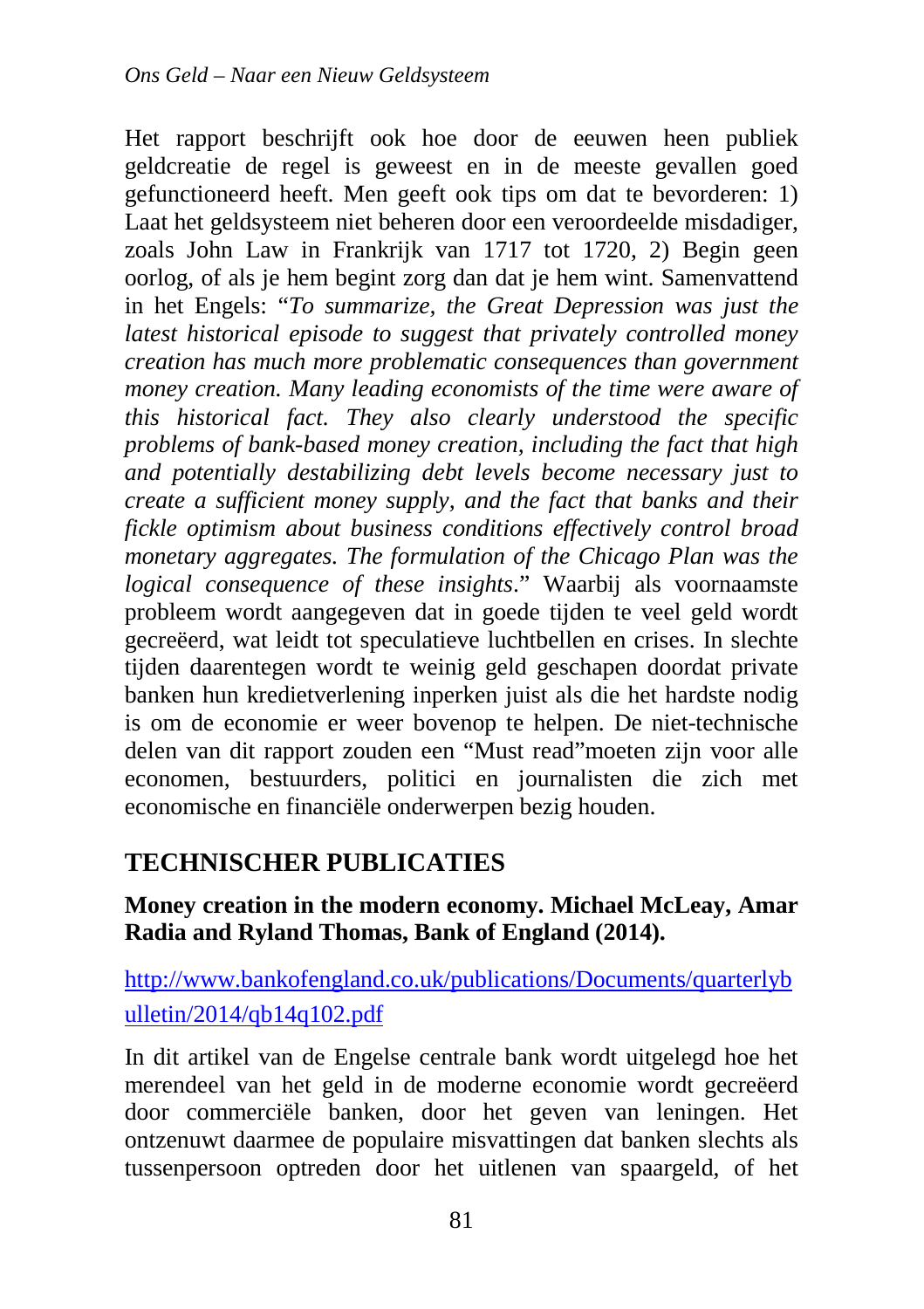doorsluizen van geld verschaft door de centrale bank. Het artikel geeft aan dat de hoeveelheid geld die in de economie terecht komt uiteindelijk afhangt van het monetaire beleid van de centrale bank, met als instrumenten de rentevoet en kwantitatieve verruiming ("quantitative easing").

## **Where does money come from? Tony Greenham & Josh Ryan-Collins, New Economics Foundation, 2012.**

http://www.neweconomics.org/publications/entry/where-does-

#### money-come-from

In lijn met de titel geeft dit boek een gedetailleerde beschrijving van hoe ons huidige geldsysteem werkt, met name het feit dat de hoeveelheid geld voornamelijk bepaald wordt door de vraag van kredietnemers. Het boek geeft een overzicht van de geschiedenis van geld en bankieren,beschrijft het huidige systeem, regulering van geldcreatie en -distributie, en overheidsfinanciën en buitenlandse valuta. In de conclusies worden aanbevelingen voor regulering en hervorming van het systeem gegeven.

## **De Geldscheppingsparadox, Mark Cliffe & Teunis Brosens, ING, 2014.**

https://www.ing.nl/Images/ING\_EBZ\_Geldscheppingsparadox\_tcm7 -162773.pdf

Dit artikel van het Economisch Bureau van ING plaatst vraagtekens bij de aanname dat banken geld scheppen uit het niets. Dat geldt, zo stellen de auteurs, wel voor de sector als geheel maar niet voor individuele banken. Die moeten voor iedere lening financiering zoeken, vanwege de noodzaak reserves aan te houden zodat klanten hun tegoed direct op kunnen nemen. Het artikel concludeert dat banken niet onbeperkt geld kunnen scheppen (hetgeen door weinigen ontkend zal worden), dat geldschepping geen doel is voor banken maar een bijproduct van de bancaire bedrijfsvoering, en dat niet ieder krediet uiteindelijk in nieuw geld resulteert (sommig krediet wordt gebruikt om ander krediet af te lossen, waarbij geld vernietigd wordt). De auteurs concluderen dat geldschepping en kredietverlening groei en welvaart mogelijk maken, erkennen dat het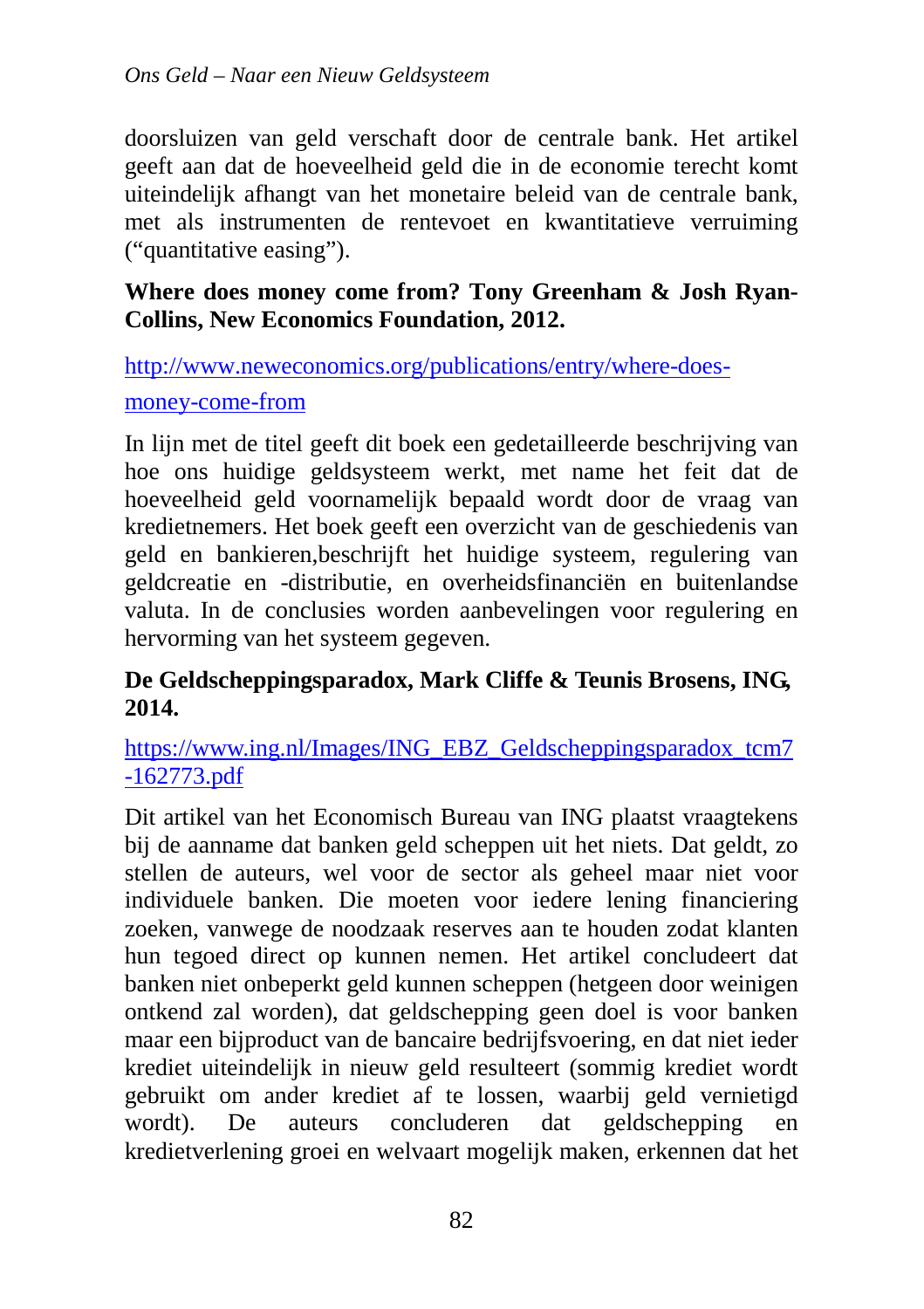wel mogelijk om teveel van het goede te hebben en dat het vermogen van banken om de juiste kredietbeslissingen te nemen in de schijnwerpers staat, en verklaren dat er een consensus aan het ontstaan is dat het "macroprudentieel" toezicht verfijnd moet worden.

#### **Full Reserve Banking. An analysis of four monetary reform plans. Study for the Sustainable Finance Lab, Charlotte van Dixhoorn, 2013**.

http://sustainablefinancelab.nl/files/2013/07/Full-Reserve-Banking-Dixhoorn-SFL.pdf

Dit rapport bevat de bevindingen van een onderzoek naar monetaire hervorming verricht in opdracht van het Sustainable Finance Lab, onderdeel van het Utrecht Sustainability Institute van de Universiteit van Utrecht. Voor het onderzoek zijn een groot aantal deskundigen van zeer verschillende pluimage, waaronder zowel voor- als tegenstanders van monetaire hervorming, geïnterviewd. De studie geeft een overzicht van en vergelijkt vier voorstellen voor monetaire hervorming, waaronder het Chicago Plan en het plan van Positive Money waaraan ook dit boekje refereert. De studie concludeert dat het twijfelachtig is of een systeem van publieke geldcreatie als voorgesteld door Positive Money ook daadwerkelijk de voorgestelde effecten en voordelen zal hebben, en ziet ook risico's en nadelen. De daarvoor gepresenteerde argumenten worden echter niet of nauwelijks onderbouwd, terwijl anderzijds de nadelen van het huidige systeem nauwelijks aan de orde komen.

Helaas wordt niet duidelijk aangegeven waar de conclusies van het rapport op gebaseerd zijn, maar het laat zich raden dat het een soort samenvatting is van het brede scala aan meningen afkomstig van de voor de studie geïnterviewde deskundigen. Daar zitten uiteraard veel gevestigde economen onder, en de kritische houding ten aanzien van monetaire hervorming en de oproep tot meer onderzoek ("full reserve banking is een waardevol onderwerp van onderzoek in een poging een nieuw structuur voor ons geldsysteem te vinden") wekt dan ook geen verwondering. Concluderend: de zware vertegenwoordiging conventioneel denkende economen onder de voor de studie geïnterviewden heeft helaas geleid tot een slecht